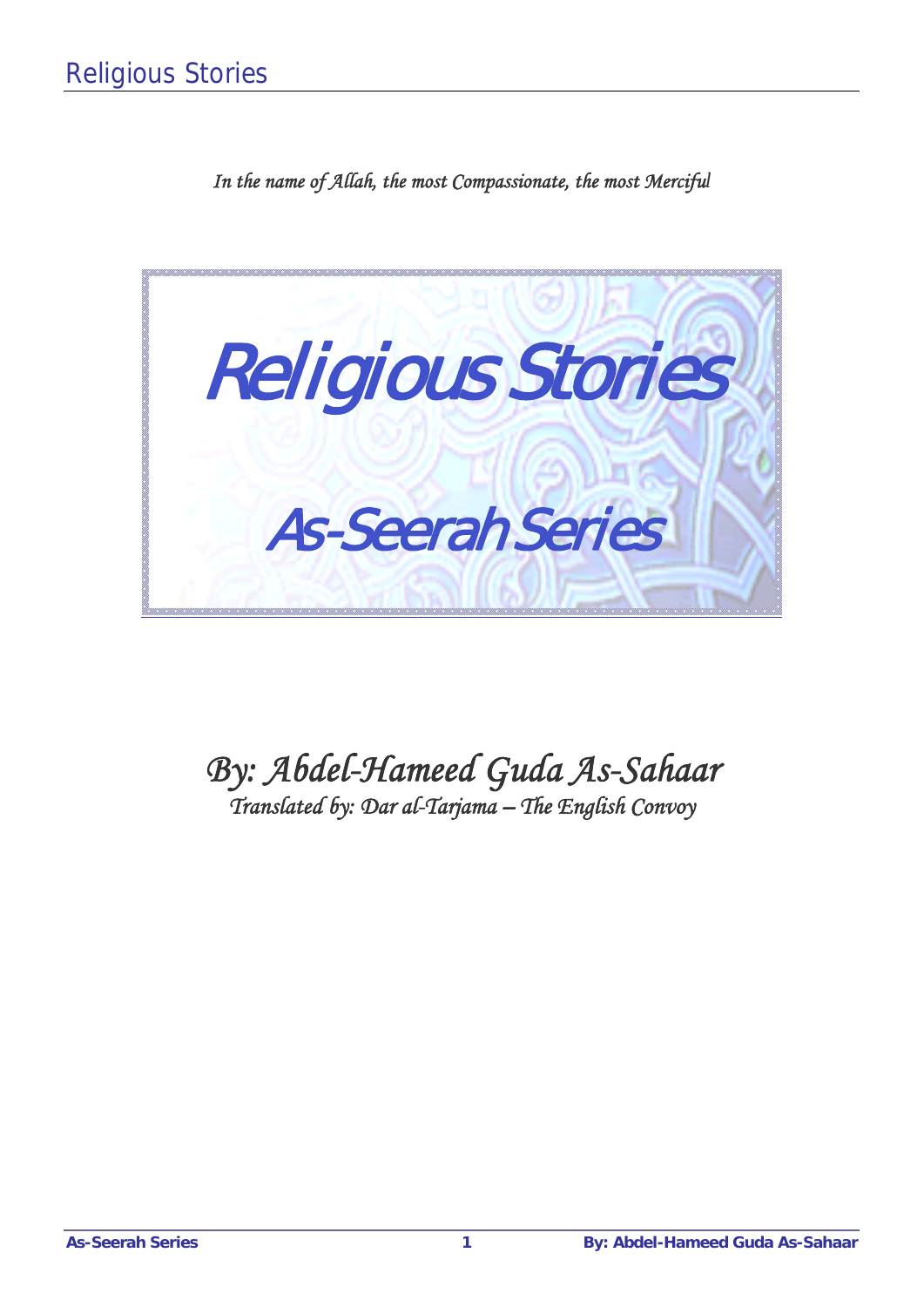### **Table of Contents**

| <b>HASHEM IBN ABDU-MANAF</b>                                                                                         |                 |
|----------------------------------------------------------------------------------------------------------------------|-----------------|
| <b>BOOK1</b>                                                                                                         | $\frac{5}{5}$   |
| <b>ABDUL-MUTTALIB THE PROPHET'S (SAWS) GRANDFATHER</b>                                                               | $\frac{9}{9}$   |
| <b>BOOK2</b>                                                                                                         |                 |
| <u>ABDULLAH AND AMENA AND AMENANDER SERIAL BELIEVE SERIAL BELIEVE SERIAL BELIEVE SERIAL BELIEVE SERIAL BELIEVE S</u> | 12              |
| <b>BOOK3</b>                                                                                                         | $\overline{12}$ |
| <b>BIRTH OF THE PROPHET</b>                                                                                          | 15              |
| BOOK4                                                                                                                | 15              |
| <b>HALIMA OF BANI-SA'AD</b>                                                                                          | 18              |
| BOOK <sub>5</sub>                                                                                                    | 18              |
| <b>THE ORPHAN</b>                                                                                                    | <u>21</u>       |
| <b>ВООК 6</b>                                                                                                        | 21              |
| <u>KHADIJAH BINT-KHOWAYLED</u>                                                                                       | $\overline{24}$ |
| BOOK <sub>7</sub>                                                                                                    | 24              |
| <b>THE REVELATION</b>                                                                                                | 27              |
| <b>BOOK 8</b>                                                                                                        | 27              |
| <b>THE EARLIER MUSLIMS</b>                                                                                           | $\overline{30}$ |
| BOOK 9                                                                                                               | 30              |
| <b>OPPRESSION</b>                                                                                                    | 33              |
| <b>BOOK10</b>                                                                                                        | 33              |
| <b>IMMIGRATION TO HABASHA (ABYSSINIA)</b>                                                                            | $\frac{37}{5}$  |
| <b>BOOK11</b>                                                                                                        | 37              |
| <b>DAYS OF HARDSHIP</b>                                                                                              | 40              |
| <b>BOOK12</b>                                                                                                        | 40              |
| <b>THE IMMIGRATION</b><br><u> 1989 - Andrea Andrew Maria (h. 1989).</u>                                              | <u>44</u>       |
| <b>ВООК 13</b>                                                                                                       | 44              |
| <b>THE BATTLE OF BADR</b>                                                                                            | 47              |
| <b>BOOK14</b>                                                                                                        | 47              |
| <b>THE BATTLE OF UHUD</b>                                                                                            | 51              |
| <b>BOOK15</b>                                                                                                        | 51              |
| THE BATTLE OF AL-KHANDAQ (THE TRENCH)                                                                                | 55              |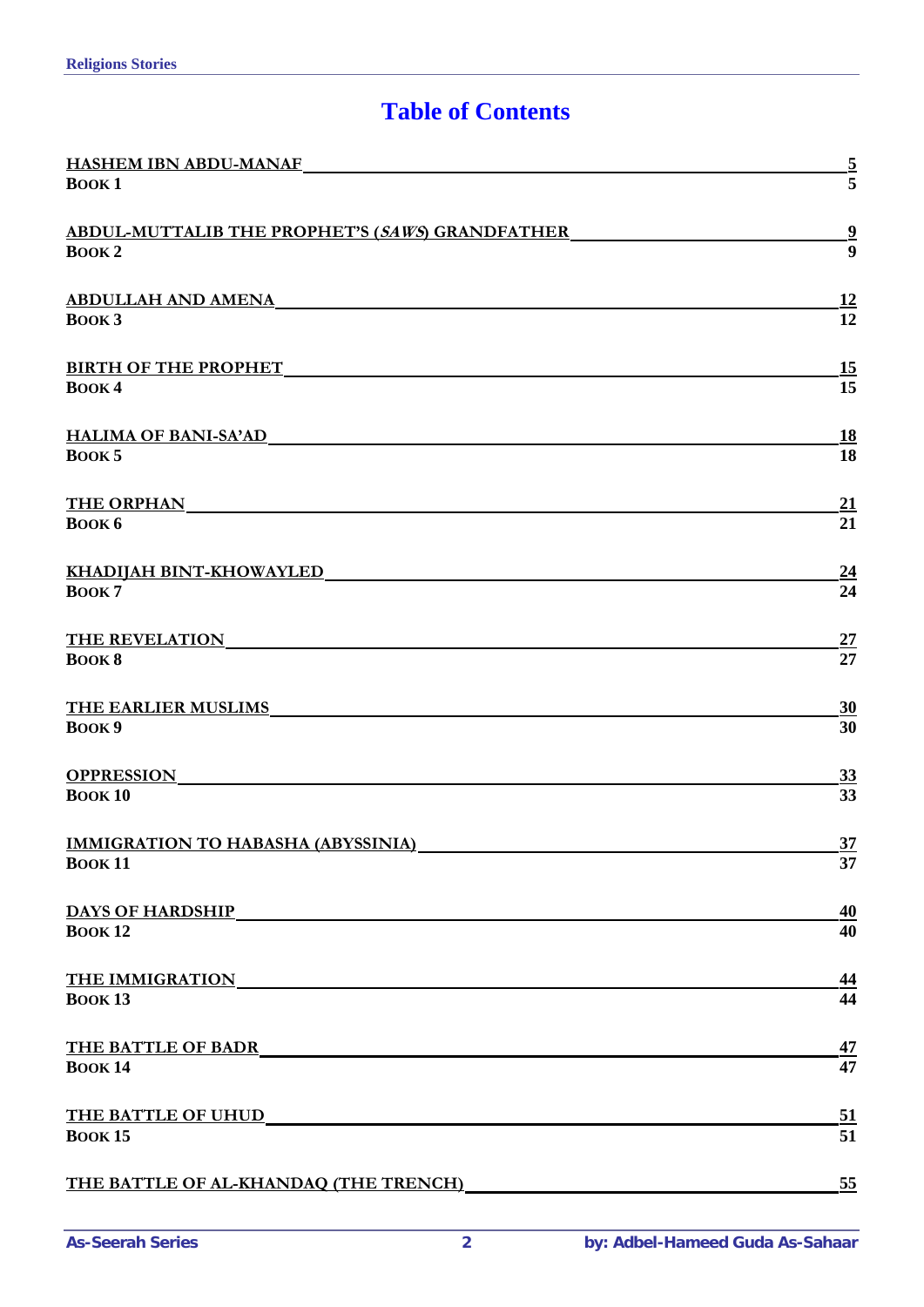| <b>BOOK 16</b>              | 55             |
|-----------------------------|----------------|
| AL-HUDAIBIYAH TREATY        | 59             |
| <b>BOOK 17</b>              | 59             |
| <b>THE CALL TO ISLAM</b>    | 63             |
| <b>BOOK 18</b>              | 63             |
| THE CONQUEST OF MAKKAH      | 67             |
| <b>BOOK19</b>               | 67             |
| <b>THE BATTLE OF HONAYN</b> | 70             |
| <b>BOOK 20</b>              | 70             |
| THE BATTLE OF TABOUK        | $\frac{74}{1}$ |
| <b>BOOK 21</b>              | 74             |
| THE FAREWELL PILGRIMAGE     | 77             |
| <b>BOOK 22</b>              | 77             |
| THE VIRTUOUS PROPHET        | 81             |
| <b>ВООК 23</b>              | 81             |
| THE DEATH OF THE MESSENGER  | 84             |
| <b>BOOK 24</b>              | 84             |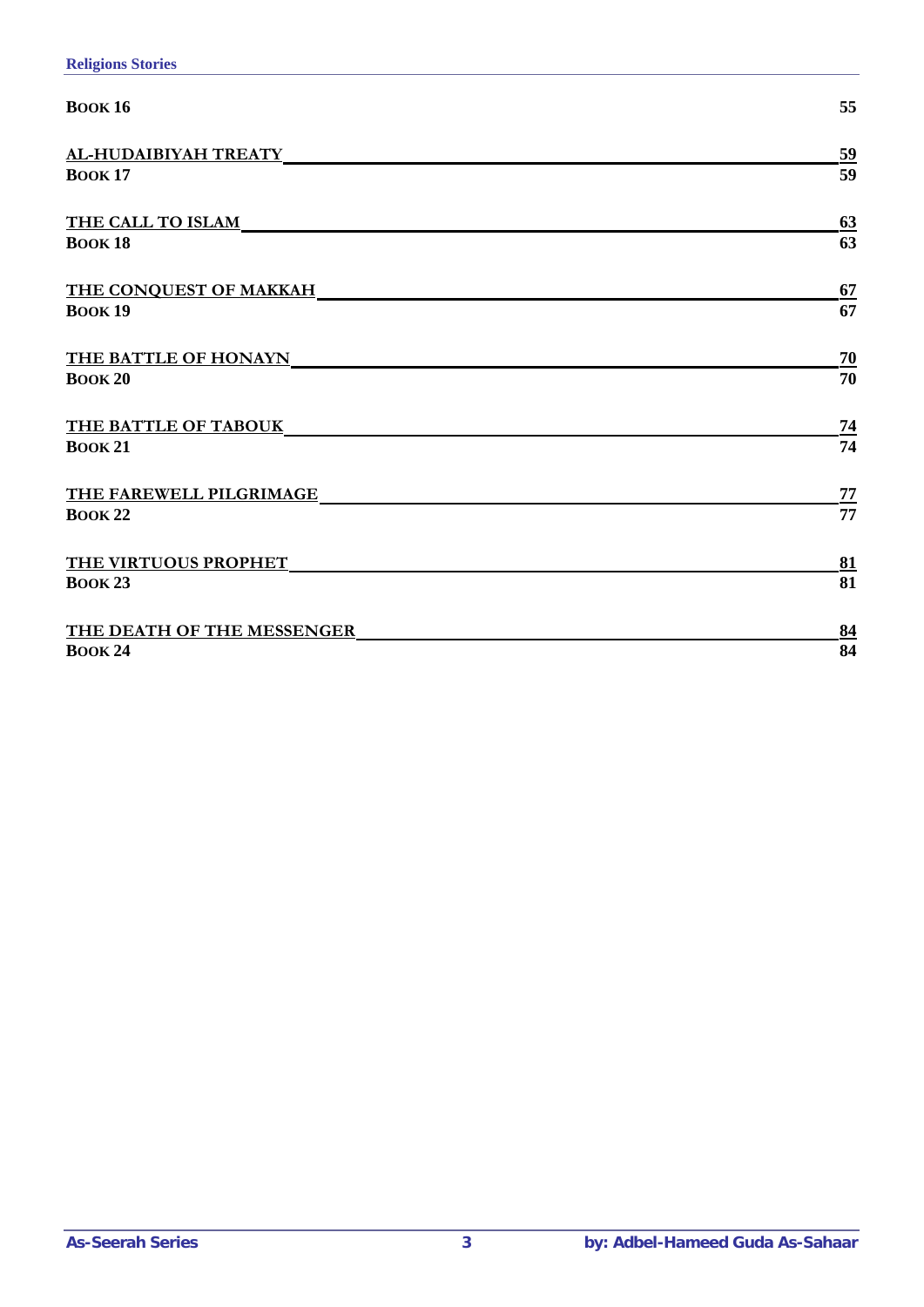# **Hashem Ibn Abdu-Manaf Book 1**

#### <span id="page-3-0"></span>**(Scene 1)**

**I**brahim (*AS*)  $1$  (Abraham) was living with his family in Palstine, when he received Allah's<sup>[2](#page-3-2)</sup> order to take his wife Hajar and his son Isma'il (*AS*) (Ishmael) and leave to Al-Hejaz. He was to leave them there, in the desert, where Makkah stands today. Allah's aim was to make a great nation out of Isma'il's offspring. Ibrahim (*AS*) obeyed the order of Allah (*SWT*) [3](#page-3-3) and took his wife and son to Al-Hejaz, leaving them in a deserted place that did not have water or food. Ibrahim (*AS*) then went back to Palestine.

Isma'il (*AS*) was very young and he needed a lot of water. However, Hajar soon ran out of it. Therefore, she had to leave her baby, and find some water. She kept going back and forth but with no success. She was very sad that she would have to go back to her baby with no water. Once she got back to her baby, she realized Allah's mercy toward them in that empty place when she saw water coming out of the earth. There was a particular sound to the water (called '*Zamzama'* in Arabic). So the well was named 'Zamzam'. She helped her baby take a drink and then she had some. They lived by the well after that.

A while later, Ibrahim (*AS*) returned to visit them. When he was there, he and his son got the order from Allah (*SWT*) to rebuild the Ka'ba because it had been destroyed. The Ka'ba was the first place on earth to be dedicated to the worship of Allah (*SWT*). They obeyed and prayed, 'Our Lord! Send to them a Messenger of their own.' Allah had not ordered Ibrahim (*AS*) to leave Hajar and Isma'il (*AS*) in the desert for no reason. There was a reason, known only to Allah (*SWT*). Allah (*SWT*) had promised Ibrahim (*AS*) that Isma'il (*AS*) would have many children. It was destined that a great Prophet would come out of Isma'il's offspring to guide the people. He was Prophet Muhammad (*SAWS*)<sup>[4](#page-3-4)</sup>, son of Abdullah.

#### **(Scene 2)**

By that time, Zamzam became a stop for traders who used to get the water and rest they needed there. Slowly, that place became a great city, famous for its trade; it was called Makkah.

Isma'il's family grew in number, and then they divided into tribes. Quraysh was the most famous tribe. The head of Quraysh was the one who was responsible for '*Refada*' (hosting the poor and pilgrims). He paid from his own money and the money of the rich to take care of people coming from all over the Arabian Peninsula to visit the noble Ka'ba. He was also in charge of both '*Seqayah*' (providing pilgrims with water) and '*Lewaa*' (giving the flag of war to the leader during the wars between tribes, as a signal for starting the war).

 $\overline{a}$ AS= Alaihy al-Salam- Peace be Upon him.

<span id="page-3-2"></span><span id="page-3-1"></span> $2$  The word Allah is the Arabic term for God. Although the use of the word "Allah" is most often associated with Islam, it is not used exclusively by Muslims; Arab Christians and Arabic-speaking Jews also use it to refer to the One God. The Arabic word expresses the unique characteristics of the One God more precisely than the English term. Whereas the word "Allah" has no plural form in Arabic, the English form does, and the word 'Allah' in Arabic has no connotation of gender. Allah is the God worshipped by all Prophets, from Adam to Noah, Abraham, Moses, Jesus and Muhammad. (the translator) <sup>3</sup> SWT = *Suhanahu wa Ta'ala* [Glorified and Exalted Be He].

<span id="page-3-4"></span><span id="page-3-3"></span><sup>4</sup> Salla Allah alayhe Wa Salam [All Prayers and Blessings of Allah be upon him]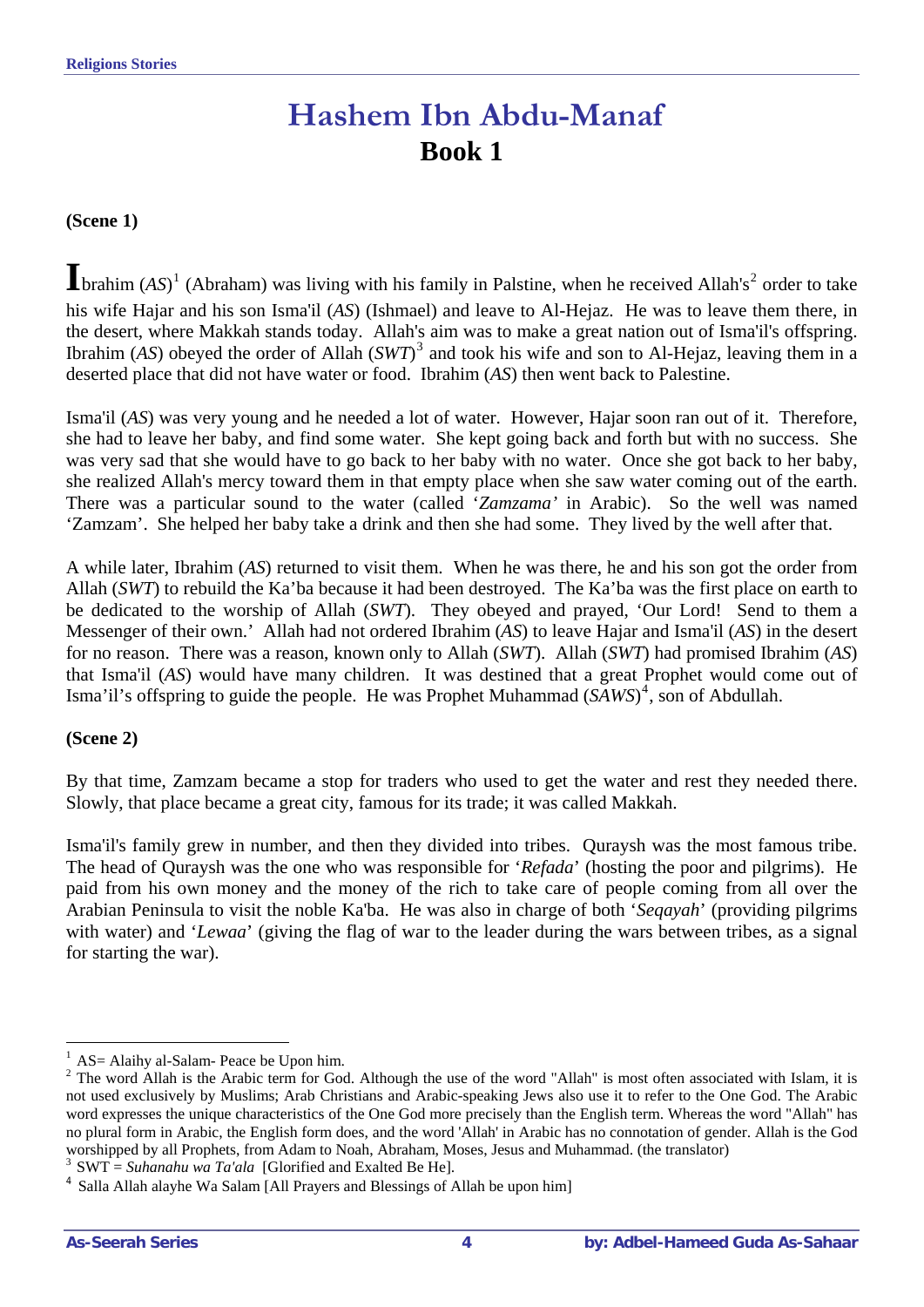All three, '*Refada*',' *Seqayah*', and '*Lewaa*', were signs of honor and power. The tribe of Quraysh was responsible for all three because it was the richest and most honored tribe of all tribes in the Arabian Peninsula.

Eventually, Zamzam became filled with sand and disappeared. Nobody knew where it was. Gradually, the Arabs forgot about worshipping Allah (*SWT*). They brought idols from the lands they visited while trading. They placed the idols inside the Ka'ba and worshipped them. They kept bringing more of them until there were 360 idols. The Arabs used to glorify them during their visits at the season of pilgrimage. They forgot about the fact that the Ka'ba was built only for worshipping Allah (*SWT*).

#### **(Scene 3)**

Young Abdu-Manaf was the son of Qussay, ruler of Quraysh. Abdu-Manaf was sitting in his house with a worried look on his face, because his wife was in labor. He wished the baby would be a boy, so that his elder son Muttalib would have a brother. Qussay's house was where all the great ceremonies and decisions used to take place like weddings, meetings to discuss various issues, and even war decisions. Abdu-Manaf grew up in this house. He used to see his father's generosity, so he inherited this generosity. He was also brought up in a place where people hated baby girls. They used to bury their baby girls alive, fearing they would bring them shame and dishonor.

Abdu-Manaf kept waiting in worry, afraid of having a baby girl. At last, the good news came; "your wife has given birth to twin boys!" He was so happy that he could not wait to see them. When he did, he was surprised. The twins were connected; one's toe was connected to the forehead of the other. He called for someone to separate the twins. When they did, the twins bled. The Arabs used to think blood was an evil sign. Then someone said, "blood will be shed between these two twins". As if fate had made its decision, all the people there bowed their heads. Later, the old prediction turned out to be true. One of the twins was surnamed Hashem, though his father named him Amr. The other was Abd-Shams whose son would be Omayyah. No one would have guessed that many wars would be waded between the '*Omayyads*' and the '*Hashems*'.

#### **(Scene 4)**

Abdu-Manaf and all his brothers became great men to their people. However, Abdul-Dar was weak, despite being the most faithful son of Qussay. Qussay wanted him to be an important man, like his brothers. So he called him and said, "I swear by Allah, I shall help you keep up with those people even though they are more important than you. No man will enter the Ka'ba unless you open it for him. No flag will be raised for Quraysh's war except by your hands. No man in Makkah will drink except from your water. No one of the visitors will eat except from your food, and Quraysh will take no decisions except in your house". Then Qussay died and Abdul-Dar received the '*Hijaba*' (permission to enter the Ka'ba), '*Refada*',' *Seqayah*', and '*Lewaa*'.

#### **(Scene 5)**

The twins Amr and Abd-Shams grew up and became popular. One night they met with their brother Al-Muttalib to discuss the condition of Abdul-Dar's sons. They found that Qussay was unfair to them when he gave Abdul-Dar the honors of '*Refada*', *'Seqayah'*, '*Lewaa'* and the '*Hijaba'*. They then decided to take what the children of Abdul-Dar had. They thought they deserved these privileges more, since they were more important and respected by their people. They asked the children of Abdul-Dar to give up their privileges but they refused. Hence, Abdu-Manaf's sons decided to fight them to get back their rights. The children of Abdu-Manaf, and those who followed them, took a bowl full of perfume and put it around the Ka'ba. They washed their hands in it and swore to fight till they take over as rulers. Then the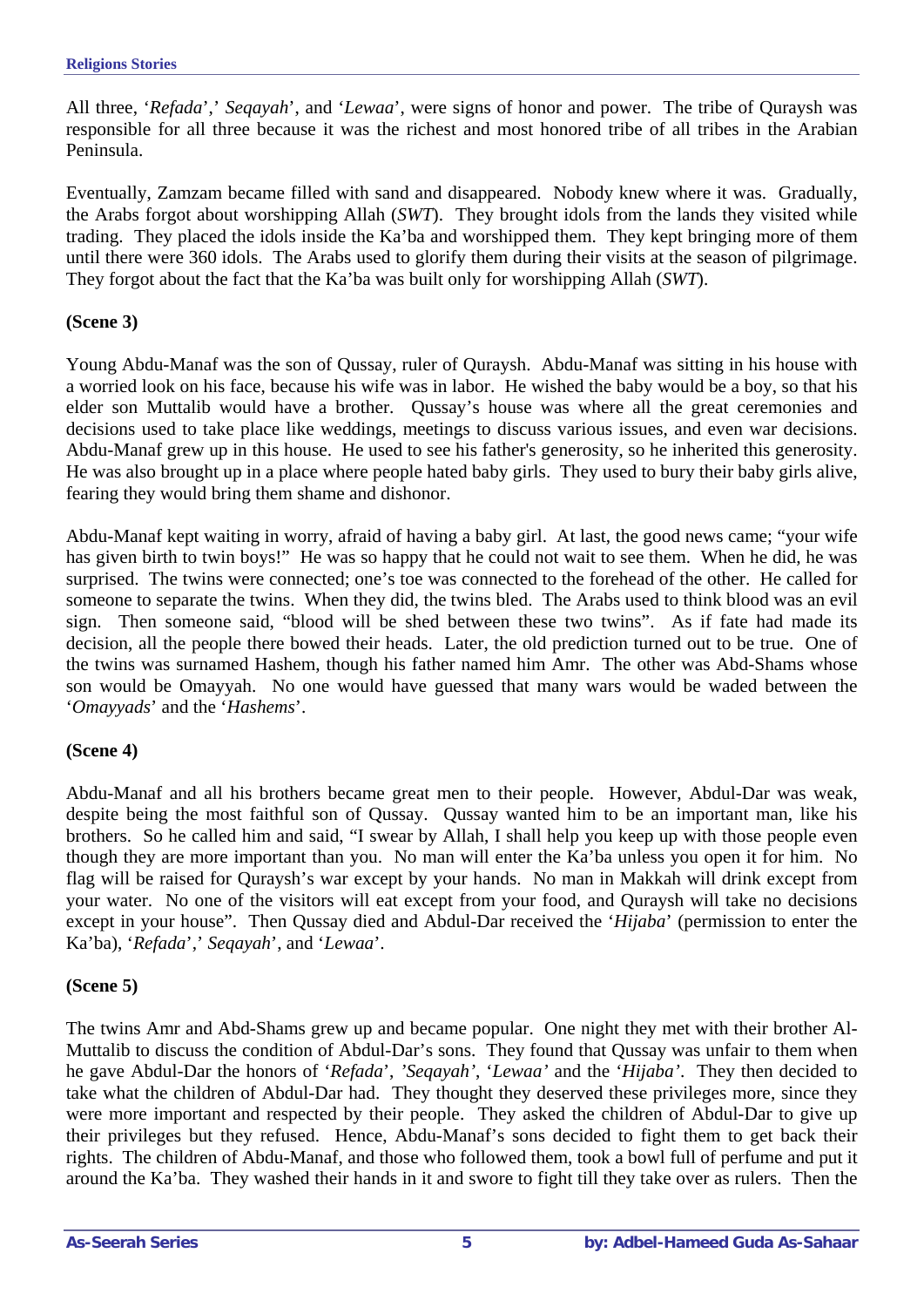children of Abdul-Dar, and those who supported them, took a bowl of blood, washed their hands in it and swore that they would defend their honor.

After a while they saw that it would be better to come to an agreement, and they agreed that the children of Abdu-Manaf would take the '*Refada'*, *'Seqayah'* and that the children of Abdul-Dar would take the '*Hijaba'*, '*Lewaa'* and '*Dar al-Nadwa'*, where they got together to talk about important things.

Amr Ibn Abdu-Manaf took over feeding and watering the travelers, since he was rich, and his twin brother Abd-Shams traveled to the Levant (the region comprising Syria, Palestine and Lebanon in the past) since he liked to travel.

#### **(Scene 6)**

Amr, who became the chief of his people, noticed that in the winter, the Arabs used to go to the warm desert to get away from the cold, and search for water and food for their animals, while in the summer they used to go to cooler lands to escape the heat. Therefore, Amr decided to organize trips for Quraysh. One was in the winter, where the caravans would go to Yemen & Abyssinia, where it was warm. Another one in the summer where the caravans would go to the Levant, where the air is nice and the water is pure.

The roads during these times were not safe. There were thieves all around who would steal all of the goods. Amr wanted to make the road safe so he went to Caesar in the Levant and made a deal with him to protect the caravans. He sent his brother Al-Muttalib to Al-Najashi (Negus the King of Abyssinia) and the kings of Hemear to make a deal with them for having the roads safer. As a result, Makkah grew and became an important trade centre.

After some time, Quraysh suffered a year of famine and the people were unable to find food. They asked for Amr's help. He gave them what he had, but it all disappeared soon. People became too hungry so Amr went to the Levant and bought lots of food. When he returned to Makkah, people greeted him warmly. He gave them food, fed them bread, which he used to break with his own hands, slaughtered camels for them, and ordered the cooks to cook for them. Quraysh never forgot this favor and that was why they surnamed him *Hashem* (the breaker), because he used to break the bread and feed them.

#### **(Scene 7)**

Abd-Shams gave birth to a baby boy, whom he named Omayyah. Omayyah grew up to be a rich man. When he learned about the people's love of Hashem, he wanted to do as many good deeds as Hashem so that the people would love him too. Therefore, he started spending his money in charity and feeding the poor. However, the people didn't love him like they loved Hashem, so they started teasing him, saying, "Are you trying to imitate Hashem? You will never be his equal."

Omayyah got mad and called Hashem names and claimed to be better than him. He went to Hashem and asked him to go with him to someone who would give the final say about who was better. Hashem did not like the idea because he was old and a very important person. However, Omayyah insisted and Hashem sadly agreed to the challenge on condition that the loser would slaughter 50 camels and give the meat to the poor. Another condition was that the loser would stay out of Makkah for ten years. Omayyah accepted these two conditions.

Both parties went to the man who would decide along with their friends. Upon seeing them, the man said, "Hashem is better (in deeds) than Omayyah." So, Hashem took the camels from Omayyah, slaughtered them, and fed the poor. Feeling ashamed, Omayyah left for the Levant. That marked the first division between the families of Hashem and Omayyah. It never occurred to Omayyah's mind that his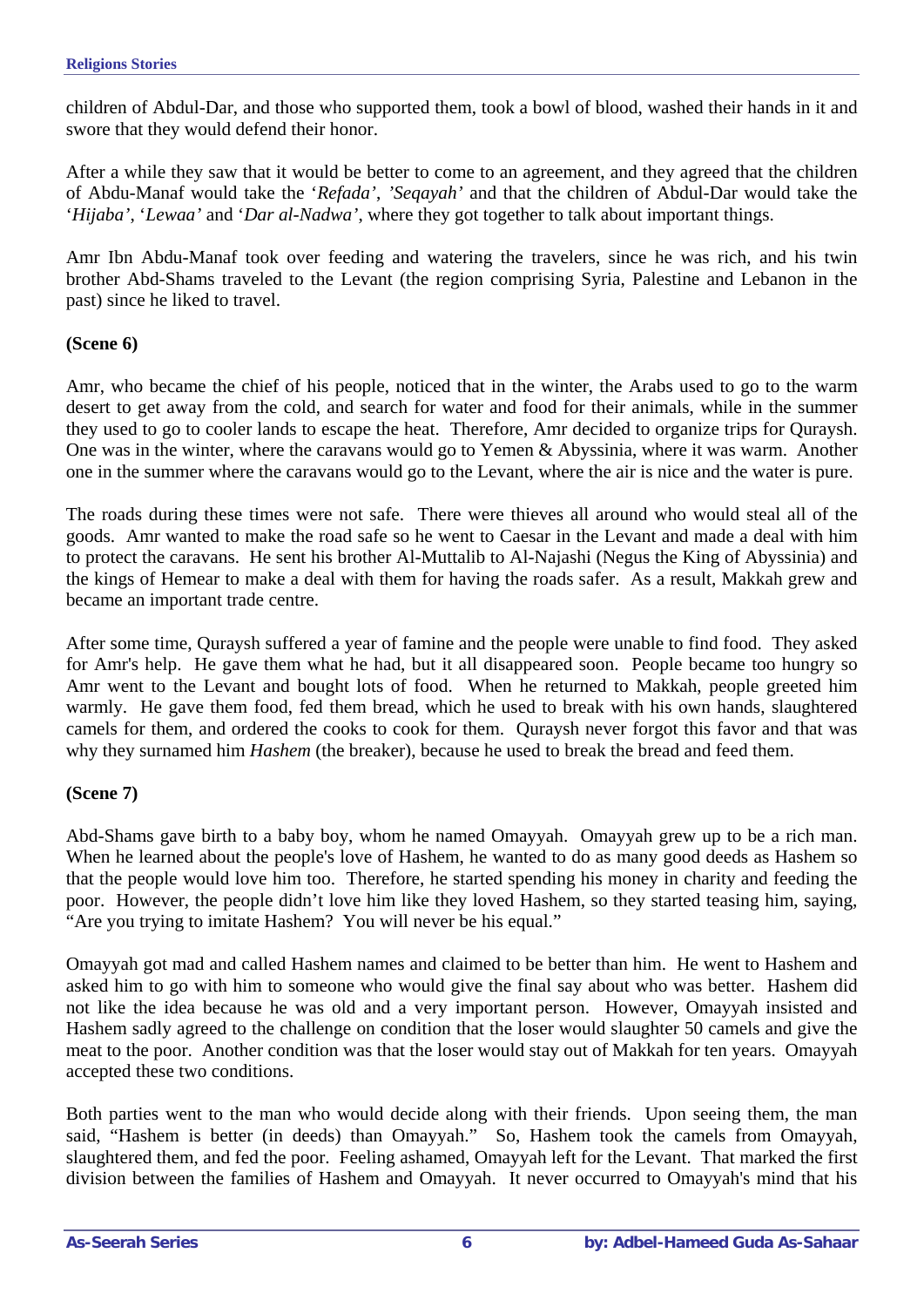family would become great rulers in the Levant because of the revelation of Prophet Muhammad Ibn Abdullah (*SAWS*), a descendant of Hashem's family.

#### **(Scene 8)**

On one of the summer trade journeys, Hashem led a caravan heading towards the Levant where he would buy some goods and sell them in the markets of Yemen and Abyssinia. On his way, he passed by Yathrib (Madinah) where he found an annual market. He decided to make some trade deals there. While he was trading, he saw a beautiful woman standing in a place overlooking the market. That woman was giving orders for what she wanted to buy and sell. Looking at her, Hashem found before him a woman with a strict nature and a beautiful face. He asked about her and whether she was married or not. Knowing that she was single, he was also told that, because of her high rank among her people, she decided not to marry a man unless she had the right to leave him if she disliked him. Hashem pondered the matter and then made up his mind to ask her hand in marriage.

The lady's name was Salma daughter of Amr Ibn-Zaid, and she knew that the man asking her hand was very important among his people and was a descendant of a noble family. Therefore, she accepted his marriage proposal. Hashem made a banquet and invited 40 friends from the tribe of Quraysh and some men from Madinah. He married Salma and stayed in Madinah for many days. Then, he left to the Levant, leaving Salma carrying a child.

Salma gave birth to a lovely baby boy. The boy's head had some white hairs so he was named Shaibah (an Arabic word meaning, white hair). Hashem used to pass by Madinah whenever he went on a summer trade journey to the Levant. On his last journey and while he was in Gaza, he complained of having some pain. He called some of his friends and asked them to carry his possessions back to his son in Madinah. Hashem then died in Gaza and his friends did what he had asked them. They gave Hashem's possessions to little Shaibah who had no idea about the great honor fate was hiding for him; and no honor is greater than being one of Allah's Messenger's (*SAWS*) family, let alone being his grandfather.

### ୨୦ର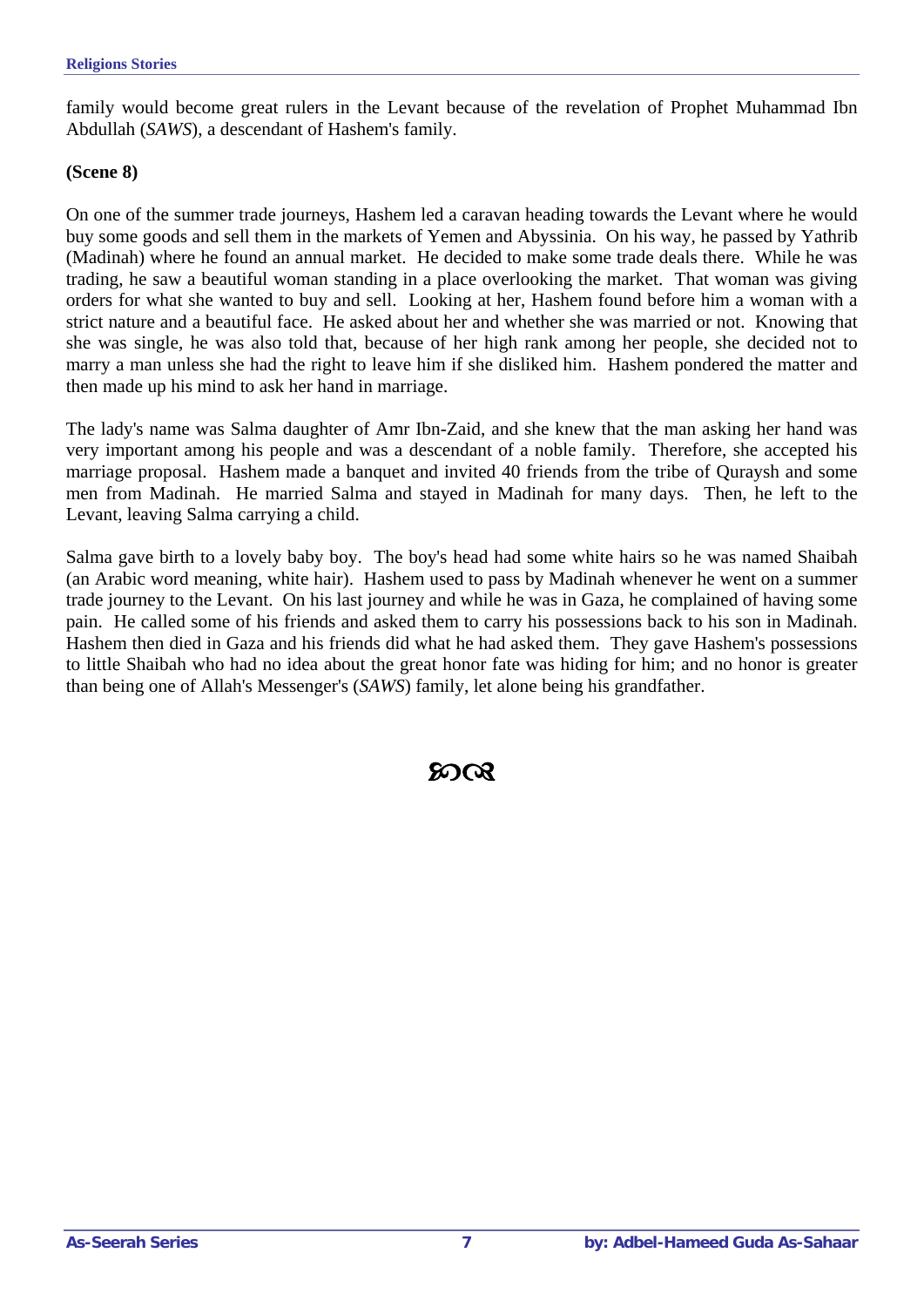# <span id="page-7-0"></span>**Abdul-Muttalib the Prophet's grandfather Book 2**

**"Have you (O Muhammad** *SAWS***) not seen how your Lord dealt with the owners of the Elephant[5](#page-7-1) ?. Did He not make their plot go astray? And He sent against them birds, in flocks, Striking them with stones of** *Sijjîl* **(baked clay). And He made them like an empty field of stalks (of which the corn has been eaten up by cattle)". (TMQ, Al-feel:105)** 

**(Scene 1)** 

**S**haibah grew up with his uncles in Madinah; he was handsome and was known as the son of Hashem Ibn Abdu-Manaf. He also knew that he belonged to this pious home that occupied most of Quraysh. He belonged to the family that was in charge of the Holy House in Makkah (Ka'ba); they offered the pilgrims water and fed the poor and the needy amongst them. Shaibah knew his bearings, although his father was dead, yet he was a proud young man.

One day he went out to play archery, his favourite game, with the boys his. He invited his cousins for an archery tournament; their target was as big as a palm. A man came passing by, and stood far away to watch the tournament. The boys started throwing their arrows, and missed the target. Shaibah came forward, and put his arrow in his bow and let it go, and hit the target. He put another arrow in his bow and was able to hit the target again. He jumped happily and screamed proudly, "I am the son of Hashem, I am the master of *Al-Batha'* (the straight landscape in Makkah). The man, watching the tournament from far away, smiled and left.

#### **(Scene 2)**

Al-Muttalib was in charge of housing the pilgrims after the death of his brother Hashem. Al-Muttalib was an honest leader who was loved by his people. When the pilgrimage started, he used to spend his day in the Ka'ba, and his duty was to take care of the pilgrims. While Al-Muttalib was sitting in his congress, the man who saw the bow and arrow tournament between Shaibah and his cousins approached him. He came from Yathrib (now Madinah) to Makkah for the pilgrimage. He said, "If you had seen your nephew Shaibah, you would have seen beauty, prestige and dignity. I saw him while he was challenging some boys with his bow and arrow and every time he met his target he used to say 'I am the son's master of *Al-Batha*'." Al-Mutallib looked up and said, "I will not rest until I go to him and bring him here."

The man said, "Salma (his mother) will not allow you to take him, neither will his uncles." Al-Muttalib then said forcefully, "I will not leave him there, and allow him to leave his people, his prestige, his dignity and his family." When the night came, Al-Muttalib rode his camel, and went on his way to Yathrib to bring Shaibah back to grow up with his family in the house of the respectful Hashem.

**(Scene 3)** 

 $\overline{a}$ 

<span id="page-7-1"></span><sup>5</sup> The Elephant army, which came from Yemen under the command of Abrahah Al-Ashram intending to destroy the *Ka'bah* at Makkah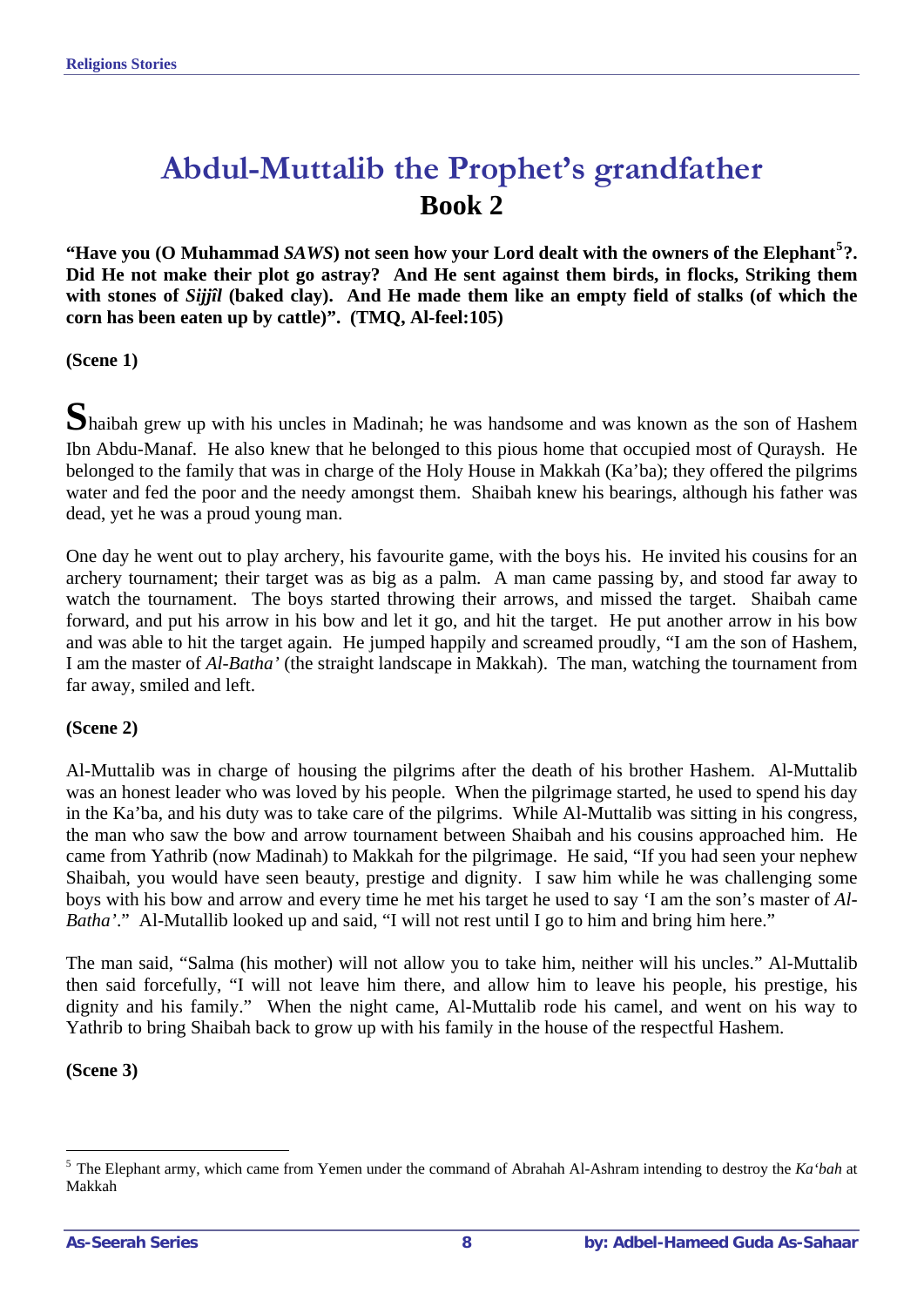Al-Muttalib arrived to Yathrib, and asked about Shaibah until he found him. He found him playing with some boys. He went up to him, hugged and kissed him, and told him that he is his uncle and that he came to take him back to his people. Shaibah said, "My mother has to agree first". They went together to Salma where Al-Muttalib said," I came here to fetch my nephew and bring him back to his country and people".

Salma said while hugging her son, "I will not allow him to leave with you, he is my son". Al-Muttalib replied with insistence, "I will not leave before I take him with me, he is my nephew, and we are honourable amongst our people, and his honour there in his city is a lot better than here, and he will always stay your son". Salma said while looking at her son," give me three days to think." The days passed and Salma was thinking. Letting her son go away would make her sad, but it would be better for him to stay with his people. Eventually, the benefit of her son won over her love. When Al-Muttalib came back after the three days were over, she allowed him to take her son. Al-Muttalib rode his camel and put Shaibah behind him, and they went to Makkah, while Salma cried as she watched them leave.

#### **(Scene 4)**

It was noon when Al-Muttalib arrived at Makkah on his camel, while Shaibah was behind him. When the people saw them, they thought that Al-Muttalib had bought himself a slave; they started pointing at Shaibah saying, "The slave of Al-Muttalib (in Arabic Abdul-Muttalib), the slave of Muttalib". Al-Muttalib screamed at them "What are you saying? He is my nephew, the son of my brother Hashem, I brought him from Madinah"

Al-Muttalib entered his home and gave Shaibah something new to wear, and went out to the people with him and said, "This is Shaibah my nephew, the son of my brother Hashem. I came back with him from Madinah". The people looked at Shaibah and found that he looked very much like his father and said, "His son, there is no question he is his son." This still didn't convince them to call him Shaibah; they still called him Abdul-Muttalib.

#### **(Scene 5)**

Al-Muttalib travelled to Yemen for business and died there. Abdul-Muttalib took over the job of housing and offering water to the pilgrims after Al-Muttalib's death. He used to bring water to the pilgrims of Makkah in a leather container, which was a very hard job. One day as he slept in the mosque, he saw someone in his dream telling him, "dig Zamzam". When he woke up, he couldn't understand the dream because he didn't know what Zamzam was, since Zamzam had already been buried in sand and had disappeared.

On the next day, he slept again in the mosque and suddenly the caller in the dream came back to him and said, "dig Zamzam". Abdul-Muttalib asked him, "What is Zamzam?" The caller said, "It supplies the pilgrims with water" and he led him to where it was. When he woke up, he called his only son Al-Harith and told him that he was ordered to dig Zamzam. They headed to Zamzam to dig in the earth. He soon realized that they needed more help. He vowed that if Allah (*SWT*) would give him ten sons to help him, he would sacrifice one of his sons to Him. On the third day, Abdul-Muttalib found the water and people started coming and said, "Let us share it with you." Abdul-Muttalib told them, "I will not, this is a mission I was assigned to do on my own. Bring me a judge, to judge between us". They chose a judge, and twenty men from Bani Abdu-Manaf went out with Abdul-Muttalib. Quraysh went out with twenty men from its tribe. On their way, they ran out of water and were thirsty. They came to Abdul-Muttalib and asked, "What do you think?" Abdul-Muttalib answered, "It's death! Let every man dig out a hole for himself, and every time one dies, his friends can bury him". They started digging their own graves and sat waiting for their death. Abdul-Muttalib saw that it would be a weakness to give up, so he stood up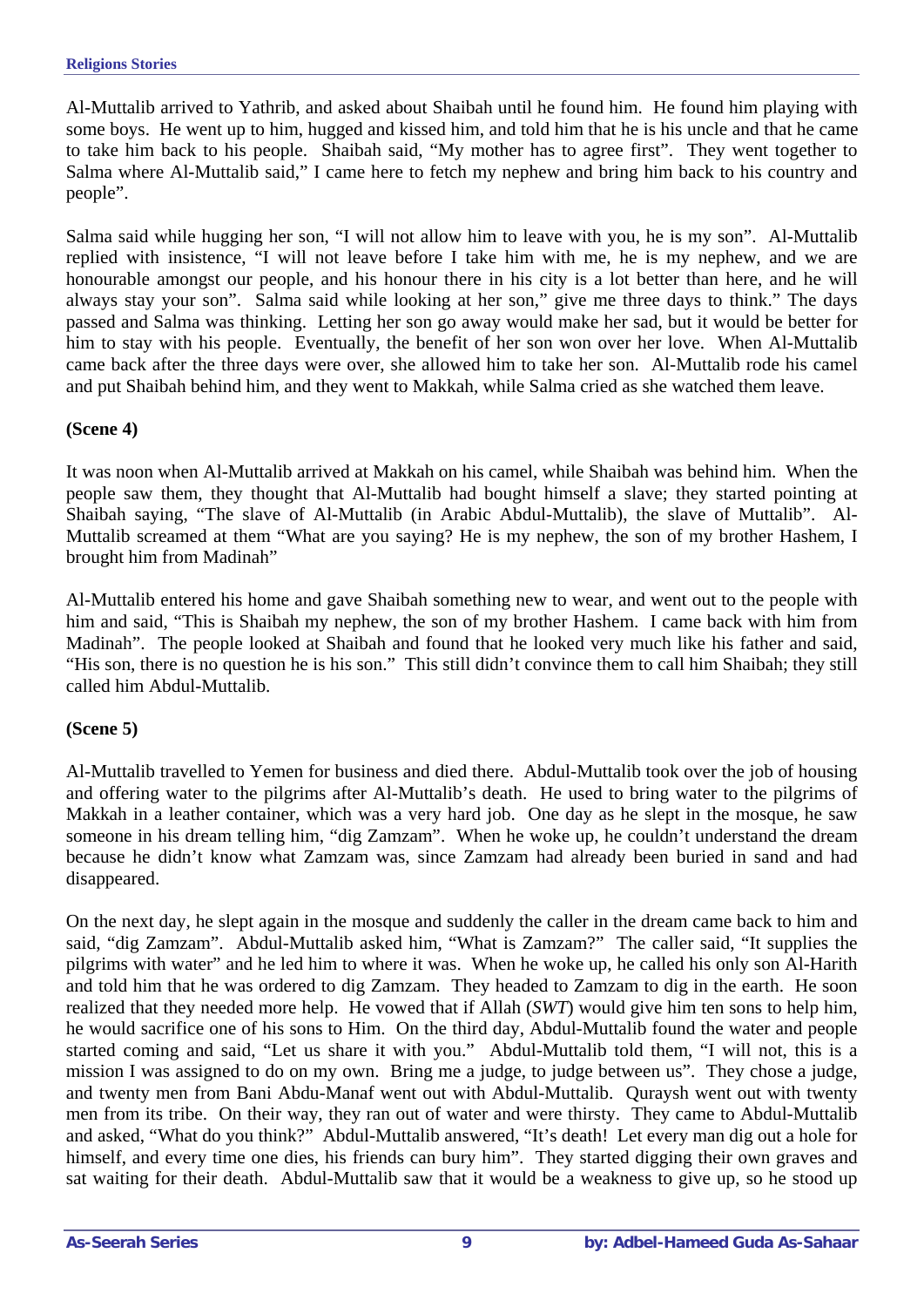and rode his camel. He started searching for water in the desert. While he was riding his camel, a spring of pleasant water burst under the foot of his camel. Abdul-Muttalib drank, and called his friends to drink to their full.

The men looked at him respectfully and said, "You'll have the upper hand, He who made this water available for you in this desert, is the same one that gave you Zamzam, by Allah we will not fight with you over it". They all returned and Zamzam became Abdul-Muttalib's. He stopped offering the pilgrims water in leather containers in Makkah, and gave them water from Zamzam instead.

#### **(Scene 6)**

Abrahah El-Ashram was a man from Abyssinia, who killed the king of Yemen and took control over his land. He saw the people getting ready in the pilgrimage season to visit the house of Allah. He asked, "Where do these people go?" "They travel on a pilgrimage to Allah's house in Makkah!" was the reply. "What is it made of?" he asked. "It's made of stones", was the reply. "I will build you something a lot better", he declared.

So he built for them a house out of marble in white, red, and yellow, and he ornamented it with gold and silver. He built doors, made of golden sheets, and wiped it with Musk, and ordered the people to make their pilgrimage. The people didn't want to go there, because they loved the Ka'ba and didn't accept a substitute.

Abrahah was very disappointed and angry, and decided to destroy the Ka'ba. He prepared an army, and put a huge elephant at the front and left from Yemen heading to Makkah. On his way, he fought with many Arabs and won every battle. He went on until he reached Makkah and confiscated the camels of Abdul-Muttalib. The people met together, scared, asking Abdul-Muttalib what they should do? He said to them that they couldn't kill Abrahah, and that they should flee to the mountains. The people were very angry at the thought that Abrahah might destroy their Ka'ba, their holy place. However, they were too weak to fight him and rescue the Ka'ba from his hands. They fled to the mountains, their hearts so sad.

Abdul-Muttalib the bravest of them all faced Abrahah. When Abrahah saw him, he told his translator "Ask him what he wants". Abdul-Muttalib answered, "I want the king to return to me the 100 camels he stole from me." Abrahah said denying, "You are talking to me about 100 camels I stole from you, and you don't talk to me about this house, your religion, and the religion of your fathers? I came to destroy it!" Abdul-Muttalib said with ease, "I am the master of the camels, but this house has a Master who will protect it"

Abdul-Muttalib then left him, and went with his family to the mountains, waiting to see what Abrahah will do to the Ka'ba. Abrahah approached in his great army, with the elephant leading it, and headed to the Ka'ba, while the Arabs were watching sadly from the mountains. Suddenly, birds came flying in many flocks from the sea direction, and they dropped stones on the army of Abrahah. Many diseases spread among the soldiers of the army. Their body parts started dropping off one by one. When Abrahah saw this he ran away. The Arabs saw them leaving Makkah, and started climbing down the mountains to go to the Ka'ba and perform their rituals to thank Allah. Abdul-Muttalib was right again, there is a Master for this house and He has protected it.

During this year, the year of the elephant, Muhammad Ibn-Abdullah Ibn-Abdul-Muttalib was born.

### $20<sup>2</sup>$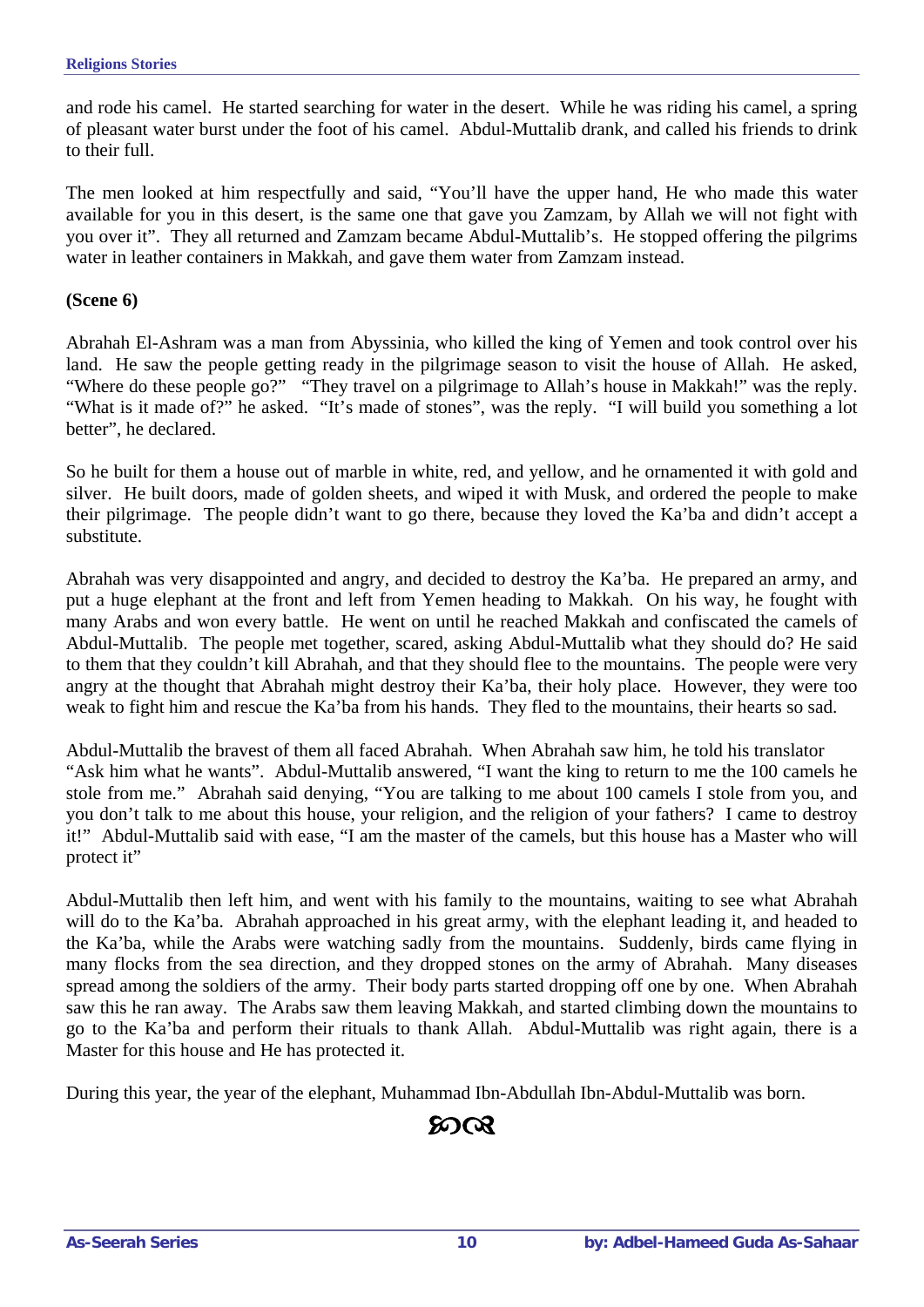### **Abdullah and Amena Book 3**

<span id="page-10-0"></span>**(Scene 1)** 

**A**bdul-Muttalib made a vow when he was digging the well of Zamzam with his son, Al-Harith, that if he would become father to ten sons, he would slaughter one of them at the Ka'ba. Years later, he had ten sons and he had to keep his vow to slaughter one of them. He called all his sons together. His oldest son was Al-Harith and the youngest and most adorable to him was Abdullah. He looked at them and said, "I once made a vow to sacrifice one of you for the sake of Allah if He granted me ten sons. There are ten of you now, and I must fulfill my vow."

They said, "Fulfill your vow, and do what you must do."

Arabs at that time used to make difficult decisions by casting lots. The "lots" were wooden sticks with "Do it", "Don't do it" written on them, or whatever they wanted to decide on. They used to go to the major idol that they worshiped, named *Hobal*, and ask the caretaker called Al-Sadden to choose one stick out of the group of sticks. If he chose the "Do it" stick, they had to do that action, and if he chose the "Don't do it" stick, they did not do that action.

When Abdul-Muttalib wanted to cast lots to choose which of his sons to slaughter, he asked them to write their names on sticks and bring them to him. Abdul-Muttalib went to al-Ka'ba and the people followed him talking about his vow and what he intended to do. He asked the keeper of *Hobal* to choose one of the sticks he had brought. The caretaker covered his hands with a cloth and another white cloth was spread in front of him. He held the ten sticks under the white cloth and chose a stick. It was Abdullah's!

Silence spread, heads rose and eyes stared. Abdul-Muttalib had to slaughter his dearest son, Abdullah. Abdul-Muttalib did not hesitate. He stepped forward, took Abdullah with one hand and the knife with the other. He brought Abdullah to a place near the two statues of *Isaf* and *Na'ela* where the Arabs used to slaughter and offer sacrifices.

Abdullah lay down obediently and Abdul-Muttalib was preparing to slaughter him when suddenly, the men of Quraysh tried to stop him. They said, "What do you intend to do, Abdul-Muttalib?" "I want to slaughter him." he replied. "We swear you will never slaughter him. If you do this, other men will come here and do as you are doing and slaughter their sons. Our people will soon vanish." they replied. Abdullah's uncles said, "We are ready to ransom him with all the money we have."

Some people said, "Do not slaughter him. Take him to a fortune-teller in Madinah and ask her what to do. If she orders you to slaughter him, then do it, and if she gives you a compromise then accept it."

They went to the fortune-teller and Abdul-Muttalib told her the story of what he had vowed to do. She said, "How much is the blood money among your people?" (If someone was killed, the killer's family had to pay blood money to the victim's family. It was usually a certain number of camels.) Abdul-Muttalib told her, "Ten camels."

The fortune-teller said, "Return to your homeland; take the child and ten camels to sacrifice. Then cast lots on both. If the lot chosen was the child's, you should offer more camels and cast lots again until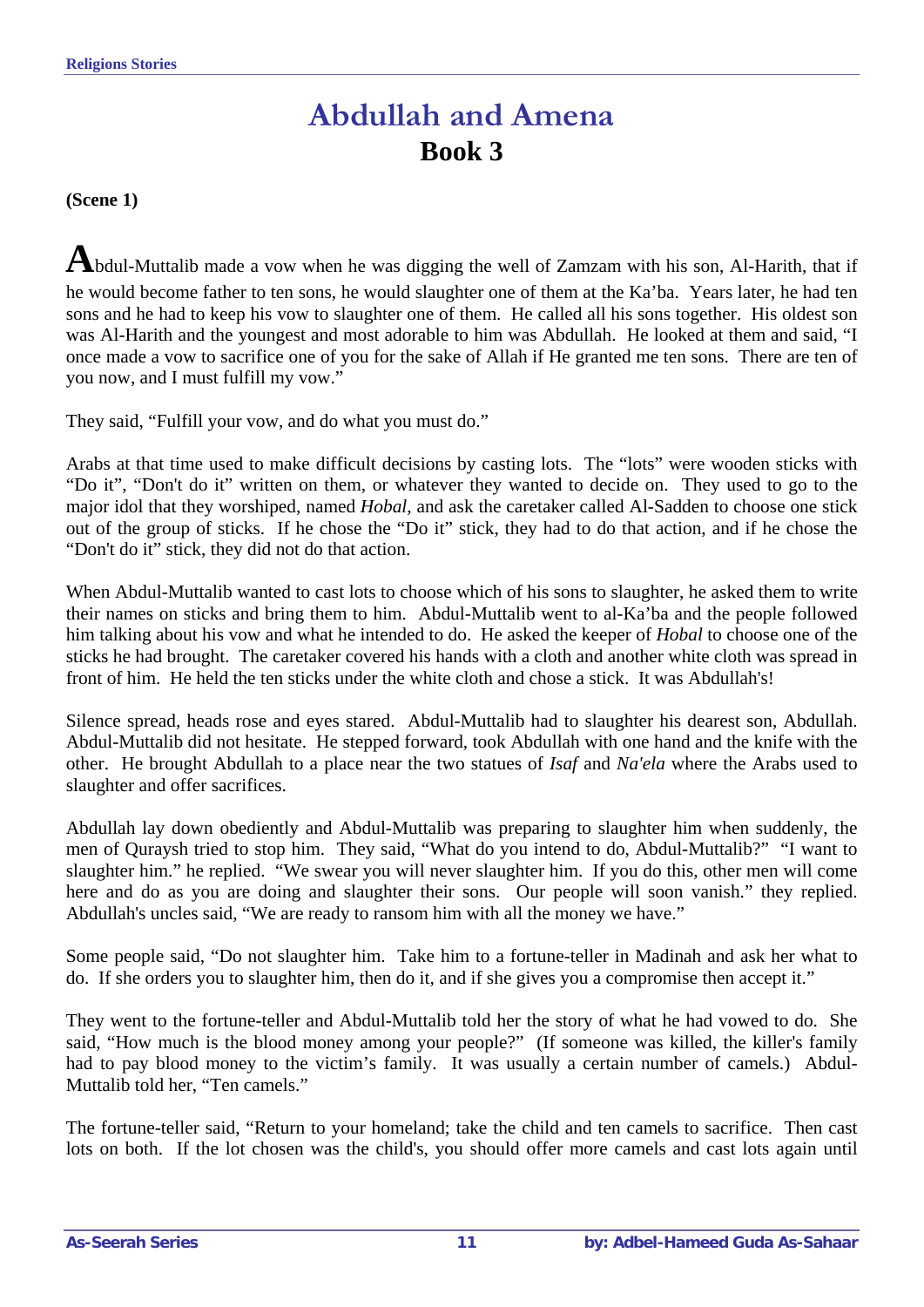Allah is pleased. If the lot chosen was the camels', you should slaughter them, and this is a sign that Allah is pleased and the child is saved."

#### **(Scene 2)**

Abdul-Muttalib returned with his sons to Makkah and they went to Al-Sadden to cast lots over Abdullah and the camels. Abdul-Muttalib stood in front of Hobal praying that Allah would save his son. First, they cast lots between Abdullah and ten camels. The keeper chose Abdullah's stick. Abdul-Muttalib kept on praying and multiplied the camels to twenty, and they cast lots again. It was Abdullah again! Abdul-Muttalib kept on praying and multiplied the camels to thirty. They cast lots again, and it was Abdullah again. They continued casting lots and continued to choose Abdullah, while multiplying the camels ten by ten. They did this ten times and the camels were finally one hundred when the stick for the camels was finally chosen. The people were so happy and they said: "Allah is pleased now, Abdul-Muttalib."

Abdul-Muttalib said, "No, I want to make sure. I will cast lots three more times."

They cast lots over Abdullah and the camels again and Abdul-Muttalib kept on praying. The camels were chosen the first time. They cast again with Abdul-Muttalib still praying. Again, it was the camels that won out. They cast lots for the third time and again, it was the camels. At this moment, Abdul-Muttalib was sure that Allah was pleased with his sacrifice of one hundred camels for his son Abdullah. The camels were slaughtered and left as charity to feed the people and their animals.

#### **(Scene 3)**

Abdullah was so handsome that the young women of Quraysh dreamed of marrying him. His face was bright with a unique glitter that attracted people to him. One woman thought that Abdullah's bright face was a "good omen", meaning that something good would happen to him. Hence, she made an offer to give him a hundred camels if he married her. He rejected her offer because he and his father were on their way to propose to Amena, the daughter of Wahab Ibn Abdu-Manaf Ibn Zahra.

Abdul-Muttalib and his son Abdullah went to Wahab's house. Abdul-Muttalib said, "We came today to propose to your daughter, Amena, to be my son's wife." Wahab agreed to marry Amena to Abdullah. Abdullah was an excellent groom; he was handsome and a descendant of the family of Hashem, and that was a source of great honor. Amena was also very beautiful, and the noblest one among the women of Quraysh. When the news of Abdullah and Amena's marriage spread in Makkah, there was great sorrow among the young women as every one of them would have loved to be Abdullah's wife.

#### **(Scene 4)**

Abdullah stayed with Amena in her family's house for three days after the wedding, as this was the tradition of Arabs. After three days, Abdullah went out and happened to meet the woman who had proposed to marry him for a hundred camels. She did not talk to him this time, and did not repeat her offer. Abdullah was surprised and asked her, "Why aren't you offering to marry me anymore?" She stared at him for a long time and then said, "What did you do after we met that day?" Abdullah said, "I married Amena bint-Wahab." She said in great sorrow, "I saw the bright glitter of Prophet-hood in your face and I wanted it for myself, but Allah puts it where He wants."

It was not fated that this woman would be the mother of Prophet Muhammad (peace and blessings be upon him), yet it was predestinated that Amena would give birth to the best human being on earth.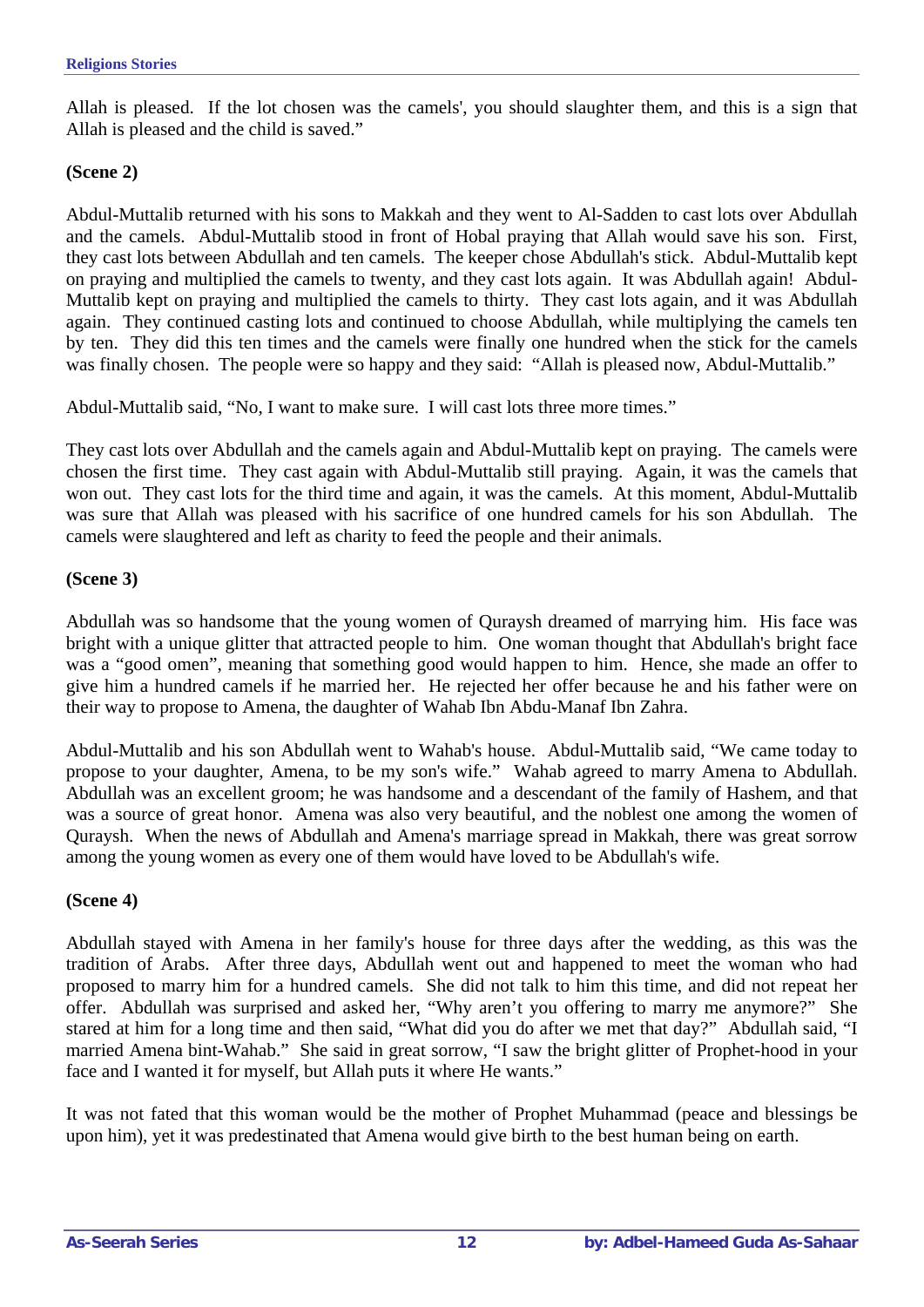#### **(Scene 5)**

Abdullah got ready to travel to Syria with one of Quraysh's caravans that carried trade. He said farewell to his wife before he left. It was hard for him to leave his beloved wife and travel because he had spent less than a month with her since they got married. However, he had to travel for his trade as the other young men did. He was the son of the noblest man in Quraysh, but this did not mean that he would stay in Makkah without working to earn his living. At that time, only working people were respected, not idlers who stayed in Makkah to have fun.

The people of Quraysh were interested in that caravan to Syria. Slaves carried goods and put them on the camels' backs. Men went back and forth loading donkeys with leathers and barley. Women said farewell to the travelers. Abdullah prepared to travel with the caravan while Amena said good-bye with anxiety in her heart and tears in her eyes. The caravan reached Gaza and they started to trade their goods. The Arabs traded desert leathers, barley from Al-Ta'ef, and silver from Bani Saleem for the Romans' perfumes, jewelry, and spices.

As they were returning home, Abdullah became sick. When the caravan reached Al-Madinah, Abdullah said, "I want to stay here with my uncles, Bani Oday Ibnul-Najjar (his mother's family in Madinah)." So, he stayed with them and the caravan continued the journey back home. When they reached Makkah, Abdul-Muttalib asked with great worry about his son, "Where is Abdullah?" They answered, "He is sick; staying with his mother's family in Madinah."

Amena was so worried as she waited for the return of the caravan carrying her dear husband. But, they had all returned except Abdullah! Abdul-Muttalib sent his son, Al-Harith, to Al-Madinah to bring his brother home. When he arrived in Madinah, Abdullah had already died. Amena suffered deep agony over his death and for the child in her womb who would grow up an orphan. However, Allah protected this orphan with His mercy, took care of him, guided him to the right path, and prepared him for a great event.

**"Did He not find you (O Muhammad) an orphan and gave you a refuge? And He found you unaware and guided you? And He found you poor and made you rich?" (TMQ, 93:6-8).** 

### YZ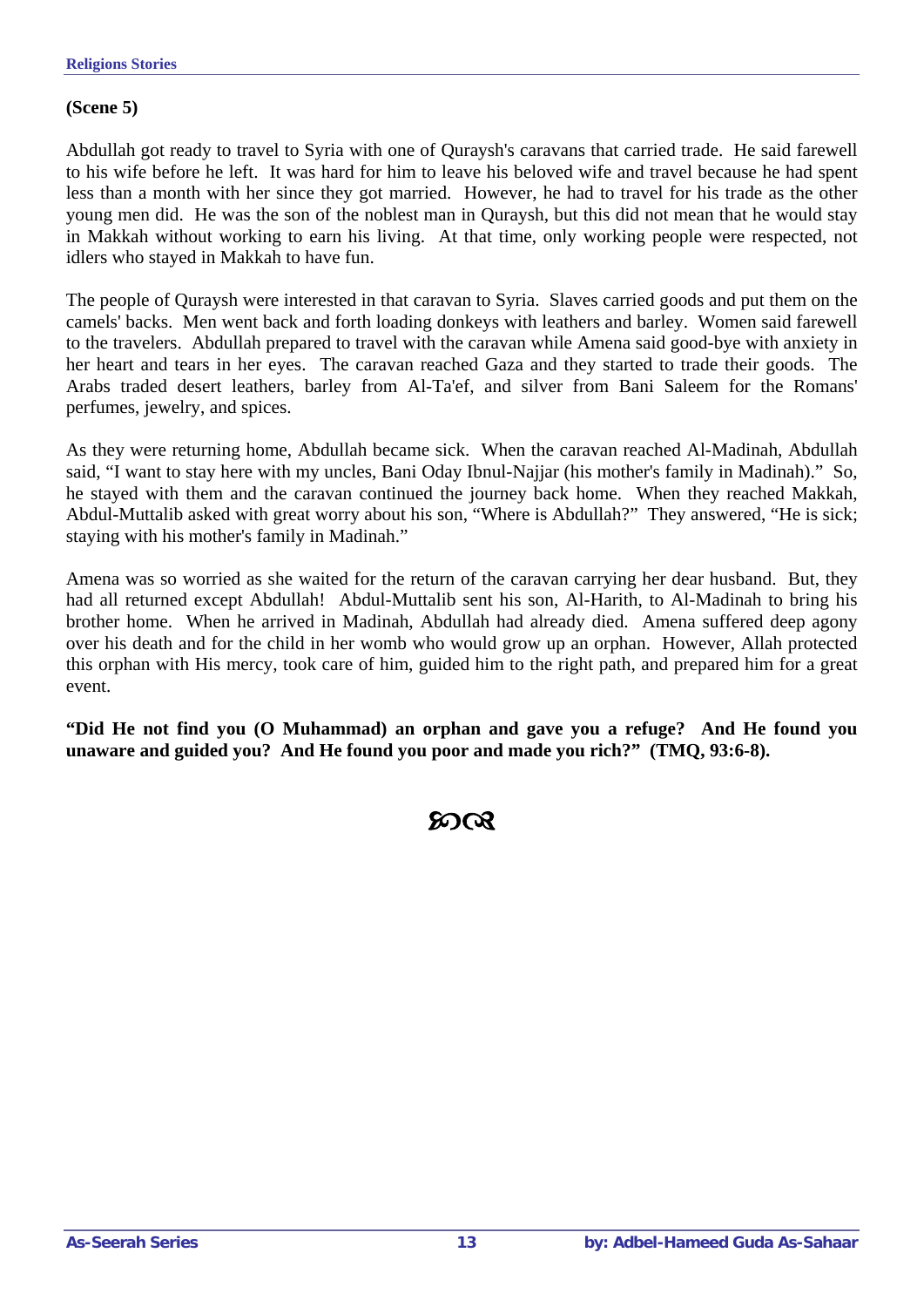### **Birth of the Prophet Book 4**

<span id="page-13-0"></span>**"And (remember) when Ibrâhîm (Abraham) and (his son) Ismâ'îl (Ishmael) were raising the foundations of the House (the Ka'ba at Makkah), (saying), "Our Lord! Accept (this service) from us. Verily! You are the All-Hearer, the All-Knower." (TMQ, 2:127) (Scene 1)** 

A group of men traveled from Makkah to the northern of the Levant countries. While on their way, they passed by a monk sitting away from the other people and worshipping Allah. Four of the men thought of going to this monk and talking to him. At that time, monks were men of knowledge and their talks amazed the Arabs who did not know anything except trade and fun.

They went to the monk and sat talking with him. He asked them,

- "Where are you from?"
- "From Makkah." they replied.
- He said, "Allah will send you a Prophet in the near future, so follow him and learn from him how to become wise."
- The men looked at him in wonder and said, "What is his name?"
- "Muhammad", he replied.

Then the monk entered his cell (the place where he worshiped Allah, away from people). The four men left the monk, thinking about what he had just said. Each one of them decided that if Allah granted him a baby boy, he would name him Muhammad, hoping that the expected Prophet will be from his offspring.

#### **(Scene 2)**

Abdul-Muttalib was sleeping in the holy Ka'ba. While he was asleep, he saw a vision that a tree was planted and it became so high that it reached the sky and its leaves spread in the east and west. He saw a very powerful light coming from this tree. He saw the Arabs and foreigners bowing to this tree as its great light and height increased. Then, he saw people from Quraysh (his tribe) holding the leaves of the tree while other Qurayshi people were trying to cut it. Only then, a very handsome and good-looking young man prevented them from harming the tree. Abdul-Muttalib raised his hand to take a portion of the tree but he couldn't. Then he woke up, scared.

Abdul-Muttalib sat thinking about this vision and could not interpret it. He decided to go to the priests of Quraysh to interpret his vision. At that time, the Arabs used to consult the priests for their travel matters, marriages, and visions' interpretations.

When he came to a priestess, she saw the worry on his face and she said,

- "Why is the Master not feeling good?"
- Abdul-Muttalib said, "I saw a vision that scared me."

He started telling her his vision and when he finished, she said, "If your vision comes true, a man from your offspring will be of great importance and he will hold the east and west, and all people will be indebted to him." Abdul-Muttalib left her and he was very happy. He met his son Abu-Taleb and told him his vision and what the priestess had told him, and then said, "I hope that you be that man."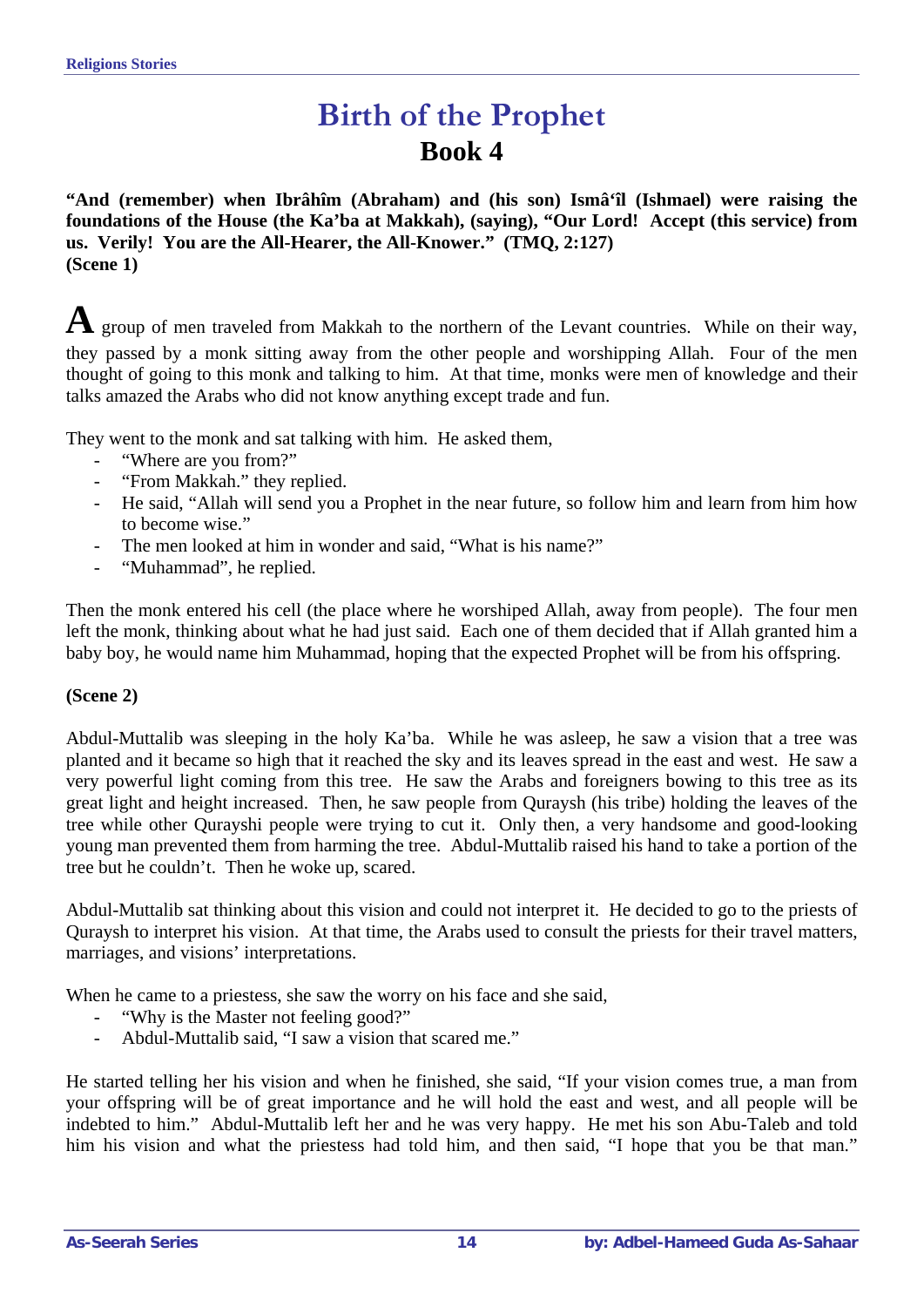However, Abu-Taleb was not the expected man, because that man was still a baby in his mother's womb; Amena Ibnat-Wahab

#### **(Scene 3)**

Amena was pregnant, but she did not feel any of the pregnancy problems she heard about from other pregnant women. Months passed, and she saw a lot of visions in her sleep. One of them showed a light coming out of her and it was this light that lit the castles of the Levant. One night, while she was asleep, she heard a voice whispering to her, "O' Amena, when you give birth, name the baby Muhammad, and don't disclose this vision to anyone." She tried to sleep afterwards but she couldn't. The voice she heard in her dream kept ringing in her head, "When you give birth, name the baby Muhammad".

Amena did not tell anybody about her vision.

#### **(Scene 4)**

The pains of labor came to Amena, and she gave birth to a baby boy. He was flawless and handsome. She sent a messenger to Abdul-Muttalib, her father in law, who was sitting in the Ka'ba with the chiefs of Quraysh. The messenger told him, "Amena gave birth to a baby boy." Abdul-Muttalib was very happy. He went to Amena and held the child in extreme happiness and he took him to the Ka'ba. He returned to Amena and said, "I'll name him Kuthom."

Abdul-Muttalib had a child who was called Kuthom. He died when he was nine years old and Abdul-Muttalib was very sad about this. Therefore, when Amena gave birth to this child, he wanted to name him Kuthom as a memorial for his past son whom he loved so much. Amena said, "I was ordered in a vision to name him Muhammad." Abdul-Muttalib held the baby close to his heart, kissed him and said, "I hope that this son $<sup>6</sup>$  $<sup>6</sup>$  $<sup>6</sup>$  of mine would be of great importance."</sup>

#### **(Scene 5)**

The Jews were living in Yathrib with the Arabs. They were telling the Arabs that they were waiting for the Prophet of this age who will guide the people to the light, assuring them that they would follow him when he appeared and that they would defeat the Arabs.

Some Jewish men of knowledge told the Arabs that this was the age of the expected Prophet. One of the Jews was watching the stars the night Muhammad (*SAWS*) was born. He saw a star which he did not see before. This was a sign he knew for the birth of the Prophet. The man stood on a high place and shouted, "O' Jews, O' Jews."

The people gathered around him and started asking,

- "What has happened?"
- "A great event."
- "Oh, speak up, what is it?"
- "The star of Muhammad (*SAWS*) appeared tonight."

#### **(Scene 6)**

<span id="page-14-0"></span> $\overline{a}$ <sup>6</sup> Actually his "grandson", but since he was taking full care of Muhammad, so he was like a son to him. (Editor's note).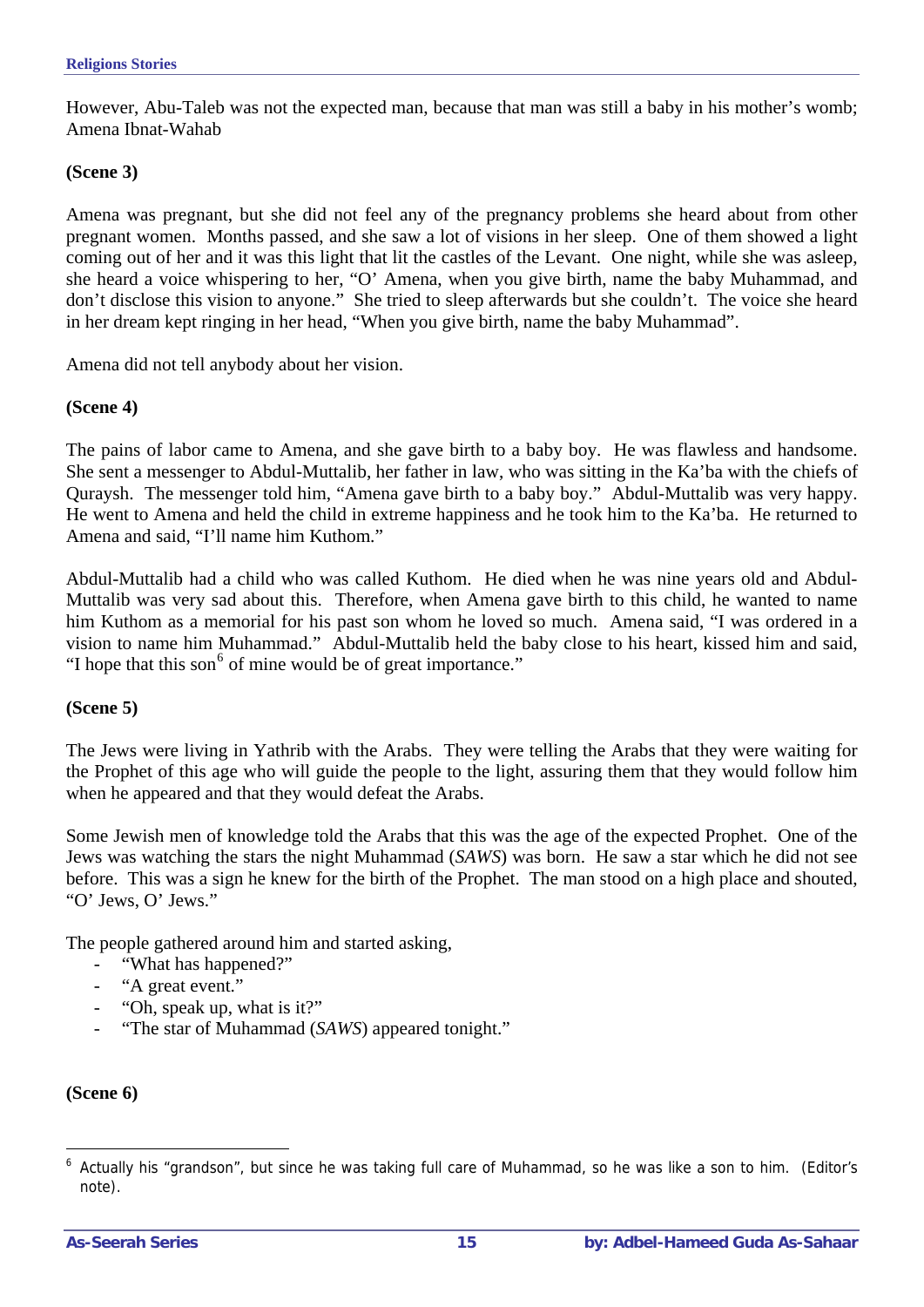On the same night, a Jew was passing by the Quraysh gatherings saying, "Was any baby born tonight?" People looked in wonder and said, "Really, we do not know." The Jew man said, "Remember what I'm saying. The Prophet of the nation was born tonight." The Jews were waiting for the birth of Muhammad (*SAWS*), but when he came to them asking them to worship Allah, they denied and did not trust him.

#### **(Scene 7)**

On the seventh day of the birth of Muhammad (*SAWS*), Abdul-Muttalib ordered that sacrifices be slaughtered. He invited the chiefs of Quraysh to the banquet he had prepared for them. After they came and ate, he showed them Muhammad (*SAWS*). They looked at him in tenderness and pity because he was an orphan, as his father died before seeing him.

One of them said, "O Abul-Harith, what did you name him?" Abdul-Muttalib said, "I named him Muhammad." Another man said in wonder, "Why did you name him Muhammad and not one of your father's or people's names?" Abdul-Muttalib did not want to tell them that Amena was ordered in her vision to name him Muhammad, because she had asked him to hide the matter, so he said, "I wanted him to be praised by Allah  $(SWT)^7$  $(SWT)^7$  in the skies, and by people on earth (this is the meaning of the word (Muhammad)". People left and no one knew that this baby, whom they felt pity for, came to get them out from darkness to light. He is the answer of Ibrahim's prayers the day Allah (*SWT*) ordered him to build al-Ka'ba.

**"Our Lord! Send amongst them a Messenger of their own (and indeed Allah answered their invocation by sending Muhammad** *SAWS***), who shall recite unto them Your Verses and instruct them in the Book (this Qur'an) and** *Al-Hikmah* **(full knowledge of the Islamic laws and jurisprudence or wisdom or Prophet hood), and purify them. Verily! You are the All-Mighty, the All-Wise."" (TMQ, 2:129).** 

YZ

 $\overline{a}$ 

<span id="page-15-0"></span><sup>&</sup>lt;sup>7</sup> SWT = *Suhanahu wa Ta'ala* [Glorified and Exalted Be He].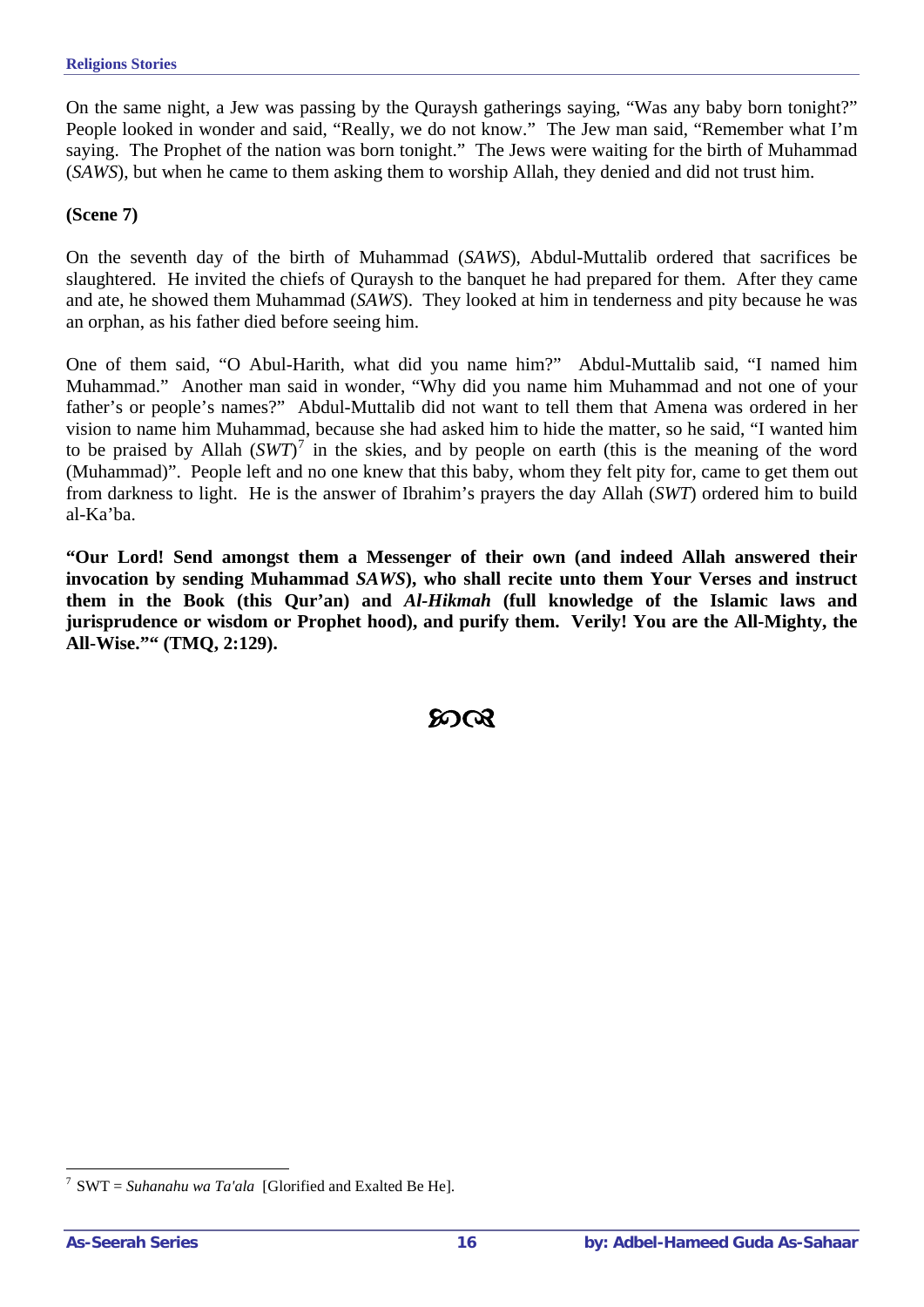### **Halima of Bani-Sa'ad Book 5**

#### <span id="page-16-0"></span>**(Scene 1)**

 $\mathbf{O}_n$  the second day of giving birth to her son, Amena prepared herself to feed her newborn but found that there was no milk in her breasts. This was because the death of her husband had hit her hard. She had fallen deep in melancholy and that had dried the milk in her breasts. However, the heat of Makkah was also very intense and she was afraid that her baby would get sick from it. Amena decided to look for a wet nurse from a nearby desert to take her baby away from the diseases in Makkah and from the heat there.

She found Thuwaiba, a young servant working for Abu-Lahab, the baby's uncle, and who was also breastfeeding her own son. Amena handed the baby, Muhammad, to Thuwaiba while she looked for a wet nurse from the nearby desert. After three days, Amena heard that some wet nurses had come to Makkah looking for newborns to breastfeed. Therefore, she asked Abdul-Muttalib, the baby's grandfather, to find one from among these wet nurses for Muhammad.

#### **(Scene 2)**

Hawazen was one of the many tribes on the Arabic peninsula, and this year had been a difficult year for the people living there. There was no rain on the pastures of Hawazen, which made ten women of the Bani Sa'ad tribe head towards Makkah with their husbands looking for newborn babies to breastfeed.

Among these women was Halima the daughter of Abu-Zou'ayb. Her husband Al-Harith Ibn Abdul-Aziz also went with her and their baby son, Abdullah. Halima rode her white donkey and headed towards Makkah with an old she-camel that was weak and had no milk in its udder.

The night had fallen and the young family set up a camp to stay the night before they continued with their journey to Makkah the next day. Halima and Al-Harith could not find sleep at all. All night long Abdullah was crying out of hunger. Halima hoped that she would get to breastfeed the baby of a rich man who will pay her a lot of money, so she and her family could survive. In the morning, Halima and Al-Harith continued their journey to Makkah. They have fallen behind the rest of the caravan because the donkey was weak and skinny, and it needed more time to rest than the other animals. Finally, they reached Makkah and set up a temporary stay there until they would find a baby from a rich family and go back home to Hawazen.

#### **(Scene 3)**

Abdul-Muttalib approached the wet nurses showing them Muhammad, his grandson, and asked each one of them, "I have an orphan here. Won't you take him?" All the wet nurses refused to take him saying, "There is no good in an orphan. We are looking for babies from rich fathers. What could his grandfather and his mother give us?" They all rejected him because he was an orphan; one who could not bring them any money. Therefore, they all chose a baby other then Muhammad and started to return home, except for Halima. She looked at her husband and said, "By Allah, I hate to go back home with the caravan with no baby to breastfeed."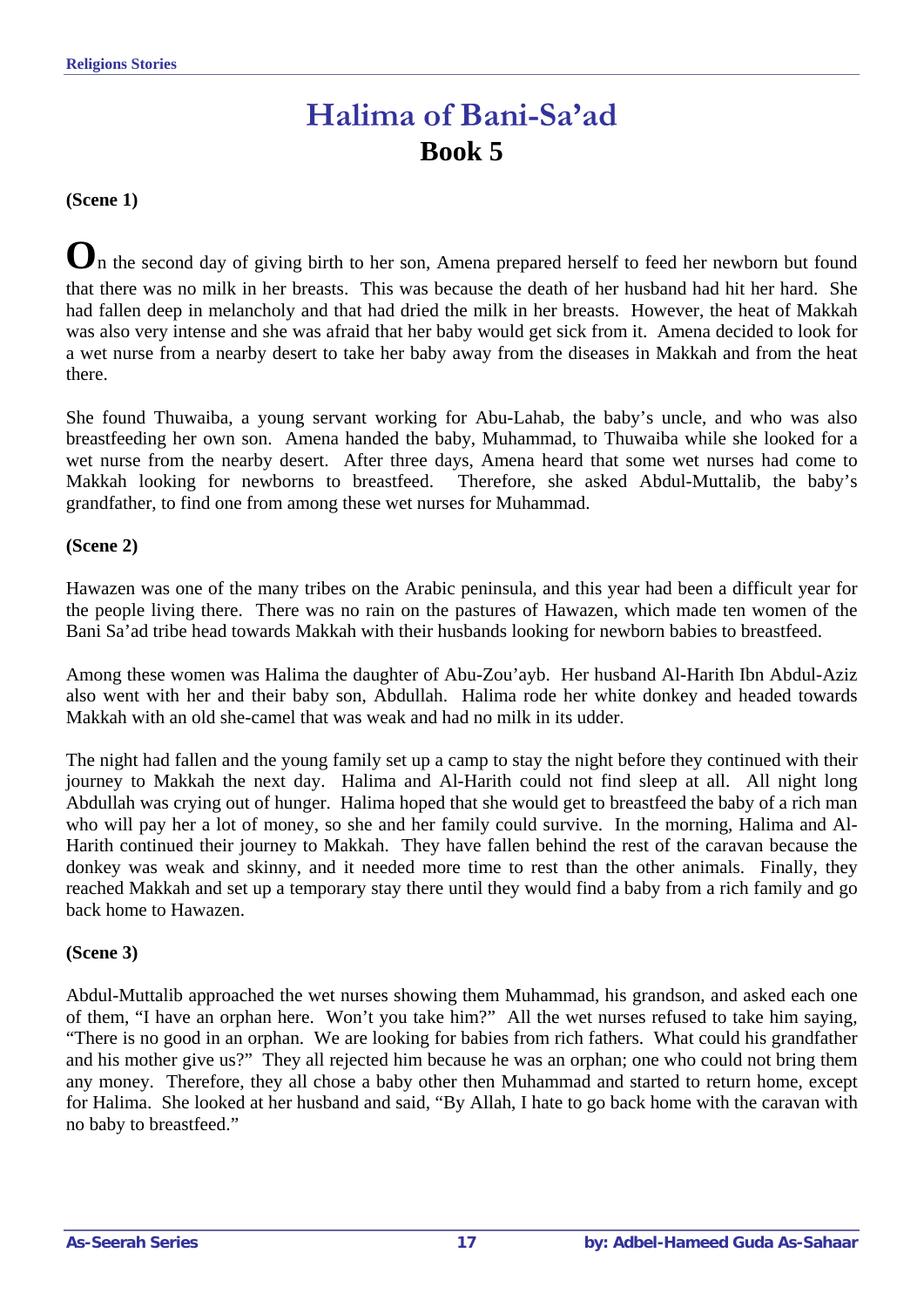Abdul-Muttalib saw her waiting and went up to her asking, "Who are you?" "I am a woman from Bani Sa'ad's tribe", replied Halima. "What is your name?" he asked her. "Halima", she replied.

Abdul-Muttalib smiled and said, "*Sa'd* (happiness) and *Helm* (forbearing); two things that would bring goodness in life and eternal honor. Halima, I have an orphan here and I showed him to Bani Sa'ad's women but they all rejected him saying that no good will come from behind an orphan. Could you take him with you to breastfeed? You may be happy with him". "Wait until I ask my husband", she replied and went over to her husband to consult the matter with him. Al-Harith told her to take him so she went back to Abdul-Muttalib and asked, "Where is the boy?"

Abdul-Muttalib was very happy that he at last found a wet nurse for his grandson. Therefore, he took her to Amena's place to show her Muhammad. Amena welcomed Halima inside her house and led her to where Muhammad was sleeping. Halima looked at the sleeping Muhammad and saw that he was wrapped in a white woolen cloth and was sleeping on his back on a green silken sheet. He was beautiful! Halima feared that she might awake him so she put her hand on his chest. He opened his eyes and smiled up to her. She had fallen in love with the baby at first sight. Halima leaned over to kiss baby Muhammad between the eyes. Then, she reached down and lifted him between her arms carrying him out of the room.

#### **(Scene 4)**

Halima was preparing to breastfeed Muhammad, so she put him on her lap and invited him to suck. Surprisingly she found that her breast had filled up with milk! Muhammad had sucked from her breast and was full, and then later Abdullah had sucked from her breast and was also full. Halima and Al-Harith could not find sleep the night before, since Abdullah cried all night from hunger! Tonight, the two babies were satisfied and sound asleep.

The next morning, Al-Harith milked the old she-camel and found that she too had more milk then usual. He drank some milk and brought some more for Halima to drink. Halima drank until she became full. "You know dear wife, you have taken a blessed child" said Al-Harith. "By Allah, I hope so," replied Halima.

The family then started to get ready to head back to Bani Sa'ad's tribe. Halima mounted her white donkey, carrying baby Muhammad, only to see that the donkey ran fast and caught up with the caravan that headed for Hawazen earlier. Halima and Al-Harith watched the donkey with amazement. "O Halima, isn't that your donkey?" asked Al-Harith. "Yes this is it indeed!" replied Halima.

#### **(Scene 5)**

Muhammad lived amongst Bani Sa'ad's tribe until he turned two years old. Halima then took him back to his mother Amena, but was sad that she will leave Muhammad and won't see him anymore. Amena hugged her son lovingly and kissed him warmly and wanted him to stay with her in Makkah, close to her. However, she realized that Halima felt great love for Muhammad, so she turned to her and said," Why not take him for one more year. I fear he will be vulnerable to the diseases we have in Makkah"

Halima was happy that she would have Muhammad for one more year, so she took him back home with her. Muhammad used to go outside Halima's home and watch as other boys played, but he used to avoid them and look for Halima's children. One day he searched for them and could not find them so he asked Halima, "Why don't I see my brothers during the day?" "Dear child, they are on the pastures with our sheep to graze," replied Halima. "Let me go with them", he said.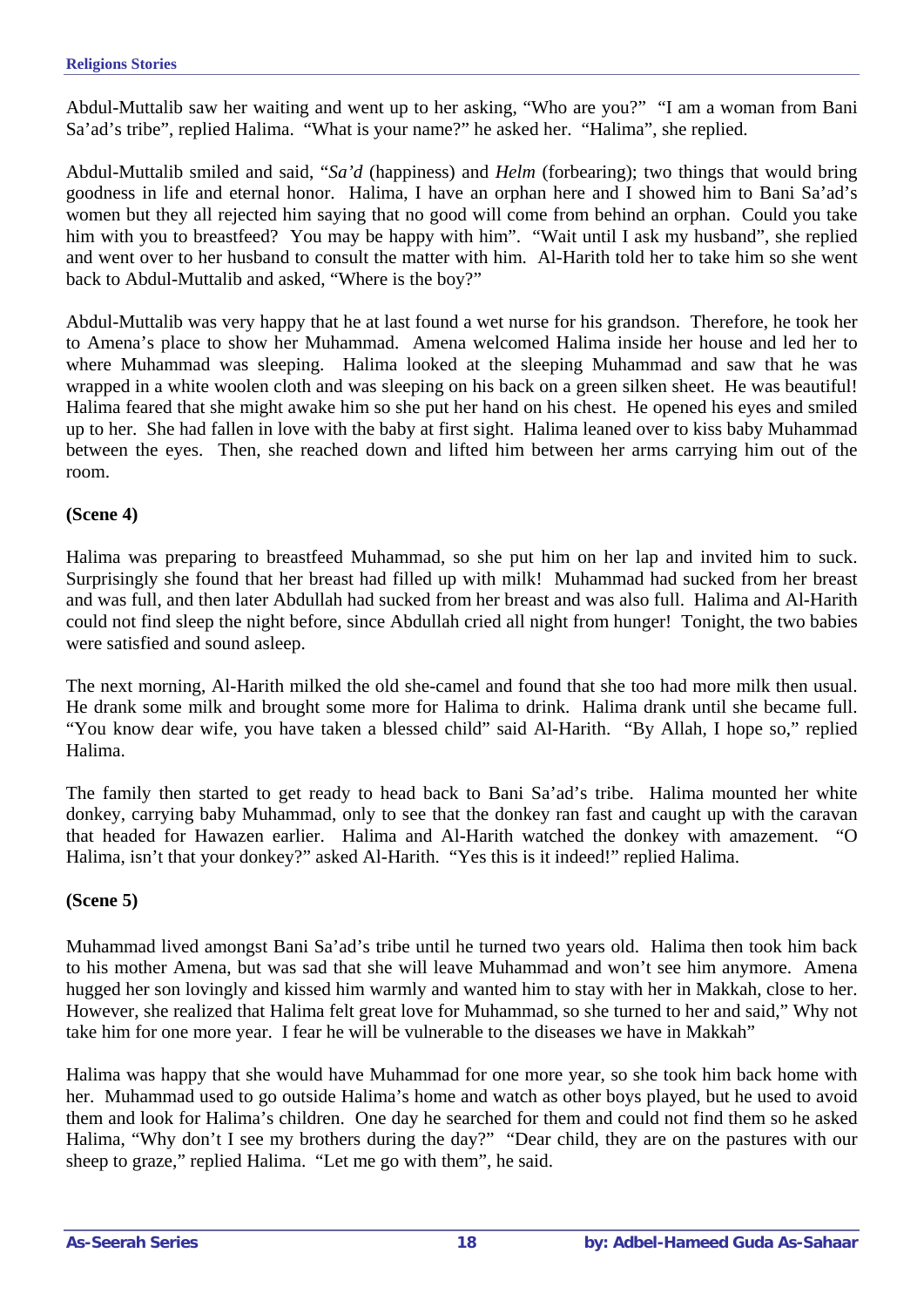That's how Muhammad began to go out on the pastures with the sheep to graze. He was so happy having to go out and come back home looking up at the sky on his way and reflecting on the wonders of it.

One day, Muhammad thought that he could climb on top of a mountain to look up at the sky there. On his way, Halima's son saw him and ran to his mother and told her what Muhammad had been up to. Halima and Al-Harith raced up the mountain until they reached Muhammad. They found him sitting at the top of the mountain looking up at the sky and wondering about its magnificence, even in his young age. Halima picked him up and kissed him between the eyes and returned him home without realizing that the first link between Muhammad and the sky had already being established.

#### **(Scene 6)**

A new marketplace in *Oqaz* (an Arab city) was set up and all the Arabs gathered in it to boast about their products. Among these were lots of fortunetellers who waited for the people to bring their sons to them. Halima went to this marketplace and brought Muhammad to one of them. The fortuneteller looked at Muhammad and cried, "O you people of Arabia, O you people of Arabia!" The people gathered around him. He continued, "Kill that boy!" He turned towards the boy and couldn't find him, for Halima was already fleeing with Muhammad close by. "What boy?" the people asked. "I saw a boy who will kill those who follow your religion, break your idols, and enforce his will on you" the fortuneteller replied.

#### **(Scene 7)**

When Muhammad turned six years old, Halima wanted to hand him back to his mother. As she approached Makkah, she turned to Muhammad but could not find him with her. She searched for him and couldn't find him. She became worried and so she went to his grandfather, Abdul-Muttalib. "I came with Muhammad tonight, but when we approached Makkah, I couldn't find him anywhere", said Halima anxiously to Abdul-Muttalib.

Meanwhile, two men from Quraysh were approaching Makkah when they saw a young boy in the valley of *Tamama* (a city near Makkah) looking up at the sky with wonder on his face. They asked him, "Who are you?" "I am Muhammad Ibn Abdullah Ibn Abdul-Muttalib Ibn Hashem", answered the young boy firmly. They took him to Abdul-Muttalib and when his grandfather saw him, he hugged him with love. Halima was glad that Muhammad was back so she took him back to his mother.

When Amena saw Halima not asking to take back Muhammad with her, she asked, "You were so anxious to keep him with you in the past. I wonder why you brought him back now?" " I did what I had to do. You feared that he would be vulnerable to any diseases, so now I'm returning him back to you as you asked me", replied Halima. She then left Muhammad with Amena and went back home.

Muhammad did not live with his mother for long; it was only a few more months when Amena passed away. It was written that Muhammad would grow-up an orphan.

### **ରେ**ଠା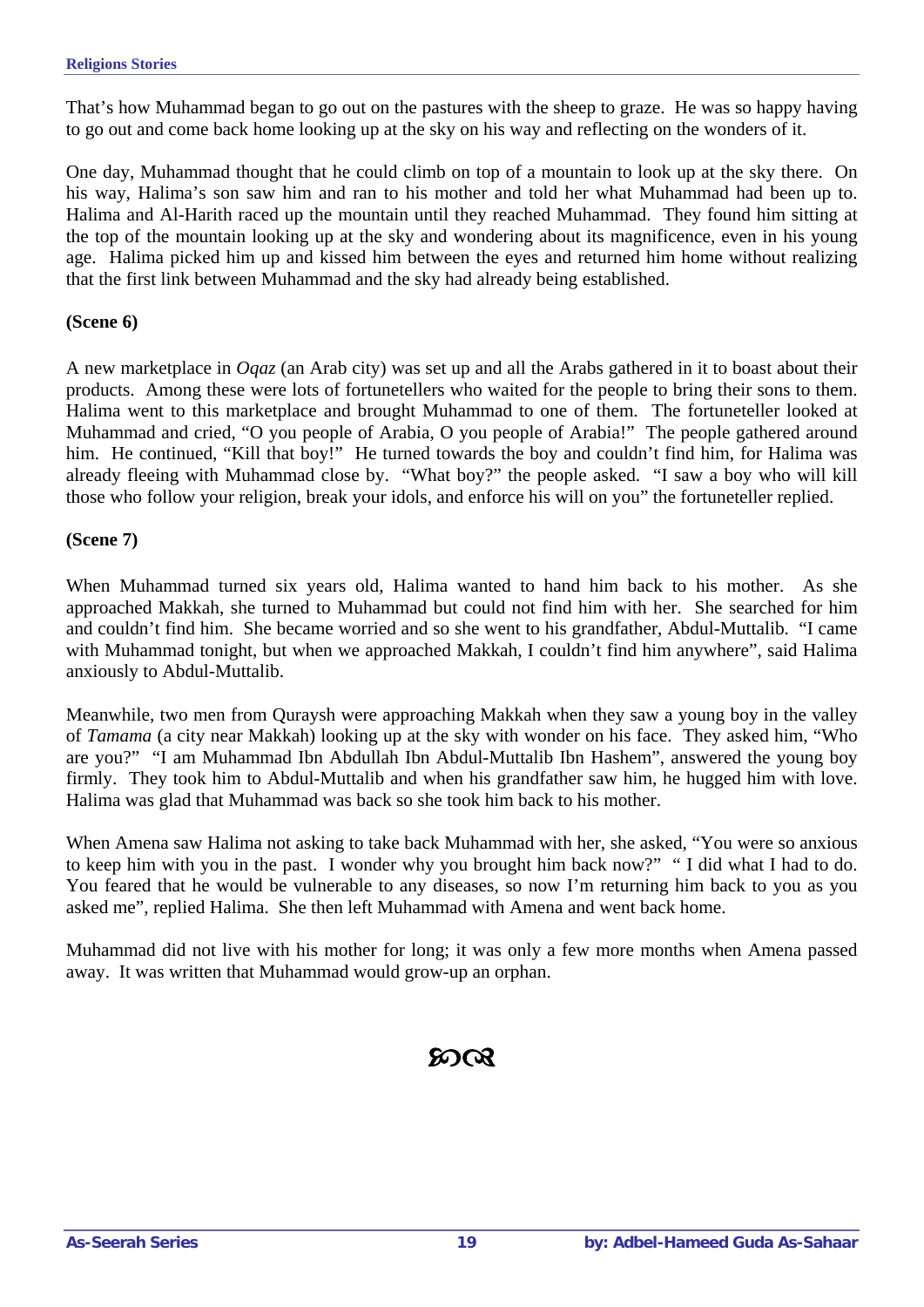### **The Orphan Book 6**

<span id="page-19-0"></span>**"Did He not find you an orphan and give you shelter (and care)? And He found you wandering, and He gave you guidance. And He found you in need, and made you independent. Therefore, treat not the orphan with harshness, nor repulse the petitioner; but the bounty of your Lord, rehearse and proclaim." (TMQ, 93:6-11)** 

**(Scene 1)**

A mena decided to travel to Yathrib so that Muhammad could visit his uncles of Bani An-Najjar. She started preparing for the long journey she would be taking in the vast desert. She ordered Um-Ayman<sup>[8](#page-19-1)</sup>, a slave-girl that Muhammad had inherited from his father, to prepare a camel and to put over it a *Howdaj (shade)* to protect them from the desert's hot sun.

Amena waited until she found a caravan going to Al-Madinah. She took Muhammad and Barakah and joined the caravan. The caravan went on its journey until it reached Al-Madinah. Amena and her son went to Bani An-Najjar where Muhammad met his uncles. He stayed with them for a month enjoying the nice weather of Al-Madinah and its fields with the water streams and the gardens full of flowers, for he had been brought up in Makkah in the hot weather and the vast areas of sand. He also learned to swim and played with his cousins. When the visit was over and the caravan left Yathrib, a strong storm blew hard on their way and Amena was not strong enough to bear it, so she became ill. On one of the nights Amena died and Muhammad cried so hard for losing her. Barakah took Amena to a nearby village called "Al-Abwaa" and buried her there. Then she continued her journey with the orphaned boy who arrived at Makkah with a broken heart.

#### **(Scene 2)**

Muhammad was brought up by his grandfather, Abdul-Muttalib. Abdul-Muttalib loved him and treated him very kindly. He made sure not to eat except when Muhammad ate, and used to take him wherever he went. A mattress used to be prepared for Abdul-Muttalib in the shadow of the Ka'ba. His sons used to sit around that mattress waiting until their father came out and sat with them. Abdul- Muttalib was such an honorable man that none of his sons dared to sit on his mattress. Once when he was a boy, Muhammad sat on the mattress; his uncles tried hard to stop him but when Abdul-Muttalib saw them, he said, "Leave my grandson. For, I swear by Allah, he will be of a remarkable position one day". Then Abdul-Muttalib left Muhammad sitting on the mattress and stroked his back gently.

#### **(Scene 3)**

 $\overline{a}$ 

Abdul-Muttalib fell ill and stayed in bed and his sons used to come and visit him. Muhammad used to stand beside his grandfather's bed looking sadly at his pale face thinking, "My mother died and left me and my grandfather took me. But now my grandfather is dying. Who will take care of me after his death?"

Muhammad knew the pain of being an orphan, and sadness filled his heart. He kept on looking at his sick grandfather in deep sadness. His grandfather noticed his sad face wet with tears and felt sorry for him.

<span id="page-19-1"></span><sup>8</sup> Her maiden name at that time was: Barakah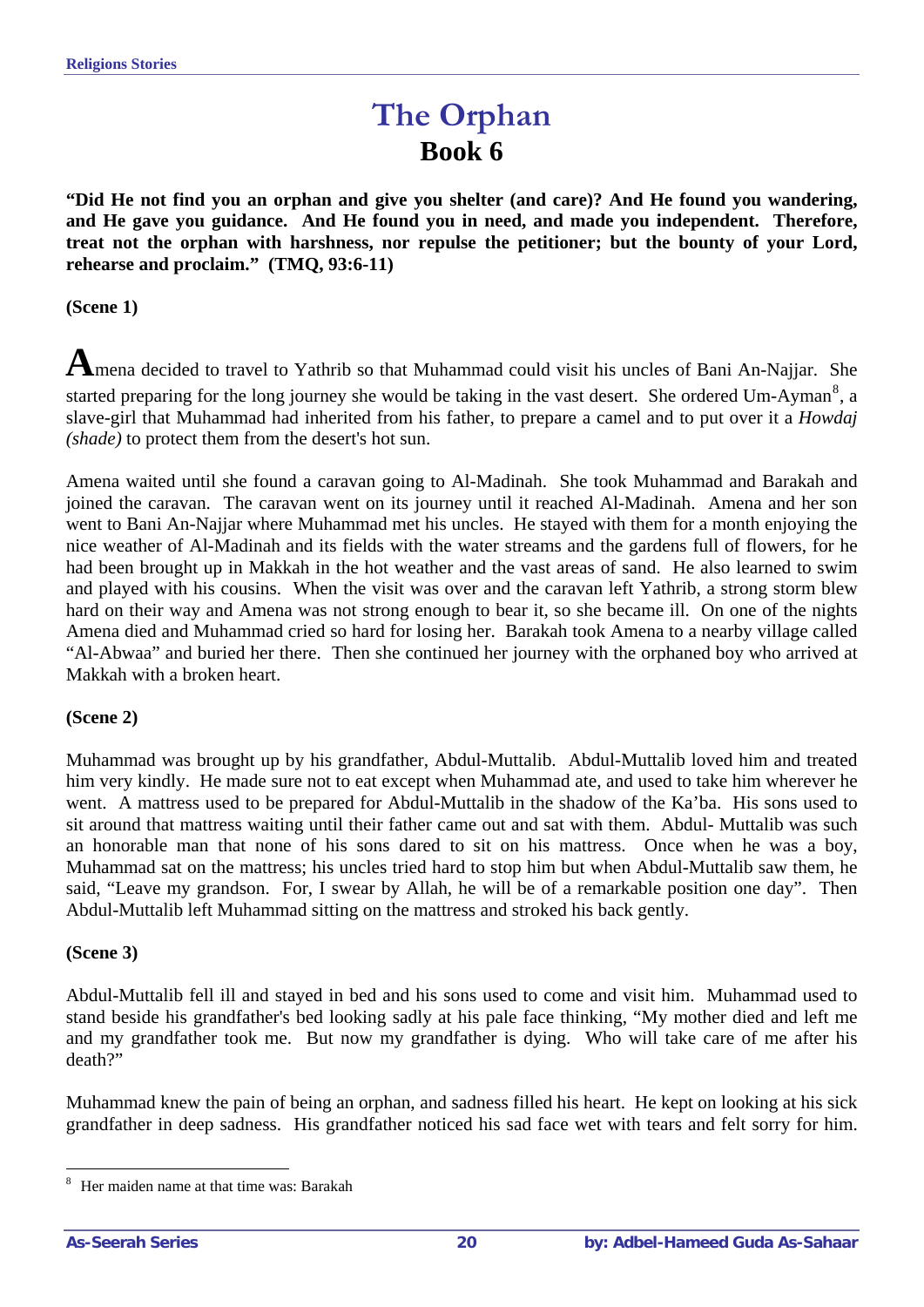He made a gesture for him to come close and he stroked his back in tenderness. Then he asked his son Abu-Taleb to raise Muhammad after his death.

Abdul-Muttalib died and Muhammad stood shedding lots of tears beside his bed. The whole city of Makkah felt sadder about Abdul-Muttalib's death than it ever felt about anyone before and they closed all the markets and shops, mourning for his death.

Abu-Taleb raised Muhammad, the orphan, with his children, and he loved him more than he loved his own children. He did not eat except with him and slept beside no one but him.

#### **(Scene 4)**

The tribe of Quraysh was preparing for the coming trip to Syria. Camels in the markets were loaded with goods, and donkeys and mules went here and there. Abu-Taleb was the head of the caravan. When he got on his camel and everyone was ready to leave, Muhammad held the camel's reins and said to his uncle, "Who are you leaving me with? I have no father or mother here!"

Abu-Taleb felt sorry for him and said, "I swear by God that I will take him with me and never leave him behind, ever again."

Muhammad rode behind Abu-Taleb. He was very happy because he was going outside Makkah for the first time in his life to visit a new world he had never seen before. The caravan moved through the desert for many days and nights until it reached Busra market. Busra is a place located in the eastern part of Jordan where Roman merchants used to trade their goods with the Arabs.

Somewhere close to that market was a cave where a monk called Bahira lived. Arab caravans used to pass by that cave day and night and never before attracted Bahira's attention, all except for Muhammad's caravan. It caught his attention. Much so, that he sent Abu-Taleb the following message, "Dear people of Quraysh, I have prepared a banquet for you and would love that all of the caravan, young and old, attend it."

Everyone was surprised by his offer and one of them said, "Bahira! We used to pass by you many times before and you never invited us, what happened now?" Bahira replied, "True. But now you are my guests. I want to invite you all for a banquet." They all attended the banquet except Muhammad. He sat alone under a tree. Bahira said, "I told you people of Quraysh not to leave anyone behind". They said, "We are all here except for a little boy who is the youngest of us". Bahira said, "Let the boy come. Shame on you to attend and leave one of you behind."

A man said, "I swear by Al-Laat and Al-'Ozza (two idols they used to worship) that it is very mean to accept an invitation without Muhammad Ibn Abdullah Ibn Abdul-Muttalib". Thus the man went and brought Muhammad to sit with them. Muhammad sat by Bahira's side and Bahira began talking to him and said, "I ask you by Al-Laat and Al-'Ozza to answer my questions." Muhammad disliked idols and never believed in Al-Laat or Al-'Ozza or Hubal or any of the other idols his people worshipped, thus he replied, "Do not ask me by Al-Laat or Al-Ozza for I swear by Allah."

Bahira stared at him for some time then said, "Then I ask you by Allah to tell me what I want." Muhammad replied, "Then ask me what you want." Bahira asked him about his circumstances and what he dreamed while sleeping. When he was done, he went to Abu-Taleb and asked, "Is this boy a relative of yours?" Abu-Taleb replied, "He is my son!" Bahira replied in confidence out of his knowledge that the awaited Prophet would be an orphan: "He is not your son, this boy's father is not supposed to be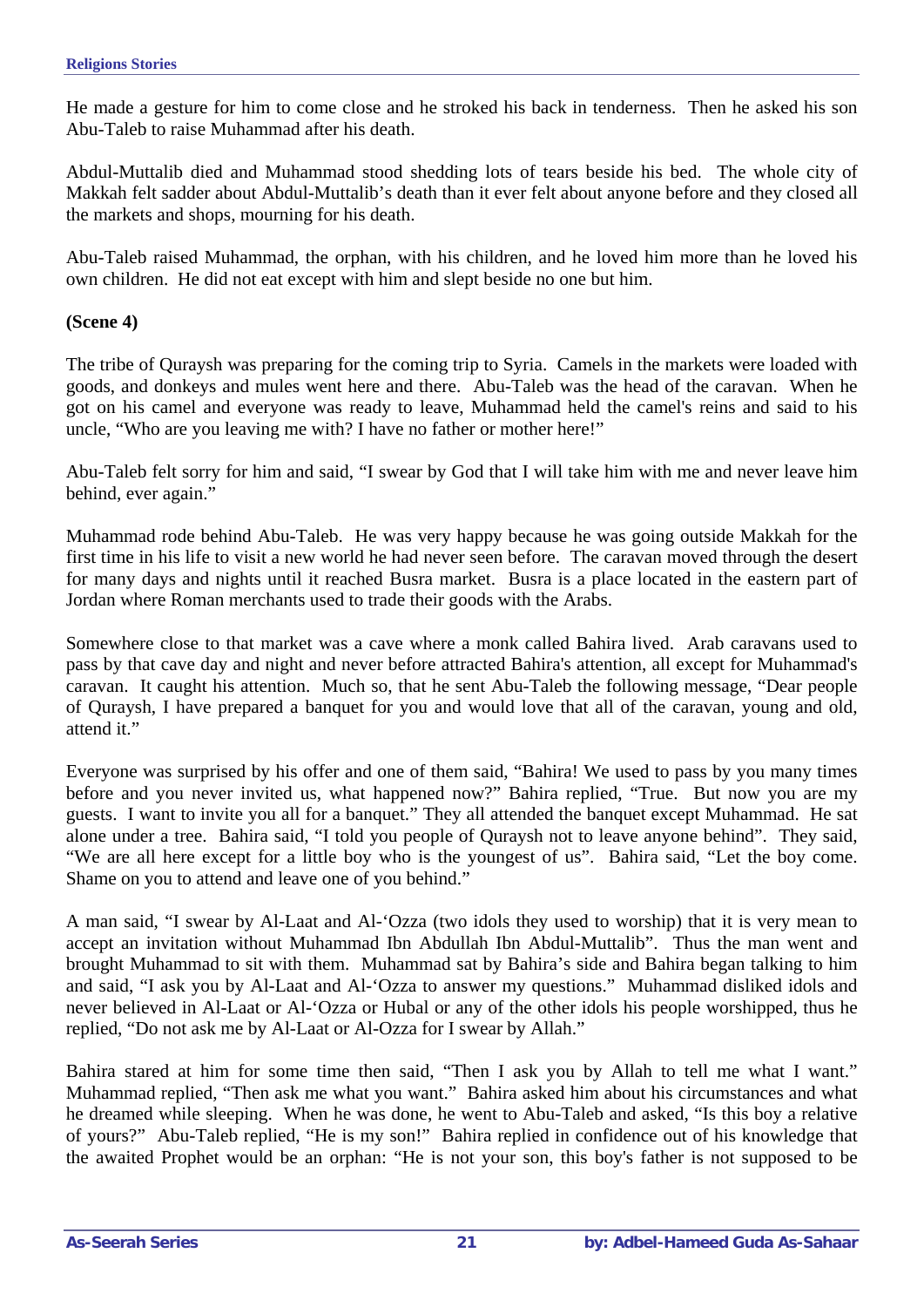alive." Abu-Taleb said, "He is my nephew." "And where is his father?" Abu-Taleb said, "He died while the boy's mother was carrying him." "True, and his mother?" "She died recently." he replied.

"True! Take your nephew back home and beware of the Jews, for I swear by Allah, if they see him and recognize him like I did, they might kill him."

#### **(Scene 5)**

Muhammad was sent back home from Syria. He worked as a shepherd spending the day in the open air contemplating nature, looking at the sky wondering about the universe, and treating the sheep with mercy allowing pity to fill his heart. His work as a shepherd was a preparation for him to be a shepherd to humanity!

One night Muhammad wanted to enjoy the pleasures of Makkah as the other boys did. The wealthy people of Makkah used to give big idolatrous parties at their houses, where singers sang and dancers danced. Young boys used to go to these parties to watch the dancing and listen to music. Muhammad looked at his fellow shepherd and said, "Look after my sheep while I spend the night in Makkah and have fun like the other boys."

The boy stayed with Muhammad's sheep while Muhammad went to Makkah. When he reached the houses of Makkah he heard the sound of drums and pipes and people singing so he asked, "What is this?" Muhammad sat to listen but soon fell into a deep sleep and so he heard and saw nothing. Next day, the heat of the sun awakened him so he got up and returned to his sheep. Allah who had detached him from worshipping idols is He who prevented him from wasting his time like the boys of Quraysh because the Almighty was preparing him for a greater cause.

#### **(Scene 6)**

A merchant came to Makkah to sell his goods and a nobleman of Makkah bought them from him. But the nobleman refused to pay for the goods and so the stranger asked the other noblemen of Makkah to help him restore his money, but they rejected him. So the stranger went to the top of a mountain called Abu-Kobais in Makkah and began crying out for help.

Muhammad's uncle Az-Zubair Ibn Abdul- Muttalib along with some noblemen of Quraysh decided to help the man. They gathered in the house of Ibn Jid'an, a house where celebrations and meetings used to be held in Makkah. They decided to form a union that would stand by the oppressed against his enemy until they restore his rights. The union was called the Confederation of Al-Fudul<sup>[9](#page-21-0)</sup>. They all went to the nobleman who refused to pay, took from him the goods and gave them back to the merchant. Muhammad joined that union because he hated oppression and he was full of noble feelings that made him stand by the side of the oppressed.

### ന്റെ

 $\overline{a}$ 

<span id="page-21-0"></span><sup>9</sup> *Hizbul-Fudul*.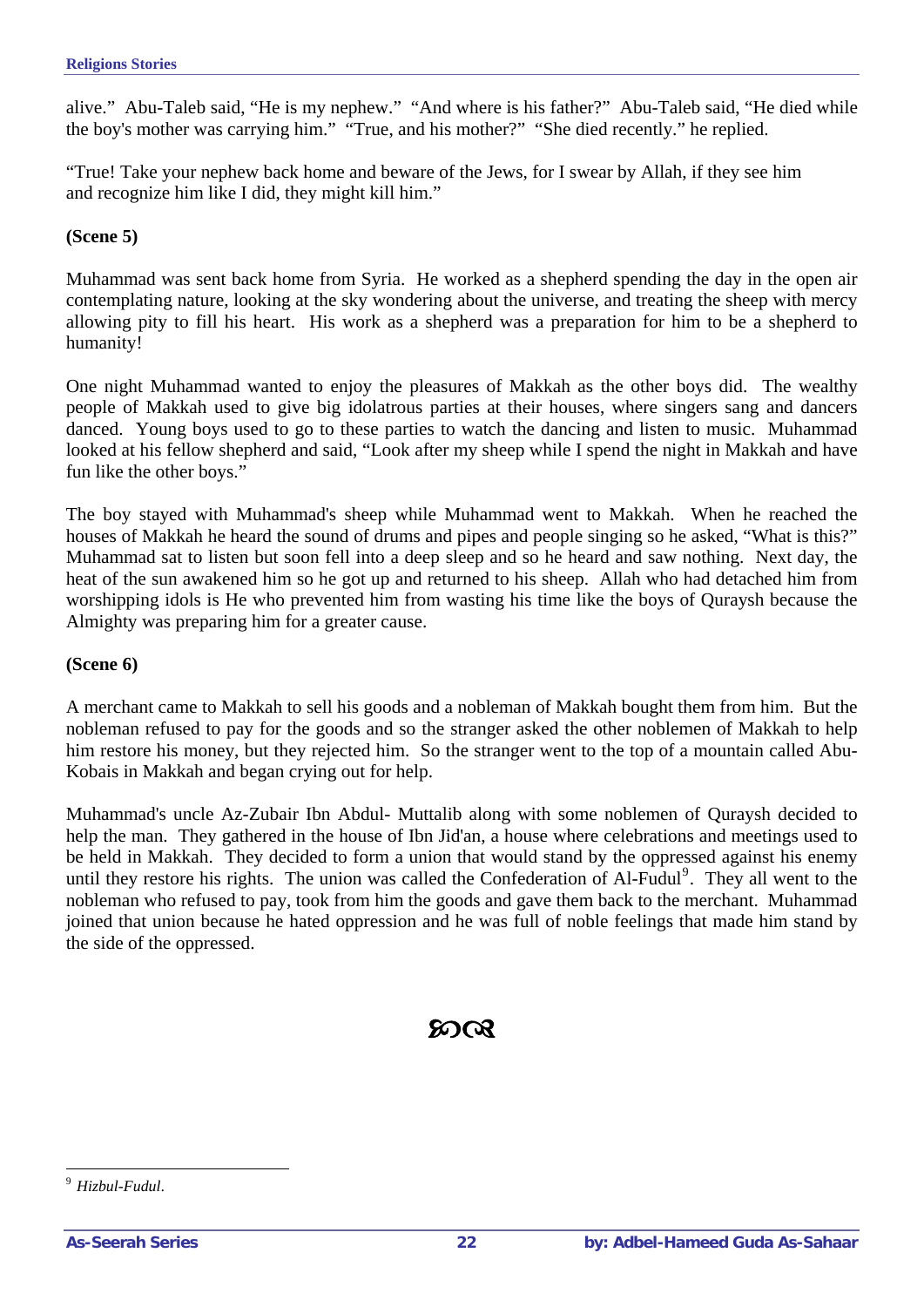# **Khadijah bint-Khowayled Book 7**

<span id="page-22-0"></span>**(Scene 1)** 

**B**y the time Muhammad was 25 years old, he was well known throughout Makkah for his high integrity, virtue and honesty, so they called him "**The Honest One**". Makkah was preparing for the departure of Khadijah bint-Khowayled's trade caravan. Khadijah was a rich noble of the Qurayshi tribes. She would hire men to go out and trade for her, loaning them money so that they may share with her trade and profits, and by that guaranteeing their loyalty.

Abu-Taleb met Muhammad one day and told him, "I am a poor man and these are hard times. There are more difficult years to come and we don't own any trade. The caravans are preparing to leave for the Levant and Khadijah bint-Khowayled is hiring men to go out with her trade and gain profit. If you go to her, she is sure to hire you, preferring you over others due to your reputation." Muhammad replied, "Then maybe she will send for me." "I am afraid she might hire another if you don't go to her first", said Abu-Taleb. However, Muhammad wasn't going to ask anyone for favors or present himself to anyone unless they wanted him.

#### **(Scene 2)**

Abu-Taleb went to Khadijah and asked her, "Would you hire Muhammad?" Khadijah replied, "If you asked it for someone you didn't like I would do it, so what is the case when it is for a close loved one?" Therefore, Khadijah sent for Muhammad and told him, "What is being told about the truth of your words, your honesty, and high morals has all led me to send for you. I will give you twice as much as anyone else."

Muhammad accepted to work for Khadijah, and went to tell his uncle, Abu-Taleb, what had just happened. "This is a blessing that God has sent you", his uncle replied.

#### **(Scene 3)**

Muhammad got ready to leave with Khadijah's caravan and her slave Maisara. His uncles had come to bid him farewell and ask the other men to watch over him, as this was his first time to go out for trade alone. The caravan traveled for many days and nights. While Muhammad and Maisara exchanged conversation, Maisara grew fonder and fonder of Muhammad's speech and his virtues. When the caravan reached the market of Basra, Muhammad and Maisara went to sell Khadijah's merchandise.

At one time an argument took place between a man and Muhammad:

- **-** "Swear by Al-Lat and Ozza," said the man.
- **-** "I have never sworn by them before," replied Muhammad.
- The man was surprised because all the Arabs swore by the ancient gods.
- **-** "It's your say…"

The man never again questioned Muhammad. He realized that this was no ordinary merchant, like the others who swore falsely by the names of their gods. The men sold all the goods and made huge profits. An overjoyed Maisara came to Muhammad saying, "Muhammad, we have traded for Khadijah for many years, but never have we made so much money before as we did because of you."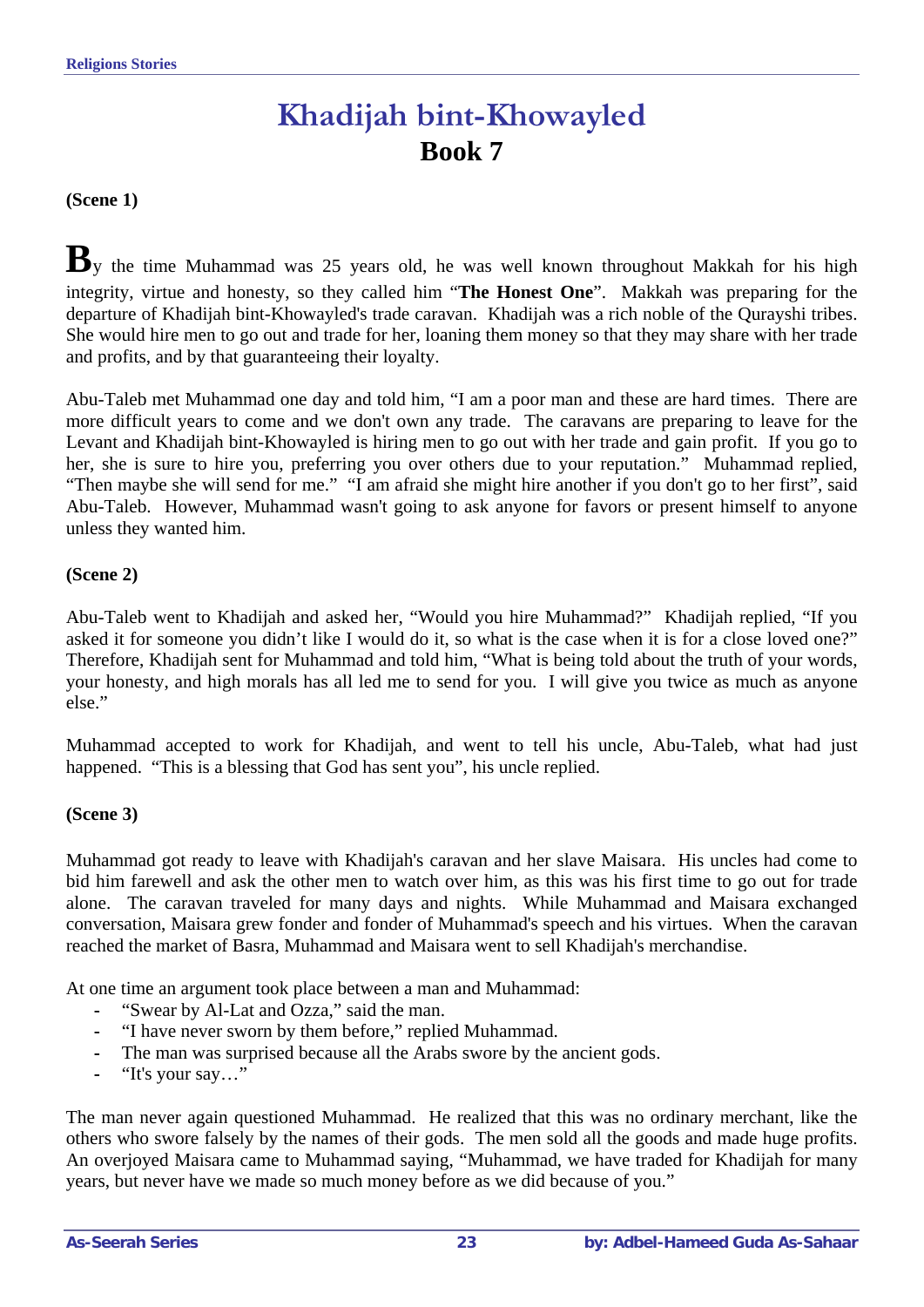#### **(Scene 4)**

Khadijah was standing in a high room when she saw the dust from the approaching camels, donkeys, and mules. She knew that the caravans were coming back from the Levant. It was time for their return. Khadijah's caravan, headed by Muhammad and Maisara, was returning. Maisara turned to Muhammad and asked, "Could you go first to Khadijah and tell her the good fortune Allah has given us because of you?"

It was noon when Khadijah, looking out of her room, saw him riding his camel towards her. She prepared to greet him. Muhammad, looking handsome, came in and started telling her of all that had happened throughout the journey and of all the money they made. Khadijah listened happily, feeling her heart opening up to him. When he was finished she asked him about Maisara. "I left him behind in the desert," replied Muhammad. "Send for him. Tell him to hurry back," said Khadijah.

Muhammad had already told her of the profits they made, which were twice as much as she usually made. That wasn't why she wanted Maisara. She needed him to tell her of Muhammad's news and his stories throughout the journey.

#### **(Scene 5)**

Khadijah was in her forties. People were used to calling her "**The Virtuous**" and "**The Lady of Quraysh**". She was a lady of beautiful white skin and a slightly full figure, with soft black hair and wide eyes. The nobles of Quraysh had constantly asked her hand in marriage, but she had turned them all down. She hadn't found a man good enough among them. However, when she saw Muhammad, she fell in love with him and thought about marrying him, but didn't know how to bring up the subject with him.

Muhammad and Maisara were always together going about her trades, and they became good friends. This gave her the idea of sending Maisara to Muhammad to bring about the subject of their marriage. So Maisara went to Muhammad and asked him, "Muhammad, what prevents you from taking a wife?" "I don't have enough money for marriage", replied Muhammad. "What if you are spared that, and asked to marry someone with wealth, beauty, nobility and self sufficiency?" "Who is she?" asked Muhammad. "Khadijah", replied Maisara. Muhammad couldn't believe his ears, "How am I to achieve that?" "Leave it all to me. I'll arrange for it", Maisara told him.

#### **(Scene 6)**

Maisara told Khadijah about what had been said between him and Muhammad, and that Muhammad welcomed her hand in marriage. Khadijah was pleased and sent for Muhammad, "cousin, I have wanted you for the blood relation, the honor among your people, your honesty and high morals and the truth of your words". Khadijah was in fact related to Muhammad. Qussay was grandfather to both of them. She agreed with him on what time he would come with his uncles to arrange for the wedding. On that set date, Muhammad came with his uncle Abu-Taleb, Hamza Ibn Abdul-Muttalib and the nobles of Quraysh, and found Khadijah's family waiting for them. Abu-Taleb stood up, "My nephew, Muhammad Ibn Abdullah, would outweigh any man by his honor and nobility, his virtue and wisdom. Even if he is short in wealth, money comes and goes. He has come to ask for your precious Khadijah's hand in marriage."

Waraqa Ibn-Nawfal (a relative of Khadijah's) stood up and replied, "Let the tribes of Quraysh bear witness that I have betrothed Khadijah bint-Khowayled to Muhammad Ibn Abdullah." But Abu-Taleb wanted to hear the approval from the man closest to Khadijah, "I would have liked to hear her uncle's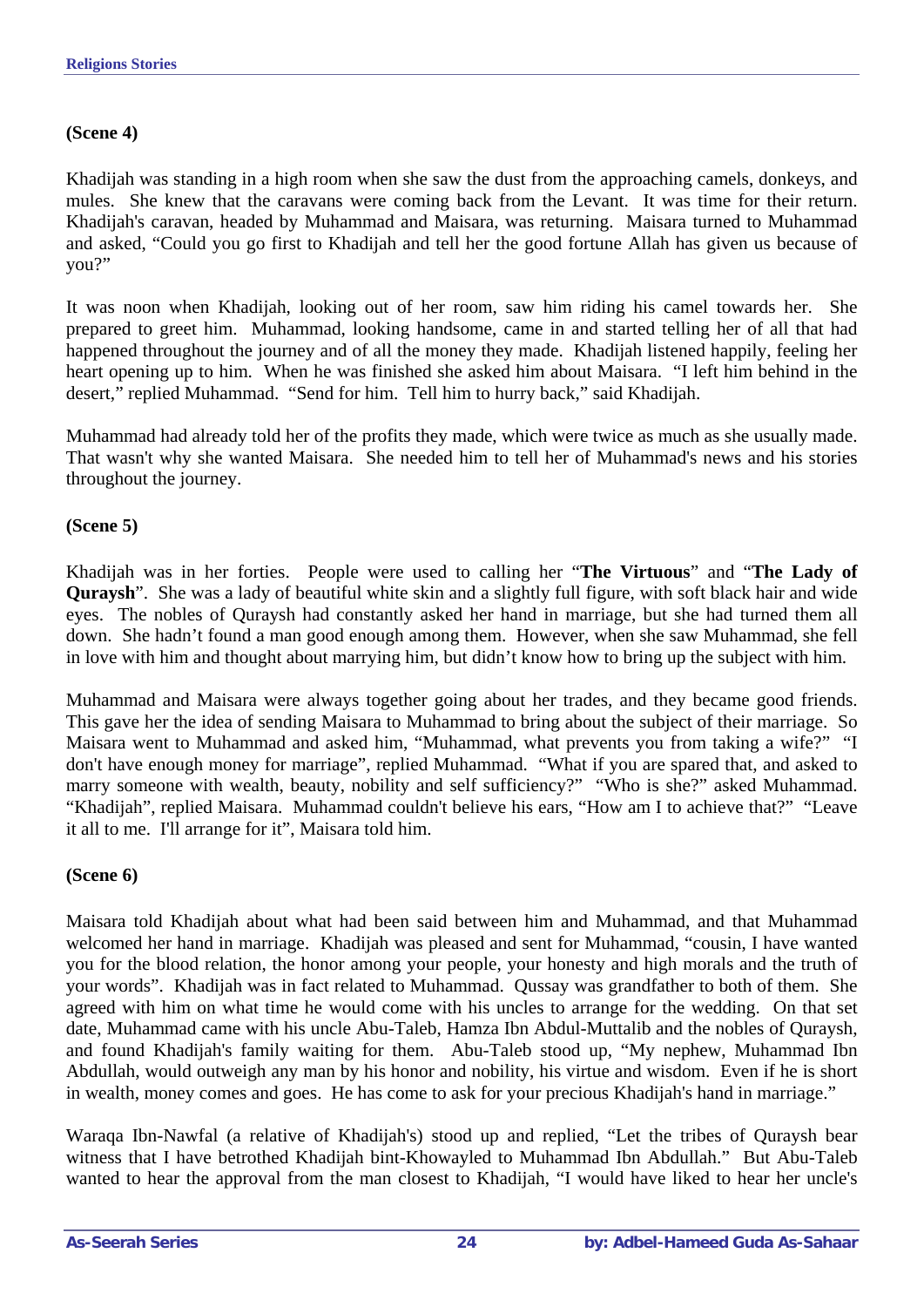consent." "Let the tribes of Quraysh bear witness that I have betrothed Khadijah bint-Khowayled to Muhammad Ibn Abdullah," said her uncle.

With that, all the men went to the feast that Muhammad had prepared, and Khadijah ordered her slave girls to dance and bang the drums. Hence, Muhammad "The Honest one" was betrothed to Khadijah "The Virtuous, The Lady of Quraysh".

**(Scene 7)** 

Quraysh had agreed upon renovating the Ka'ba, so all the tribes started to collect stones, each tribe on its own. They began rebuilding it. When they reached the place where the Black Stone should be laid down, they stopped. They argued as to which tribe should have the honor of replacing the stone. It was an argument which almost led to a fight. The nobles of Quraysh assembled to discuss how they were to solve this matter to avoid any conflicts or wars.

"People of Quraysh," said one of them, "let the first man coming by judge between you." They sat looking at the door and waited. To their joy the first to enter was Muhammad Ibn Abdullah. "It's The Honest one!" they cried, "We accept his judgment. It's Muhammad", they said.

They told him of the whole matter and he said, "Come, get me some cloth." When they got him the cloth, he lifted the stone with his noble hands and placed it unto the cloth then said, "Let each tribe carry the cloth from one corner and then raise it together." So each tribe took one end of the cloth and carried the stone together to its place. When they reached it, Muhammad lifted the stone and placed it with his hands then built over it. All of the tribes of Quraysh were satisfied with what he had done, because he had given them all a share in the honor of raising the Black Stone, without strife or war. His wisdom had saved them a great deal of evil, as wars were made over the smallest reasons at that time.

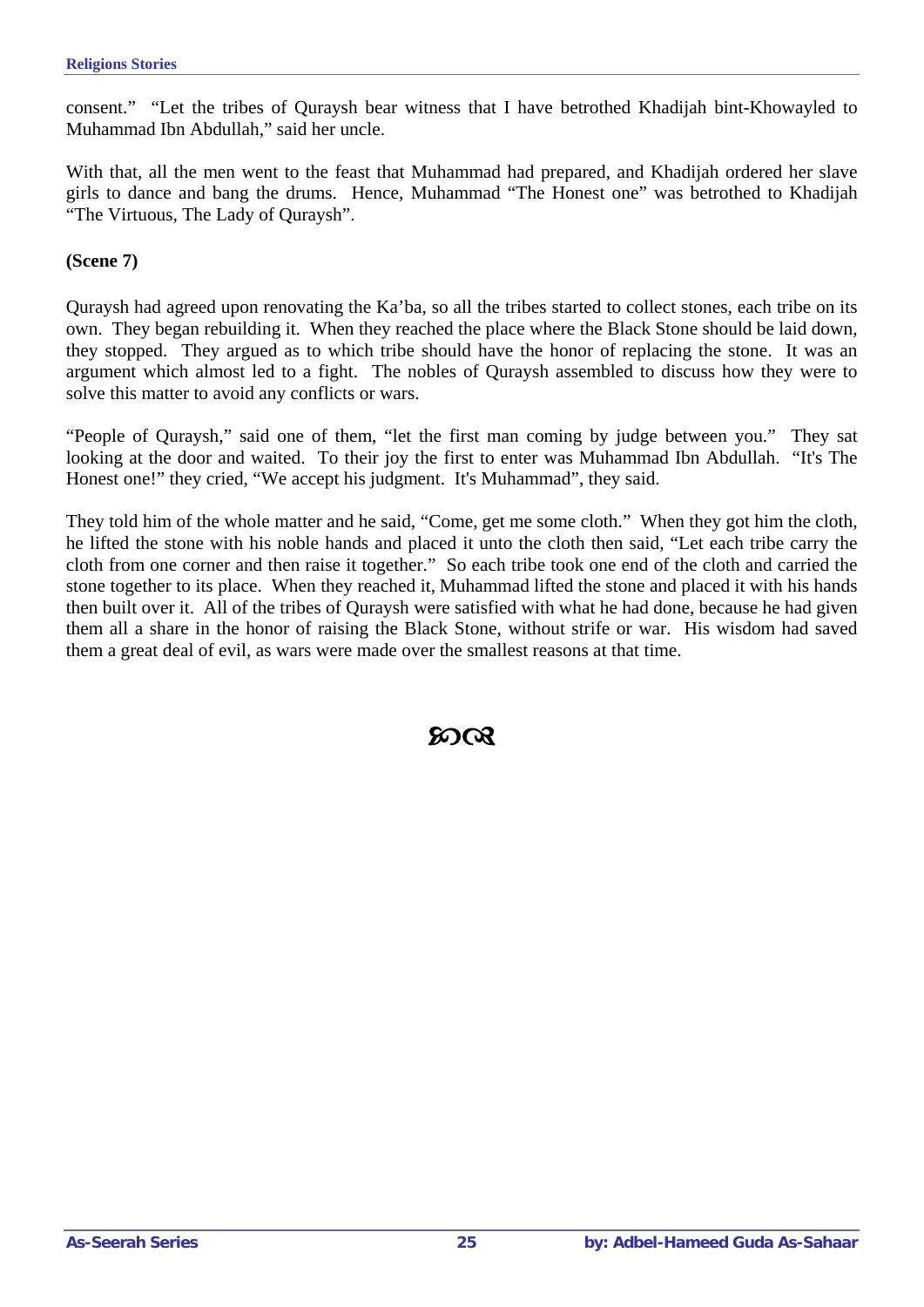### **The Revelation Book 8**

<span id="page-25-0"></span>**"Read! In the name of your Lord Who has created (all that exists). He has created man from a leech-like clot. Read! And your Lord is the Most Generous, Who has taught (the**  writing) by the pen. He has taught man that which he knew not". (TMQ, 96:1-5)

**(Scene 1)** 

**M**uhammad lived in Khadijah's house. He loved her and she loved him. At that time, Muhammad was inclined to contemplating. He spent much of his time meditating, and Khadijah was noticing his calmness, but unlike other women, she was leaving him to his thoughts and was not bothering him by talking too much as some women would do with their husbands. Khadijah was wise; she was leaving her husband for what his soul was after.

Muhammad was coming back from the Ka'ba, thinking about it and of the 360 idols in it. He was amazed that his people worshiped the stones that their hands had made. These stones could neither hear nor see nor answer the dua'a (supplication) of their worshippers. Muhammad had been rightly guided to know that there is only one Creator for this universe, who created the sun, the moon, the skies, the earth, mountains, human beings, and animals. He knew that Allah was the only One who deserved to be worshipped. That was why Muhammad was taking his food and drink and going to the Cave of Hira'a, away from the noise of the people. He was contemplating about Allah all day and night; he was staying in the cave for one full month every year.

He was worshipping in solitude, since being alone there was a connection between man and the universe, the heart became empty of worries about this world, the mind became clear, and the light of knowledge twinkled. Muhammad was spending the whole month in worship; he was giving bread and oil to the poor who were passing by him. In his sleep in the cave, he was dreaming of many things. When he woke up, those things took place because his soul became pure and he was connected with Allah.

#### **(Scene 2)**

At the age of forty, Muhammad went to the Cave of Hira'a carrying his food, fasting all day, worshiping and contemplating in solitude at night. One night, as the sun came down, Muhammad covered himself with his garments; he wanted to sleep for sometime. That night was *Lailat-ul-Qadr* (The Night of Power) in the month of Ramadan. While he was sleeping he heard a voice saying to him, "Read!" Muhammad answered him, "I cannot read." Then he felt someone squeezing him so hard that he found it hard to breathe, then he left him and said to him again, "Read!" Muhammad answered him, "I cannot read." He squeezed him for the third time until he was unable to breathe, then left him and said again, "Read!" And Muhammad said, "What should I read?"

The angel said what can be translated as, **"Read! In the name of your Lord Who has created (all that exists). He has created man from a clot (a piece of thick coagulated blood). Read! And your Lord is the Most Generous, Who has taught by the pen. He has taught man that which he knew not." (TMQ, 96:1-5).**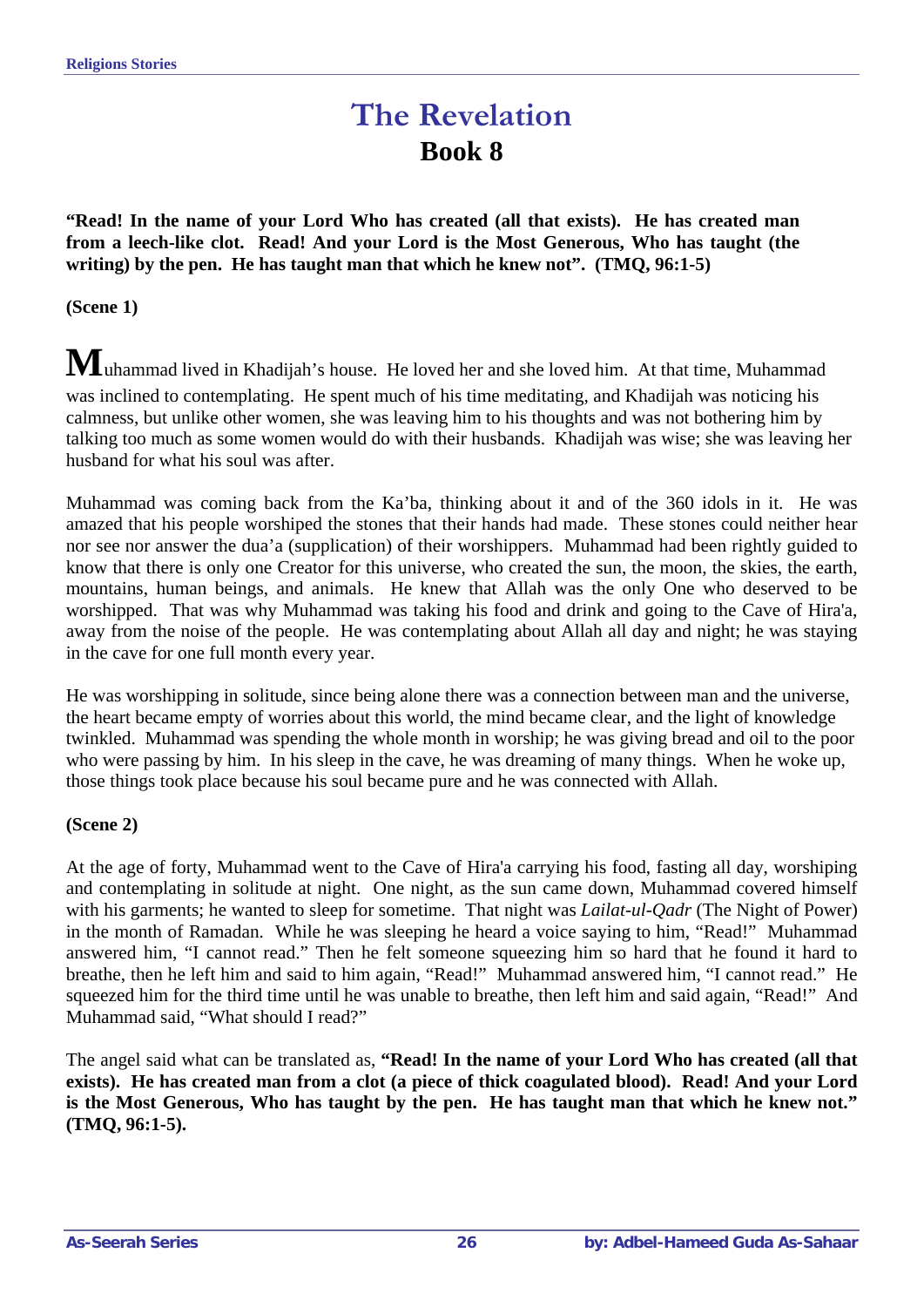Muhammad got up frightened, and hurried out of the cave and suddenly he heard a voice from the sky saying, "O Muhammad, you are Allah's messenger and I am Jibril." Muhammad raised his head looking at the sky but he found Jibril (Archangel Gabriel) covering the entire horizon saying, "O Muhammad, you are Allah's messenger and I am Jibril." Muhammad stood motionless looking at him. Turning his face towards the horizons of the sky, wherever he looked he found Jibril. Muhammad stood transfixed, not moving forward or backward. When Khadijah sent someone to look for him, he was still standing in his place without moving.

#### **(Scene 3)**

Muhammad came back to Khadijah shaking. She asked him, "Where have you been Abul-Qasem<sup>[10](#page-26-0)</sup>? I swear by Allah, I sent my messengers to look for you until they reached Makkah and came back to me". He answered her trembling, "Cover me up, cover me up". Khadijah started to cover him, and when he calmed down he told her what he had seen and ended with, "I was worried about my sanity". Khadijah said faithfully, "Be cheerful about that, I swear that Allah will never disgrace you, because you maintain close relations with your relatives and never say anything other than the truth".

Then Jibril came back to Muhammad (peace be upon him) and revealed to him the verses from the Qur'an, that can be translated as, "**O you wrapped in garments! Arise and warn! And praise your Lord! And purify your garments! And keep away from idols! And give not a thing in order to have more (for yourself)". (TMQ, 74:1-6).** 

After that, Muhammad slept to get rest and Khadijah went to her cousin Waraqa Ibn Nawfal, who had read many books and studied the *Taorah* (Torah) and the *Injil* (Bible). She told him what Muhammad had seen. He said, "I swear by Allah, if you are telling me the truth, then this is the great archangel Jibril, who came to Musa (Moses), and Muhammad is the Prophet of this age. So, Khadijah ask him to be patient." Khadijah went back to Prophet Muhammad (*SAWS*) and told him what Waraqa had said. Then Allah's Messenger (*SAWS*) went to worship at the Ka'ba and met Waraqa who asked him, "Tell me, my nephew, of what you heard and what you saw."

Prophet Muhammad (*SAWS*) told him of everything, and Waraqa said, "I swear by Him Who holds my soul is in His hand, that you are the Prophet of this *Ummah* (nation) and the greatest archangel*,* who had come to Moses, came to you and you will be accused of lying, you will be hurt, you will be kicked out of your home, and you will be fought against. If I live till that day, I will support you in a way that Allah only knows."

#### **(Scene 4)**

Jibril continued to come to Muhammad (*SAWS*), revealing to him the commands of Allah, but Khadijah wanted to make sure of that who was visiting her husband, so she asked him, "Yes, my cousin, can you notify me when your friend comes to you?"

- **-** Muhammad (*SAWS*) said, "Yes I can."
- **-** Then Jibril came and the Prophet (*SAWS*) said to Khadijah, "Khadijah, Jibril has come to me."
- **-** Khadijah said, "Get up, my cousin, and sit on my left thigh".
- **-** Then the Prophet (*SAWS*) got up and sat on her left thigh. She asked him, "Do you still see him?"
- **-** The Prophet said, "Yes, I do."
- Then she told him, "Now move, and sit on my right thigh."
- **-** The Prophet moved to her right, and she asked him, "Do you still see him?"

<span id="page-26-0"></span><sup>10</sup> His surname.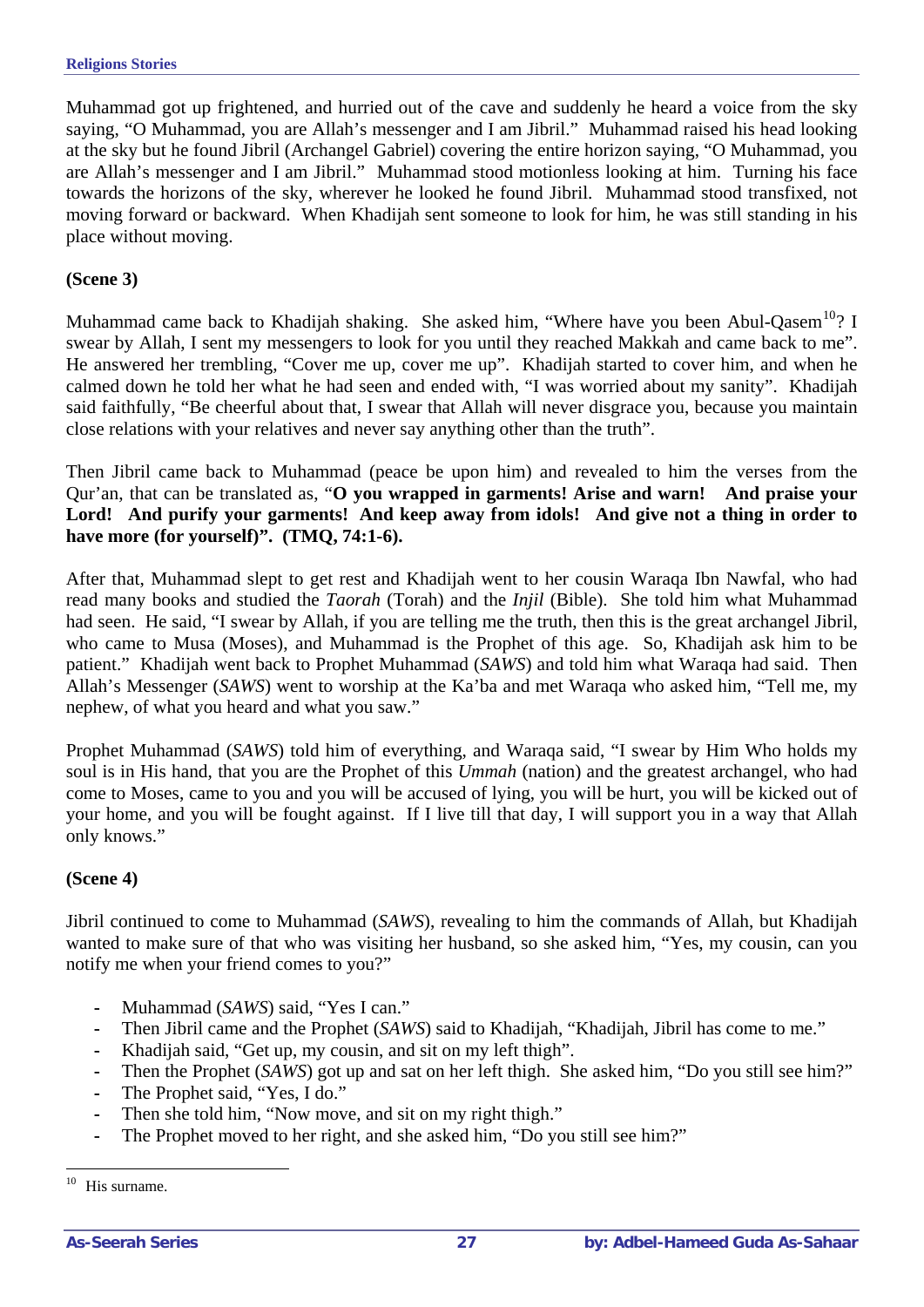- **-** He said, "Yes, I do".
- She said: "Move, and sit on my lap".
- **-** Then Allah's Prophet moved and sat on her lap, and she asked him, "Do you see him?"
- **-** He said, "Yes I do".
- **-** She uncovered her head while the Prophet of Allah was sitting in her lap and asked him, "Do you see him now?"
- He said, "No, I do not".
- She said, "O my cousin, be steadfast and be cheerful about that. I swear by Allah that he is an angel, and definitely not evil".

#### **(Scene 5)**

Muhammad (*SAWS*) went to the Cave of Hira'a and waited for Jibril, but a very long time had passed without seeing him. That caused a deep sadness inside Muhammad's heart because he thought that Allah was angry with him. While he was in that pitiful state, he heard a voice calling him out, "O Muhammad you are really Allah's Messenger".

Then Muhammad raised his eyes towards the sky to find the angel who came to him in Hira'a sitting on a chair in the sky. Muhammad was delighted at his return and then Jibril started teaching him Qur'an. Allah says what can be translated as, "**By the forenoon (after sunrise); by the night when it darkens (and stands still). Your Lord has neither forsaken you nor does He hate you. And indeed the Hereafter is better for you than the present (life of this world). And truly, your Lord will give you (all good) so that you shall be well pleased. Did He not find you an orphan and gave you a refuge? And He found you unaware and guided you? And He found you poor and made you rich (selfcontent)? Therefore, treat not the orphan with oppression. And do not repulse the beggar. And proclaim the Grace of your Lord." (TMQ, 93:1-11).**

ନ୍ଦେର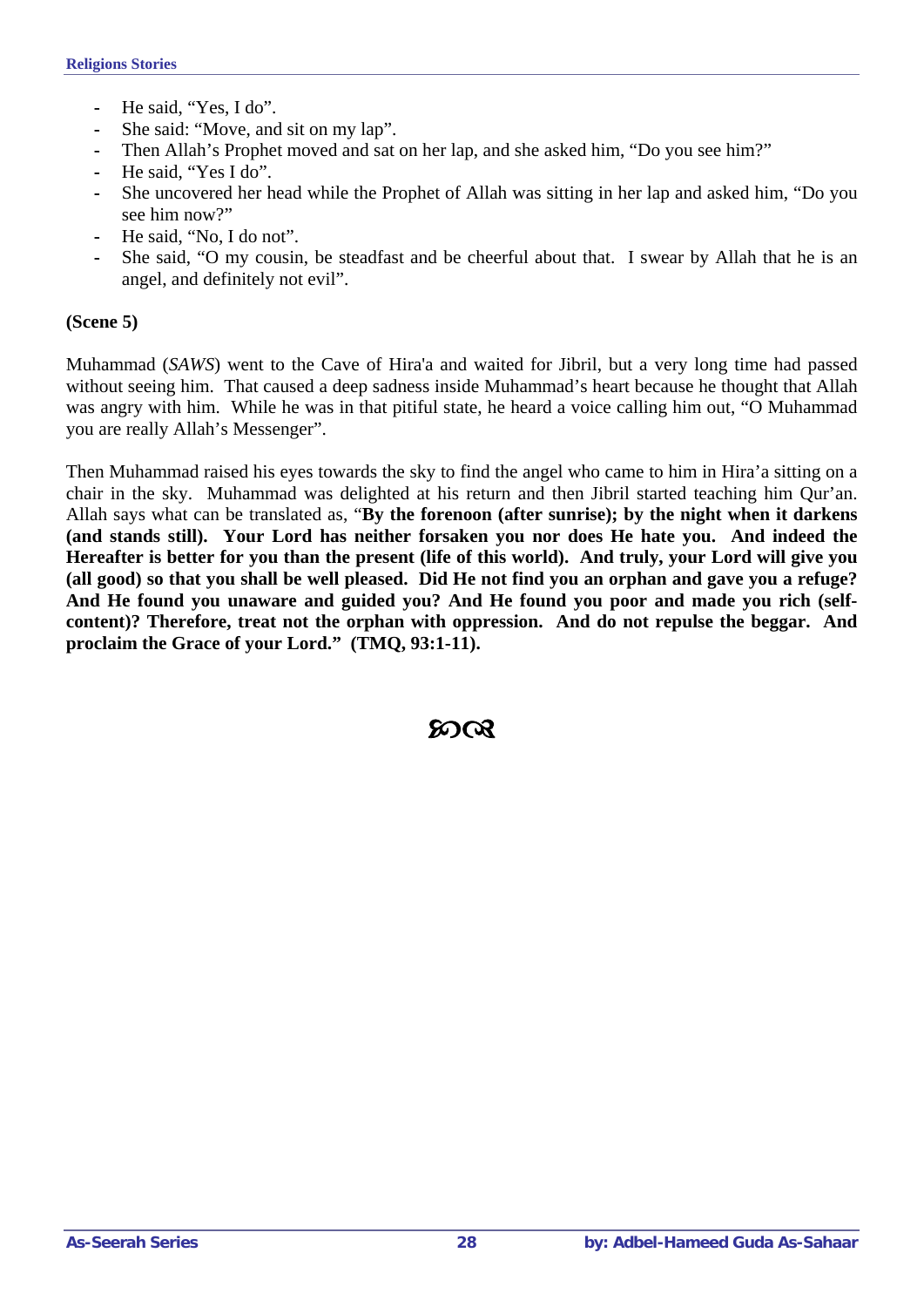### **The Earlier Muslims Book 9**

#### <span id="page-28-0"></span>**(Scene 1)**

**F**or a long time it didn't rain in Quraysh. Abu-Taleb had a lot of children, and Prophet Muhammad (*SAWS*) never forgot about how his uncle raised him tenderly when his father died. He thought about helping his uncle in these hard times. So, he went to Al-Abbas, his other uncle, and said, "Your brother Abu-Taleb has many children, and as you see, all the people around are suffering from these bad times. Come on, let's go to him and take care of some of his children to help him." They went together to Abu-Taleb and said, "We want to help you in these bad times. We want to help you with some of your children to bring them up for you until things get better." Abu-Taleb, loved his son Aqeel very much so he said, "Take some of the other children but leave Aqeel for me." Prophet Muhammad (*SAWS*) took his cousin Ali, and Al-Abbas took Ja'far. From that moment, Ali grew up in Prophet Muhammad's house.

#### **(Scene 2)**

Khadijah embraced Islam and believed that Muhammad (*SAWS*) is the messenger of Allah. She believed everything he said. When he prayed, she used to pray behind him, but they used to pray secretly. One day, after they finished, Ali came and asked Prophet Muhammad (*SAWS*), "What were you doing?" "It's the religion of Allah with which He sent all his Messengers. Come on, Ali, believe in Allah the only Lord who has no partners and worship no One but Him. Come on, don't believe in the "Laat" and "Ozza"", Prophet Muhammad (*SAWS*) replied. "I never heard about this before," replied Ali, "Give me some time to ask my father, Abu-Taleb". Prophet Muhammad (*SAWS*) did not like that Ali would reveal his secret, so he said, "If you don't believe in this, Ali, don't tell anybody about it yet." Ali went to his room to think. His cousin never told lies and everyone called him (The Honest), and now he is asking him to forget about idols and to worship only Allah. Deep inside, he didn't like those helpless idols, so, in the morning, he decided to join that new religion. He went to Prophet Muhammad (*SAWS*) and said, "I decided to be with you, dear cousin." Prophet Muhammad (*SAWS*) looked at him tenderly and hugged him. "Dear Prophet, I won't consult my father about worshipping Allah, because Allah created me and didn't consult my father about it", Ali said.

#### **(Scene 3)**

One day, Prophet Muhammad (*SAWS*) and Ali went to pray in the mountains of Makkah, where no one could see them. As they were praying, Abu-Taleb passed and saw them. "What's that religion, dear cousin?" he asked. "It's the religion of Allah, His angels, and His Messengers", Prophet Muhammad answered. "It's the religion of Prophet Ibrahim (AS); the religion that Allah has sent to me and to all people. You are the one who deserves my advice and guidance the most. You are the one who will join Allah's religion and help me in spreading it everywhere, right?". "I can't leave the religion of my ancestors", replied Abu-Taleb. Then turning to Ali, he said, "and what about you?" "I believe in Allah and His messenger and in all he says. I've joined Islam", replied Ali. "Follow him, son," Abu-Taleb said, "he never led you to a wrong path before."

#### **(Scene 4)**

One day, a merchant came to Makkah to make Hajj. Being a friend of Al-Abbas, the Prophet's uncle, he went directly to him to buy some products from him. As the two sat together to talk, a man came, stood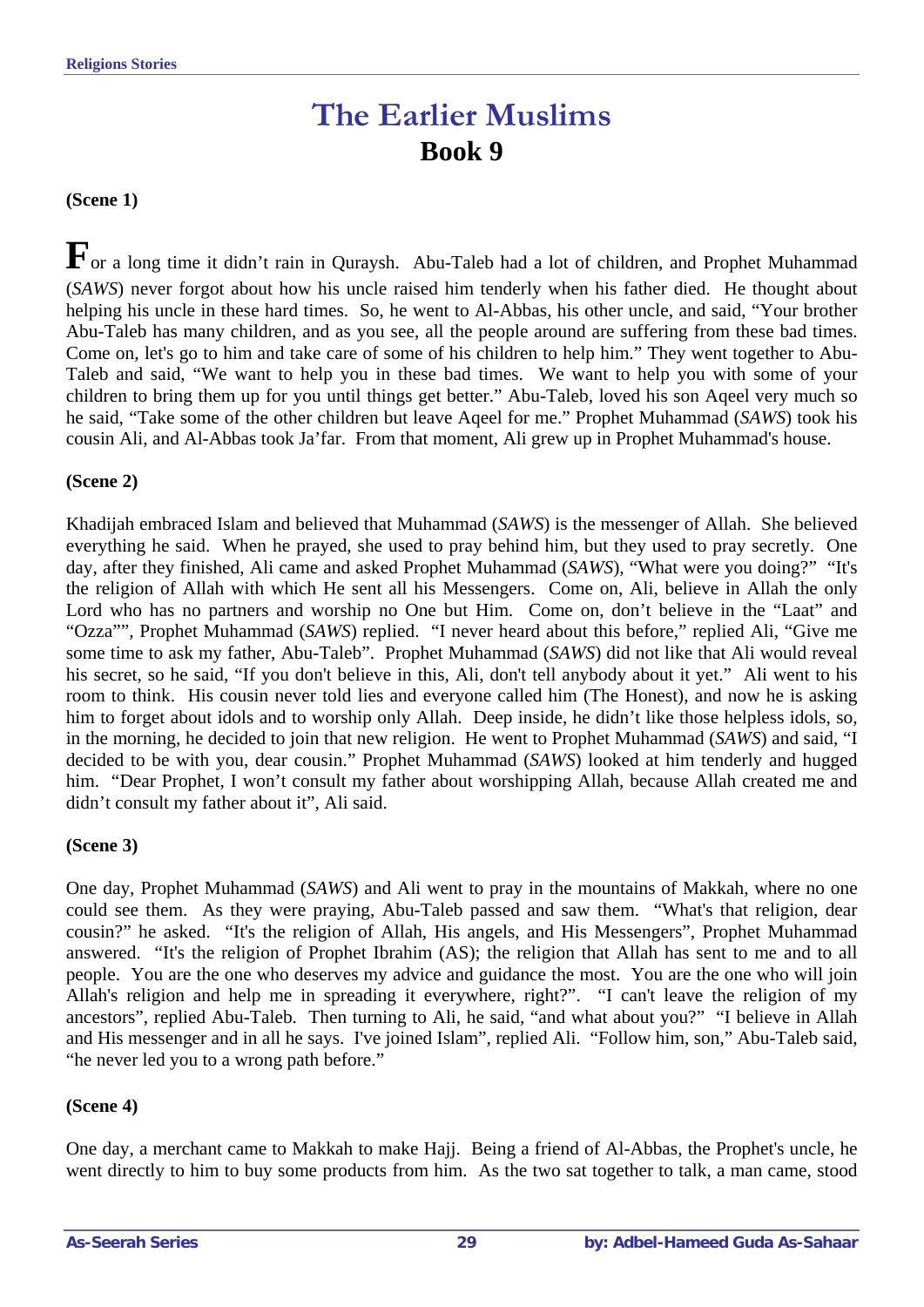next to them, and started to pray. Then, a woman stood behind them and joined them. When the man bowed, followed by the boy and the woman, the merchant turned to Al-Abbas and asked, "What's that religion?" "It's the religion of my nephew, Muhammad Ibn Abdullah," he answered, "He claims to be the messenger that Allah sent to all the people, and this boy is my other nephew, Ali Ibn Abu-Taleb, while the woman is Khadijah, Muhammad's wife."

#### **(Scene 5)**

The news spread everywhere; Muhammad Ibn Abdullah claimed to be a Prophet and called secretly for praying to Allah, the only God. One day, while Hakeem Ibn Khozam, a relative of Khadijah, was sitting with Abu-Bakr, his slave girl came back with news, "Your aunt, Khadijah, claims that her husband is a messenger of Allah, like Musa (Moses) (AS)." Hearing her words, Abu-Bakr started thinking. He knows Muhammad very well. He knows how truthful and honest he is. So, he went to him and said, "What's this news that I heard about you, Abul-Qassem?" "What did you hear about me, Abu-Bakr?" asked Prophet Muhammad (*SAWS*). "They say that you call for a new religion and that there is no God but Allah and that you are His messenger", replied Abu-Bakr. "That's true, Abu-Bakr. Allah, the Almighty, has sent me to all the people as a herald and a warning. I'm the answer to that prayer made by Prophet Ibrahim long ago", said Prophet Muhammad (*SAWS*). "I swear, you have never lied before," said Abu-Bakr, "and you really deserve to be the Messenger of Allah. You are always honest to everyone, kind to your relatives, and good in everything you do. Give me your hand to pledge alliance to you." Prophet Muhammad shook hands with Abu-Bakr, who said the *Shahada* (Muslims' declaration of faith) and declared his Islam. The news reached Khadijah. She was very happy that Abu-Bakr embraced Islam. She went out and told him, "O, Abu-Bakr. Thanks be to Allah who led you to the right path."

#### **(Scene 6)**

One night, when Saad Ibn Abdul-Wakkas, the uncle of Amena bint-Wahb, went to sleep, he had a strange *ru'ya* (vision). He saw himself walking in darkness, and couldn't see anything. Suddenly, the moon was in the sky and took away all the darkness. He stared at it. He saw Abu-Bakr, Ali Ibn Abu-Taleb, and Zayd Ibn Haretha, the Prophet's slave. The three were on the moon and asking him to follow them. "When did you reach that place?" he asked. "Right now", they replied. He rose from bed and started to think about that *ru'ya*. He wanted to find out what it meant, but he couldn't.

In the morning, Abu-Bakr came to him and said, "Allah has sent a revelation to Muhammad telling him that he was chosen to be a messenger for all the people and that he is to pray to no one but Allah." "Did you stop believing in "Laat" and "Ozza"?" asked Saad. "He calls upon all the people to stop praying to the idols", said Abu-Bakr, "He doesn't look for any glory or money. His wife Khadijah offers him all her money and his family has been in Quraysh for a long time ago. He says to forget about those helpless stones, and start to pray to Allah, the Creator of the sky, the vast desert, the stars, the bright sun, the water, the meadows, the air, the woods, and everything else. He said it doesn't matter if we are lords or slaves. In front of Allah, we are all the same. The only difference is in faith and actions; those two things bring us to Allah, so that no one is there between Allah and us, and we can come closer to Him. He calls for spreading mercy, peace, kindness, and piety; and stopping *wa'd* (burying newborn girls alive), breaking up of friends, and fights. He helps you find our way to a joyful life of everlasting happiness."

Saad was greatly impressed by Abu-Bakr's words. He said, "Who are his followers?" "Ali Ibn Abu-Taleb, Zayd Ibn-Haretha, and myself", replied Abu-Bakr. At that moment, Saad remembered the vision that he had last night. He remembered Ali, Abu-Bakr, and Zayd Ibn-Haretha, on the moon and asking him to follow them. Now, he was certain that Allah wanted to guide him to the right path, so he said, "Where is the messenger of Allah?" "He is in the valley of Ajyad (a place outside Makkah)", replied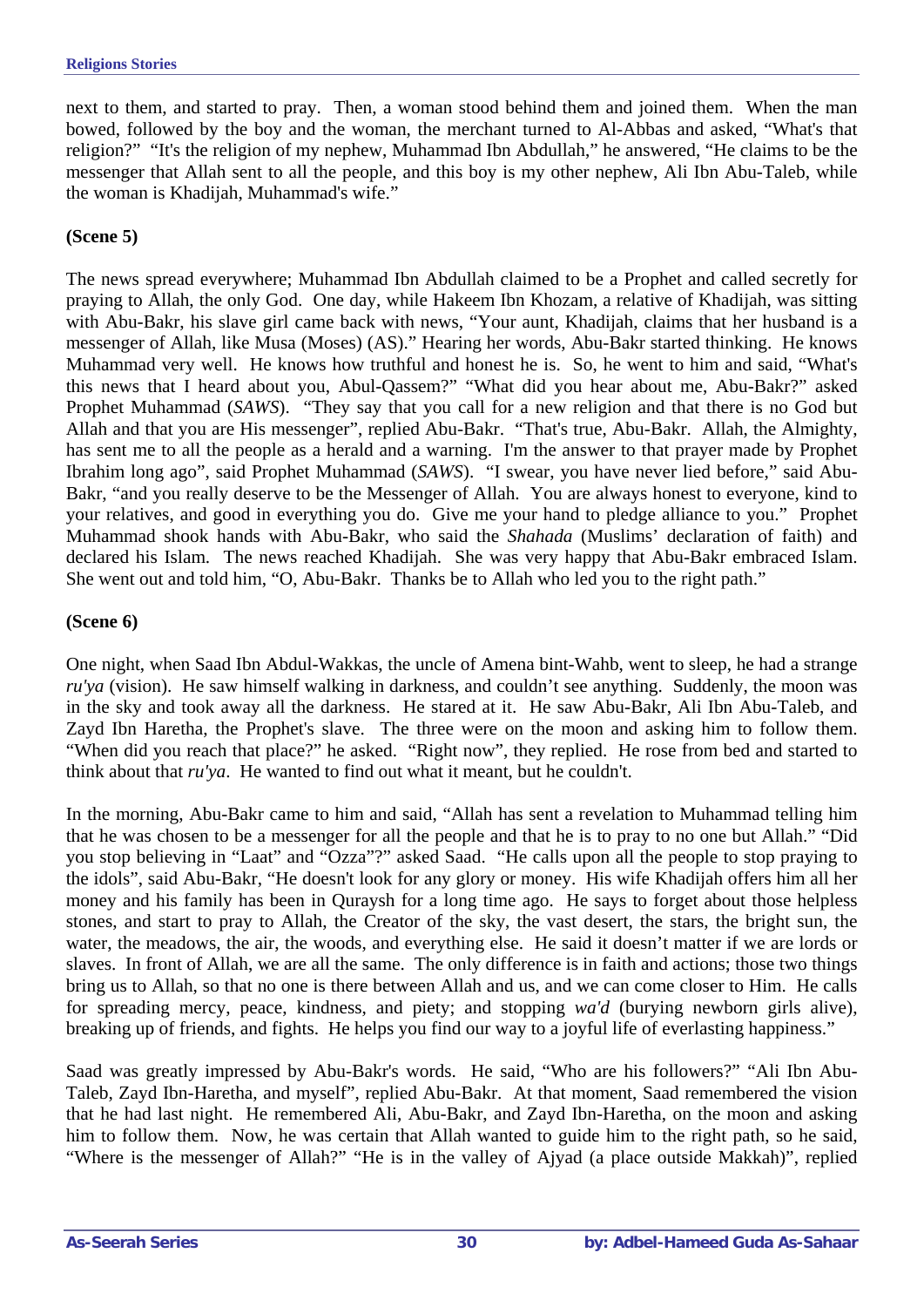Abu-Bakr, "praying to Allah secretly." Saad went straight to him, accompanied by Abu-Bakr. He said the *Shahada* and became a Muslim.

#### **(Scene 7)**

Abu-Bakr was a rich and important man in Quraysh. He was known for his good behavior and was loved by everyone. So, he called all of his friends to join the new religion of Islam, and many of them did. One night, he left his house secretly and went to the house of Omayya Ibn-Khalaf, one of the lords of Quraysh. Once there, he started yelling, "O, Belal! O, Belal!" Belal, a black slave of Omayya, hurried down.

- **-** "Who's calling? Abu-Bakr? What brought you here so late?" he asked.
- **-** "Some very important news", replied Abu-Bakr.
- **-** "What's the news?" asked Belal.
- **-** "The Prophet of this age has been sent by Allah."
- **-** "Who is he?"
- **-** "It's Muhammad Ibn Abdullah."

Abu-Bakr went on talking with Belal until he believed that there's no God but Allah and that Muhammad (*SAWS*) is His messenger. From that moment, the Prophet's friends used to gather with him in the mountains where they listened to the Holy Qur'an and learned the teachings of their new religion, away from the people's eyes, because Allah had not ordered His messenger to go public yet.

ന്റെ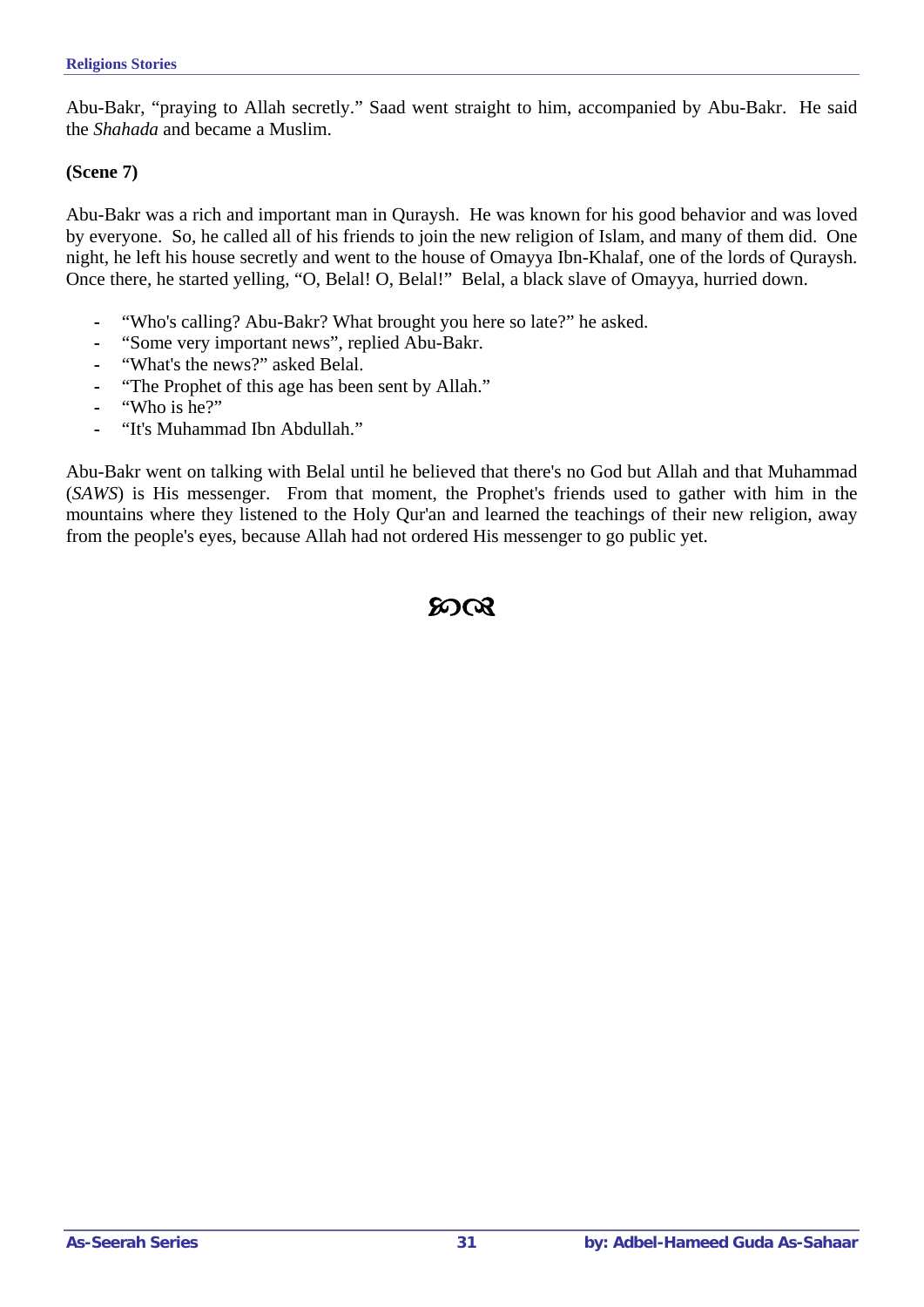# **Oppression Book 10**

#### <span id="page-31-0"></span>**(Scene 1)**

The people of Quraysh knew that Muhammad (peace be upon him) was being troublesome. He was telling people that he is the new Prophet of Allah, and that he receives messages from the sky to worship One God and asks them to leave all the other gods. However, where did he and his followers meet? They needed to know the secret place, so they decided to send men to spy on them.

One day, Saad Ibn Abu-Waqqas, a new Muslim, wanted to pray with Muhammad (*SAWS*) in his secret place. As he was walking, a Qurayshi man followed him from behind. As soon as Saad arrived at the place and walked in, the man went back to tell the others what he saw. Abu-Jahl was one of those who stayed waiting; they waited behind a tree for the Muslims to come out from their place. Meanwhile, Saad has just finished his prayers and stepped outside. He saw Abu-Jahl waiting with some other Qurayshis. "What are you doing here?" asked Abu-Jahl. "Are you praying?" he added.

Before Saad replied, Abu-Jahl started to insult the Muslims and made fun of how they prayed. Saad became very angry so he took a big bone he found near him and hit one of the men with it. Then the man hit Saad on the ear. Saad was hurt and went back in. When Muhammad (*SAWS*) saw Saad's ear, he put his hand on it and said, "You have spilled your blood in Allah's way, O Saad!"

#### **(Scene 2)**

Jibril had descended with the word of Allah, **"And caution your nearest family, and show kindness to the Believers who follow you. Then if they disobey you, say: "I am free (of blame) for what you do!" And put your trust on the Exalted in Might, the Merciful, - Who sees you standing forth (in prayer), And sees your movements in bowing among those who bow, For it is He Who hears and knows all things". (26:214-220)** 

Allah now told Muhammad (*SAWS*) to go public. Muhammad (*SAWS*) obeyed and went out to do as told. He went up the *Safa* (a mountain in Makkah) and called for all people to gather around. When they did, the Prophet (*SAWS*) began, "O my friends, O you people of Quraysh, if I have told you that there is an army at the bottom of this mountain that wants to destroy you. Would you believe me?" asked Muhammad (*SAWS*). "Yes we would". They replied.

"Then I have come with the word of Allah to warn you of a big disaster. Allah has ordered me to warn my nearest relatives", Muhammad (*SAWS*) said. He then looked at the sons of Makhzoom and the sons of Assad and continued, "I have a thing that can help you in your life and the hereafter. It is to say, "there is no God but Allah".

When Abu-Lahab heard what Muhammad said, he said, "You go and perish (die), you got us here to listen to this crazy talk?" He then left with his wife Um-Jamil. After that everyone left, and Muhammad (*SAWS*) stayed alone on the *Safa*. This is when Allah sent down in the Qur'an this Surah, what can be translated as, **"Perish the hands of Abu-Lahab! Perish he! No profit to him from all his wealth, and**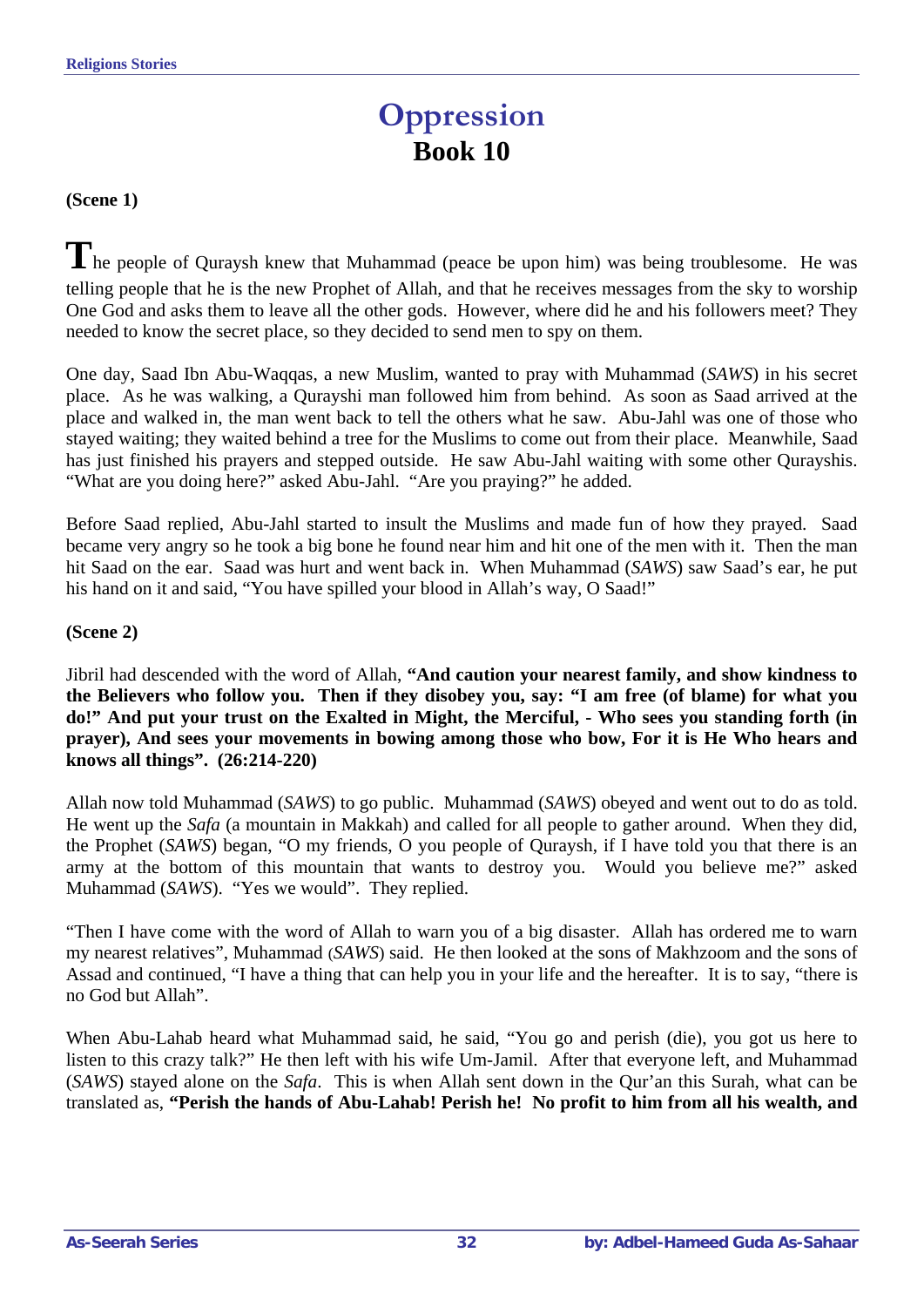**all his gains! Burnt soon will he be in a Fire of Blazing Flame! His wife shall carry the fuel, a (crackling) wood, a twisted rope of palm-leaf fiber round her (own) neck!" (TMQ, 111:1-5)[11](#page-32-0).** 

#### **(Scene 3)**

Muhammad (*SAWS*) felt very sad that his people were not listening to him. Therefore, he asked Ali to prepare a big meal and to invite all the old and respected people of Quraysh over to talk to them. Ali invited Abu-Taleb, Hamza, Al-Abbas, Abu-Lahab and others. After they had finished their meal the Prophet (*SAWS*) said, "O the sons of Abdul-Muttalib, I don't know any other Arab man who came to his people with better words than mine. I've come with some words that will help you in this life and the hereafter. Who will support me on this? Whoever does, will be my brother, my doer, and my successor".

No one said a word. Then Ali stood up and said, "I will be your supporter in Allah, O messenger of Allah". Ali was the youngest of them. Here, the Prophet (*SAWS*) took Ali by the neck and looked at the others and said, "This is my brother, my doer and my successor. Listen to him and obey him". At this everybody laughed and said to Abu-Taleb, Muhammad's (*SAWS*) uncle, "He has ordered you to listen to your own son and to obey him".

#### **(Scene 4)**

Muhammad (*SAWS*) continued to worship Allah in secret in Al-Arqam's house. It was a house near Safa. One day, Abu-Jahl met Muhammad (*SAWS*) and insulted him and made fun of his religion. At this moment, a man was walking by and saw what was happening. He was very impressed by Muhammad's (*SAWS*) attitude towards Abu-Jahl. Muhammad (*SAWS*) did not reply at all. He was very quiet and not answering back. The man continued on his way until he saw Hamza walking by after finishing from his usual fishing trip.

"If only you know what Abu-Jahl was saying to your nephew a minute ago" the man said to Hamza. "He insulted him, mocked his religion, and was very overbearing". Hamza became very angry. How dare Abu-Jahl say such things to Muhammad? He went to him and saw that he was sitting with his friends. As he approached him, he took his crossbow out and struck him with it. When the other men saw Abu-Jahl's blood they said to Hamza: "So you have joined your nephew in his religion?" Hamza said, "Who can stop me? I know that he is a Prophet of Allah. I will not leave his religion ever. Stop me if you can!" Then he left them staring at him, helpless. They knew they couldn't stop him. Who could stop the strongest and the most courageous Hamza?

Hamza went to Muhammad (*SAWS*) to say he is now a Muslim. He approached him and looked at him saying, "I believe that you say the truth. You are a witness to the truth. So make your religion known to everyone. By Allah I now know how wrong my first religion is". Muhammad (*SAWS*) was very happy. He knew that Allah had made Islam stronger when his uncle Hamza became a Muslim.

#### **(Scene 5)**

<span id="page-32-0"></span> $\overline{a}$ 

Muhammad (*SAWS*) asked the people of Quraysh to give up worshiping their Gods. They didn't like this. They also didn't like how Abu-Taleb (Muhammad's uncle) was kind to him. Therefore, they decided to go to Abu-Taleb to talk to him. All the respected men from Quraysh walked up to Abu-Taleb. Among them were Utba Ibn-Rabia, Shiba Ibn-Rabia, Abu-Jahl Ibn Hisham and Abbas Ibn-Wael. They sent a messenger to Abu-Taleb to tell him that they came to talk about Muhammad (*SAWS*).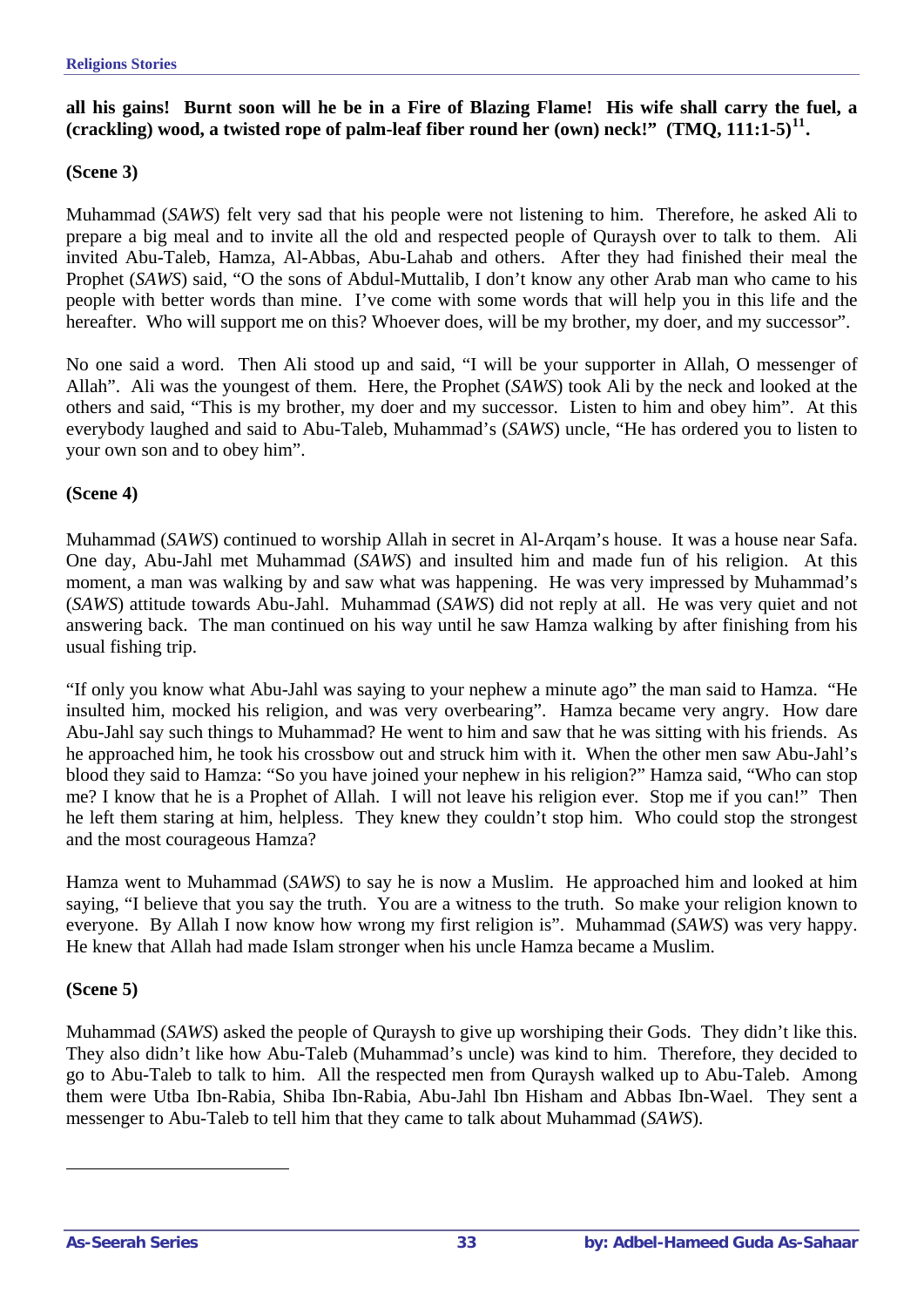"These are the oldest in your tribe. They ask permission to talk with you," The man said. "Let them come in" Abu-Taleb replied. So the men went in and said, "O Abu-Taleb, you are the oldest and our lord. We ask you to do us justice. Order your nephew to stop talking about our Gods. If he stops we will leave him alone to his God". Abu-Taleb sent for Muhammad (*SAWS*) to attend the meeting.

When Muhammad (*SAWS*) came in, Abu-Taleb said, "O my nephew, these are the respected men in your tribe, they have asked you to stop talking about their Gods so they can leave you alone to your God". Muhammad (*SAWS*) asked his uncle, "I have to stop it even if I am calling them to a religion that's better for them then their own Gods?" "To what thing you are calling them?" asked Abu-Taleb. "I'm calling them to believe in a word that will make them the most powerful in the whole world," answered Muhammad (*SAWS*). Abu-Taleb then said, "By your father, tell us this word. I am sure we can tell you the same word and 10 more of it on top". The Prophet (*SAWS*) then said, "To say: there is no God but Allah (*La Ilaha Ila'llah*)".

At this point, the old men became very angry. "Tell us anything other then this," they cried out. When Abu-Taleb saw their anger, he complained to Muhammad (*SAWS*). "Don't make me carry a burden that I can't carry," he said. Muhammad (*SAWS*) thought that his uncle would deliver him to the old men. So he said, "O Uncle, if they put the sun in my right hand and the moon in my left and asked me to leave this religion, I will never leave it". He then cried and turned away leaving the men. Abu-Taleb called after him, "Come my nephew, come". Muhammad (*SAWS*) did.

Looking at him, Abu-Taleb said, "Go my nephew, go and say what you like. By Allah, I would not deliver you to any of them".

#### **(Scene 6)**

The eldest men of Quraysh saw that Abu-Taleb was not turning his nephew in. So they decided to bargain with him as a last resort. They came up to him with Emara Ibnul-Waleed. Emara was the most handsome young man in Quraysh. They said to Abu-Taleb, "O' Abu-Taleb, this is Emara, the most handsome young man in Quraysh. Take him as a son. He is yours to keep. Give us your nephew, the one who turned against your religion and the religion of your ancestors. We will kill him. You have one man and we have one. One for one"

Abu-Taleb couldn't believe this bargain. "By Allah, what a ridiculous bargain you are making? You give me your son to raise and feed him and I give you my nephew to kill him? This will never happen!"

#### **(Scene 7)**

The heads of Quraysh saw that the new religion was spreading fast. They feared for their position in the tribe. The new religion would affect their future as heads of Quraysh. So they thought of stopping the people from converting to the new religion at all costs. Then each tribe started to torture the new Muslims. Omayyah Ibn-Khalaf was an example. He used to take out his servant Belal to the desert and place a rock on his chest. He told Belal to return to his old religion or else he will leave him in the desert to die.

Belal never gave in and used to always say, "One, only one"<sup>[12](#page-33-0)</sup>.

Meanwhile, Abu Bakr was passing by and saw how Belal was being tortured. He paid Omayyah some money and bought Belal. He then set him free. At the same time, In Banu Makhzoom's tribe (a tribe

<span id="page-33-0"></span> $12 \,$ 12 In Arabic: *Ahadun-Ahad*.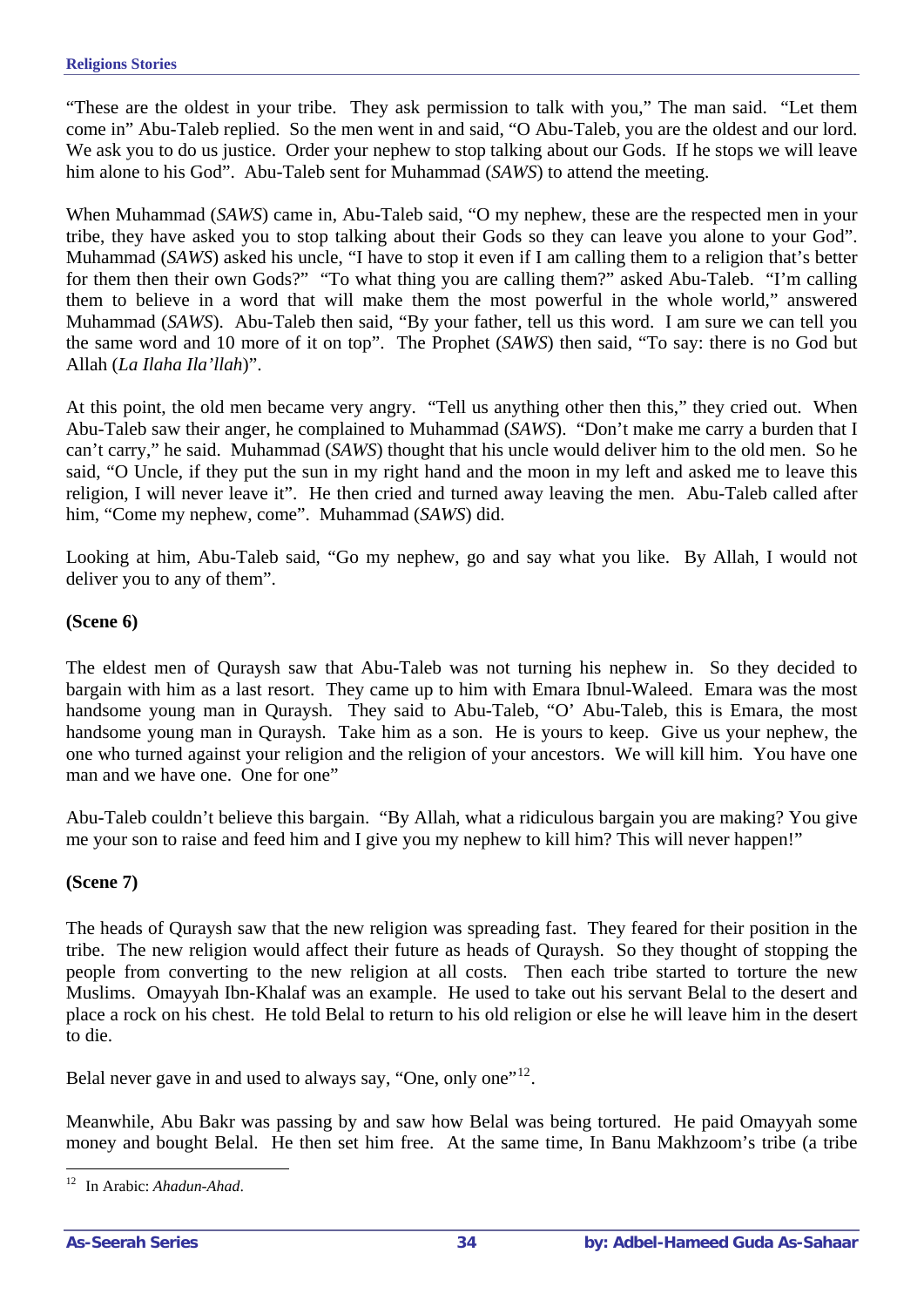near Makkah), Ammar and his family were new Muslims. They were also being tortured under the intense heat of the sun. All of the Ammar's family refused to leave Islam and return to their old religion. The Prophet (*SAWS*) passed them by as they were crying out from the pain. "Be patient Oh Yasser's family. Your last resting place will be Paradise," he said.

They listened to their Prophet and were more patient. Abu-Jahl didn't like that. So he killed Sumaya, Ammar's mother with his spear.

From that point on, the heads of Quraysh became more aggressive to the new Muslims. They started to beat them, starve them, make them go thirsty, so they'd leave Islam and return to their old religion. The more severe the torture became, the more the patience grew in the Muslims' hearts. They were never going to go back to their old religion, for how could they go back to the darkness after Allah has showed them the light and the straight path?

 $20 \Omega$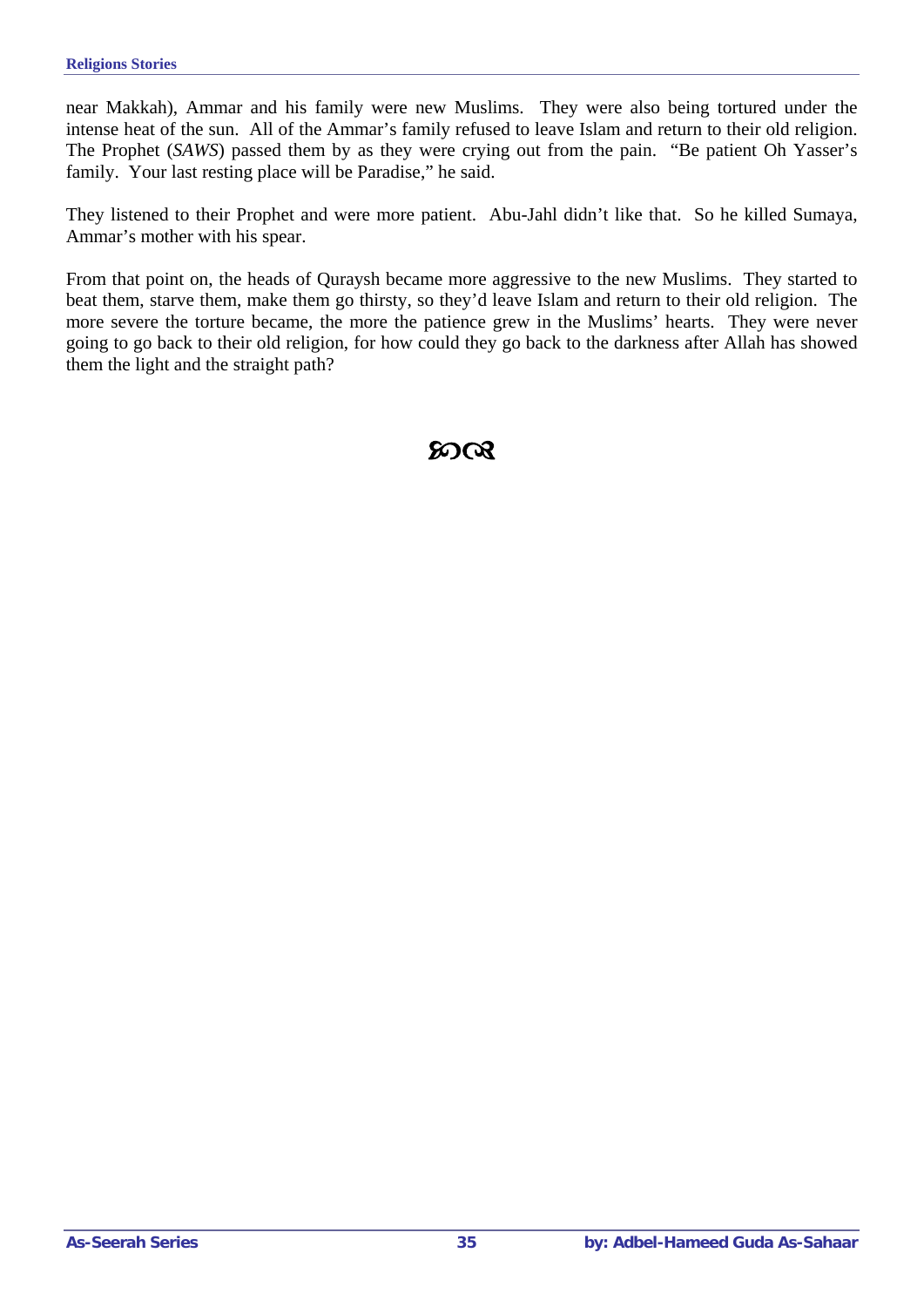# **Immigration to Habasha (Abyssinia) Book 11**

#### <span id="page-35-0"></span>**(Scene 1)**

**A**l-Waleed Ibnul-Mughira met with some of the men of Quraysh to talk about Muhammad (*SAWS*). They talked about how the number of people would be coming from many parts of the world to perform Hajj, and how Muhammad would present Islam to them. Al-Waleed said, "The Arabs will come to you for the season. They must have heard about Muhammad. You should all have an opinion, lest you belie each other".

- **-** They said, "O Abu Abd-Shams, tell us what to say."
- **-** He replied, "No, you speak and I will listen".
- **-** They said, "We will say he is a priest".
- **-** He replied, "He is no priest; this is not rhymed prose of priests".
- **-** They said, "We will say he is crazy."
- **-** "No, he is not crazy; we have seen craziness and we know it".
- **-** They said, "We will say he is a poet."
- **-** Al-Waleed replied, "He is no poet. We know poetry very well, and this is not poetry."
- **-** They said, "We will say he is a magician."
- **-** "He is no magician, we have seen magicians and we know their magic very well".
- **-** "What should we say then, O Abu Abd-Shams?"
- **-** "By Allah, he talks so sweetly that if you say any of this, it would be known that you're false!"

#### **(Scene 2)**

Each tribe of Quraysh began torturing those who had embraced Islam. The Muslims were persecuted so terribly that Othman Ibn-Affan, his wife Ruqqaya, (the daughter of the Prophet - *SAWS*), and Al-Zubair Ibnul-Awwam thought of leaving Makkah. They wished to flee with their religion. When they told this to the Prophet (*SAWS*), he said, "Perhaps you should go to Habasha; its king never oppressed anyone, for indeed it is a land of truth. Stay there until Allah dispels the grief you are feeling."

They began to set out to sea to take a boat to Habasha. When Quraysh knew about the Muslims leaving Makkah, they were furious. The disbelievers tried to follow and catch the Muslims, but to no avail. The Muslims had already gone into sea and had taken asylum under a just king, who had never oppressed anyone.

#### **(Scene 3)**

Quraysh heard that the Muslims had gone to Al-Najashi (Negus), the King of Habasha, and that they were living there peacefully. Decisively, the Qurayshis decided to send a gift to Al-Najashi and ask him in return to send back those who had left their religion and the religion of their ancestors. Indeed, they had prepared a great gift and sent it with Amr Ibnul-Aas and Emara Ibnul-Waleed.

When Amr and Emara presented themselves to Al-Najashi, they knelt before him and gave him the gift. He accepted it, made them sit beside him, and began talking to them. Amr Ibnul-Aas, though squat, was very clever. He said, "There are people from our land who rejected our religion and fled to your country."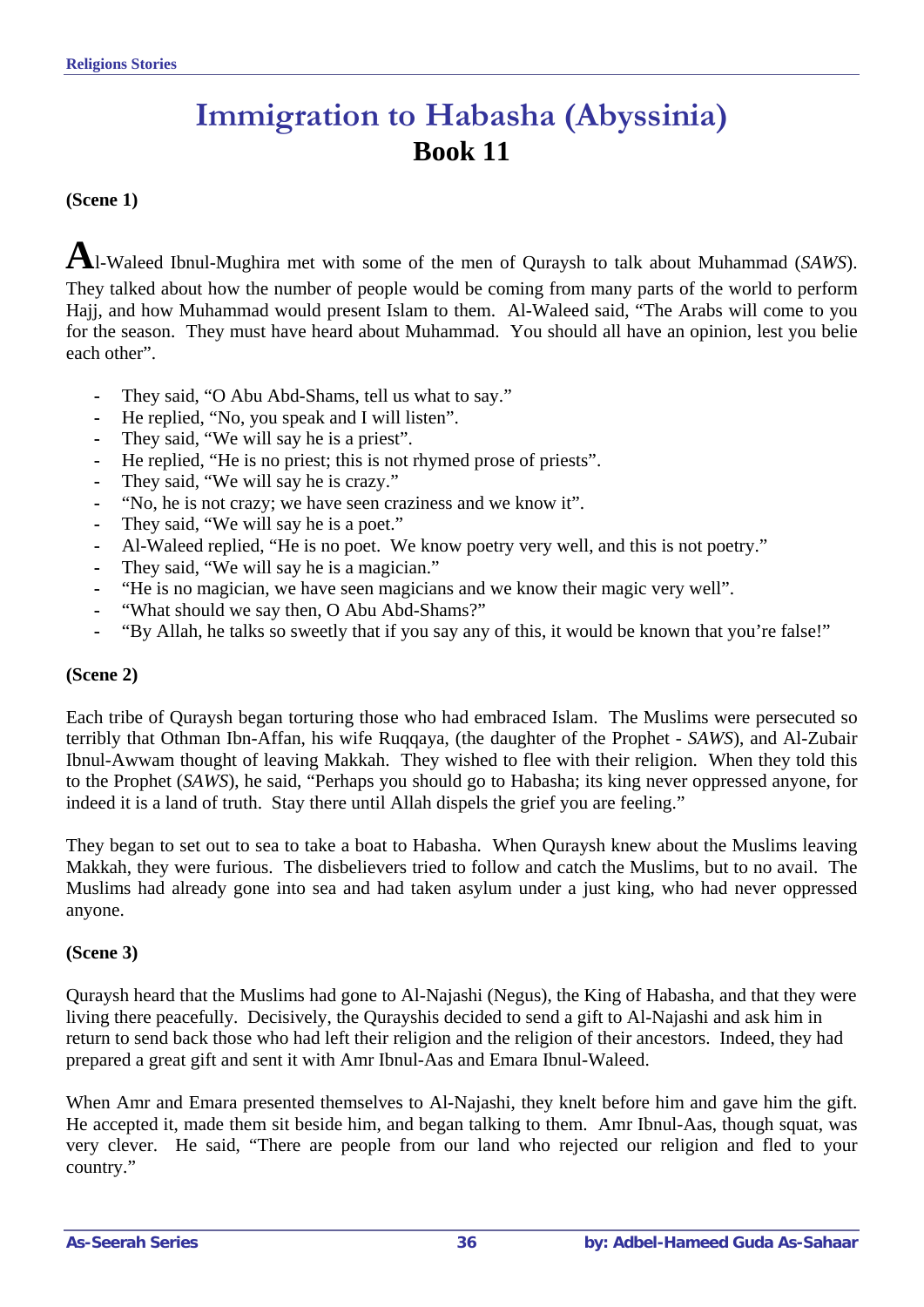- **-** Surprised, Al-Najashi asked, "To my country?"
- **-** Amr replied, "Yes, Indeed."
- "And what do you want from them," Al-Najashi asked.
- **-** "Send them back to us."
- **-** Al-Najashi replied, "No, not until I speak with them."
- **-** He then sent for the Muslims and when they came, he asked them, "What do these people speak of?"
- **-** The Muslims said, "These are people who worship idols, but Allah Has sent us a Prophet, so we believed his message".
- **-** Al-Najashi then turned to Amr and inquired, "Are they your slaves?"
- **-** "No."
- **-** Al-Najashi asked, "Do you have a debt on them?"
- **-** "No", they answered.

Al-Najashi allowed the Muslims to leave in peace. Amr and Emara also took their leave thinking of what they could do next. Inwardly, Amr was frustrated for failing to return the Muslims to Makkah. He kept thinking until he got an idea. He went to Al-Najashi and whispered something to him. Al-Najashi then asked for the Muslims to come.

Before they entered, Ja'far Ibn Abu-Talib told them, "Nobody speaks, I will be your spokesman today." They went to Al-Najashi who was seated in his reception room. Amr Ibnul-Aas was on his right and Emara on his left. All the clergymen were also seated there. The Muslims greeted Al-Najashi without kneeling down before him. Amr and Emara told Al-Najashi, "They are not kneeling down to you!"

All the clergymen and monks ordered them, "Kneel down to the King!" But Ja'far firmly said, "We only kneel to Allah (*SWT*.)" When Ja'far came closer to Al- Najashi, the king asked him, "Why did you not kneel?" Again, he received the same answer," We only kneel to Allah". "And what is that?" he was asked. Ja'far answered: "Allah sent us a messenger, who commanded us to worship Allah only, and not to associate anyone with Him. He also ordered us to perform prayer, and give charity. He ordered us to do good and warned us against transgression and committing sins".

Here, Amr Ibnul-Aas said, "May Allah keep the king virtuous, these people are against you in regards to Issa (*AS*) son of Mariam, (Jesus son of Mary)." Al-Najashi then asked Ja'far, "What does your man (Muhammad) say about the son of Mariam?" "He says what Allah Said, 'He is the spirit of Allah and His word. He was begotten from the virgin whom no man touched'*.* 

At that, Al-Najashi took a small stick from the ground, raised it and said, "O Monks and clergymen, these people did not say about the son of Mariam more than we say, not even as much as the weight of this stick. You are welcome, and the one who sent you is welcome. Do you have anything of what he brought to you?" Ja'far's face lit up and he said, "Yes." Al-Najashi said, "Come on then, read some of it".

Here, Gaafar started to recite, "And mention in the Book (the Qur'an, O Mohammad, the story of) **Maryam (Mary), when she withdrew in seclusion from her family to a place facing east. She placed a screen (to screen herself) from them, then We sent to her Our Ruh {angel Jibril (Gabriel)}, and he appeared before her in the form of a man in all respects. She said, 'Verily, I seek refuge with the Most Gracious (Allah) from you, if you do fear Allah'. (The angel) said, 'I am only a messenger from your Lord, (to announce) to you the gift of a righteous son'. She said, 'How can I have a son when no man has touched me, nor am I unchaste?' He said, 'So (it will be), your Lord said, "That is**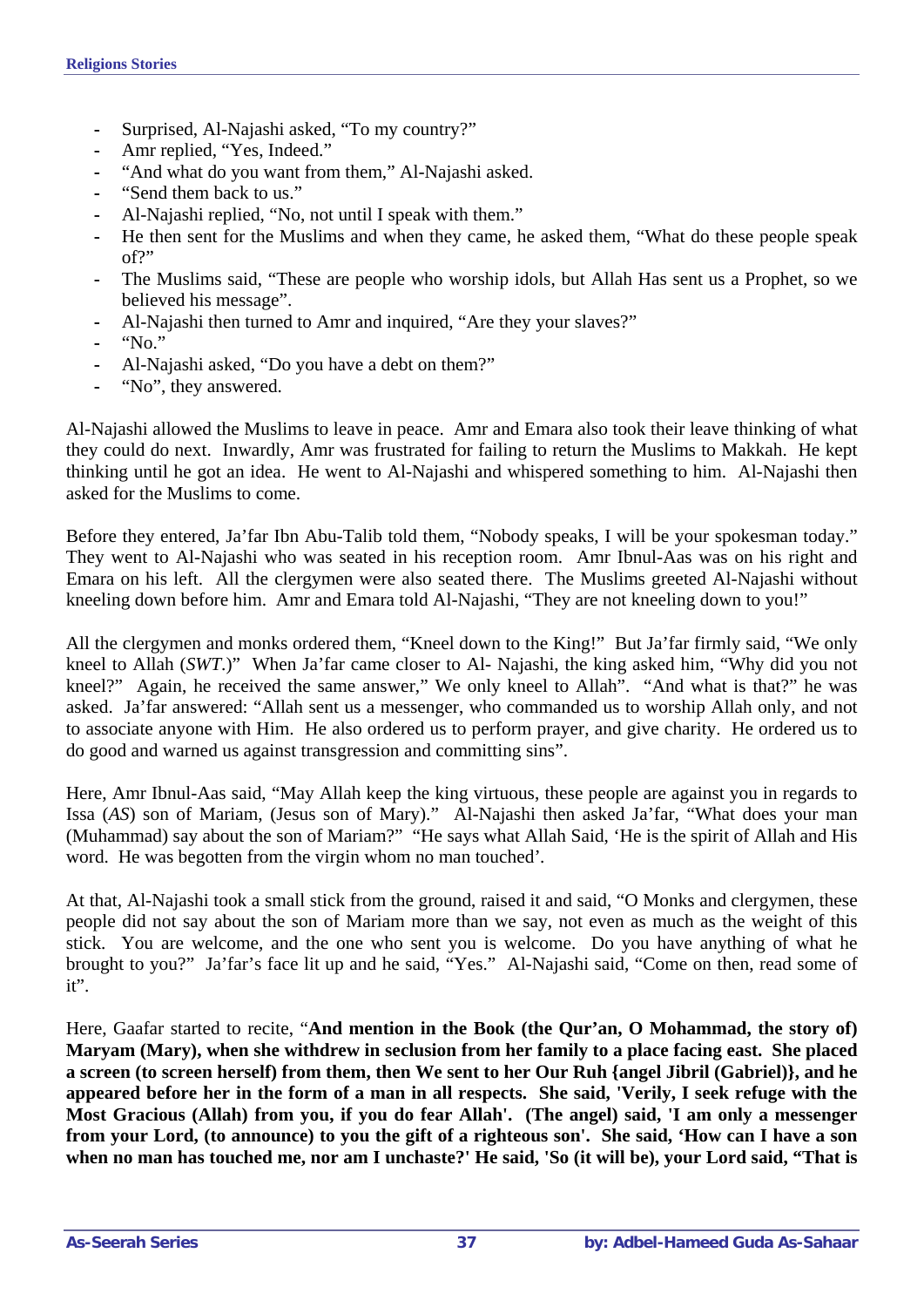## **easy for Me (Allah), And (We wish) to appoint him as a sign to mankind and a mercy from Us (Allah), and it is a matter (already) decreed (by Allah)". (TMQ, Surat Maryam:16-21)[13](#page-37-0).**

Al-Najashi said, "These words came from the same lantern that shed light on Musa (Moses). Go O' wise people!"

The Muslims then left feeling happy, while Amr Ibnul-Aas left feeling dejected. He became even sadder when Al-Najashi returned the gift of Quraysh. Thus, Amr Ibnul-Aas went back to Makkah defeated.

# $20$  $\alpha$

<span id="page-37-0"></span> $\overline{a}$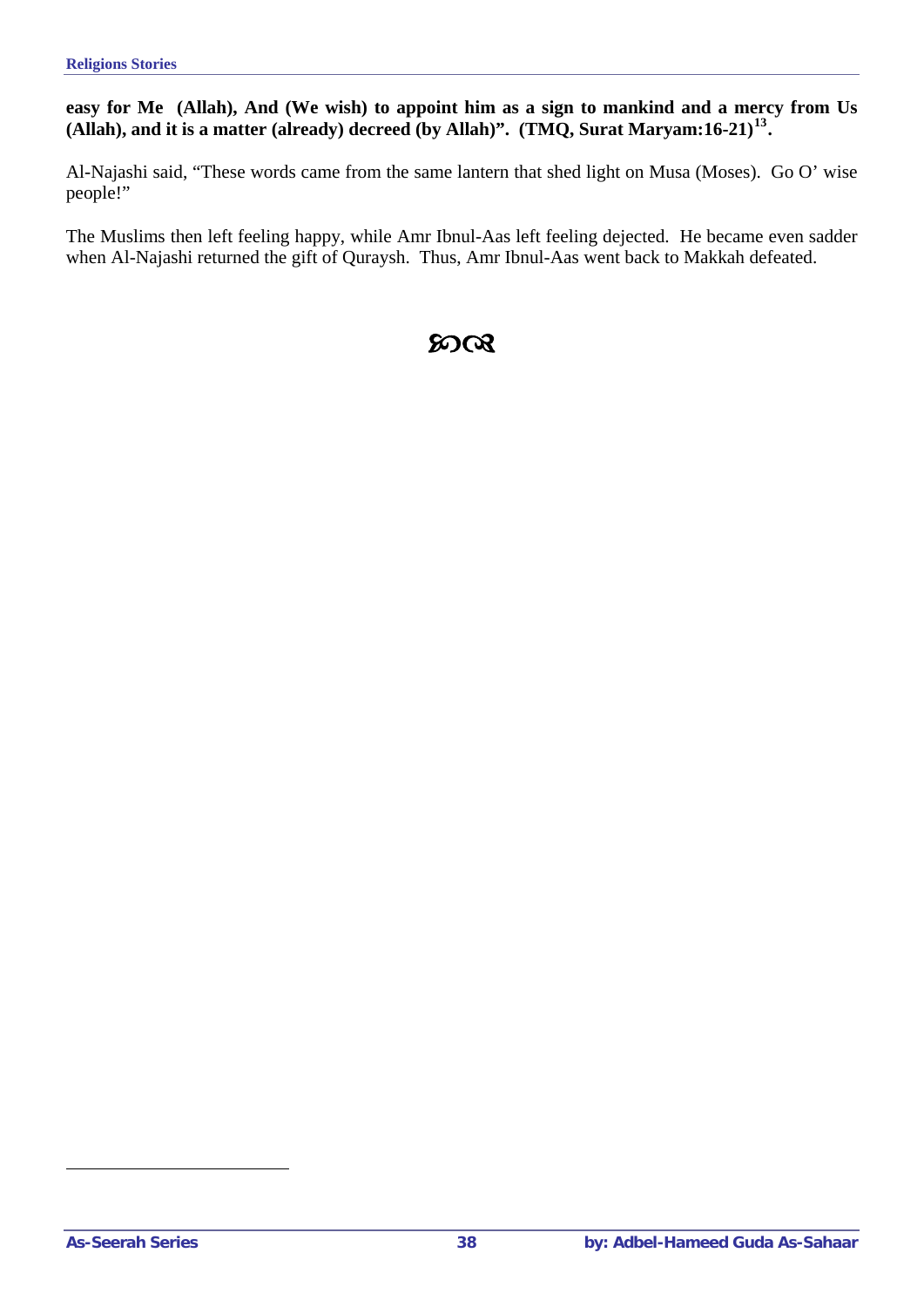# **Days of Hardship Book 12**

## **(Scene 1)**

**O**ne day, with a sword in hand, and a face filled with determination, Omar Ibnul-Khattab was off to the street until he bumped into a man who enquired:

- "Where to Omar?"
- "To kill that apostate, who has induced strife among Quraysh, criticized its people's beliefs and abused their gods", retorted Omar.
- "By God, you are being so self-conceited Omar, you really think the tribe of Abdu-Manaf's would let you get away with killing Muhammad? Why don't you just go back home and straighten up your own family first?" said the man.
- "Which of them?" taken by surprise, Omar asked.
- "Your sister Fatima, and her husband, Said, your cousin. They have converted and followed Muhammad's faith", replied the man.

Flamed up in fury, Omar went straight to his sister's house, where they had a Muslim guest who was reciting Surat Taha from the Holy Qur'an. Once they heard Omar's voice, the guest hurried to hide, and Fatima hid the sheet under her thigh. Yet, Omar had already heard the Qur'anic recital, and asked:

- "What was that humming?"
- "Have you heard anything?" asked Fatima and her husband Said.
- "By God, I have known that you have followed Muhammad's faith", said Omar as he started to beat Said, and when his sister tried to stop him, he hit her and she started to bleed. That was when she said, "Yes, we have become Muslims and we believe in Allah and His messenger, and that is it!"
- Omar started to regret what he did to his sister and told her, "Give me that piece of paper you were reciting, let me see what Muhammad has come up with".
- "We fear what you may do to it", said his sister.
- "Don't" he replied, and swore by his gods that he would give it back to her.
- Yet, looking forward to converting him to Islam, his sister told him, "O brother, worshipping your idols soils you, whereas Allah says what can be translated as, "**none shall touch it but those who are clean** " **(TMQ, Surat al-Waqia'a:79)[14](#page-38-0).**

Therefore, Omar performed ablution (*Wudu*). Only then Fatima gave him the piece of paper that had Surat Taha on it. He read it and said, "These words are awe-inspiring and sublime!" As the hiding man heard Omar's comments, he showed up, overwhelmed with joy to say, "By Allah, I really wish that it is you who would be picked by Allah after the Prophet's supplication (*SAWS*). Just yesterday, I heard him invoke Allah and say: "O Allah, bring victory to Islam with the conversion of Abul-Hakam Ibn Hisham, or Omar Ibnul-Khattab. So Omar, let that be you!". "Take me to Muhammad to declare my Islam to him", Omar said, and that is how he accepted Islam.

<span id="page-38-0"></span> $\overline{a}$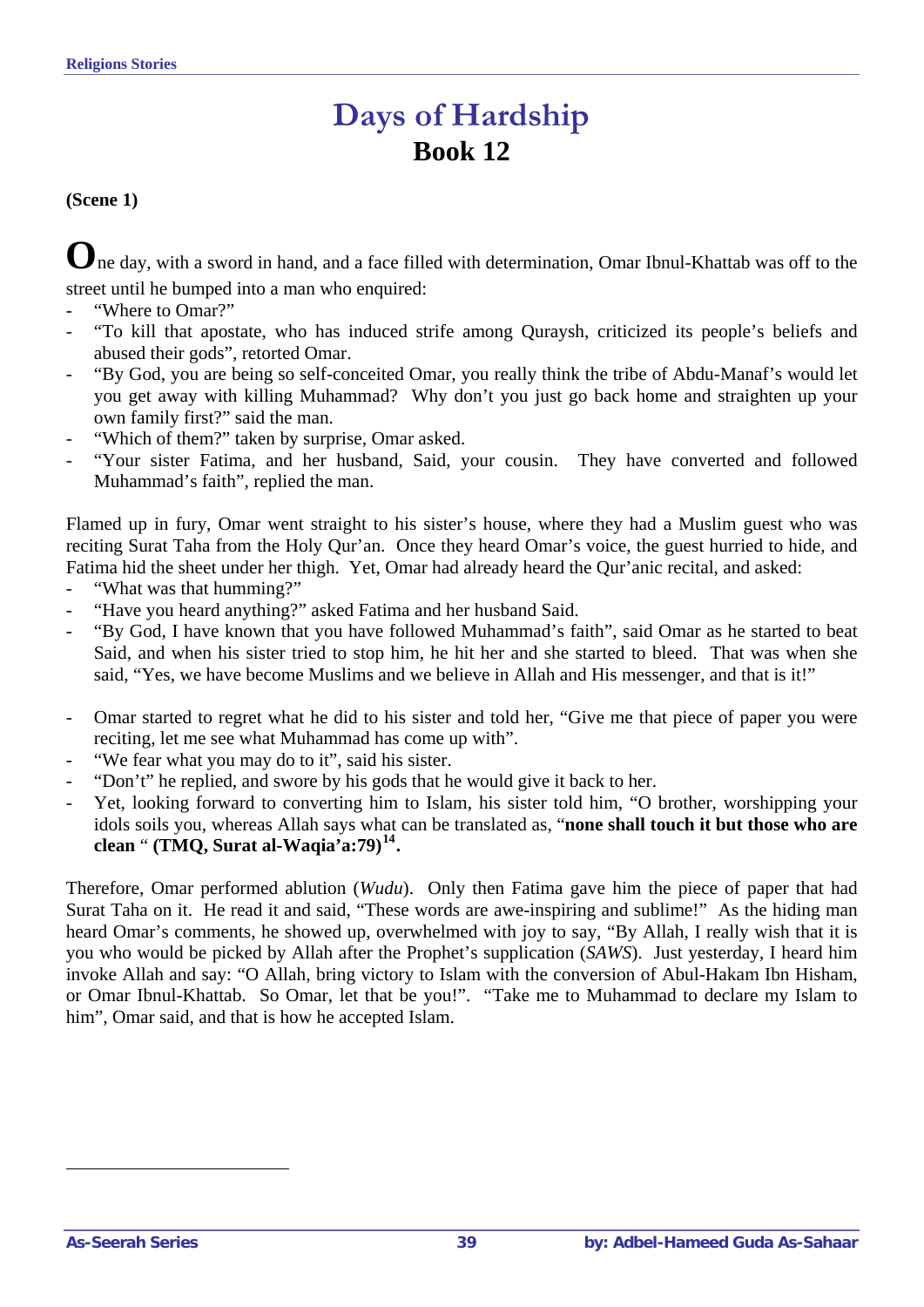## **(Scene 2)**

Quraysh was so infuriated with the massive conversion to the new faith that its dignitaries agreed to assassinate Prophet Muhammad (*SAWS*). Realizing this, Abu-Taleb asked his tribe to protect the Prophet (*SAWS*) from those who wanted to harm him. Thus, all Muslims, including Khadijah, the Prophet's wife, (*RA*) were embraced under Abdul-Muttalib's protection. Yet, when Quraysh knew that the tribe of Abdul Muttalib would protect and defend Prophet Muhammad (*SAWS*), it allied with all unbelievers in boycotting those who had supported the Prophet (*SAWS*) to the extent that it included avoiding talking, doing business, or even marrying any of them. They even wrote down this pledge in a document to be hanged inside al-Ka'ba.

The siege imposed against Muslims was so severe that they ran out of food, suffered cruel hunger, and their children kept crying, asking for anything to keep them alive. As a result, Muslims went through three years of brutal famine. One day, Prophet Muhammad (*SAWS*) went to his uncle Abu-Taleb and said, "Allah has sent down termites to that document of Quraysh and that it has been totally devoured, but the name of Allah that has remained untouched". Did your Lord tell you that?" asked Abu-Taleb. "Yes", replied the Prophet (*SAWS*). "Why are we still confined then?" questioned Abu-Taleb.

Abu-Taleb went out to meet Quraysh's dignitaries and said, "Allah has sent down termites to destroy your unjust document". They hurried to the Ka'ba, and to their surprise, the termites had destroyed the whole document and torn it into pieces, except for Allah's name. Consequently, the siege against the Muslims was lifted.

## **(Scene 3)**

Khadijah (*RA*) could not bear the persecution she suffered, together with her husband and all the Muslims for three consecutive years. Quraysh has besieged, starved, and tortured them, while Khadijah (*RA)* was not accustomed to such kinds of torments. Therefore, once she got back home, she fell ill, and Prophet Muhammad (*SAWS*) was always by her side to take care of her. She believed him when others did not, gave him the support he could not find elsewhere, and comforted him when all unbelievers oppressed him. She was indeed the perfect wife and the perfect shoulder he could lean on.

All of a sudden, after three days of illness, she passed away in he Prophet's arms. He was terribly saddened, for she was his true love. It was painful for him to lose her; and he suffered the anguish of his grave loss.

## **(Scene 4)**

That year was the year of sorrows, as Khadijah (*RA*) passed away, and Abu-Taleb fell ill. When the dignitaries of Quraysh realized that Abu-Taleb was on the verge of dying, they said, "Hamza and Omar have converted, and Muhammad's message has reached all tribes. Let us go to Abu-Taleb."

They went to him and said, "O Abu-Taleb, you know how much revered you are to us. And we are worried about you, now that you have been through this. You know too well what happened between your nephew and us, and we just wanted you to offer him our deal and let him name whatever he wants to have. If he wants us to hold back from him, let him do the same to us. Tell him to leave us alone to practice our own faith and then it would be our turn to give him the freedom to do the same."

Abu-Taleb then summoned Prophet Muhammad (*SAWS*) to tell him what Quraysh had to offer.

- "O uncle, if only you utter a phrase, by which you all would rule Arabia, and by which non-Arabs would be indebted to you", was the reply of Prophet Muhammad's (*SAWS*).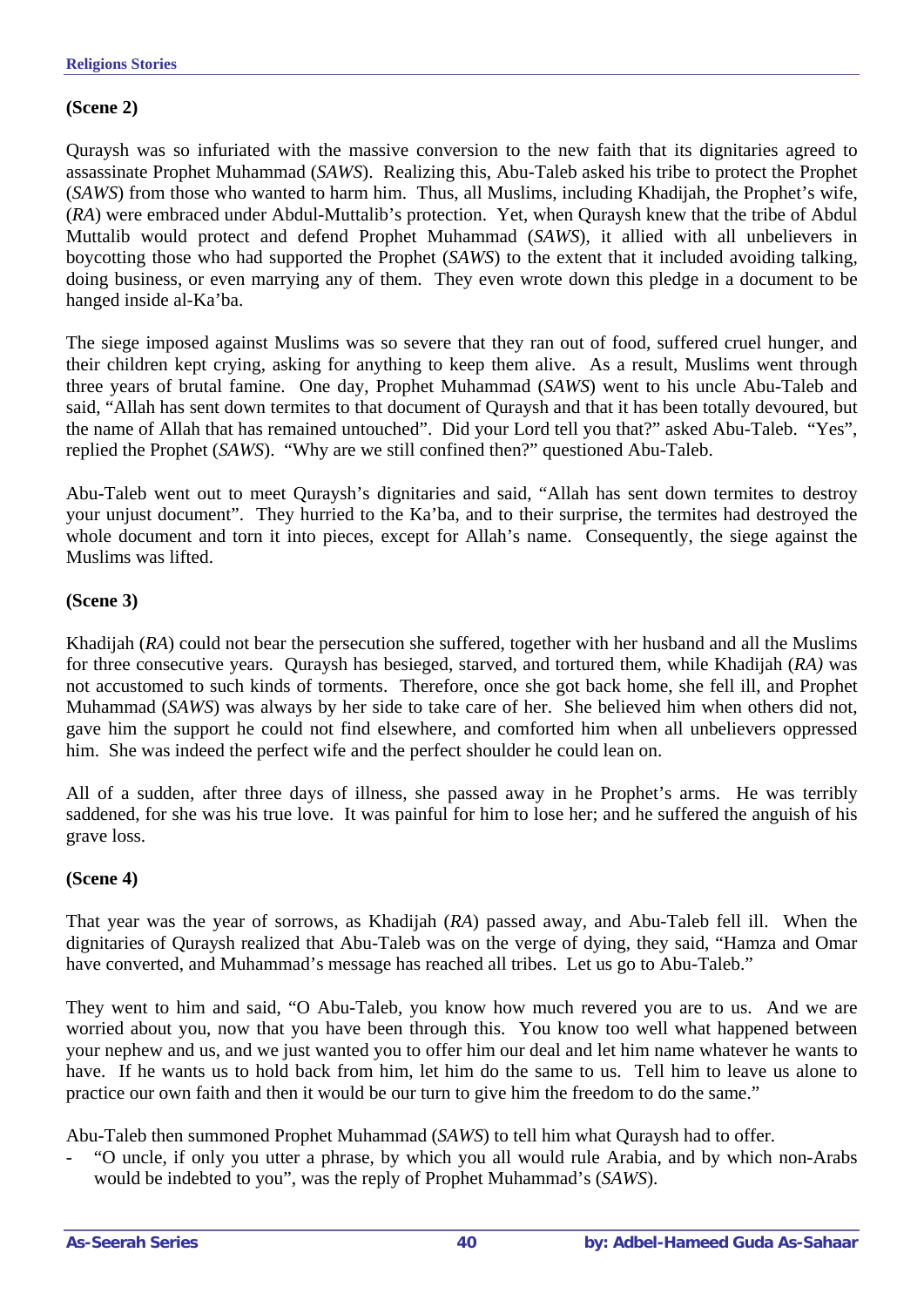- "Sounds good." said Abu-Jahl "A single phrase or even ten."
- "All you have to say is 'there is no God but Allah' and all you have to do is to renounce all the gods you have been worshiping other than Allah", replied the Prophet (*SAWS*).
- "By God, this man will get you nowhere. Let us leave, we would never renounce our ancestors' faith, until God rules between him and us", they said to each other.

And they left.

- "O nephew, you did not ask for much", said Abu-Taleb.
- "O uncle, to you utter that phrase then!" pleaded the Prophet (*SAWS*), hoping for his uncle to become a Muslim.
- "O nephew, I am afraid Quraysh would think that I have said it for fear of death, otherwise I would not mind saying it", boldly replied Abu-Taleb.

However, Abu-Taleb died, and Prophet Muhammad (*SAWS*) deeply grieved the death of the uncle who protected him from Quraysh, just as he suffered the loss of his compassionate wife, with whom he found comfort and safe haven.

#### **(Scene 5)**

With Abu-Taleb's death, Quraysh's offences escalated and so, Prophet Muhammad (*SAWS*) considered moving to At-Taif, hoping that its people would support and protect him and his followers from his own people. He also hoped they would embrace Islam.

His first attempt was with three brothers who were the leaders of Thaqif, the dominant tribe of At-Taif. As he started to talk to them about Islam, one of them cynically said, "So, God hasn't found anyone else but you to send His message with!" They kept making fun of him, until he decided to leave, for he realized that talking to them is far too futile. Yet, they did not let him go in peace; they gave orders to their slaves to call him names and to throw stones at him. They even queued in two lines and started to pelt his legs with stones with every move he made, blood started to gush out of his feet. Nevertheless, he endured the pain with a great deal of patience and kept walking till he reached a palm tree where he stopped to get some rest. He looked up to the sky and made this *dua'a* (supplication):

"O Allah, to Thee I declare my weakness and lack of strength. To Thee I would show the grief I have been going through due to the contempt I have received from others. O Allah You are the Most Merciful of all. You are the Lord of the oppressed. And you are my Lord. To whom are You entrusting me, to a stranger who would maltreat me, or to a foe who would take hold of me! O Lord, if You are not angry with me, then I do not mind being hurt. What I am looking forward to is Your Providence. I seek refuge in the light of Your Blessed Face Which has lighted all darkness, and rendered worldly life and the hereafter virtuous, from Your anger or discontent. You can keep admonishing me until You are pleased with me, there is no might save in You"**.** 

Two men witnessed what happened and felt pitiful about the Prophet (*SAWS*) and so, they called a Christian lad called Addas and told him, "Take this bunch of grapes, put it on a plate, and give it to that man. Ask him to have some".

Addas did as he was told, put the plate in front of the Prophet (*SAWS*), who in turn extended his hand to eat and said,

- "Bismillah" (In the name of Allah).
- "By God, people of this area never use such words", said Addas.
- "And where are you from Addas? What is your religion?" enquired the Prophet (*SAWS*).
- "I'm a Nazareth from Nineveh", replied Addas.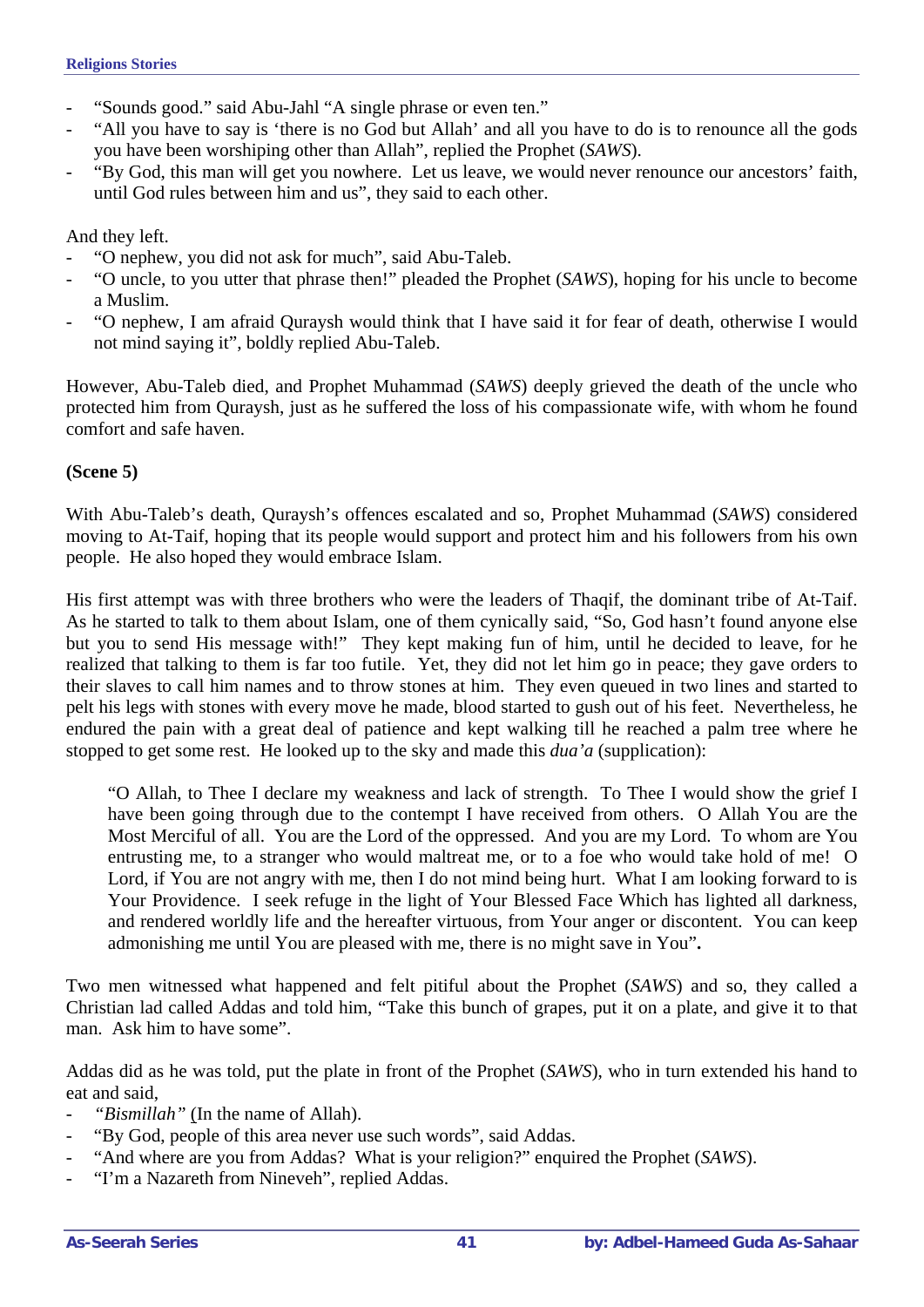- "Oh! From the village of the good man, Yunus (Jonas), the son of Matta (Mathews)", replied the Prophet (*SAWS*).
- "How come you know about Yunus the son of Matta?" asked Addas filled with astonishment.
- "He is my brother in Prophet-hood", replied the Prophet (*SAWS*).

All of a sudden, Addas stooped to kiss the Prophet (*SAWS*) on the head, hands, and feet. Then the Prophet (*SAWS*) decided to go back to Makkah, overwhelmed with patience and resilience, to endure the pain without any sense of weary. He knew for a fact that every cloud has a silver lining, and that along with every hardship comes relief.

# $20 \Omega$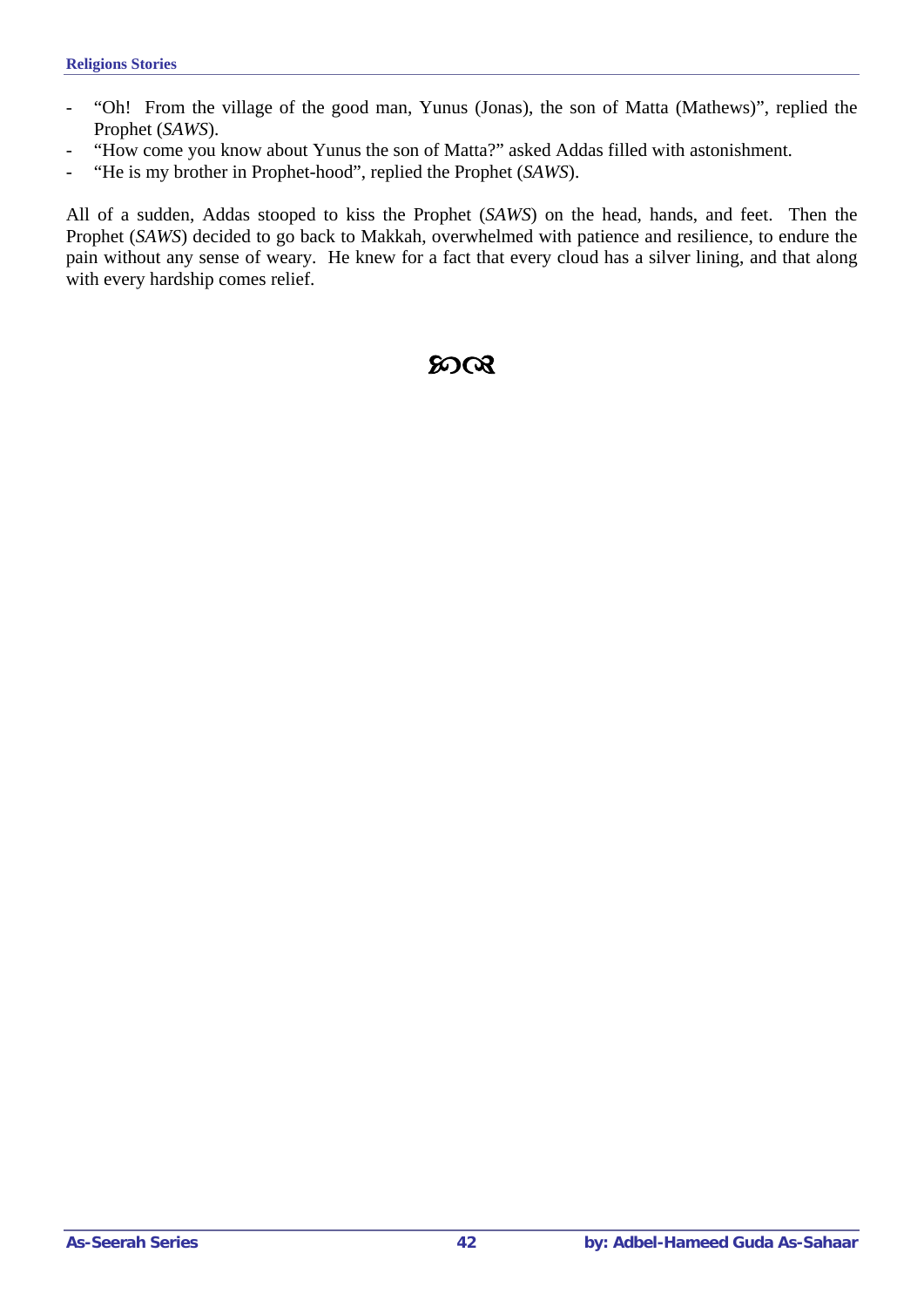# **The Immigration Book 13**

#### **(Scene: 1)**

**T**he Prophet (*SAWS*) began to call upon the various Arab tribes and invite them to Islam. He said to one of the tribes, "Surely, I am the messenger of Allah to you. I advise you to worship Him alone and not to associate anything with Him". Abu-Lahab, a cross-eyed man with two braids, shouted, "He is a liar, do not believe him".

The Prophet (*SAWS*) walked away towards another tribe and started saying, "O people, say there is no Lord worthy of worship except Allah, and you will attain success." Then Abu-Lahab started throwing dust on the Prophet (*SAWS*), saying, "Do not believe him. Verily, He wants you to stop worshipping your idols."

The Prophet continued passing by tribes inviting them to Islam, asking them to protect his life so that he could deliver the message of Allah. The tribes kept away from him, saying, "If he was calling for something good, his own people would not have left him."

#### **(Scene: 2)**

The Arabs in Yathrib were composed of two tribes, Aws and Al-Khazraj. Both used to worship idols, while their Jewish neighbors, who were the minority, worshipped Allah. Whenever a fight would break out between them and the Arabs, they would threaten the Arabs saying, "Surely, Allah would send a messenger soon, whom we would follow and hence defeat you." Whenever the Arabs of Yathrib heard this from the Jews, they knew that Allah would send a messenger to guide the people. During one of the Hajj seasons, it happened that some of the Arabs of Yathrib went to Makkah. The Prophet (*SAWS*) met them and asked, "Who are you?" They replied, "We are some people from the tribe of Al-Khazraj." He asked, "Are you leaders from the Jews?" "Yes" they replied. He asked them, "Would you be seated so I can talk with you?" They sat with him and he invited them to Islam. After he recited some verses from the Qur'an, they said to each other, "O People, By Allah this is the messenger the Jews promised you, so let them not precede you by accepting his message." They embraced Islam and agreed upon the place and time to meet him next year.

#### **(Scene: 3)**

These men returned to Yathrib, after meeting the Prophet (*SAWS*) and declaring their Islam. They began to invite their people to Islam until it spread among them. There was not a household left from the Arabs of Yathrib where you would not find the news of the Prophet (*SAWS*). Time passed by and the season for Hajj came. Twelve honorable men from them went out to Makkah and met the Prophet (*SAWS*). They promised allegiance not to associate any god with Allah, not to steal, not to commit adultery, and not to kill their children.

After Hajj, the men went back to Yathrib. The Prophet sent Musab Ibn-Umair to teach them Islam, Qur'an, and the various aspects of their religion. Another year passed and it was another season for Hajj. The Muslims went out from Yathrib to Makkah for Hajj. They agreed upon a place and time to meet the Prophet (*SAWS*). This was to be at night time, after performing the Hajj rituals. When the night gradually started to spread in peace and stillness, they went out one after the other where they promised to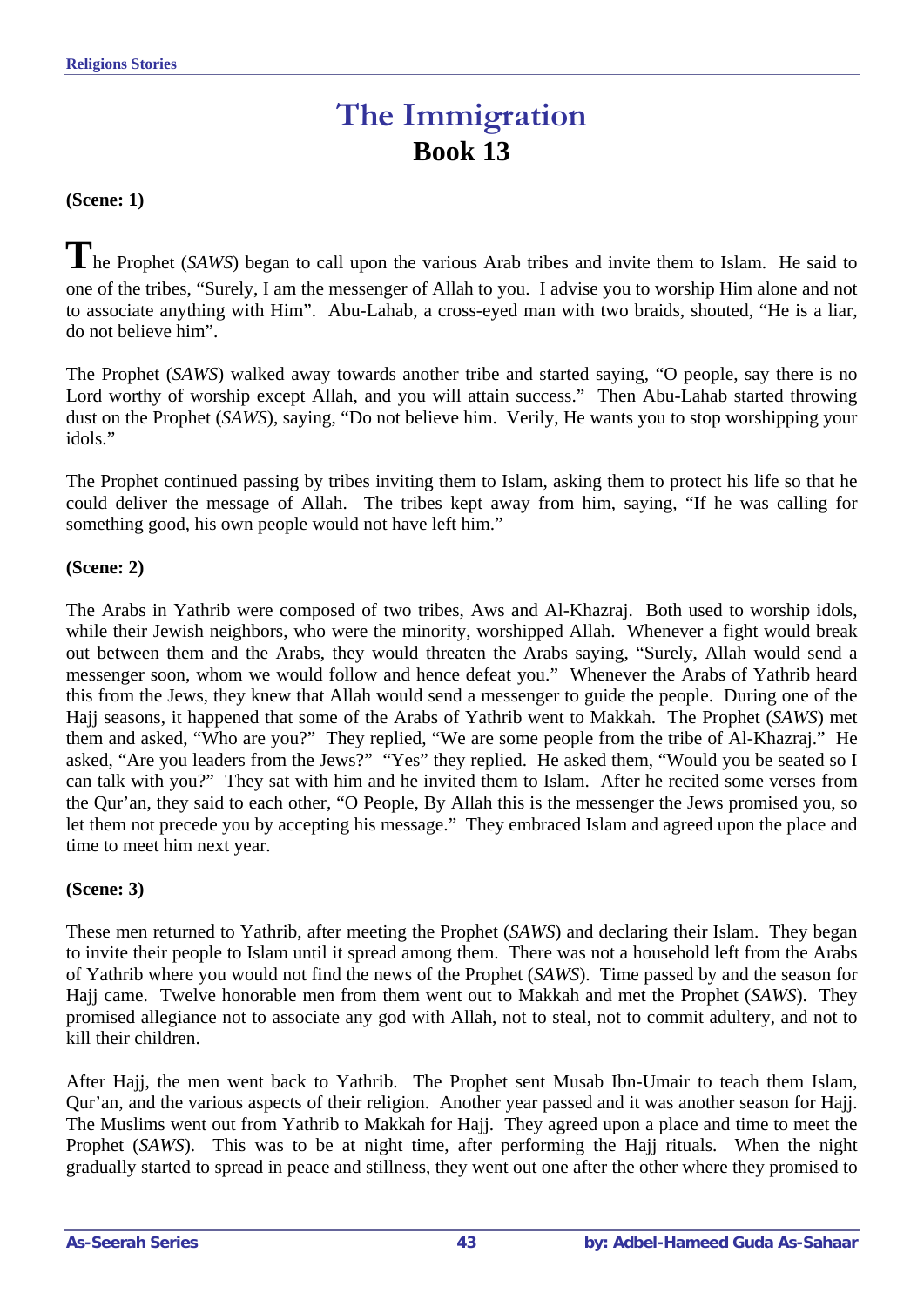meet the Prophet (*SAWS*), until they where about 70 men. The Prophet (*SAWS*) came to them with his uncle, Al-Abbas Ibnul-Muttaleb. Al-Abbas said, "As you know, Muhammad is from us, he is honored among his people, but he insisted on joining you. You have to live up to the responsibility that you are now carrying. If you see that you are going to hand him over and then let him down after what he did for you, then leave him now."

They said, "We heard what you said, so speak O' Prophet of Allah and ask for yourself and Allah whatever you like." The Prophet (*SAWS*) said, "I ask from you an oath and a covenant to protect me from what you protect your own wives and children." The Prophet (*SAWS*) extended his hand and the *Ansar* (supporters) gave him a covenant to protect him if he immigrated to their land.

#### **(Scene: 5)**

Islam spread in Yathrib while persecution was continuing in Makkah, where Quraysh used to harm the Muslims. The Prophet gathered those who believed in him and told them, "Allah has indicated for you a place for shelter where you can be safe." He commanded his companions to go out to Yathrib. The Muslims continued to leave their homes, fleeing with their religion. The Prophet (*SAWS*) waited for Allah's permission for his emigration. Abu-Bakr came to him asking for permission to leave to Yathrib. The Prophet told him not to be hasty and to wait, for Allah might provide him with a companion that would join him in his journey. All Muslims had immigrated; none were left except the Prophet (*SAWS*), Abu-Bakr, Ali Ibn Abu-Taleb and the weak Muslims, who were prevented from emigrating by their masters.

The leaders of Quraysh came to know about the migration of the companions of the Prophet and felt angry. They feared that the Prophet (*SAWS*) might go and join his companions. Then, after they grew stronger, he might come back to fight them. Therefore, they decided amongst themselves to take a young man from each tribe and give him a sword. Then, those young men would go to the Prophet and hit him all at once; a single blow that would kill him. The blame of shedding his blood would then be scattered among all of the tribes. They were afraid that if one person killed him, the Prophet's tribe and his family would fight the tribe of the killer, as it was the custom of the Arabs to take revenge from both the killer and his tribe. They agreed to kill the Prophet during the nighttime. However, Allah protected his messenger. He sent to him Jibril to tell him not to spend this night in his bed.

When nighttime came, Abu-Jahl and the men who conspired to kill the Prophet (*SAWS*) all gathered around the Prophet's house. When the Prophet (*SAWS*) felt their presence, he told Ali, "Sleep in my bed, for no harm will reach you from them." Ali slept in the bed of the Prophet. The leaders of Quraysh occasionally glimpsed in and each time, saw Ali sleeping in the bed. They thought that it was the Prophet (*SAWS*) who was sleeping there. The Prophet (*SAWS*) opened the door and walked out. Allah made his enemies blind. The Prophet (*SAWS*) placed dust on their heads and went over to the house of Abu-Bakr.

A man then came and saw the men that were waiting to kill the Prophet (*SAWS*). He asked them, "What are you waiting here for?" They replied, "We are waiting for Muhammad". He then told them, "You imbeciles, Muhammad already went out and he did not leave a man among you except that he placed dust on his head. Do you not see what happened to you?"

Everyone among them placed his hand over his hair to find dust all over his head. They looked and saw Ali sleeping on the bed so they said, "By Allah, this is Muhammad sleeping." They kept waiting until the next morning. Ali then came out of the Prophet's house towards them. They became very angry, and then went out to search for the Prophet (*SAWS*).

**(Scene: 6)**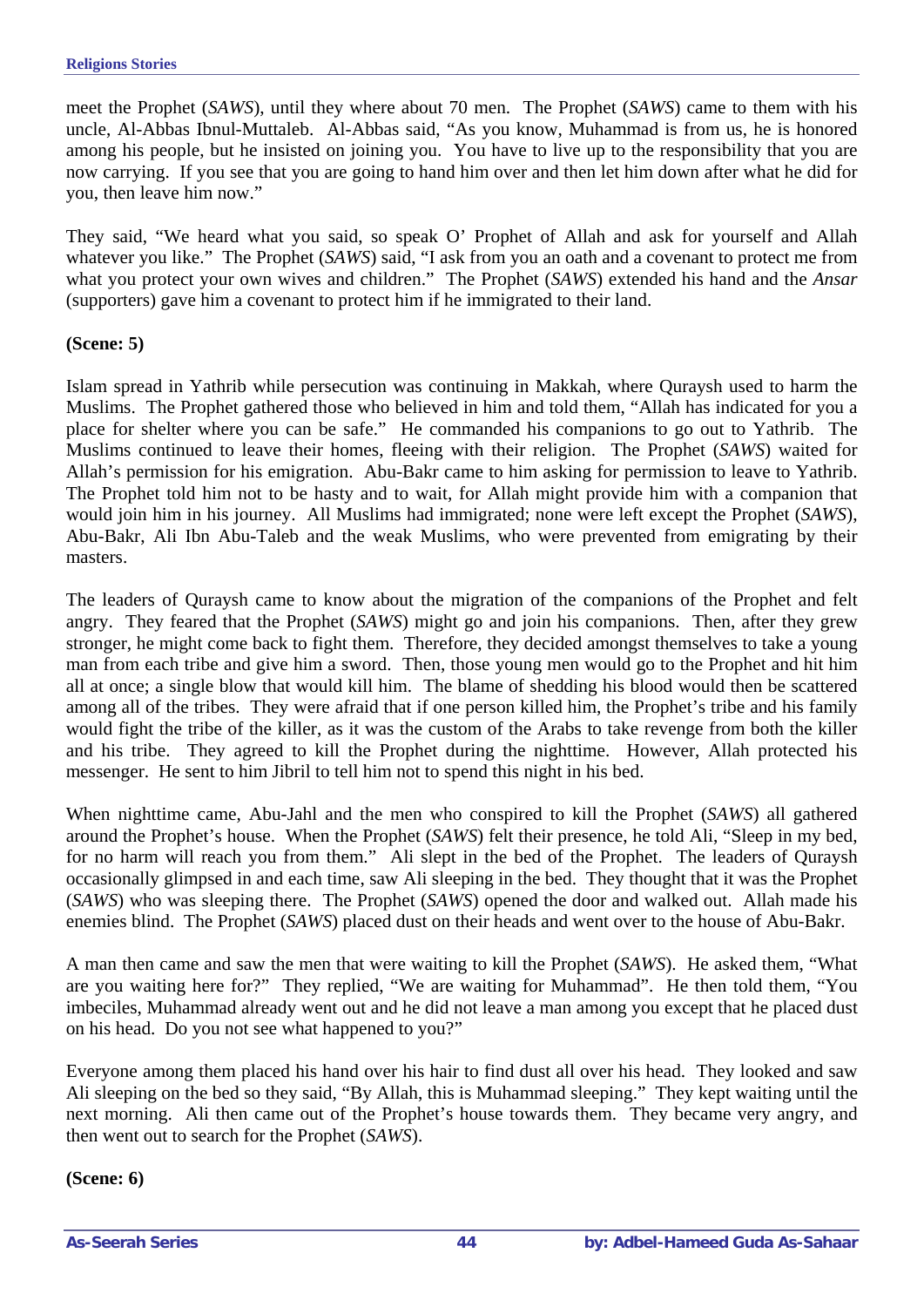The Prophet and Abu-Bakr set out together to immigration to Yathrib. Before they had gone, Abu-Bakr had commanded his son, Abdullah, to listen to what the people had been saying about them during the daytime. Then, by nighttime, he would come back and inform them about the news he had gathered during the day. Abu-Bakr also commanded his servant to take care of his sheep in the daytime. When it was nighttime, he would leave them at Mount Thur.

The Prophet (*SAWS*) and Abu-Bakr hid in a cave in mount Thur. When nighttime came, Abdullah would come and inform them about what the people did after they had left. Abu-Bakr would go out to the sheep, which his servant had left, and milk them. He would give the Prophet (*SAWS*) milk to drink and then drink after him.

Quraysh went on searching for the Prophet (*SAWS*) and his friend. They tracked their footsteps and followed their footprints until they had reached the cave. When they reached the cave in mount Thur, they saw a huge cobweb on its entrance. They said, "If anyone had entered this cave, the cobweb would not be there." Abu-Bakr heard the voices of people and whispered to the Prophet, "Those are your people seeking you". The Prophet (*SAWS*) replied back, "O' Abu-Bakr, do not fear for Allah is with us". Three days passed and the Prophet and Abu-Bakr remained in the cave. When the search efforts of the people ceased, the Prophet (*SAWS*), Abu-Bakr, and their guide whom they had hired rode their camels towards Yathrib through a path unknown to the people.

**(Scene: 7)** 

The leaders of Quraysh announced a big prize for the one who would kill or capture Muhammad. Surrakah Ibn-Malik was so insistent on winning this prize. He rode his horse and took his spear and started running in the directions that the Prophet, his companion, and guide rode towards Yathrib. When he came very close to them, he fell off his horse. He then stood up, mounted his horse and started chasing them again. However, his horse sank into the sand and he again, fell off.

He climbed back onto his horse and started running once more after the Prophet. He fell one more time. He shouted asking for help, as it was clear to him that this truly was the Prophet, and Allah will give him victory. He approached the Prophet (*SAWS*) and asked him to write him a safety pledge. The Prophet (*SAWS*) commanded the guide to write him the pledge. Surakah then returned to Makkah, and whenever he would meet anyone seeking the Prophet (*SAWS*), he would turn him away from the path of the Prophet. The Prophet (*SAWS*) continued his trip to Yathrib to spread the religion of Allah and spread it in the whole earth.

**"They want to extinguish the light of Allah with their mouths, But Allah rejects but to spread his light even if the disbelievers hate it" (TMQ, Surat As-Saff:8)[15](#page-44-0).** 

# ജര

<span id="page-44-0"></span> $\overline{a}$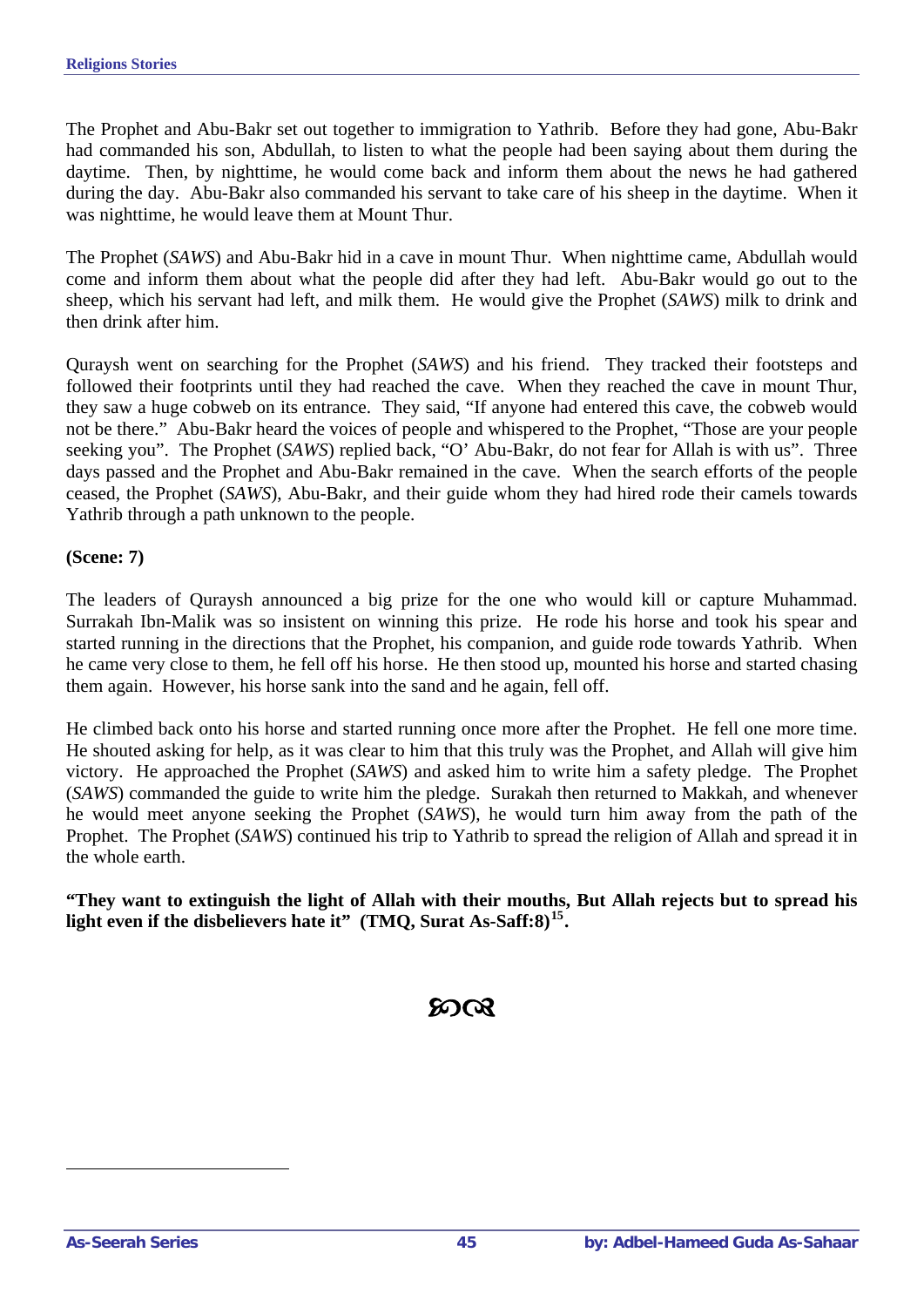# **The Battle of Badr Book 14**

**"If ye help not (your Leader), (it is no matter): for Allah did indeed help him, when the unbelievers drove him out: He had no more than one companion: They two were in the Cave, and he said to his companion, have no fear, for Allah is with us" (TMQ, At-Tawbah:40)** 

#### **(Scene: 1)**

The news that the Messenger of Allah had left Makkah came to Yathrib. The people of Madinah used to pray the *Subuh (*early morning*)* prayer then go and wait at the Yathrib entrance for the Prophet (*SAWS*)'s arrival. They only headed back when the weather got unbearably hot, but still with the intention of coming back to wait for him again the next day.

One day they had gone out and walked a long distance to meet the Messenger of Allah (*SAWS*). Again, it became very hot and the Messenger of Allah (*SAWS*) had not yet arrived. They started to go home but then a voice cried out loudly, "Here he is! The Messenger of Allah has arrived." People ran to meet him crying out in happiness, "The Prophet has come! The Prophet has come." People surrounded the Prophet and Abu-Bakr as they passed amongst the people and the women stood up on the roofs of their houses wondering, "Which one is he? Which one is he?" The voices of the people rocked the whole city as they said, "Allahu-Akkbar!The Messenger of Allah has arrived! Allahu-Akkbar! Muhammad has arrived! Allahu-Akkbar!The Messenger of Allah has arrived!

The women and the children started chanting, "The full moon (meaning the Prophet *SAWS*) has shone after it had left us, we must be thankful, for never a God except Allah did he take, you (Muhammad *SAWS*) have been sent to us and we will obey."

"Muhammad (*SAWS*) entered the city of Yathrib, which has been known since that day as the city of the Messenger of Allah (Madinat Ar-Rasool), or as it's named now, Al-Madinah.

#### **(Scene: 2)**

The Messenger of Allah entered Madinah and the *Mohajereen* (immigrants) and Al-*Ansar* (the people of Al-Madinah) surrounded him. He united them together through the unity of brotherhood. Those who had immigrated for Allah had left their money in Makkah and had nowhere to live. Those who lived in Madinah (*Ansar*) were required to give shelter to the immigrants and help them along until they would settle in Madinah and find jobs.

The *Mohajereen* were used to the dry weather of Makkah so when they lived in Madinah they became ill. Belal and Abu-Bakr were among those who fell ill. Aisha once went to visit them both and asked them, "How are you feeling now father? How are you now Belal?" Abu-Bakr and Belal told her how they longed for Makkah as it was their home, and although its people had treated them badly and tortured them whilst the people of Madinah had welcomed them, they still yearned for Makkah. Aisha, the Prophet's wife, went to him and told him that Abu-Bakr and Belal were longing for Makkah. The Messenger of Allah *SAWS* prayed, "O Allah! Make us love Madinah just as we love Makkah or more".

**(Scene: 3)**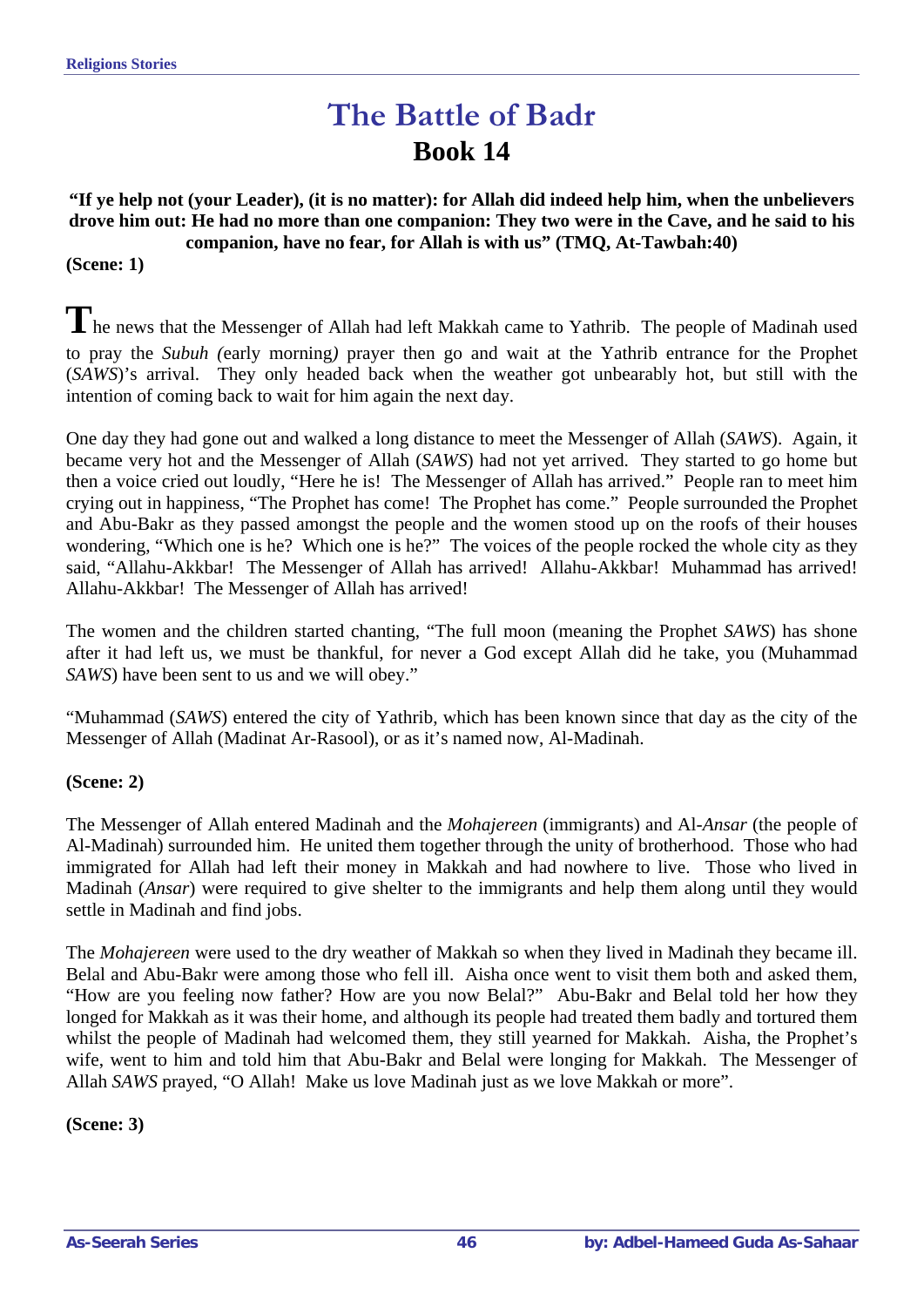The Muslims used to gather at the mosque before prayer time because they were afraid of missing it. They used to come on their own as their used to be no call for prayer then. The Messenger of Allah thought that they should have something like the Jew's horn to announce the prayer times, but he disliked the idea. He also thought of calling people for prayer through a bell like the Christians. He ordered them to prepare a bell for chiming it to announce the prayer times, and while the Messenger of Allah was at the mosque a man came to him and said, "O Messenger of Allah, I saw in my sleep a man in two green suits holding a bell in his hand so I asked him, "Would you sell that bell, O servant of Allah?" he replied, "What are you going to do with it?" So I said, "We will use it to announce the prayer times". He replied, "Shall I tell you of what is better than this bell?" I asked, "What is it?" he replied, "Say:

> *Allahu Akbar. Allahu Akbar. Allahu Akbar. Allahu Akbar.* (Allah is the Greatest)

*Ash-Hado alla elaha ella Allah Ash-Hado alla elaha ella Allah* (I bear witness that there is no God but Allah)

*Ash-hado anna Muhammadan Rasul Allah Ash-hado anna Muhammadan Rasul Allah*  (I bear witness that Muhammad is His Messenger)

*Haia ala essalah***,** *Haia ala essalah*  (Hasten (come) to prayer)

*Haia ala elfalah, Haia ala elfalah*  (Hasten (come) to real success)

*Allahu Akbar Allahu Akbar* (Allah is the Greatest)

*La elaha ella Allah* (There is no god but Allah)

The Messenger of Allah said, "It is a blessed and a real dream Allah willing, go and teach it to Belal so that he would call people to prayer by it as his voice is better than yours". Belal called people to pray through the Ath'an (the call to prayer), and people came from everywhere. Omar Ibnul-Khattab heard the Ath'an from his house and quickly went to the Messenger of Allah and said, "O Messenger of Allah, I swear by the One who has sent you with the truth that I have seen the same dream too". The Messenger of Allah replied saying, "Then all praise be to Allah".

#### **(Scene: 4)**

The Prophet (*SAWS*) heard that Abu-Sufyan was on his way back to Quraysh after a trade journey to the Levant. Since Quraysh had hurt the Prophet and his companions and had made them leave Makkah leaving their money and houses behind, the Prophet (*SAWS*) told his companions, "These are the camels of Quraysh carrying their money on their way back. Go and get them."

Some of the immigrants and the people of Madinah went out to capture the caravan whose leader was Abu-Sufyan. They wanted to make up for the Muslims' loss when they immigrated and were forced to leave their money in Makkah. Abu-Sufyan, however, was worried that Muhammad (*SAWS*) would one day attack him, so he used to spy on him and ask people about him all the time. One day a man told him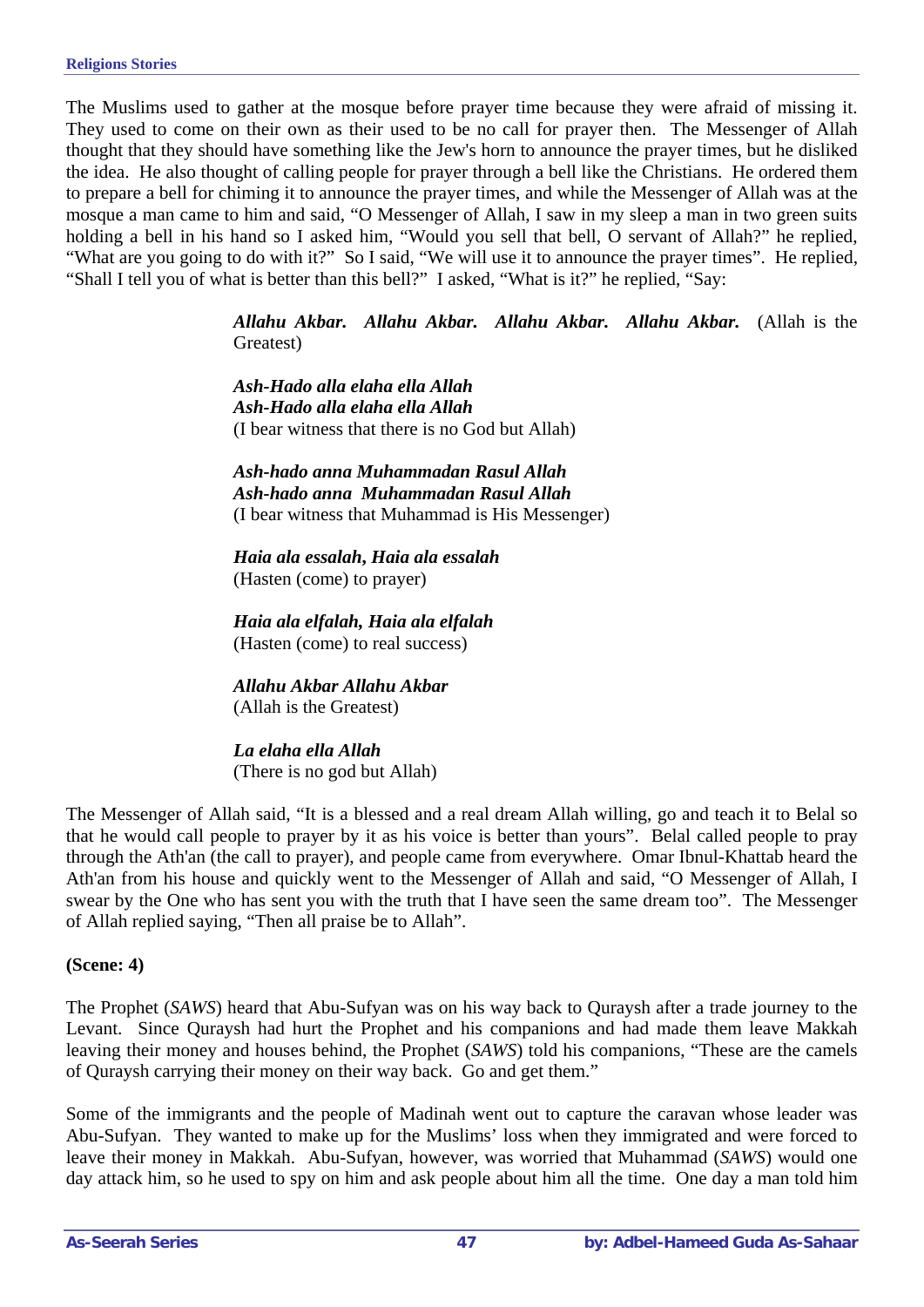that Muhammad (*SAWS*) is on his way to attack his caravan. So Abu-Sufyan sent a messenger to Makkah telling its people that their money is in danger. When that messenger arrived in Makkah he said, "O people of Quraysh, your money is with Abu-Sufyan and Muhammad and his companions are attacking him, hurry up and save your money."

The men of Quraysh went out with their arrows and swords to fight for their money. All the noblemen of Quraysh went except Abu-Lahab Ibn Abdul-Muttalib. They were nine hundred and fifty men with two hundred horses and singers chanting and hitting the drums. They rushed to save their trade.

The Messenger of Allah left the Madinah carrying two black flags, one was held by Ali Ibn Abu-Talib and the other with one of the *Ansar*. The Muslims had only two horses in their army; one was mounted by Az-Zubair Ibnul-Awaam and the other one by Al-Mikdad Ibnul-Aswad. They had seventy camels, with every three men sharing a camel.

News reached the Messenger of Allah that Quraysh had gone out to defend their caravan. Since the Messenger of Allah's goal was only to capture the caravan and not to start a fight, he consulted the Muslims on what should be done?A man stood up and said, "O Messenger of Allah proceed with what Allah has ordered you to do, we are with you. By Allah we will not say to you what the people of Israel said to Moses, "**Go thou, and thy lord, and fight ye two, while we sit here (and watch)" (TMQ, Al-Ma'eda:24)**, but we will say: Go thou, and thy lord, and fight ye two and we will come and fight with you.". The man who said these words was from the immigrants, but the Prophet wanted to hear the opinion of the people of Madinah. The Messenger of Allah said, "What say you people?"

S'ad Ibn-Moath, one of the *Ansar*'s nobles, said, "We feel you want to know our opinion, O Messenger of Allah?" The Messenger of Allah replied, "Yes". S'ad said, "We have believed you and believed in you. We have witnessed that the religion you brought is The Truth. We vowed to be obedient to you so continue what you wanted to do, Messenger of Allah, and we are with you."

## **(Scene: 5)**

The Messenger of Allah and his companions camped near a well called Badr and dug a big pool of water. When the Messenger of Allah saw Quraysh's army, he made an invocation to Allah saying, "O Allah this is Quraysh approaching with its vanity and pride challenging You, and belying your Messenger. O Allah grant me the victory You have promised." The Messenger of Allah prayed to Allah, "O Allah if this group of believers die, you will never be worshipped on earth! O Allah fulfill your promise and grant me victory."

When the Muslims and the people of Quraysh faced each other, a man from Quraysh swore saying, "I promise you Allah to drink from their pool, or destroy it, or die trying." Therefore, when he headed for the pool Hamza Ibn Abdul-Muttalib faced him, hit him with his sword, cut his leg, and then killed him near the pool. Afterwards, three nobles from Quraysh came out and challenged the three men from the Muslims to come out and battle with them. They screamed, "Muhammad! Let the best fighters among you who were previously from our people (Quraysh) come out and fight us." The Messenger of Allah said, "Obaydah Ibnul-Harith, get up and fight them! Hamza, get up and fight them! Ali, get up and fight them!"

The duel started, Hamza killed the one he was fighting with, and so did Obaydah; the three Muslims killed three of the nobles of Quraysh.

The Muslims and the people of Quraysh began to throw stones at each other. Then the Prophet told his companions, "I swear by the One whose Muhammad's life is in His hands that whoever fights them with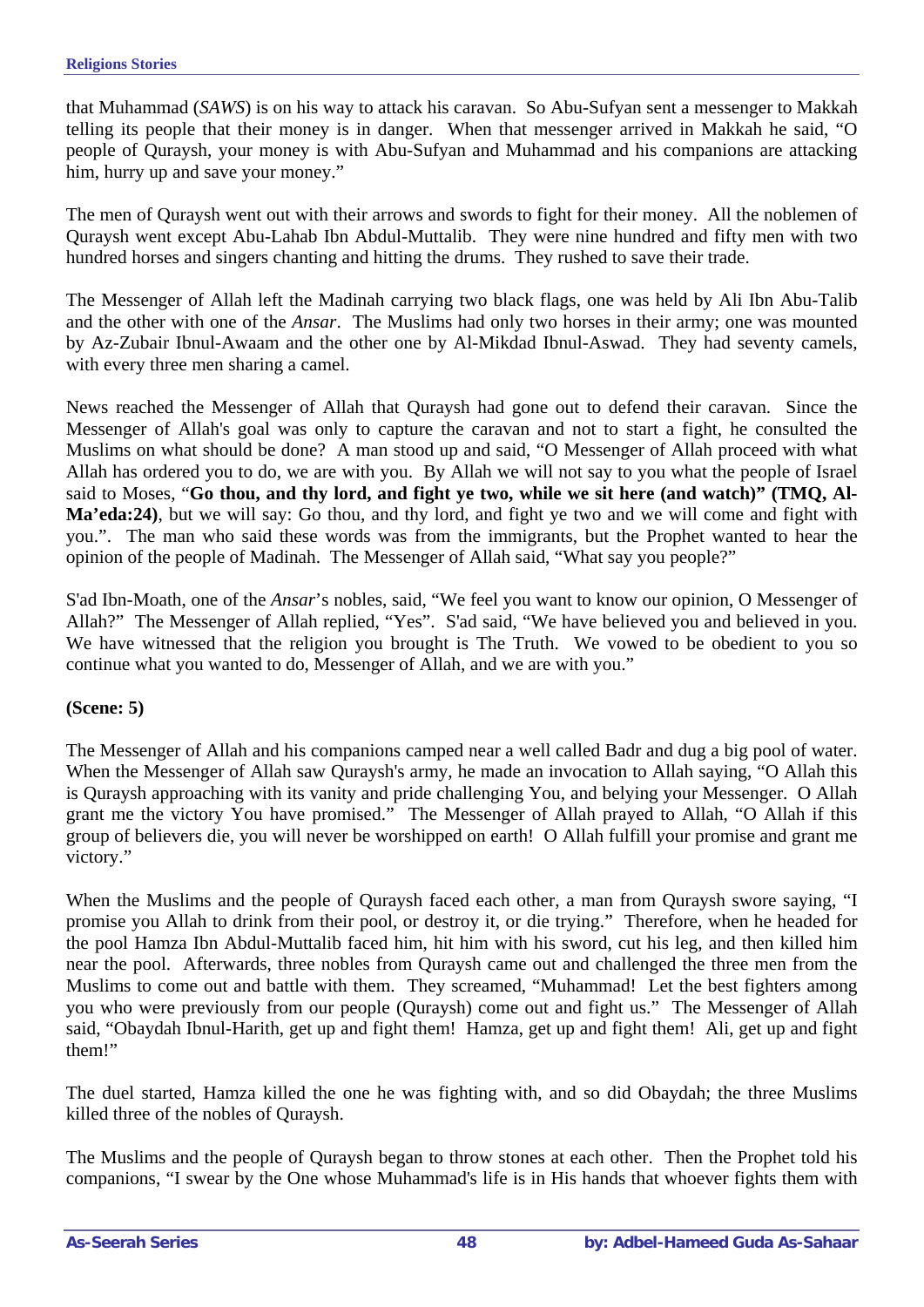patience asking the reward from Allah and gets killed fighting face to face without running away, that he will enter *jannah* (paradise)."

The battle started. The men of both armies took their swords and attacked each other. Abu-Jahl got killed in this battle, and the Muslims started killing the disbelievers with their swords, cutting their heads off. The people of Quraysh found that their nobles were being slaughtered so they fled and were followed by the Muslims who took them as prisoners of war. Among the prisoners of war was Omayyah Ibnul-Khalaf, whom Belal saw and remembered what he used to do to him in Makkah. He used to take him to the desert and put a large stone over him to force him to disbelieve in Muhammad and Allah. Belal shouted, "Omayyah, the head of disbelievers! You are dead!" He attacked him with his sword and so Omayyah was the last of the nobles of Quraysh to be killed in the battle of Badr.

The Muslims threw the dead bodies of the disbelievers in the well of Badr called Al-Qulayb. The Prophet (*SAWS*) stood over the well saying, "O people of Al- Qulayb! Have you found what your God promised you to be the truth? I have found what my God promised me to be the truth." One of the Muslims said, "O Messenger of Allah, are you talking to them while they are dead?" He replied, "They hear me just as good as you can hear me."

The battle of Badr ended with the Muslims' victory. It was a hard hit for Quraysh and a great victory for Muhammad. How often, by Allah's will, has a small force vanquished a big one. Allah told the men of Badr in the Qur'an what can be translated as, **"God had helped you at Badr, when you were a contemptible little force; then fear God; thus may ye show your gratitude." (TMQ, Al-Imran:123).** 

# $\infty$ ର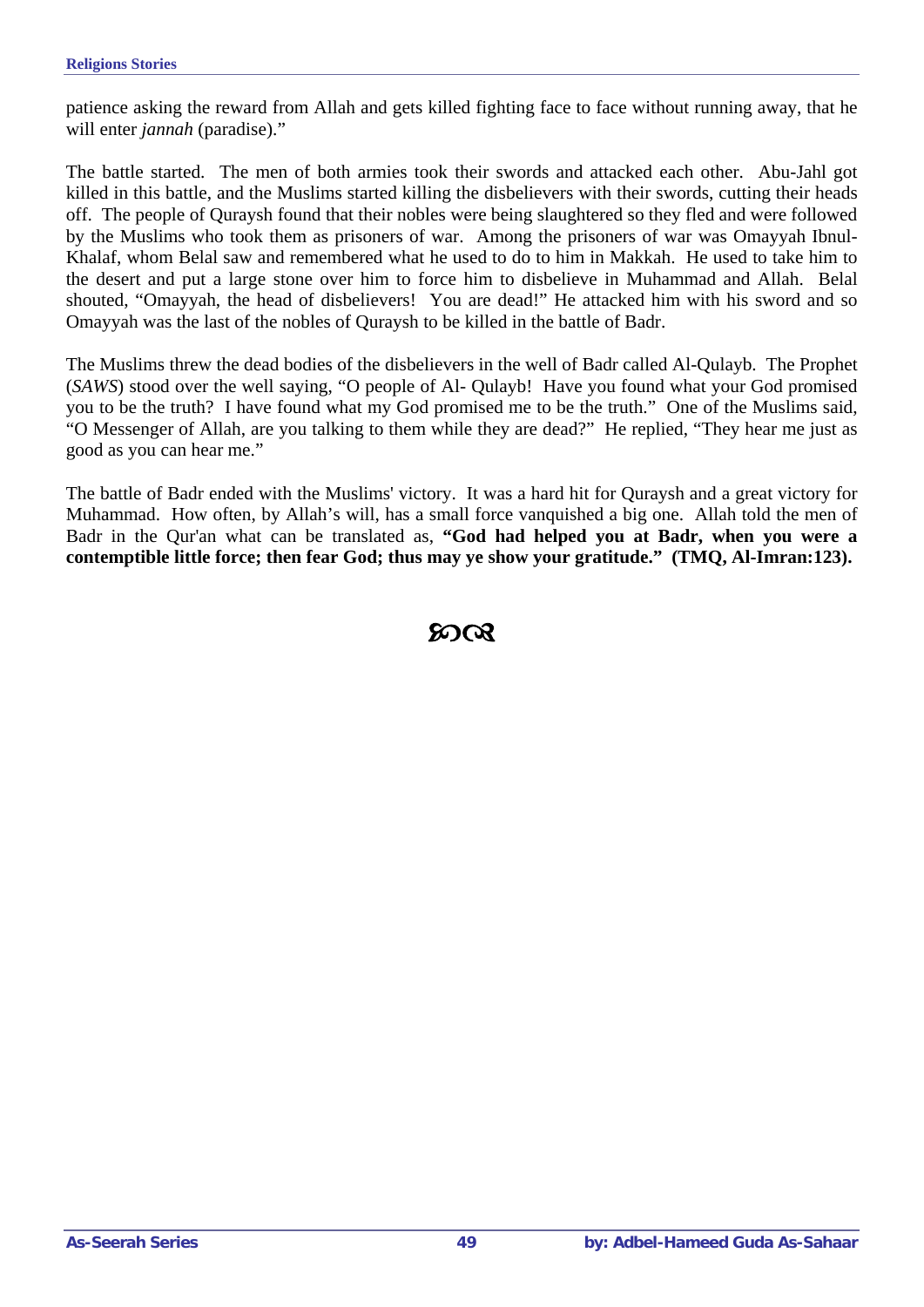# **The Battle of Uhud Book 15**

**"So lose not heart, nor fall into despair, for ye must gain mastery if ye are true in faith. If a wound hath touched you, be sure a similar wound hath touched the others. Such days (of varying fortunes) we give to men and men by turns: that Allah may know those that believe, and that he may take to Himself, from your ranks, Martyr-witnesses (to truth). And Allah loveth not those that do wrong. Allah's object is also to purge those that are true in faith and to deprive of blessing those that resist faith. Did ye think that ye would enter Heaven without Allah testing those of you who fought hard (In His Cause) and remained steadfast? Ye did indeed wish for death before ye met him now ye have seen him with your own eyes, (and ye flinch!) (TMQ, Al-Imran: 139-143)[16](#page-49-0).** 

**(Scene: 1)** 

**A**fter Prophet Muhammad (*SAWS*) had gained victory over Quraysh in the battle of Badr, in which many of their leaders were killed, the sons of Quraysh's chiefs gathered calling for revenge and went to Abu-Sufyan. "O' people of Quraysh, we need your help to fight Muhammad, for he killed the best of your sons" they said. Hence, all the heads of Quraysh agreed upon waging war against the Prophet (*SAWS*) to avenge their fathers, sons, and brothers who were killed in the battle of Badr.

One of the nobles of Quraysh called upon Wahshy, who was a black slave. "Go and join the army," said the nobleman. "If you succeed in killing Hamza, the uncle of Muhammad, to avenge my uncle who Hamza has killed, then you are free." Wahshy was well known for his spear-throwing skills, he rarely failed to hit his target.

Under the leadership of Abu- Sufyan, Quraysh left Makkah, well equipped with weapons to fight Prophet Muhammad (*SAWS*). Abu-Sufyan was accompanied by his wife, Hind Bint Utba Ibn Rabe'a. Hind was inciting people to fight against the Prophet (*SAWS*), for her father Utba and her brother Al-Waleed were both killed in the battle of Badr by Ali Ibn Abu-Taleb and Hamza.

#### **(Scene: 2)**

The Prophet (*SAWS*) gathered his companions as soon as news arrived that Quraysh had prepared to fight the Muslims and that they had camped at Uhud.

"Do you wish to stay inside Madinah and let them stay where they are, or let them come in, so that we shall fight them back?" said Prophet Muhammad (*SAWS*). He preferred to wait for the enemy inside Madinah, hurling them with stones whenever they may try to enter it. This was the best option, for meeting such a large number of disbelievers was a risk. Hence, if Muslims fortified themselves inside Madinah, it would be harder for the army of Quraysh to enter. The youth were not satisfied with this opinion as they wished to go out to fight, "Let us go out to fight the enemy, otherwise they would think that we are weak and cowardly."

Abdullah Ibn-Obayy was the chief of Madinah before the migration of the Prophet (*SAWS*). The people of Madinah were about to make him their king before the spread of Islam. He said, "Oh Prophet, let us

<span id="page-49-0"></span> $\overline{a}$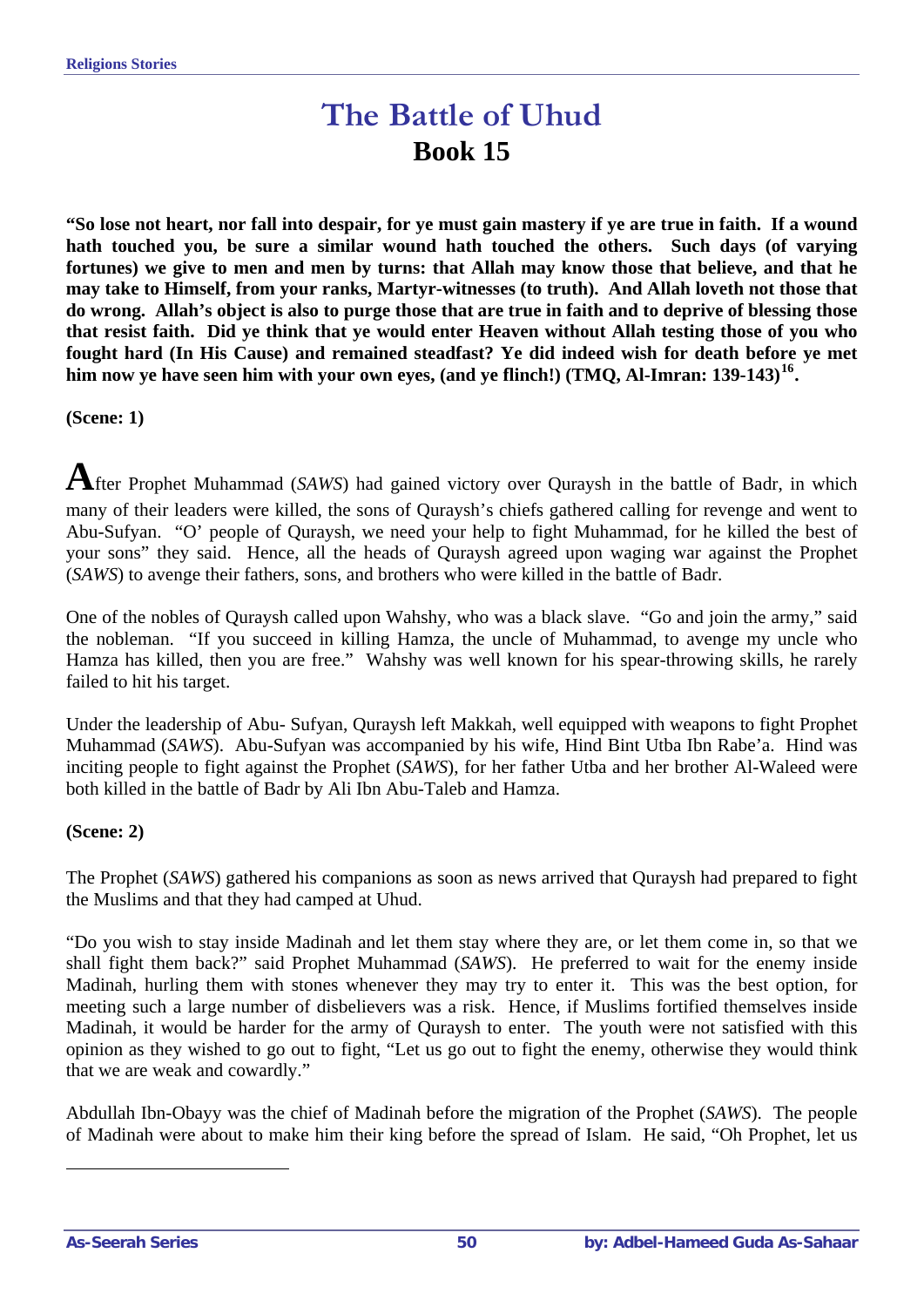stay inside Madinah. I swear by Allah, whenever we emerge to fight we are defeated, but nobody has ever entered Madinah without us defeating them." He added, "Leave Quraysh where they are, were they to stay at their posts, it would be their misfortune, and were they to enter Madinah, they would be fought back by men, hurled with stones by women and children from above. Were they to get back to Makkah, they would return wrapped in their own disappointment."

Calls to move out came from the youth, "It's a shame to let the enemies in."

When the Muslims saw the Prophet (*SAWS*) leaving them and going into his house, some said, "We were ordered to stay in Madinah by Prophet Muhammad (*SAWS*), but we forced him to emerge, while we shouldn't have done so." At last, Prophet Muhammad (*SAWS*) emerged from his house, and then they hastened towards him, "Oh Prophet, we will do whatever you wish." "If ever a Prophet puts on his war uniform and gets the permission to emerge to the enemies, then he shouldn't take it off until he fights," Prophet Muhammad (*SAWS*) said, "I've gathered you to discuss this matter and you refused but to emerge, so you should be devout and patient through hard times when you meet the enemy."

The Muslim army of 1000 fighters gathered at the mosque. Prophet Muhammad (*SAWS*) paraded them, and then he gave Mos'ab Ibn Omayr the flag of war. Then, under the leadership of Prophet Muhammad (*SAWS*), the Muslims' army emerged from Madinah to prove that Allah is much greater than the idols surrounding the Ka'ba.

#### **(Scene: 3)**

"He obeyed them and refused to take my advice, so why should we sacrifice ourselves?" said Abdullah Ibn Obayy to his followers, with whom he slipped away from the Muslim army. They constituted a third of the whole army. He was too annoyed that Prophet Muhammad (*SAWS*) did not take his advice; and instead took that of the youth and went out to fight Quraysh.

Prophet Muhammad (*SAWS*) kept going on his way with those who stayed with him until they reached the mountain of Uhud. The Muslims stood there, and they had their backs towards the mountain of Uhud. Prophet Muhammad (*SAWS*) set the archers above another mountain (later it was called The Mountain of Archers). He ordered them not to leave their posts under any circumstances whatsoever. As for the swordsmen, they were set to stand side by side, to thwart Quraysh's attack. The Muslims' army was of 700 fighters, while Quraysh's was of 3000 fighters. Yet, Prophet Muhammad (*SAWS*) was quite sure that the spirit with which his army would fight would be much stronger than that of Abu-Sufyan's army. If the Muslims followed his exact commands, they would defeat their enemies without a doubt.

Quraysh's army came into sight on the leveled land before the mountain of Uhud. They approached until they were face to face with the Muslim army. At that time, a duel between two warriors used to set-off the battle. A man from Quraysh came out calling for anyone who would dare to combat him. So Hamza (*RA*), the Prophet's (*SAWS*) uncle and one of the Muslims' heroes, stabbed that man with his sword after a short fight.

Then Ibn Abu-Talha, one of Quraysh's heroes came out, "O Abul-Qasem, who would dare combat me?" Nobody emerged. Again he repeated his call," O Muhammad's companions, allegedly, you said that our dead are to be sent to Hell, while yours are to be sent to Paradise. You are liars, I swear by Al-Laat. If you really believe so, you would have sent some of you to fight back," said Ibn Abu-Talha (as nobody came out for him.)

Ali Ibn Abu-Taleb stepped up to Talha and they fought. As soon as Talha recognized that he was about to be defeated by Ali he ran away. However, a powerful strike from Ali's sword beheaded Talha at once.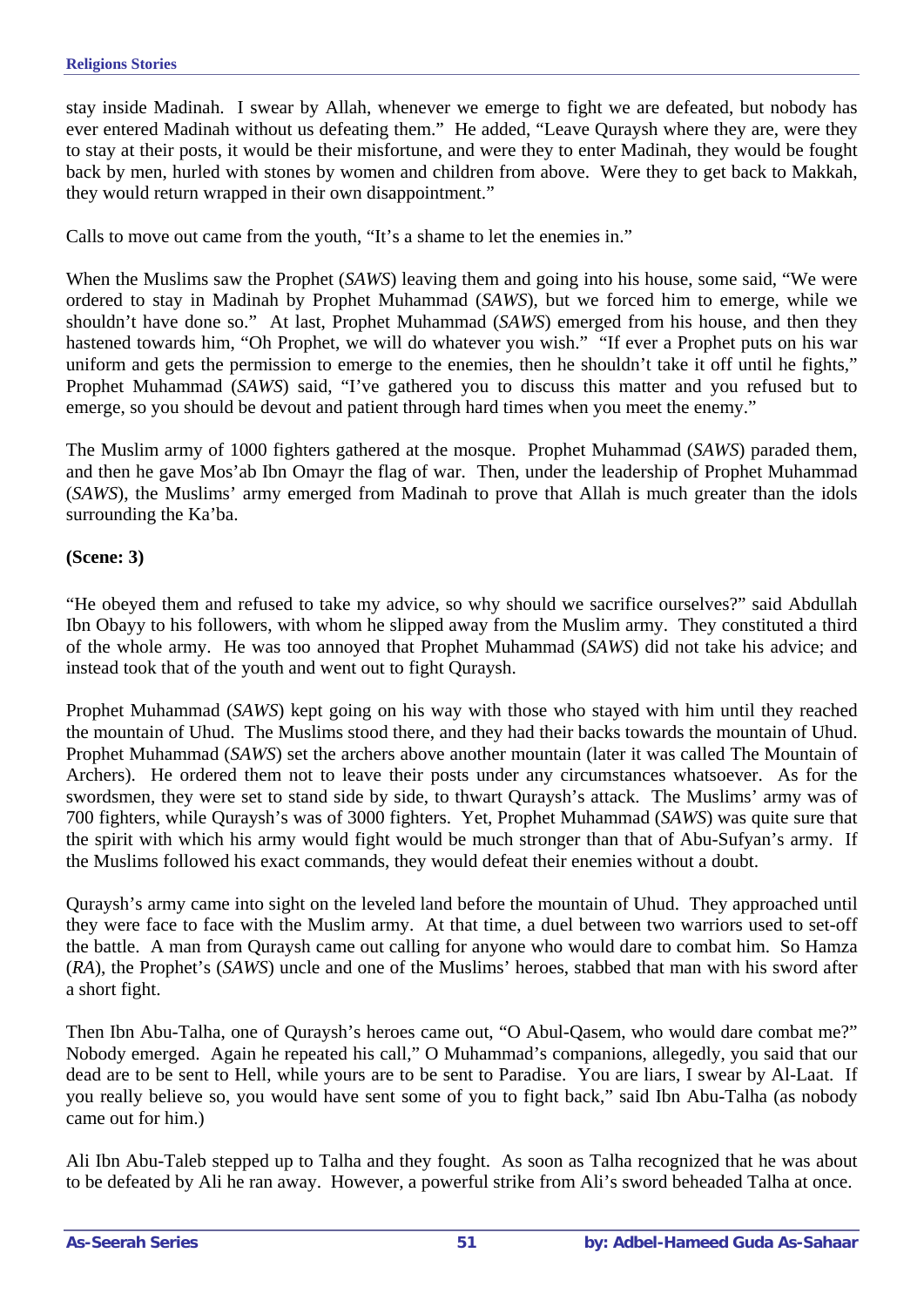"Death to the disbelievers, death to the disbelievers!" Loud cries came from the Muslims as they descended the mountain of Uhud, like waves, attacking the disbelievers and killing them.

Khaled Ibnul-Waleed, commander of the horsemen of Quraysh's army, tried to encompass the Muslims from behind, but he was unable to do so, by virtue of the Muslims' archers. Whenever Khaled, along with his horsemen, tried to approach, the archers, posted above the other mountain, would throw them with their arrows. Hence, he had to retreat, defeated.

When the Muslims saw the enemy's withdrawal from the battlefield, they did not consider capturing them. To the contrary, they became busy gathering the war booty. "Let's get our share of the war booty," said the archers, when they saw what was happening. "I've been commanded by the Prophet (*SAWS*) never to let you leave your posts," cried the commander of archers, trying to restrain his soldiers. "But Quraysh is already defeated, and our brothers are gathering booty," they replied. Thus the archers disobeyed the commands of the Prophet (*SAWS*). They left their posts and hastened to join the other soldiers who were gathering booty.

Khaled's expert eye noticed what was going on. Being a clever commander, he took advantage of the situation, and attacked the Muslims' archers from behind. His soldiers darted their arrows towards the Muslims who were standing between the mountain of Uhud and the mountain of Archers.

People from *Muhajereen* (immigrants) and *Ansar* (people of Madinah) were killed, as spears of the disbelievers penetrated their bodies. It was a sudden surprise for the Muslims and it altered the results of the battle. It made them desperate defenders after the victory they had gained over Quraysh.

Another eye was searching for a particular person. It was Wahshy, who, as soon he saw Hamza, pulled up his spear and threw him with it. Then he approached Hamza to be assured of his death, took his spear out of the dead body and went to Hind. She was waiting for the tidings of the death of Hamza, for he was the one who had killed both her father and brother in the battle of Badr. She approached Hamza's body, fuming with all the hatred inside her, cut open his abdomen, extracted his liver then chewed it.

Among all that mess, Prophet Muhammad (*SAWS*) was left alone except for Ali, Omar, Abu-Bakr and a few Muslims to defend him. Um-Omara, a Muslim woman who was giving water to the Muslim warriors, recognized the defeat of the Muslims' army, and how they had abandoned the Prophet (*SAWS*). She threw away the canteen she was carrying, picked up a sword, and hastened towards Prophet Muhammad (*SAWS*) to help in defending him, side by side with those who had stayed firmly by him.

A loud cry came out, "Show me Muhammad! As long as I am alive I will never let him survive!" said a man from Quraysh while he was approaching the Prophet (*SAWS*). However, Um-Omara blocked his way. A blow from his sword wounded her. Nevertheless, a few strikes by her sword were enough to make the man run away.

 "Muhammad is dead!" a shout came out loudly and Abu-Sufyan thought it was true. Accordingly, he gave his commands to his soldiers to stop the fighting, for he came only to kill Muhammad and to take revenge from Hamza to satisfy his wife. So he gathered his warriors around his flag of war.

A Muslim saw the Prophet (*SAWS*), after all had thought that he (*SAWS*) had been killed during the battle. Happily he cried out, "Oh Muslims, here is Prophet Muhammad, alive". However, he was ordered to keep silent by a gesture from the Prophet Muhammad (*SAWS*).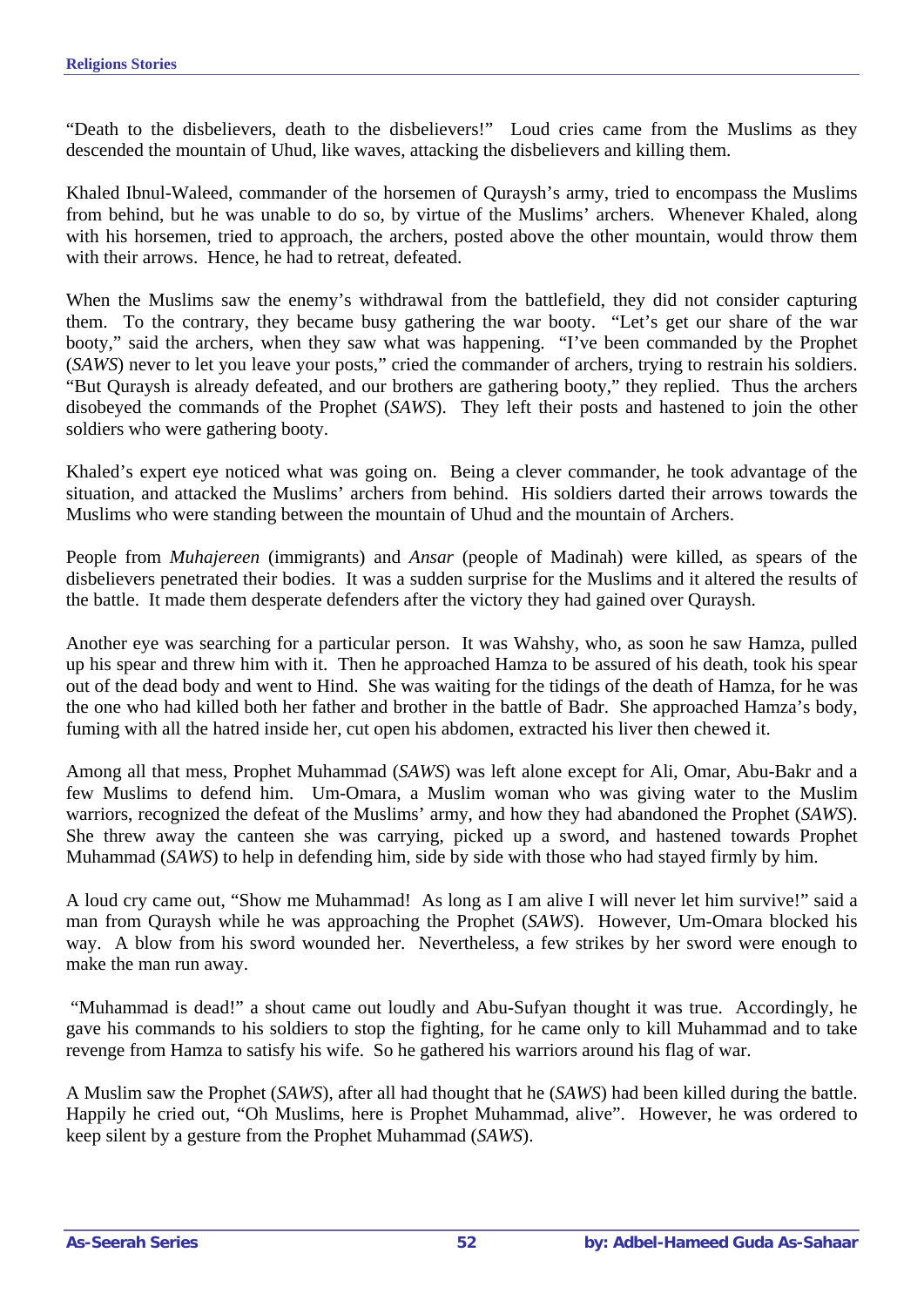"O Muhammad, are you there?" asked Abu- Sufyan, for he had searched the dead, wishing to see the Prophet among them, but he was not.

"Don't reply" said Prophet Muhammad (*SAWS*) to Muslims.

"O Ibn Abu-Kohafa (Abu-Bakr), are you there?" Abu-Sufyan asked again, and again. Prophet Muhammad (*SAWS*) ordered them not to reply.

"Are you there Ibnul-Khattab?" At last, as Abu-Sufyan heard none of them replying, he said. "It seems they are all dead. If they were still alive, they would have answered." Then Omar couldn't help it, so abruptly he said. "Oh you, enemy of Allah, what a liar you are, as we are still here, alive." He added, "Allah *SWT* has kept us safe to disgrace you."

The Muslims prepared to resume fighting. However, Abu-Sufyan did not accept the challenge, so he said, "This day is the reply to the day of Badr". He added, "May Hubal be exalted, this is our reward from Al-Ozza, and you have none other like him to reward you." "Allah is our Only Supporter, and you have none like Him" said Omar. "We'll meet again, next year", said Abu-Sufyan. "So, until then", replied Omar.

As Abu-Sufyan gathered his soldiers, heading back to Makkah, Prophet Muhammad (*SAWS*) descended the mountain to check the dead of his companions. As soon as he saw his uncle Hamza dead, a great grief descended upon him, and his eyes filled with tears that ran down his cheeks.

A great sorrow filled the Muslims' hearts; for all that they had suffered as a result of their disobedience to the Prophet's commands. However, all sorrow was wiped away at once when the revelation came down.

For Allah (*SWT*) says what can be translated as, **"So lose not heart, nor fall into despair, for ye must gain mastery if ye are true in faith. If a wound hath touched you, be sure a similar wound hath touched the others. Such days (of varying fortunes) we give to men and men by turns: that Allah may know those that believe, and that he may take to Himself, from your ranks, Martyr-witnesses (to truth). And Allah loveth not those that do wrong. Allah's object is also to purge those that are true in faith and to deprive of blessing those that resist faith. Did ye think that ye would enter Heaven without Allah testing those of you who fought hard (In His Cause) and remained steadfast? Ye did indeed wish for death before ye met him now ye have seen him with your own eyes, (and ye flinch!)" (TMQ, Al-Imran: 139-143).** 

 $20Q$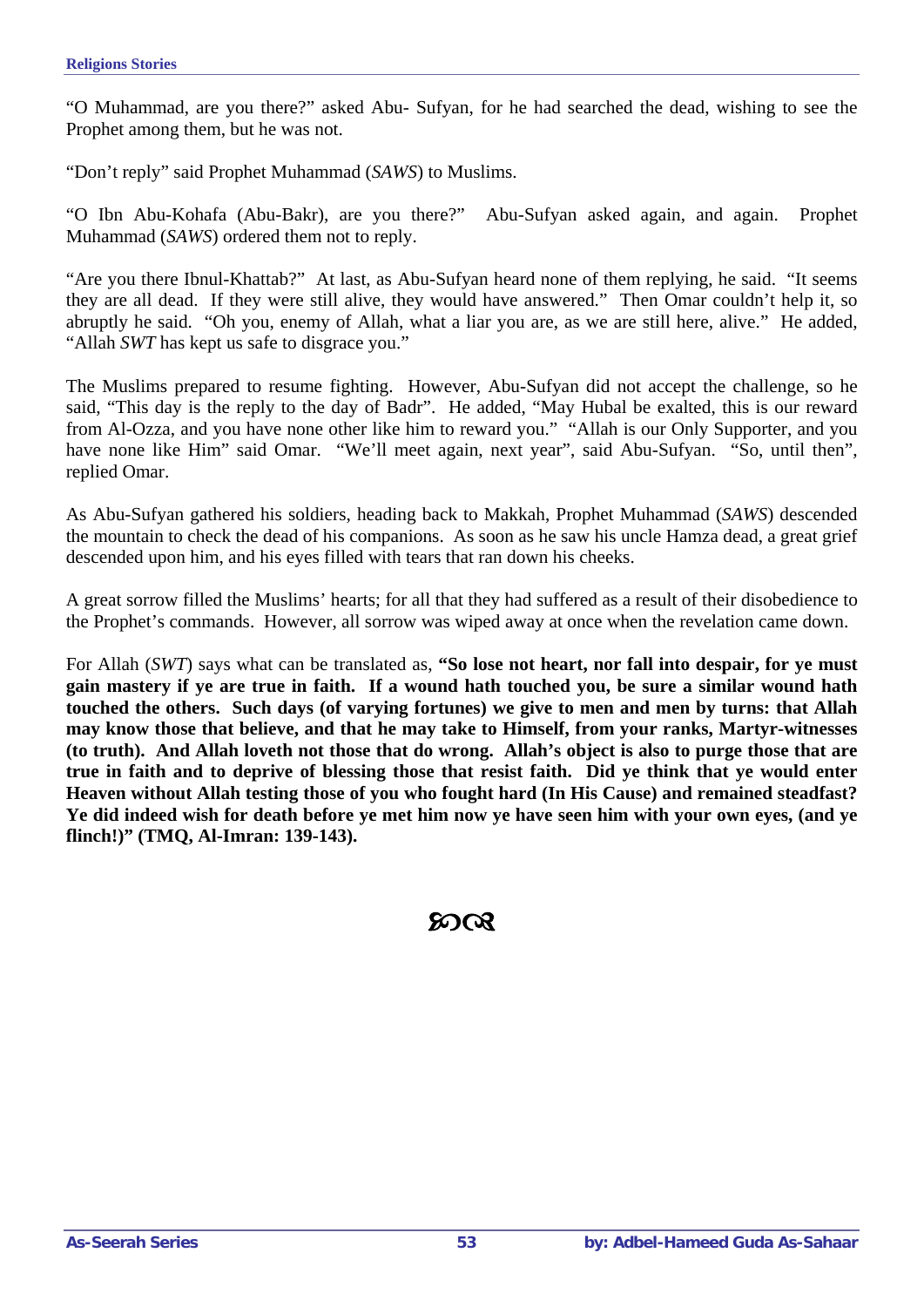# **The Battle of al-Khandaq (the trench) Book 16**

**"O you who believe! Remember Allah's Favor to you, when there came against you hosts, and We sent against them a wind and forces that you saw not (i.e. troops of angels during the battle of Al-Ahzab {The Confederates}). And Allah is Ever All-Seer of what you do. When they came upon you from above you and from below you, and when the eyes grew wild and the hearts reached to the throats, and you were harboring doubts about Allah! There the Believers were and shaken with a mighty shaking. And when the hypocrites and those in whose hearts is a disease (of doubts) said, "Allah and His Messenger promised us nothing but delusions!" (TMQ, Al-Ahzaab, 9-12)**

## **(Scene 1)**

**T** he Jews hated prophet Muhammad (*SAWS*), and when they found that his religion was spreading and that the people of Madinah had become stronger and more powerful by believing in this religion, they plotted to get rid of him. Hence, some of their leaders went to Makkah to conclude a deal with Quraysh, the most violent enemy to Islam and Muhammad, in order to fight the Muslims. The Jews went to Abu-Sufyan and Quraysh's leaders and nobles and said, "We will be with you against him (the prophet) until we get rid of him."

One of Quraysh's noblemen thought of asking the Jews about Muhammad's religion, "O Jews, You are the people of the first Holy Book (*al-Taorah*, Torah), and you know well the conflict and contention between us and Muhammad. Which is the blessed religion; ours or his?" The Jews envied Muhammad (*SAWS*) and felt jealous of him, so they said, "Your religion is better than his, and you have all the right, not him!"

Their envy made them say that worshiping idols is better than worshiping Allah the Almighty. Allah, be He Exalted and Glorified, thus, sent down this verse, translated as, **"Have you not seen those who were given a portion of the Scripture? They believe in** *Jibt* **and** *Tâghût* **and say to the disbelievers that they are better guided as regards the way than the believers (Muslims). They are those whom Allah has cursed, and he whom Allah curses, you will not find for him (any) advocate." (TMQ, An-Nisa', 51-52).** 

Quraysh agreed to fight Muhammad (*SAWS*) in close collaboration with the Jews. However, the Jews were not satisfied with this, and went seeking the alliance of the other Arab tribes. They wanted to destroy Islam and blow out the light of Allah's true religion.

## **(Scene 2)**

The Muslims heard that the Jews had aroused Quraysh and other tribes of the Arabs against them. They also knew that Abu-Sufyan went ahead of his army to fight them. Therefore, they started to think what to do. They could not fight these troops altogether; they could only defend Madinah. The Arabs could only fight face-to-face, so their opinion was to confront Abu-Sufyan's troops.

Salman Al-Farsi (of Persia), who had left his home searching for the true religion and then met Allah's messenger (*SAWS*) and declared himself as a Muslim, had another opinion. He saw in his country how the well-trained armies acted when besieging a city. He suggested that the Muslims should dig a deep wide trench surrounding Madinah. He said, "O Prophet of Allah! I think we should dig a trench around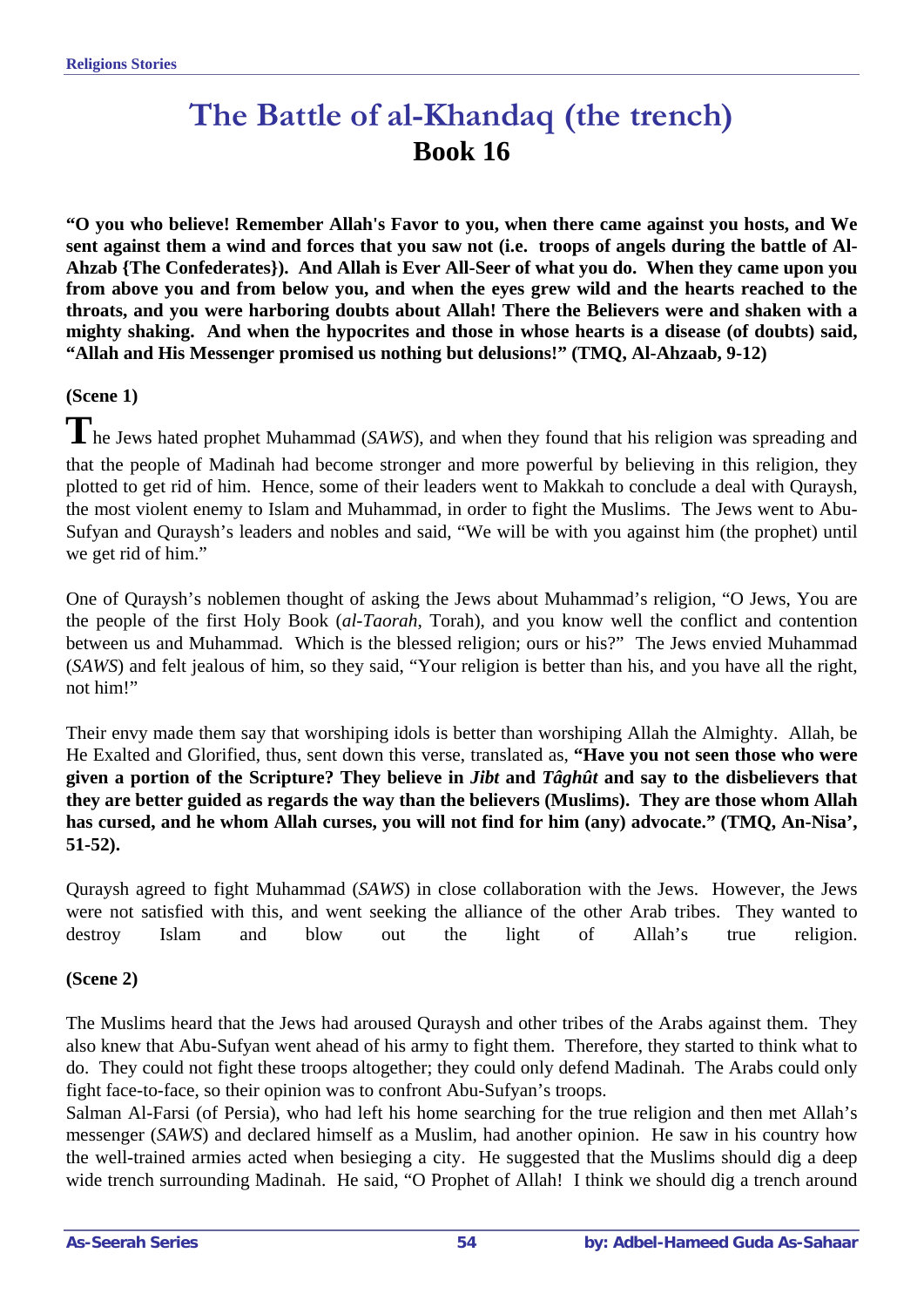Madinah to stand between us and the disbelievers so that they can not reach us." The Prophet (*SAWS*) liked this opinion and took an axe to start digging the trench. The Muslims then joined him and proceeded in digging the deep trench.

When the men became tired, the Prophet (*SAWS*) encouraged them and helped them by taking the sand away from the trench. At this time he used to repeat the words of Ibn Rawaha (a Muslim poet) aloud, "Oh, Allah; Without You, we wouldn't have followed the right path, or given out charity, or even prayed." "O Allah, please send calmness upon us, and make our feet firm if we meet the enemy as the enemy has raided us, and if they intended any affliction, (i.e. against us), we don't want to flee but withstand them." Then the Muslims replied, "We are the men who vowed to Muhammad to adhere to Jihad (i.e. fighting the attackers) for as long as we may live."

When Salman was digging the trench, he was obstructed by a rock. The Prophet (*SAWS*), who was close by, saw how difficult it was for Salman to crack it. He went to help him and took the pick. When the Prophet (*SAWS*) hit the rock for the first time, it sparkled. Again he hit it, and it sparkled. The same happened with the third hit. Salman asked him, "O Messenger of Allah! I would sacrifice my father and mother for you. What is that which sparkled beneath the pick when you hit the rock?" Allah's messenger said, "Did you really see that, Salman?" "Yes, in the first time, Allah revealed to me that the Muslims will conquer Yemen. Then in the second, He revealed to me conquering the Levant and the West; while in the third, He showed me the East."

At this hard moment, when Muslims were digging the trench and could not go out to meet their enemy face-to-face, Allah's messenger was confident of the victory of Allah; he was sure that Allah would grant him victory and make His religion reach Yemen, the Levant, the East, and the West.

#### **(Scene 3)**

Abu-Sufyan came ahead of an army of 10000 soldiers, and Allah's messenger (*SAWS*) was leading only 3000 soldiers. The trench separated the two parties. The Jews of Bani Qurayzah went to their fort, where they sought shelter away from the fight. They had concluded a treaty with the Prophet (*SAWS*) to live with the Muslims in peace. However, the leader of the Jews who made the deal with Quraysh to fight the Muslims went to the fort and said to Bani Qurayzah's leader, "Woe to you man! Open, that is I!" The leader of Bani Qurayzah did not want to open the door because he knew that this man came to ask him to join his party against Muhammad (*SAWS*) in the fight.

- − He said, "I concluded a treaty with Muhammad and I will not break it, as I have always found him faithful and truthful."
- − "Woe to you! Open! Let me talk to you." He kept on persisting until the door was opened, and he said, "Woe to you! I have come to you with the greatest fame and glory."
- "What do you mean?" the leader of Bani Qurayzah asked.
- − "I came to you with Quraysh and the other Arab tribes, who promised not to leave until we can uproot Muhammad and his followers."
- − "Woe to you! Leave me alone. I have always found Muhammad faithful and truthful."

Yet, he eventually agreed to make his tribe, which was one of Muhammad's (*SAWS*) allies, join his enemy.

Allah's messenger (*SAWS*) heard about what had happened and sent the Muslim nobles of Madinah to Bani Qurayzah. He told them, "Go to these people and find out if what we heard is true or not"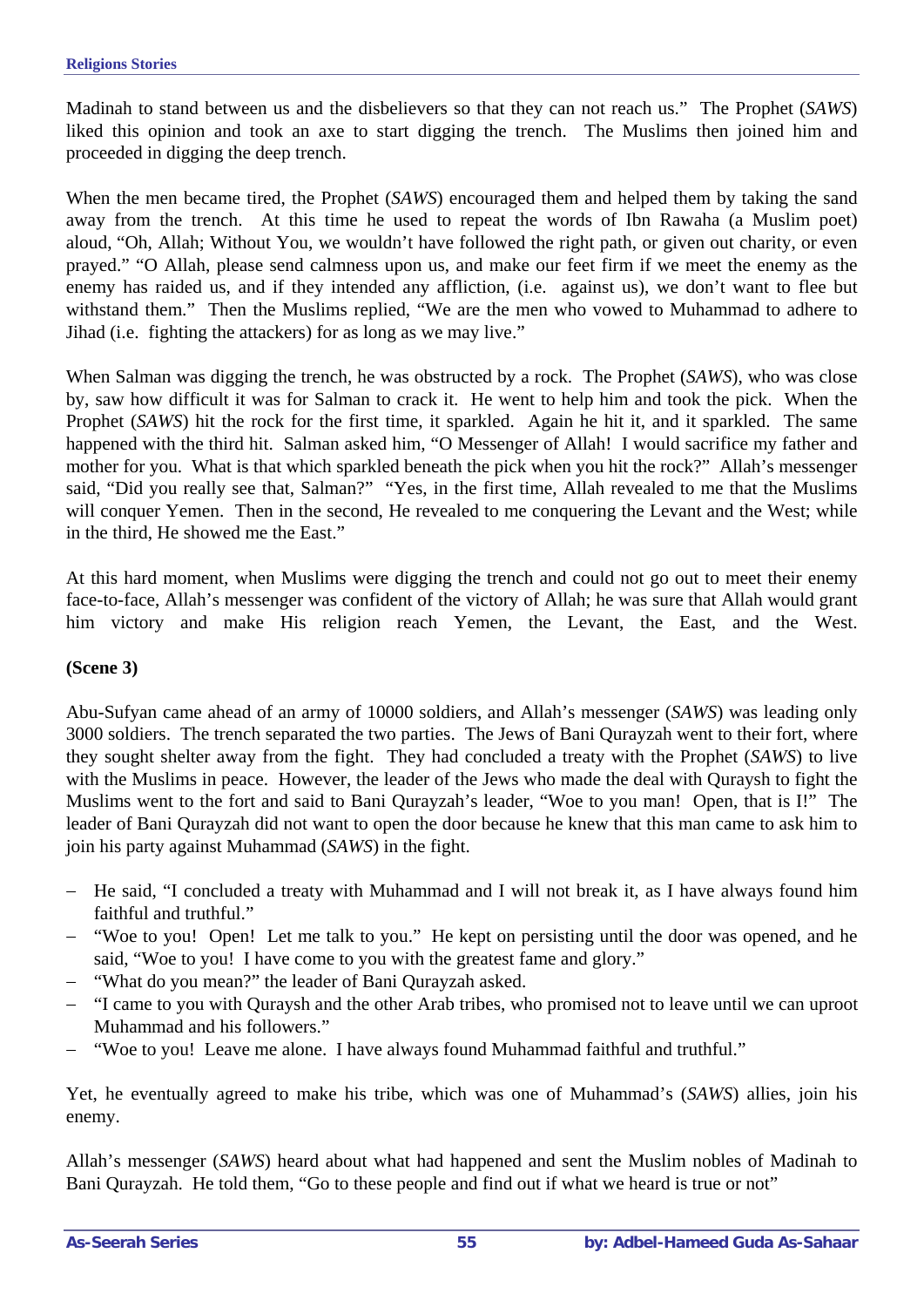They went to the Jews of Bani Qurayzah and asked them about the information reported to Allah's messenger (*SAWS*). The Jews answered ironically, "Who is Allah's messenger?! We have no pact or covenant with Muhammad!" Thus, the Muslim noblemen of Madinah got ascertained that the Jews affiliated with their enemies. They returned and informed Allah's messenger (*SAWS*) that the Jews betrayed him and allied with his enemies.

#### **(Scene 4)**

The disbelievers tried to cross the trench, but the arrows of the Muslims kept them off. Quraysh continued to besiege the Muslims for almost a month. Abu-Sufyan became annoyed because he thought that he could defeat Muhammad and his followers in one day and return victoriously to Makkah. It was this trench which stood as an obstacle between him and his target.

Some of Quraysh's horsemen came down to a narrow place in the trench. Yet, Ali Ibn Abu-Taleb went with some Muslims and met them. Duels took place between horsemen of both parties, which ended with defeating Quraysh's horsemen.

However, the cold weather and hunger attacked the Muslims severely. Muslims suffered a lot because of the siege. Therefore, Allah's messenger (*SAWS*) supplicated to Allah, "O Allah! You are the Revealer of the Holy Book (the Qur'an), the Quick-Settler of accounts! I pray to You to defeat the confederates. O Allah! Defeat them and shake the ground below them."

The weather got colder in the night and the storm blew hard. The Muslims went into their tents that were in the trench. The storm blew harder and uprooted Quraysh's tents and turned their cooking pots upside down. This caused confusion and chaos in their camp, so they tried to find a place to hide from Heaven's anger, but they could not find shelter. They become distressed, and their spirits turned low. They hoped that the storm would stop so that they would be able to return to Makkah. Thus, nature was a powerful ally of Muslims.

The weather became calm. In the morning, the Muslims looked at their enemy's camp, and found nothing but stillness and quietness.

The Prophet (*SAWS*) said, "Who will go and bring us their news?"

Al-Zubair Ibnul-`Awam said, "I will"

Al-Zubair went to Quraysh's camp cautiously, yet, he found nothing but upside-down pots and uprooted tents. He returned to the Muslims rejoiced and shouted, "They left... they left..."

All Muslims became happy and said aloud, "There is no god but Allah. He has fulfilled His promise, rendered His slaves victorious, honored His warriors, and He alone defeated the confederates; so there is nothing after Him." Allah's messenger (*SAWS*) thanked Allah. He then said, "Now we can go to attack them, and they will not come to attack us. We will go to them."

**(Scene 5)**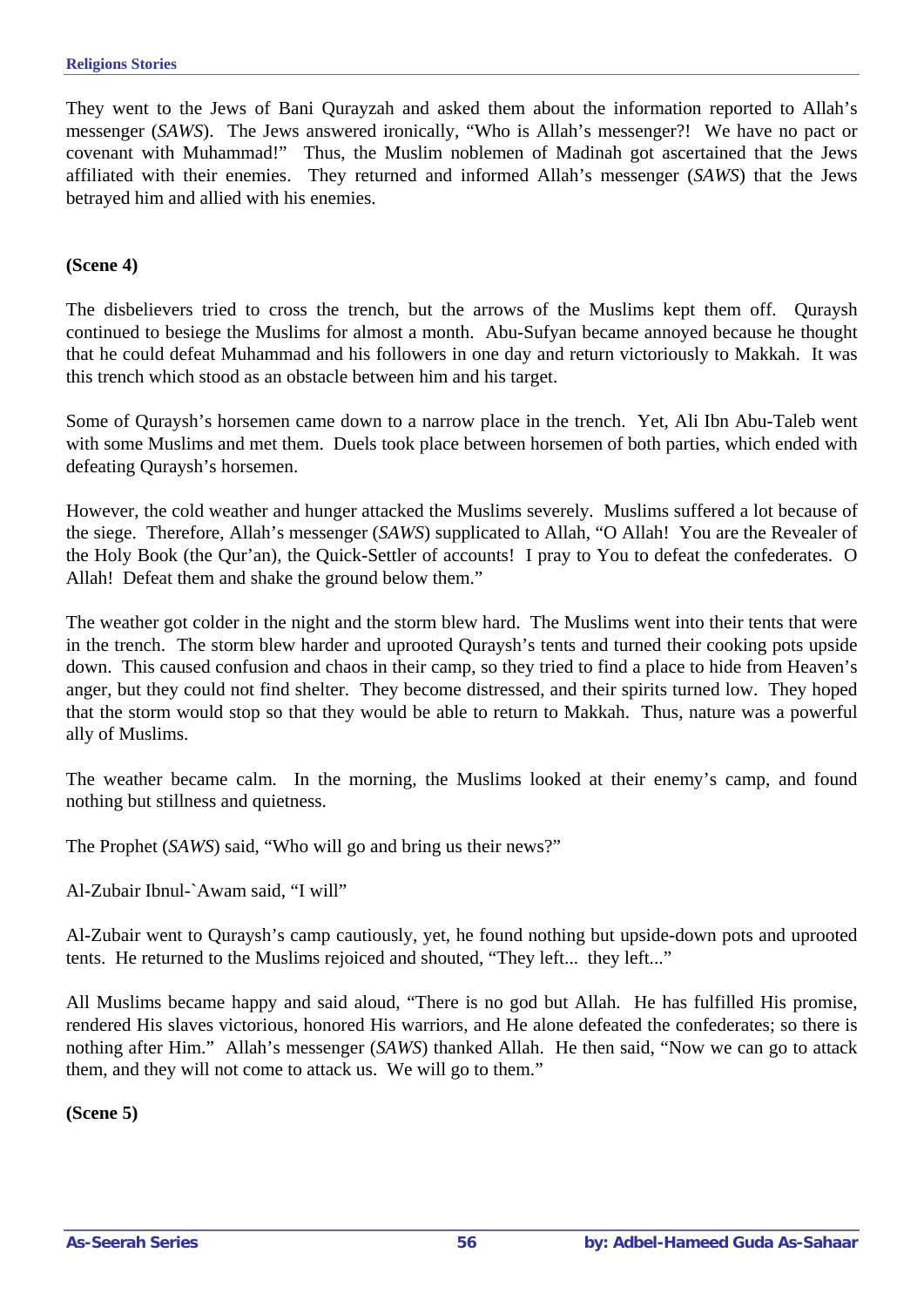Allah's messenger (*SAWS*) went to his house, and the Muslims went to theirs. When the Prophet (*SAWS*) laid down his weapon, Jibril (Gabriel) came to him and said, "O messenger of Allah! Have you laid down your weapons?

Allah's messenger said, "Yes."

Jibril said, "Allah the Almighty commands you to go out to Bani Qurayzah. I am about to go there to help you in defeating them."

The Jews betrayed Prophet Muhammad (*SAWS*), and plotted against him, but for Allah's mercy and help to get delivered from the siege, it would have been the end of Islam. Therefore, it was essential to fight the Jews, and to dismiss them from Muslims' neighborhood.

Allah's messenger ordered a caller to call on the Muslims saying, "The obedient Muslim would not perform Al-Asr prayer (the afternoon prayer) except in Bani Qurayzah's." (Meaning that all obedient Muslims would hurry and reach there before the time of the afternoon (*Asr*) prayer).

The Muslims were gathered and they armed themselves before going to the forts of Bani Qurayzah. When the Jews saw them near, they trembled and went to hide inside their forts. They closed their doors though they did not have enough food or water. The Muslims besieged them until they surrendered. Allah's messenger (*SAWS*) proposed that they would embrace Islam, but they refused. They suggested that an arbitrator should decide between them and Allah's messenger (*SAWS*). The arbitrator's decision was that the Jews have plotted against their ally, and that the punishment of this betrayal was death. Then, he ordered that the Jewish men would be killed. The order of the judge was executed, so Madinah became for the Muslims only. Allah made them inherit it. Allah the Almighty is able to do everything.

## ജര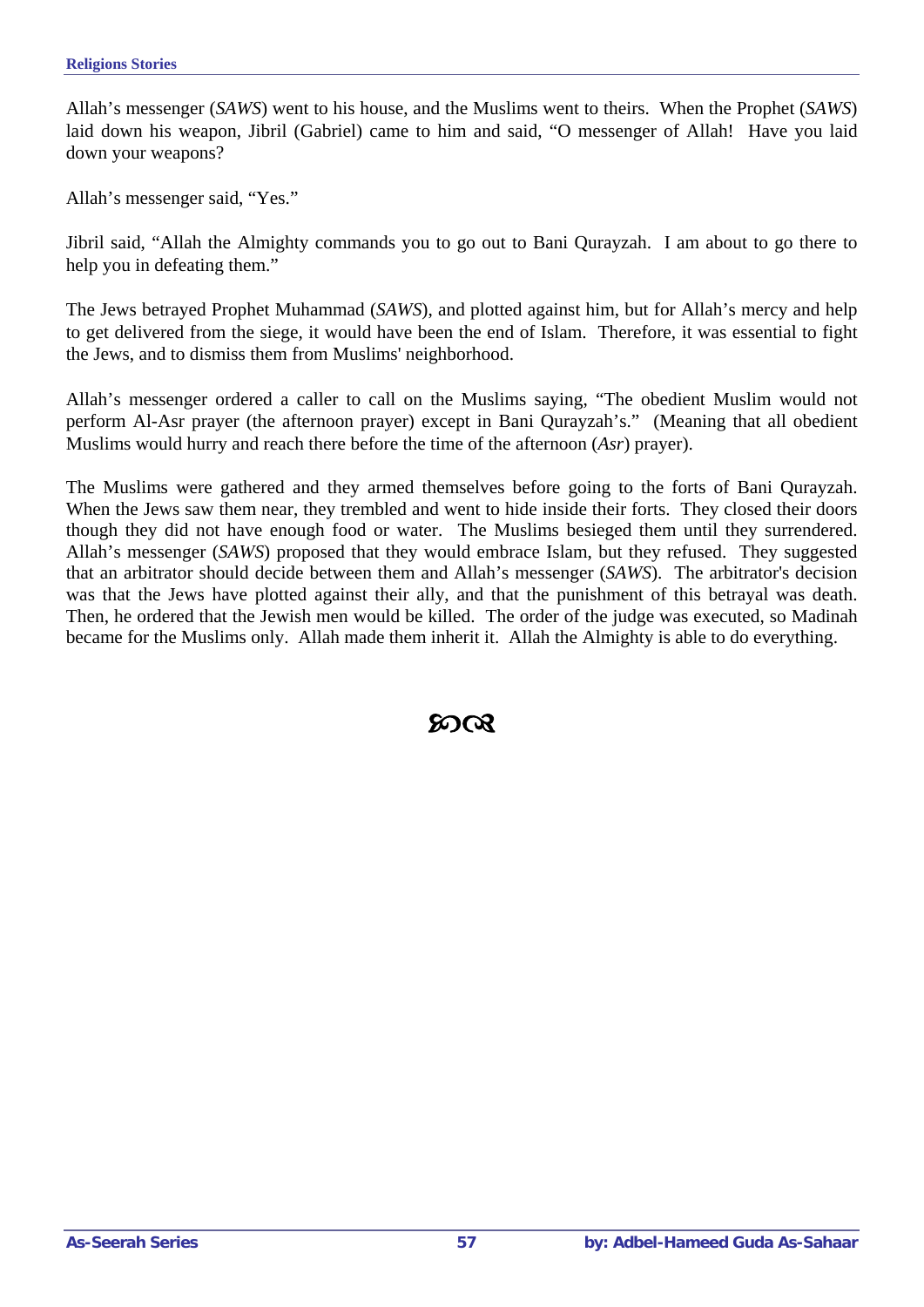# **Al-Hudaibiyah Treaty Book 17**

**"Verily, those who give** *Bai'ah* **(pledge) to you (O Muhammad) they are giving** *Bai'ah* **(pledge) to Allah. The Hand of Allah is over their hands. Then whosoever breaks his pledge, breaks it only to his own harm; and whosoever fulfils what he has covenanted with Allah, He will bestow on him a great reward." (TMQ, Al-Fateh: 10)** 

**(Scene: 1)** 

The tribe of Quraysh strived to nip Islam in the bud. There were battles between the Muslims and the disbelievers in *Badr*, *Uhud* and *Al-Ahzab*. However, Islam stood firm and prevailed through proof and certainty. Persecution strengthened the Muslims' belief and made more people eager to embrace this new religion. The Muslims were increasing in number. In the battle of *Badr*, the number of the Muslim fighters was 300. That number increased in the battle of *Uhud*, which took place only one year after the battle of *Badr*, to 700. In the battle of *Al-Khandaq* (the trench), the Muslims' army consisted of 2000 Mujahideen (fighters).

The people embraced Islam in numbers. The new converts were contented because they embraced the true religion, which never prevailed by the force of the sword, but prevailed despite the swords that were unsheathed, to get rid of it.

#### **(Scene: 2)**

Allah's Messenger (*SAWS*) wanted to leave for Makkah to perform Hajj. The people (non-Muslims) used to come to the Ka'ba from everywhere and walk around it during the season of pilgrimage. The Muslims got ready to leave for Makkah; they put on the white clothes of *Ihram* (the sacred dress of Muslim pilgrims, consisting of two lengths of white cotton, one wrapped around the lower part of the body, the other thrown over the left shoulder) and rode their camels. They were 1400 unarmed Muslims, intending to tell Quraysh that they meant no war. They only wanted to perform pilgrimage and visit the Ka'ba.

On their way, a man came to Allah's Messenger and said, "O Allah's Messenger! Quraysh heard of your leave and have prepared to fight you, swearing that you and your followers will never set foot in Makkah." Allah's Messenger wanted no war; he only desired to visit the Ka'ba. So he said to the man, "What's wrong with these people! Why do they long for war? Why don't they let me deal with the rest of the Arab tribes? If the Arabs achieve victory, Quraysh's hopes of getting rid of Islam will come true, and if I win over them, its people shall all embrace Islam. What are they thinking?? I swear by Allah that I will struggle for the religion Allah sent me to convey until Allah prevails it or until I die at my post."

Then, the Muslims went on their way, but took a route other than that of Quraysh. When Makkah appeared on the horizon, the Messenger's camel knelt down. Allah's Messenger (*SAWS*) said, "Allah withheld it from entering Makkah. If the people of Quraysh call me today to come to an agreement that would keep the ties of kinship, I will accept it."

The Prophet loved Makkah, his hometown, and he never wanted any war to take place in it or any blood to be shed on its land. It is the country that was and will always be safe and secure. So he ordered his companions to dismount their camels. They did so and settled in a place near Makkah.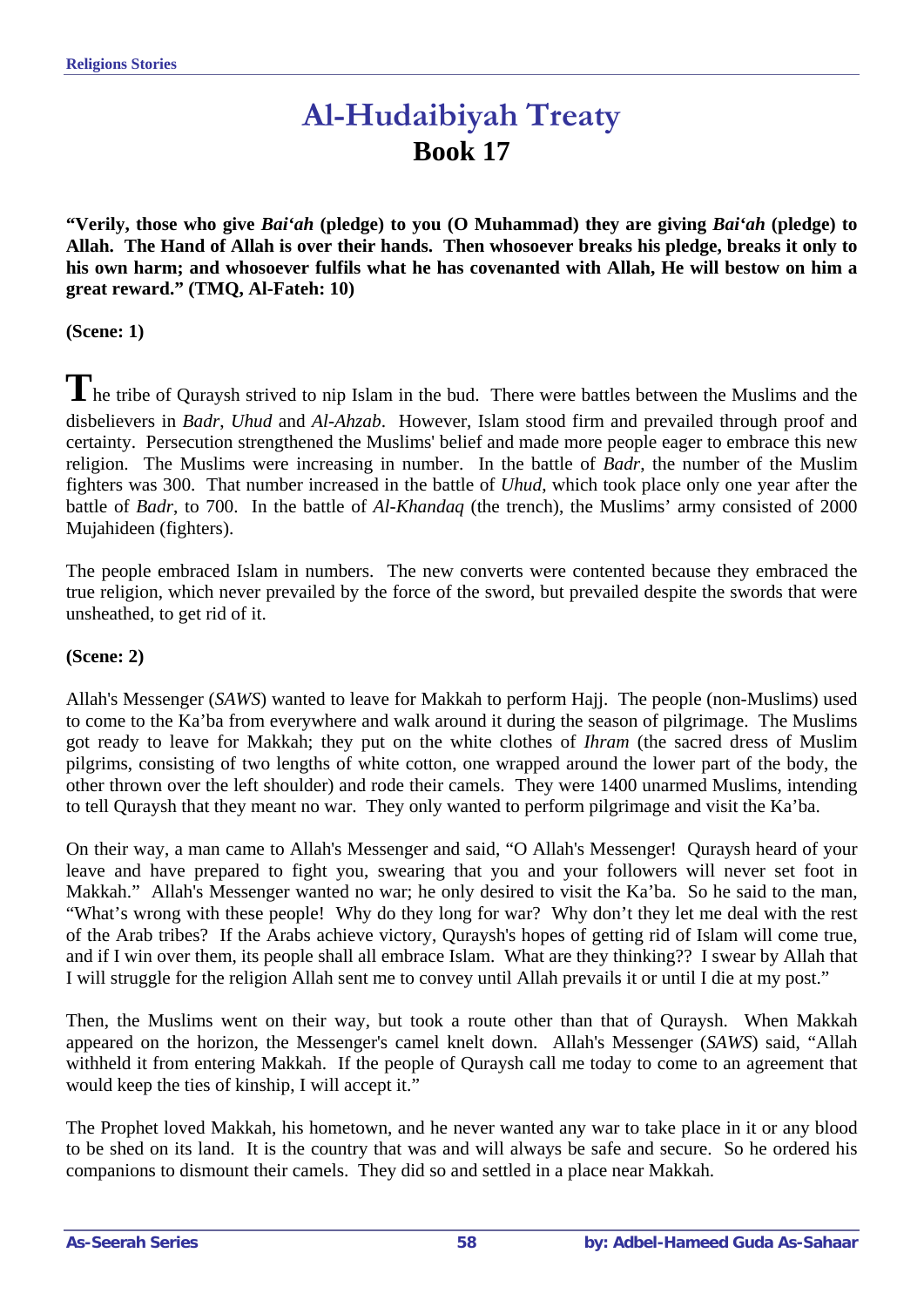#### **(Scene: 3)**

A man from Quraysh went to Allah's Messenger (*SAWS*) and said, "Why did you come?" Allah's Messenger said that he did not come to have war with them, but to perform the rituals of pilgrimage. The man then returned to Quraysh and said, "Muhammad did not come for fighting, but for visiting the Holy Ka'ba." Those envying the Prophet (*SAWS*) said, "By our gods, he will never enter Makkah against our will, even if he has no intention for fighting." Quraysh sent some of its men, one after another, to the Prophet, inquiring about the intention behind his coming to Makkah. The Prophet assured them that he had no intention of waging war against them, but he desired to perform pilgrimage.

Yet, Quraysh remained unsatisfied. Allah's Messenger (*SAWS*) then decided to send one of his men to Makkah to meet the heads of Quraysh and tell them the reason of his coming. He chose Omar Ibnul-Khattab. Yet, Omar said, "O, Messenger of Allah, I fear that Quraysh may not refrain from harming me, especially now that we have many enemies. I can recommend a man who is dearer to them than I am.

That man was Othman Ibn-Affan. Allah's Messenger called Othman and sent him to Quraysh. Othman headed towards Makkah to inform Abu-Sufyan and the heads of Quraysh that Allah's Messenger had not come for war, but to visit the Holy Ka'ba and perform pilgrimage. When Othman did not return immediately, Allah's Messenger (*SAWS*) got worried, especially when a rumor spread among the Muslims that he had been killed. Upon hearing this, Allah's Messenger became angry and summoned the Muslims under a tree. He asked them to pledge allegiance to him to revenge the death of Othman. He did not come to war with Quraysh, but its men killed his messenger in return. Hence, they should not stand still after such a hostile act. This incident was known as the "The Pledge of Ar-Radwan".

Just before the Muslims were about to move and avenge the death of Othman, Othman himself appeared with a man from Quraysh. That man came to negotiate peace with the Prophet (*SAWS*). When Allah's Messenger saw him, he said, "Sending this man means that Quraysh wants peace." There were negotiations between Allah's Messenger and Suhayl Ibn Amr, Quraysh's messenger. Finally, they agreed on a treaty that would last for 10 years. Among the terms of this treaty was that the Prophet and his companions would not enter Makkah to perform pilgrimage that year. On the following year, they would be allowed to enter it and perform pilgrimage and would be able to stay there for 3 days.

Omar Ibnul-Khattab had reservations concerning such terms. He came to Allah's Messenger (*SAWS*) to express his strong disapproval of the treaty saying, "You are Allah's Messenger, aren't you?" The Messenger agreed.

Omar exclaimed, "Aren't we Muslims?" "Yes," the Messenger answered. Omar further asked, "Aren't they disbelievers?" "Yes," was the Prophet's answer. Omar asked, "Then, why do we have to accept such humiliation?" The Prophet answered, "I am Allah's servant and messenger. I would never disobey His order, and He would bring us our due rights."

At that time, Omar along with many Muslims did not understand the wisdom behind accepting such an unfair peace treaty. Hence, they all felt deep anger and sadness.

**(Scene: 5)**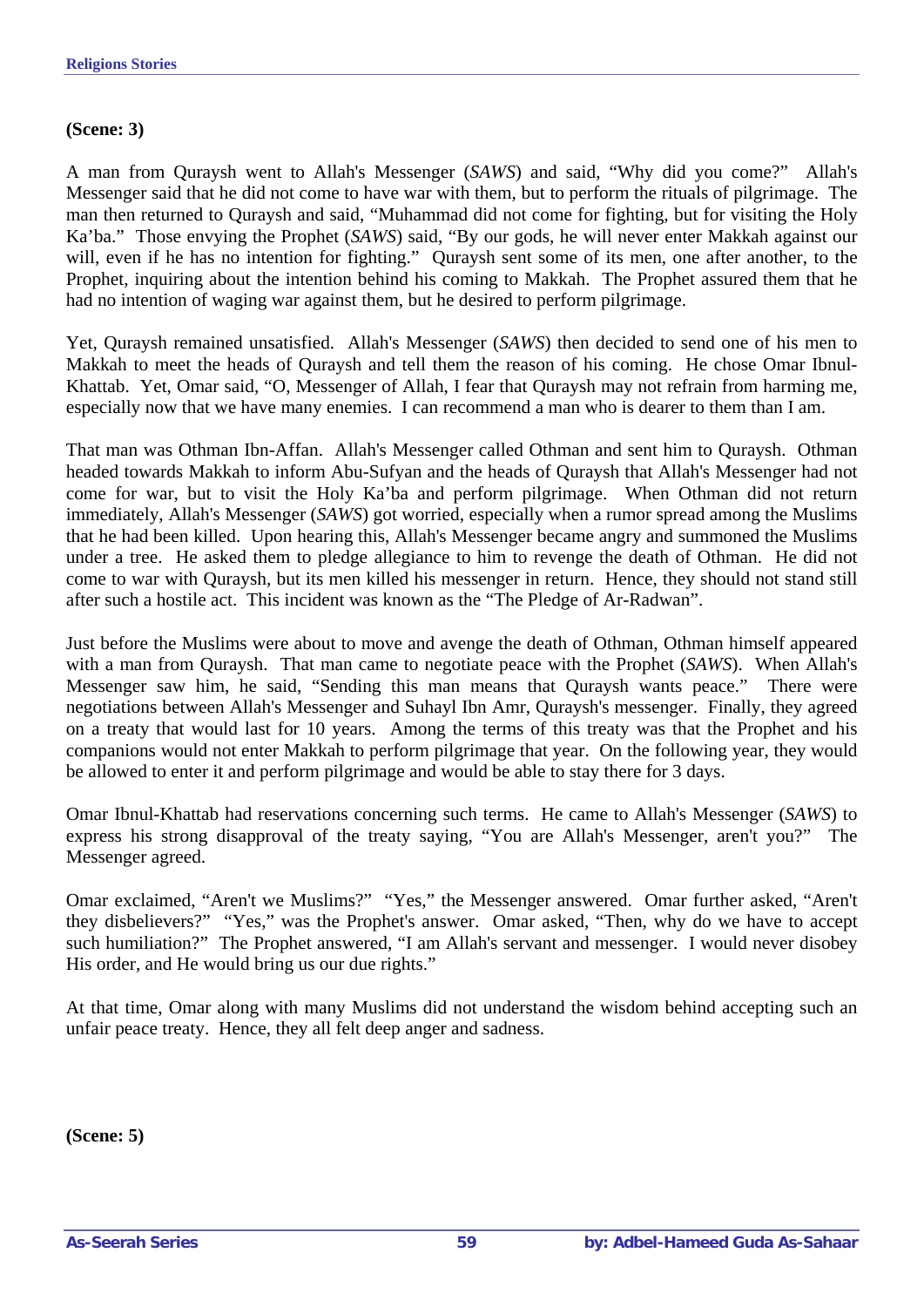Allah's Messenger (*SAWS*) asked Ali to write down the terms of the treaty, saying to him, "Write: In the Name of Allah, the Most Compassionate, the Most Merciful." But Suhayl said, "I have nothing to do with this beginning. Write: In the name of the God." The Prophet (*SAWS*) said to Ali, "Write: In the Name of Allah."

Then he resumed, "Write: This is what Muhammad, the Messenger of Allah, and Suhayl Ibn Amr agreed upon." However, Suhayl again objected to this, saying, "If I testify that you are Allah's Messenger, I will not war with you. Thus, write your name and your father's instead." The Prophet (*SAWS*) said, in turn, to Ali, "Write: This is what Muhammad Ibn Abdullah and Suhayl Ibn Amr agreed upon. They agreed upon a treaty that would last for 10 years so that the people can live in peace."

The treaty was then concluded and the Muslims were awfully sad. They thought that they would enter Makkah, but the Prophet agreed with Quraysh to go home and return next year to enter it and perform pilgrimage. Moreover, the treaty included that in case any one from Quraysh went to Allah's Messenger to embrace Islam without the permission of his master, the Prophet would have to bring him back. On the other hand, if one of the Prophet's followers went to Quraysh, he would not be brought back to him.

## **(Scene: 6)**

The treaty was a great victory for Allah's Messenger (*SAWS*), even if most of the Muslims were unable to understand that then. It promised him an entry to Makkah on the next year without shedding more blood. Furthermore, it promoted the sovereignty of Islam in the Arab Peninsula to the extent that the people who came to Madinah to embrace Islam after the conclusion of the treaty were more than those who came to declare themselves as Muslims during the previous six years.

The Muslims returned to Madinah. On their way, a Surah of the Holy Qur'an entitled "Al-Fath" (The Conquest) was revealed by Allah to His Messenger. The Prophet (*SAWS*) recited before his followers what can be translated as, "In the Name of Allah, the Most Compassionate, the Most Merciful" **"Verily, We have given you (O Muhammad) a manifest victory. That Allah may forgive you your sins of the past and the future and complete His Favor on you, and guide you on the Straight Path. And that Allah may help you with strong help**.**" (TMQ Al-Fateh: 1 - 3).** 

Allah also says what can be translated as: **"Verily, those who give** *Bai'ah* **(pledge) to you (O Muhammad) they are giving** *Bai'ah* **(pledge) to Allah. The Hand of Allah is over their hands. Then whosoever breaks his pledge, breaks it only to his own harm; and whosoever fulfils what he has covenanted with Allah, He will bestow on him a great reward.**" **(TMQ Al-Fateh: 10)** 

Once Allah's Messenger (*SAWS*) finished his recitation, Allah sent down calmness and tranquility into the hearts of the believers. Allah backed His Messenger and promised the Muslims the conquest of Makkah.

## **(Scene: 7)**

In Makkah, Khaled Ibnul-Waleed was thinking hard about the new religion brought by the Prophet (*SAWS*). He found it a precious religion ordering the people to follow good morals. Why was he stubborn? Why did he not embrace it? While thinking hard about that, he came across Amr Ibnul-Aas who asked, "Where were you going?"

Khaled replied, "To Muhammad; this man is indeed a Prophet. Is it not high time to embrace this religion?" Amr Ibnul-Aas said, "By Allah, I came here only to embrace Islam." They both went to Madinah to meet Allah's Messenger (*SAWS*) and declare themselves as Muslims. When Quraysh was informed that Khaled, its knight, and Amr had converted to Islam, it was certain that they would give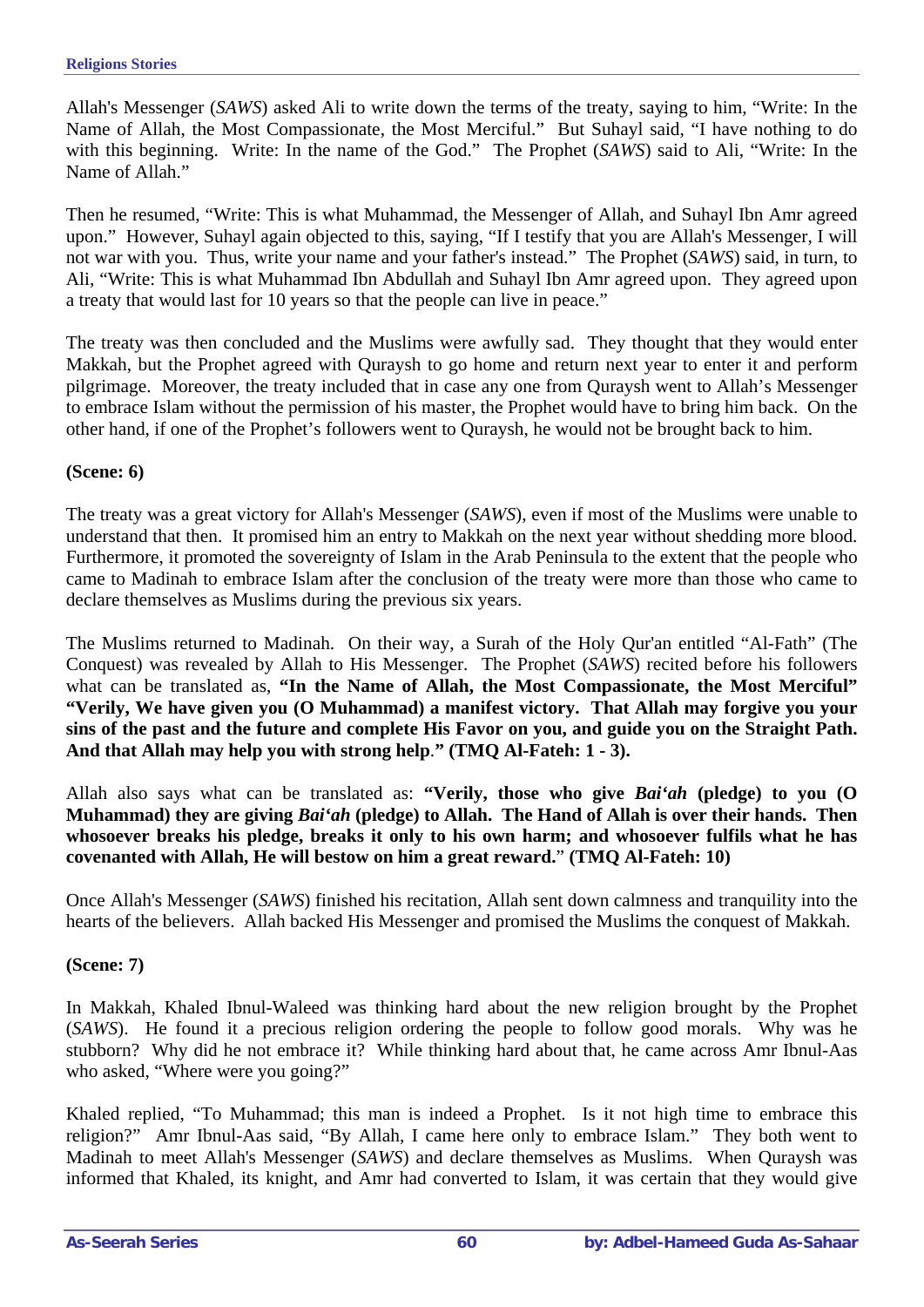more power to that religion. Thus, the Prophet (*SAWS*) gained power through peace more than that gained through any hard-won battle.

Allah says what can be translated as, **"Did He not find you (O Muhammad) an orphan and gave you a refuge? And He found you unaware (of the Qur'an, its laws, and Prophethood) and guided you? And He found you poor and made you rich (self-sufficient with self-contentment)? Therefore, treat not the orphan with oppression. And repulse not the beggar. And proclaim the Grace of your Lord (i.e. the Prophethood and all other Graces)." (TMQ, Ad-Duha: 6 - 11).** 

# $20<sup>Q</sup>$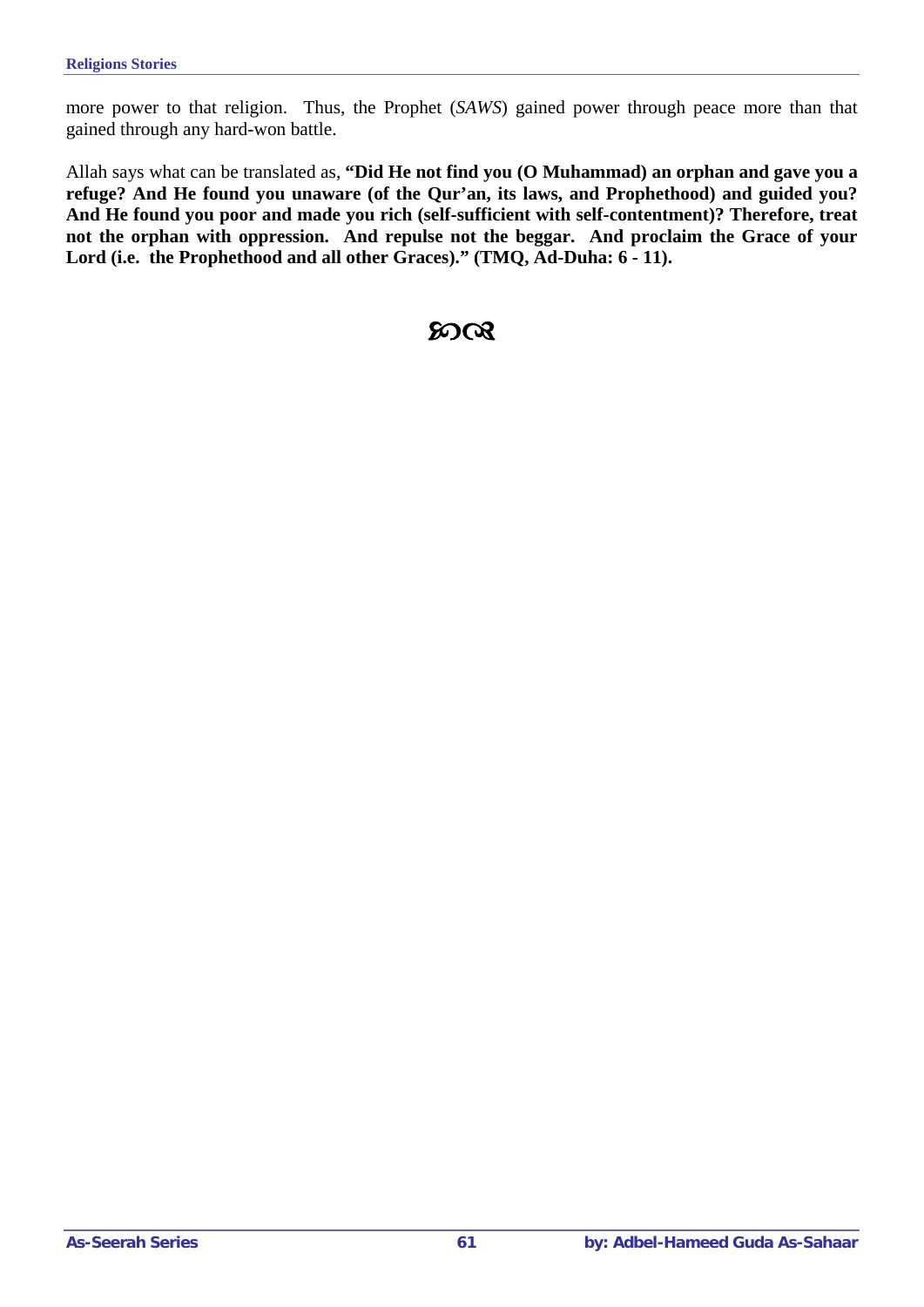# **The Call to Islam Book 18**

"**Say (O Muhammad): "O people of the Scripture (Jews and Christians): Come to a word that is just between us and you, that we worship none but Allah (Alone), and that we associate no partners with Him." (TMQ Al-`Imran: 64)** 

**(Scene:1)** 

**A**fter Al-Hudaibiyah peace treaty, many people embraced Islam. Since Prophet Muhammad's (*SAWS*) message was to all people, he decided to send messengers to the kings of nearby countries to call them to Islam. One day, he wrote several letters to those kings, but his companions suggested that he should put a stamp on them because those kings did not read any letter unless it was stamped.

Thus, Allah's Messenger (*SAWS*) made a rubber stamp on which was engraved (Muhammad is the Messenger of Allah). All letters were then stamped. He then had to choose the messengers that would carry those letters to the kings. As Allah's Messenger (*SAWS*) knew his people's nature, he recognized that those assigned for near countries would joyfully accept the mission. However, those assigned for remote ones would be reluctant and may even refuse.

Thus, he gathered his companions and said, "O people! Allah sent me to all people so that they would believe in Him, and, thus, deserve His mercy. I want you to represent me, may Allah have mercy on you all. Do not disobey me as Isa's (Jesus) disciples did." His Companions asked, "How did they disobey Isa (*SAWS*), O Messenger of Allah?" He (*SAWS*) replied, "He asked them to do what I am asking you. Yet, those assigned for nearby regions complied with the order, but those assigned for remote regions refused to go. Isa, thus, complained to Allah (*SWT*). On the next day, each one of those disciples was talking the very same language of the people he was sent to."

The Prophet's (*SAWS*) Companions did not disobey his orders as Isa's followers did. On the contrary, they were willing to go where the Messenger ordered them.

## **(Scene: 2)**

The Prophet (*SAWS*) sent Dahya Al-Kalby to the Caesar of Rome with a letter calling him to embrace Islam. Dahya went to the Levant and headed for the Caesar's palace. Arriving there, Dahya asked permission to meet the Caesar.

Before entering, Caesar's attendant said, "When you see the Caesar, prostrate before him and never raise your head till he permits you to do so." Dahya said, "No, I will never prostrate before anyone save Allah." The attendant replied, "Then he will never accept your letter."

Dahya entered to the Caesar, raising his head. He presented to him the Prophet's letter. The Caesar was really surprised to see the man not prostrating before him. Nevertheless, he took the letter and asked for a translator. The translator read the letter containing the Prophet's (*SAWS*) call to the Caesar to embrace Islam. Knowing nothing about the Prophet and his character, he asked his attendant to bring him an Arab so that he would ask him about the Prophet (*SAWS*).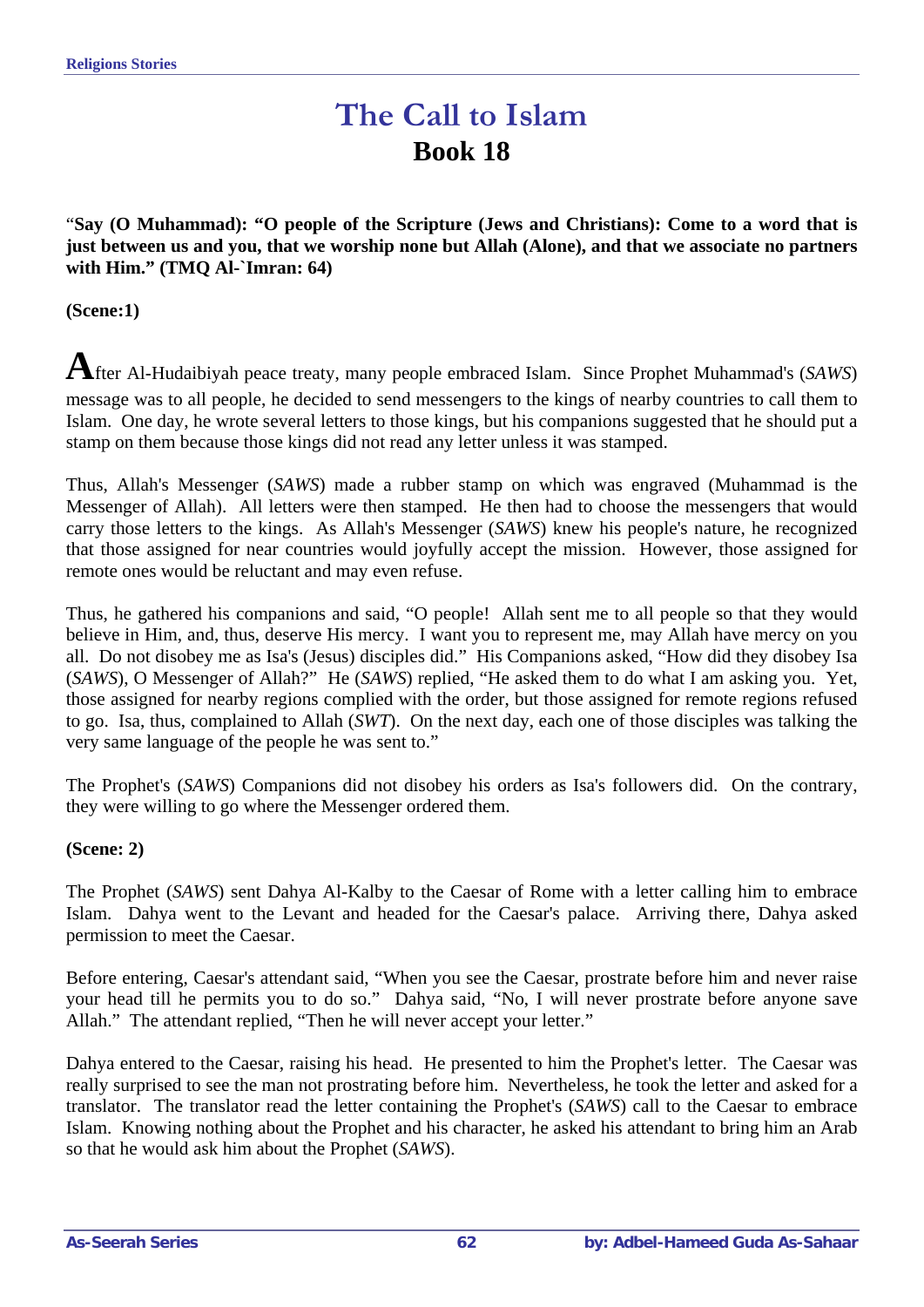They started searching in the Levant's markets and found Abu-Sufyan trading in Gaza with some men from the tribe of Quraysh. They, thus, took them all to the palace in Jerusalem. Abu-Sufyan and the men from Quraysh were admitted to the Caesar's court. He was sitting and putting on his crown, with all the senior and significant men around him. He called his translator and ordered him to ask them, "Who amongst you is closely related to the man who claims to be a Prophet?"

- **-** Abu-Sufyan replied, "I am the nearest relative (amongst the group) to him."
- **-** The Caesar asked again, "What is the status of his family among the Arabs?"
- **-** Abu-Sufyan replied, "He belongs to a noble family."
- **-** He further asked, "Has anybody else amongst you ever claimed the same (that is, to be a Prophet) before him?"
- **-** Abu-Sufyan answered, "No."
- **-** The Caesar asked, "Have you ever accused him of telling lies before his claim (to be a Prophet)?"
- **-** Abu-Sufyan answered, "No."
- **-** The Caesar asked, "How about his mind and reasoning?"
- **-** Abu-Sufyan replied, "Perfect and sound."
- **-** A further question was about the Prophet's (*SAWS*) followers, whether they were the nobles or the poor, and Abu-Sufyan replied that they were the poor.
- The Caesar asked, "Are those followers increasing or decreasing (day by day)?"
- **-** Abu-Sufyan replied, "They are increasing."
- **-** Again, he asked, "Does he break his promises?"
- **-** Abu-Sufyan replied, "No."
- **-** The Caesar asked, "Have you ever had war with him?"
- **-** Abu-Sufyan replied, "Yes."
- **-** Then, the Caesar said, "What was the outcome of these battles?"
- **-** Abu-Sufyan replied, "Victory was shared by turns among us."
- The Caesar asked, "What is his call?"
- **-** Abu-Sufyan said, "He calls us to worship Allah Alone and not to associate any partner along with Him, and to renounce all that our ancestors have said. He orders us to perform prayers, to give money in charity, not to break promises, and to be honest."

Although Abu-Sufyan hated Muhammad (*SAWS*), he had spoken the truth about him because he was afraid of his companions calling him a liar. Then Caesar said, "He is a Prophet and I knew (from the scriptures) that he was going to appear, but I did not know that he would be from among you. If I were with him, I would certainly wash his feet." Abu-Sufyan left the court amazed at the Prophet (*SAWS*) who became more and more prestigious.

## **(Scene: 3)**

Allah's Messenger (*SAWS*) wrote the following letter to Chosroes – King of Persia:

In the Name of Allah, the Most Compassionate, the Most Merciful

From Muhammad, Allah's Messenger, to Chosroes, King of Persia. Peace be upon the one who follows guidance, believes in Allah and His Messenger, and testifies that there is no God but Allah and that Muhammad is His servant and messenger. I convey to you the message of Allah, for I am His Messenger to mankind. Allah sent me to warn any living man that the disbelievers who reject the truth conveyed to them will receive their due punishment. Embrace Islam and you will be safe and sound. If you refuse, you will bear the responsibility for leading the *Majoos* (your followers) astray.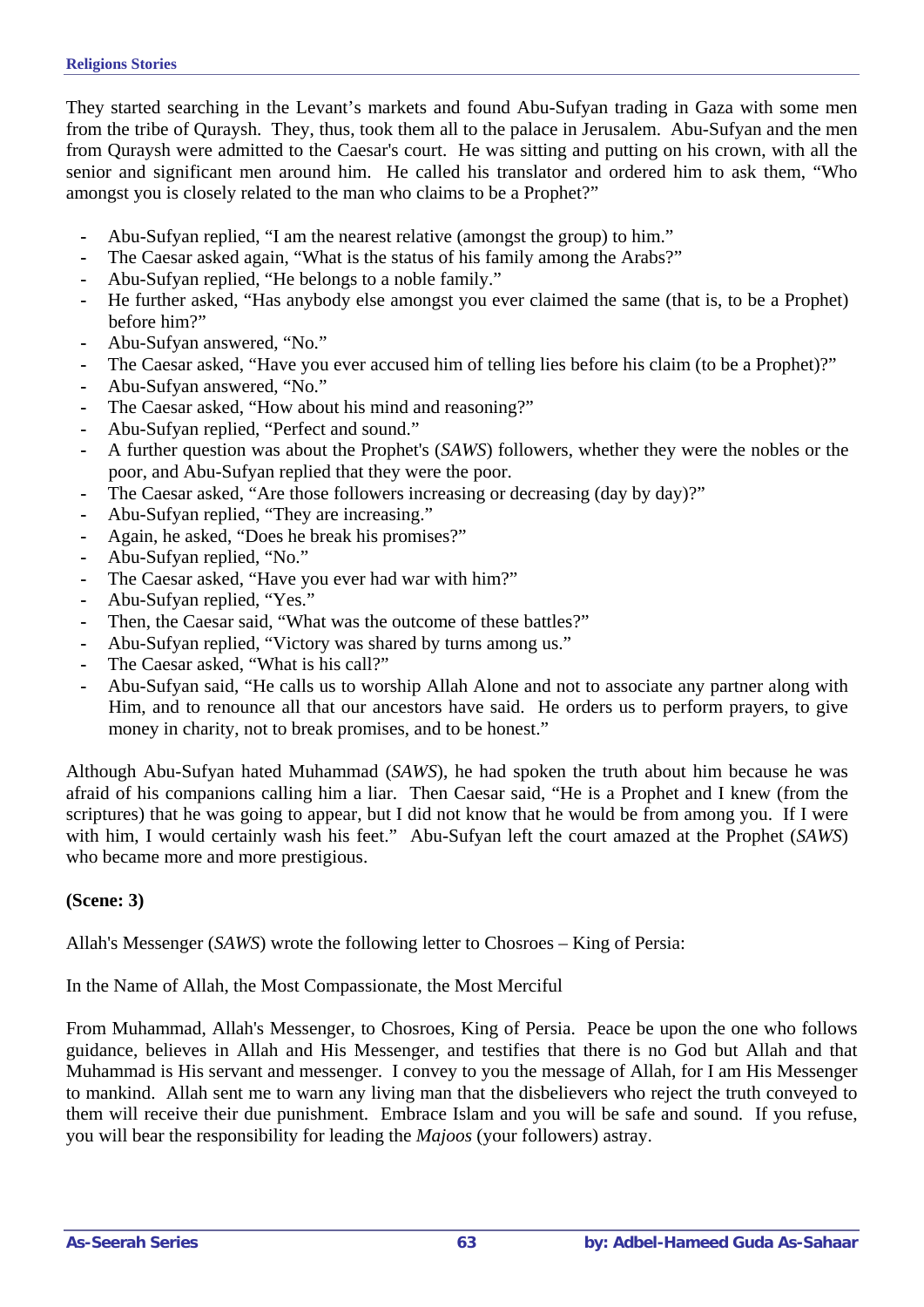Allah's Messenger (*SAWS*) gave the letter to Abdullah Ibn-Hudhafah and ordered him to hand it to Chosroes. Abdullah obeyed the order. When he reached Persia, he went to the King's palace and asked permission to meet him. He was given the permission, and he handed Allah's Messenger's letter to the King.

Chosroes began to read the letter. When he found that it began with "From Muhammad, Allah's Messenger, to Chosroes, King of Persia" he got furious because the Prophet (*SAWS*) started the letter by mentioning his name first. So he tore up the letter angrily. Abdullah Ibn-Hudhafah went out of the palace and left for Madinah.

Abdullah met Allah's Messenger (*SAWS*) and told him what happened.

The Messenger (*SAWS*) said, "May Allah destroy his dominion."

Allah's Messenger (*SAWS*) kept silent for a while, and then said to Hudhafah, "Chosroes' treasures in the White Palace will be seized by the Muslims' army."

Indeed, the Messenger's words came true. During the reign of Omar Ibnul-Khattab, the Muslims won victory over the Persians under the leadership of Sa`d Ibn Abu-Waqqas, who conquered Persia and seized Chosroes' treasures in the White Palace.

#### **(Scene: 4)**

Allah's Messenger (*SAWS*) sent Amr Ibn-Omayyah with a letter to Negus. Negus was known for his fair treatment and generosity towards the Muslims who immigrated to Abyssinia and were allowed to attend his council. Thus, when Amr Ibn-Omayyah arrived there with the letter from Allah's Messenger, Negus kissed him personally and took him in as his guest. He entertained him and stepped out of his throne, out of modesty, to receive him. Then, he embraced Islam and testified that there is no god but Allah and that Muhammad is His Messenger.

In turn, he sent a letter to Allah's Messenger (*SAWS*), saying:

To Muhammad, the Messenger of Allah, from Negus,

Peace be upon you, the Prophet whom Allah sent. May Allah bless you with His mercy. I testify that there is no god but Allah, Who guided me to Islam. To proceed: I have received your letter. We took your cousin (Ja`far Ibn Abu-Taleb) and his companions (the Muslims who were with him) in as our guests. I testify that you are Allah's Messenger and that you say nothing but the truth and, thus, your call should be believed. I pledged allegiance to you and to your cousin, and declared myself before him as a Muslim, submitted only to Allah, the Lord of the worlds.

#### **(Scene: 5)**

Allah's Messenger (*SAWS*) sent Hatib Ibn Abu-Balta`ah to Egypt. His mission was to give Al-Muqawqas, who was the Copts' King, the letter containing the Prophet's (*SAWS*) call to him to embrace Islam. Hatib took the letter, went to his house to say goodbye to his family, and then rode his camel heading for Egypt. Traveling through the desert, Hatib finally reached Egypt and went immediately to Alexandria. He was told that Al-Muqawqas was attending a council in a palace viewing the sea.

Thus, Hatib embarked a ship and went to the specified place. He waved the letter at Al-Muqawqas, who ordered him to come closer. Hatib did and gave the letter to him. Al-Muqawqas read: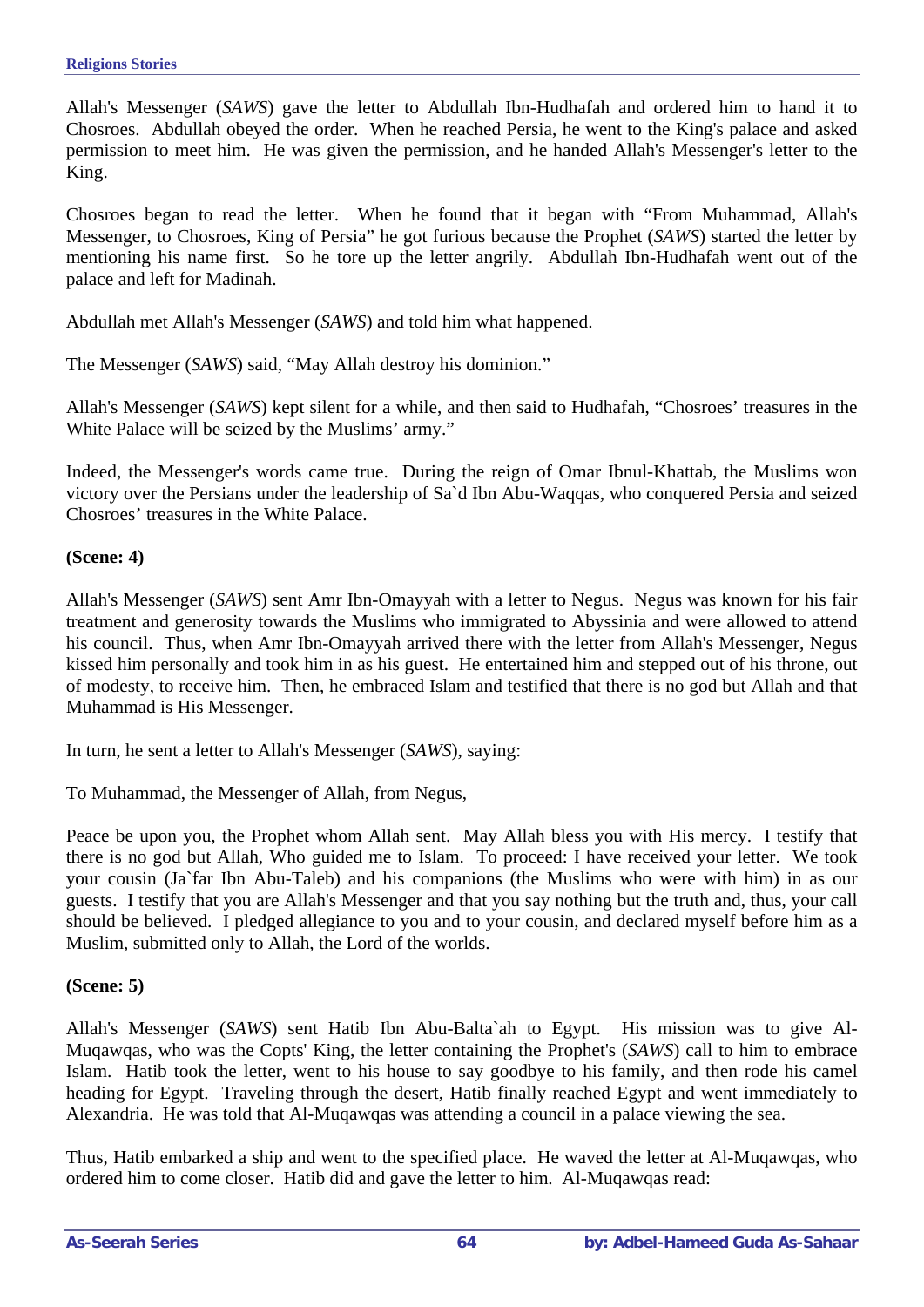In the Name of Allah, the Most Compassionate, the Most Merciful:

From Muhammad Ibn `Abdullah to Al-Muqawqas, the Copts' King. Peace be upon the one who follows guidance. I convey to you the message of Islam. Embrace Islam and you will be safe and sound. In addition, Allah will reward you twofold; the first is because you believed in Isa (*SAWS*) and the second is because you believed in Muhammad (*SAWS*). If you refuse to embrace Islam, you will bear the responsibility for leading the Copts astray.

He then recited what can be translated as, **"O people of the Scripture (Jews and Christians): Come to a word that is just between us and you, that we worship none but Allah (Alone), and that we associate no partners with Him, and that none of us shall take others as lords besides Allah. Then, if they turn away, say: "Bear witness that we are Muslims." (TMQ, Al-Imran: 64)** 

Al-Muqawqas asked, "If he is really a Prophet, why doesn't he invoke his Lord against those who disobey him? Hatib said, "You do believe that Isa is Allah's Messenger, don't you? This being the case, why did not he invoke Allah Almighty to destroy his people when they took him and were about to kill him, until Allah took him up to Heaven?"

Al-Muqawqas said, "Good answer. You are a wise man sent by a wise man."

Hatib said, "The Prophet (*SAWS*) has called the people to Islam, and has gone through hell from the tribe of Quraysh in particular, as they gave him a really hard time. The Jews are the most hostile to him, and the closest are the Christians. I swear by Allah that Isa's glad tidings that he would be succeeded by Muhammad was the same as Musa's (Moses) glad tidings that he would be succeeded by Isa (peace be upon them). Similarly, our call to you to believe in the Holy Qur'an is the same as your call to the Jews to believe in Injil (Gospel)."

Al-Muqawqas entertained Hatib and on his return, he sent with him to Allah's Messenger (*SAWS*) two maids; Mariah the Copt and Sirin. He also sent many clothes and precious gifts.

The messengers went back to the Prophet (*SAWS*) and after only few years, Persia, Levant and Egypt became Muslim countries; the same countries to which the Prophet (*SAWS*) sent his messengers to call their kings to Islam.

ന്റെ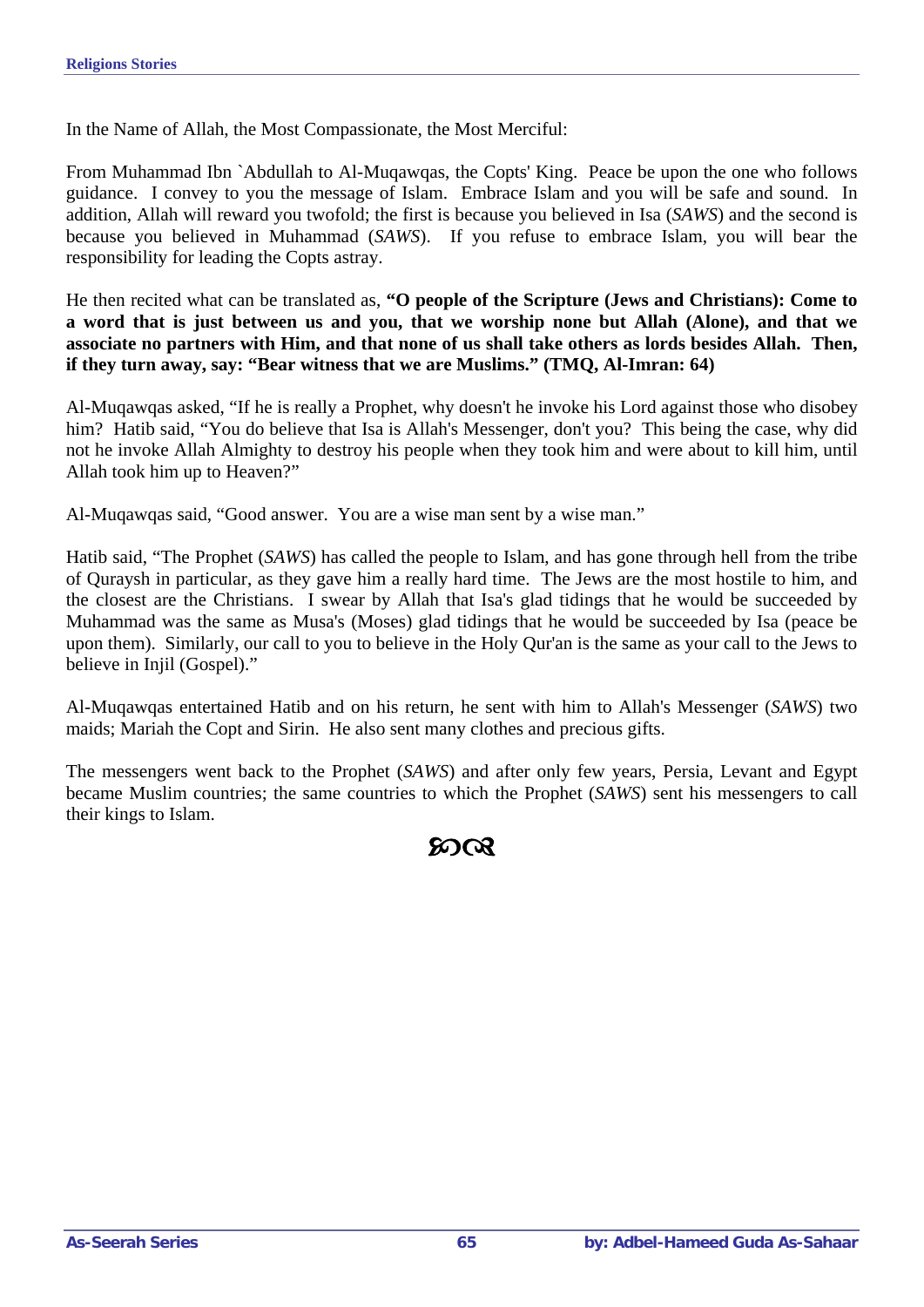# **The conquest of Makkah Book 19**

**"Verily We have granted thee a manifest Victory: That Allah may forgive thee thy faults of the past and those to follow; fulfill His favour to thee; and guide thee on the Straight Way." (TMQ, Al-Fateh:1-2)** 

**(Scene: 1)** 

The Hudaibiyah treaty stated that whoever wanted to join Muhammad was free to do so, and whoever wanted to join Quraysh was also free to do so. Banu Bakr joined Quraysh and Khoza'a joined the Prophet (*SAWS*). While the Prophet (*SAWS*) was sitting inside the mosque, Amr Ibn-Salem from Khoza'a came to him and told him that Quraysh and Banu Bakr had attacked Khoza'a, the tribe that had joined the Prophet (*SAWS*). He asked the Prophet to support his tribe against the attackers. The Prophet promised Amr Ibn-Salem to bring victory to him and his people because this attack was against the Hudaibiyah treaty.

Abu-Sufyan was afraid that Khoza'a would complain to the Prophet (*SAWS*) about what Quraysh had done, so he went to Madinah to meet him and to make sure the treaty was still in effect. He went to his daughter Um-Habiba, who was married to the Prophet (*SAWS*). When Abu-Sufyan tried to sit on the Prophet's blanket, she moved it away, and that made her father very angry. He asked her if she didn't want him to sit on the blanket. So she said, "This is the Prophet's blanket, and you have the taint of being an atheist on you that's why I don't want you to sit on his blanket." Abu-Sufyan was very angry and said, "My daughter, you have changed since you left me."

Abu-Sufyan left the house and did not come back until the Prophet (*SAWS*) had come home. He tried to talk to the Prophet (*SAWS*), but the Prophet (*SAWS*) refused to see him because he was angry with him. Abu-Sufyan then went to Abu-Bakr and asked him to talk to the Prophet (*SAWS*) on his behalf, but Abu-Bakr refused. Abu-Sufyan then went to Omar Ibnul-Khattab and asked him to talk to the Prophet (*SAWS*) on his behalf, but Omar refused too. So he went to Ali Ibn Abu-Taleb and Fatima, the Prophet's daughter, and told Ali, "You are the most merciful to me out of all of your people, and I came here to ask a favor. I do not want to leave your house sad like I was when I came. Talk to the Prophet (*SAWS*) and let him speak to me."

Ali refused too, so Abu-Sufyan, the leader of Quraysh went back to his house still sad. He found no on was willing to carry his message to the Prophet (*SAWS*), as the Prophet (*SAWS*) had promised Khoza'a to support them and give victory to them against those who broke the treaty.

#### **(Scene: 2)**

The Prophet (*SAWS*) ordered the Muslims to get themselves ready to leave, but he did not tell them where they were going. When everything was ready, he told them that they were going to Makkah and he ordered them to move quickly before Quraysh found out so that they would not get the chance to get themselves ready on time. The Prophet (*SAWS*) wanted to enter Makkah without any fighting. He kept asking Allah in his Dua'a, "Allah keep them unaware about us just till we manage to take them by surprise."

The Prophet (*SAWS*) traveled towards Makkah until he got very close to it. He camped outside it together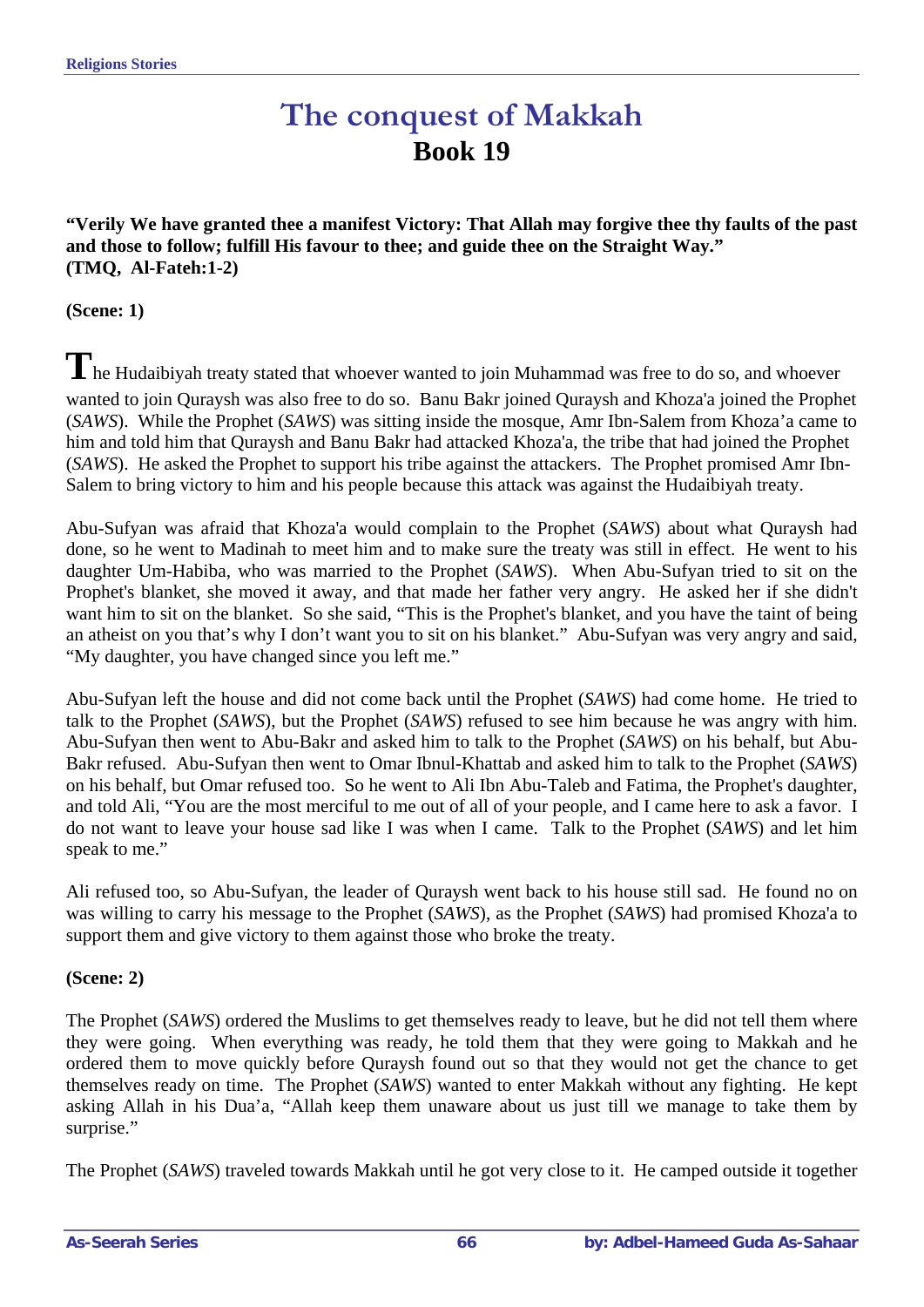with 10,000 Muslims. On the way the Prophet (*SAWS*) met his uncle, Al-Abbas, who came from Makkah to tell the Prophet (*SAWS*) that he became a Muslim. Al-Abbas went back to Makkah with the Prophet (*SAWS*). When night came, the Muslims lit their campfires and started glorifying and praising Allah. They were warriors during the day and men of worship during the night.

#### **(Scene: 3)**

Al-Abbas rode the Prophet's horse trying to find anyone he could send to Makkah to tell them that the Prophet (*SAWS*) had arrived with an army they would never be able to defeat, so they'd at least send him someone to ask his forgiveness and avoid this blood-shed. At that time, Abu-Sufyan and some other men had gone out of Makkah in search of news. When they saw the campfires that the Muslims had lit, they kept on looking in wonder and Abu-Sufyan said, "I have never seen a fire or a camp like that ever in my life."

One of the men who was with Abu-Sufyan said, "This must be Khoza'a." Abu-Sufyan replied, "Khoza'a is not strong enough to have a fire and camp like those." In the middle of the night, Al-Abbas recognized Abu-Sufyan's voice and he told him, "Abu-Sufyan! Muhammad is Allah's messenger to the people and he is the hope for Quraysh." Abu-Sufyan then said, "I beg you to tell me what to do." Al-Abbas replied, "I swear by Allah, if I get hold of you that I will kill you! Ride behind me and I will take you to the Prophet (*SAWS*) and ask him to spare your life." Abu-Sufyan did what the Prophet's uncle said, and they went together to the camp. Whenever they passed a fire, they heard the Muslims sitting around it asking, "Who is that?"

When they noticed that it is the Prophet (*SAWS*)'s horse and that Al-Abbas was riding it, they said, "It is the Prophet's uncle riding his horse" and they moved out of the way so that he could pass. When Al-Abbas passed by Omar Ibnul-Khattab's fire, and Omar saw that Abu-Sufyan was with him, he yelled, "Abu-Sufyan! Allah's enemy! Thank be to Allah who brought you to us without a deal or a treaty!"

Omar then started running to the Prophet (*SAWS*), and Al-Abbas made his horse go faster because they both wanted to get to the Prophet (*SAWS*) before the other one did. Al-Abbas reached the Prophet (*SAWS*) first but Omar was right behind him and said to the Prophet (*SAWS*) as he went in, "This is Abu-Sufyan and Allah has brought him to us without a deal or a treaty, so let me kill him." Al-Abbas then said, "I have given him safety and protection." The Prophet (*SAWS*) asked the three of them to leave him, and told his uncle Al-Abbas, "Take him with you to your tent, and bring him to me in the morning."

#### **(Scene: 4)**

When morning came, Al-Abbas took Abu-Sufyan and went to the Prophet (*SAWS*). When the Prophet (*SAWS*) saw Abu-Sufyan, he said, "Abu-Sufyan! Isn't it time for you to know that there is no God but Allah?" Abu-Sufyan replied, "I swear that you are patient and generous and I have thought that if there was a God other than Allah, I no longer have any need for it." So the Prophet (*SAWS*) asked him, "Isn't it time for you to know that I am Allah's Prophet?" Abu-Sufyan replied, "I swear that I have started to believe in this." So Al-Abbas said to him, "Then become a Muslim, and witness that there is no God but Allah, and that Muhammad is His Prophet before you get killed."

Abu-Sufyan said, "I witness that there is no God but Allah, and that Muhammad is His Prophet." Al-Abbas told the Prophet (*SAWS*), "Abu-Sufyan likes to be proud, tell him something to be proud of." So the Prophet (*SAWS*) said, "Whoever enters Abu-Sufyan's house will be safe, whoever shuts his door will be safe, and whoever enters the mosque will be safe."

#### **(Scene: 5)**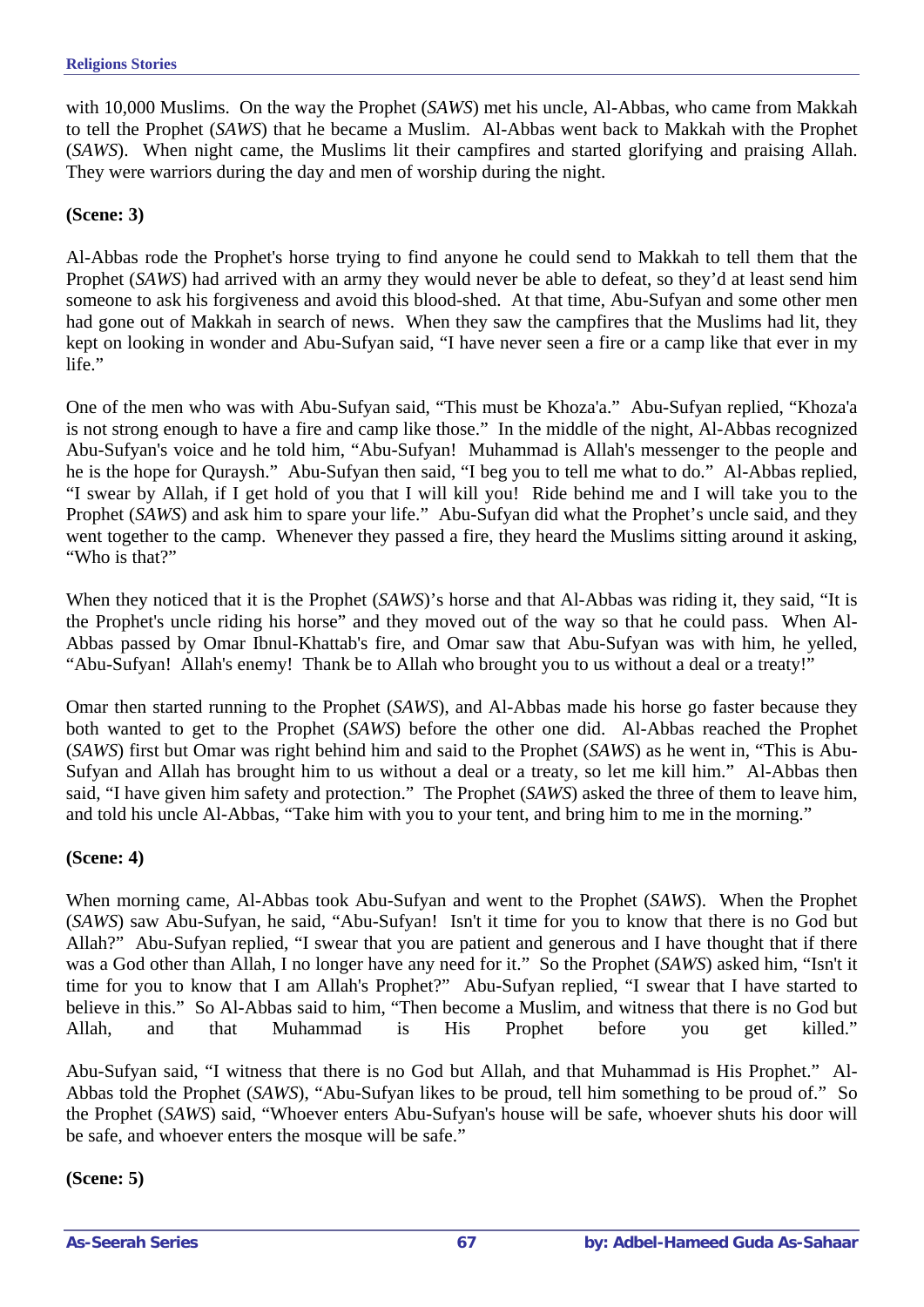The Muslims' army got ready to enter Makkah. The Prophet (*SAWS*) rode his camel, and Abu-Sufyan yelled, "Whoever enters Abu-Sufyan's house will be safe, whoever shuts his door will be safe, and whoever enters the mosque will be safe." The Muslims entered Makkah where people were hiding in their houses. The Prophet (*SAWS*) prostrated on the back of his camel to thank Allah for letting him go into Makkah victoriously, after he had once fled out of it in fear.

The people became sure that the Prophet (*SAWS*) would not hurt them, so they left their houses to meet him. The Prophet (*SAWS*) went to the Ka'ba with his companions to circumambulate it, and then he stood in front of the door of the Ka'ba and said, "There is no God but Allah, He kept His promise, and gave victory to His slave, and defeated the enemies all by Himself. People of Quraysh! Allah has saved you from ignorance, and of the conceit you had in you. All people are from Adam and Adam was created from dust. Allah says what can be translated as, "**O mankind! We created you from a single (pair) of a male and a female, and made you into nations and tribes, that ye may know each other (not that ye may despise each other). Verily the most honored of you in the sight of Allah is (he who is) the most righteous of you." (TMQ, al-Hujurat:13).**

People of Quraysh! What do you think I will do to you?" They said, "Nothing bad, because you are a noble brother, and the son of a noble brother." So he forgave them all. He forgave those who had hurt and oppressed him, and those who had turned him away from his home. He said to them, "Go, you are free."

Then he went into the Ka'ba with his companions and they broke the idols while saying what can be translated as, **"And say, "Truth has (now) arrived, and Falsehood perished: for Falsehood is (by its nature) bound to perish." (TMQ, al-Israa: 81).** When they had taken all the idols out of Ka'ba, Belal stood on top of it calling for prayer, for the first time in Makkah:

Allahu Akbar!Allahu Akbar! Allahu Akbar!Allahu Akbar! I witness that there is no God but Allah. I witness that there is no God but Allah. I witness that Muhammad is the Messenger of Allah. I witness that Muhammad is the Messenger of Allah. Come to prayer, come to prayer. Come to success, come to success. Allahu Akbar! Allahu Akbar! There is no God but Allah!

Since then, the voice of the call for prayer is heard loudly from the Ka'ba five times a day, because the Arabs had stopped praying to idols and started praying to Allah alone.

# $20$ ର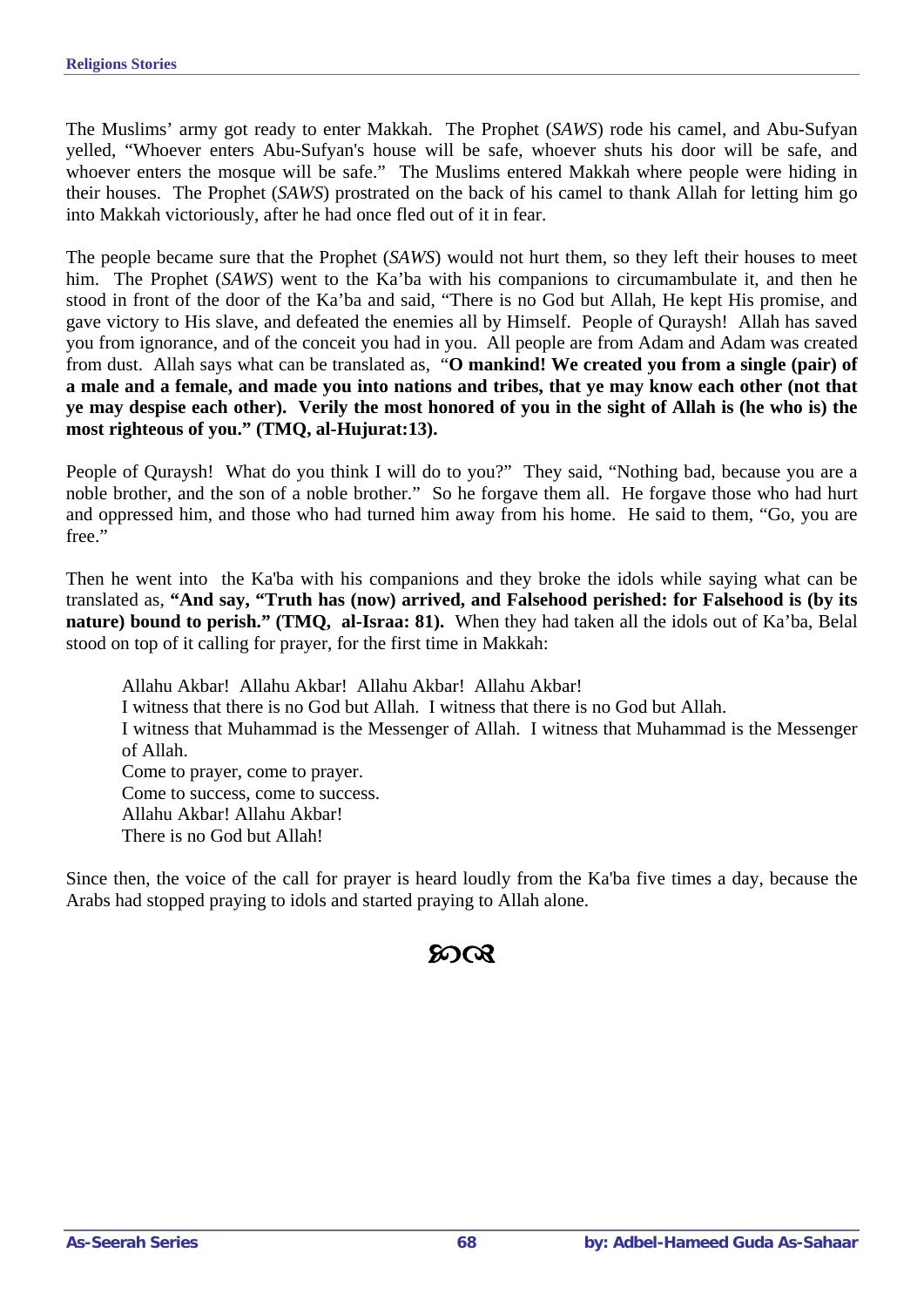# **The battle of Honayn Book 20**

"**Who is he besides the Most Gracious that can be an army to you to help you? The disbelievers are in nothing but delusion.**" **(TMQ Al-Molk:20)** 

"**Truly Allah has given you victory on many battle fields, and on the Day of Hunain (battle) when you rejoiced at your great number, but it availed you naught and the earth, vast as it is, was straitened for you, then you turned back in flight. Then Allah did send down His** *Sakinah* **(calmness, tranquility and reassurance) on the Messenger (Muhammad** *SAWS***), and on the believers.**" **(TMQ At-Tawba: 25-26)**

**(Scene: 1)** 

**I**slam spread widely in Makkah and the Muslims had become strong. However, the tribe of Hawazen, a strong tribe that settled in south Makkah, had not embraced Islam. The people of Hawazen were men of war; they were very strong and brave. They had decided to fight the Muslims. The heads of Hawazen and Thaqif tribes held a meeting to discuss the matter and finally decided that they would gather an army to put an end to Islam before it spreads throughout the whole Arab Peninsula.

Prophet Muhammad (*SAWS*) knew about the agreement between Hawazen and Thaqif tribes to fight the Muslims, so he sent someone to discover the details for him. Prophet Muhammad (*SAWS*) did not want to begin an attack; he fought only to defend himself and the Muslims. When the messenger he had sent returned to tell him that both Hawazen and Thaqif tribes were preparing to fight him, Prophet Muhammad (*SAWS*) ordered the Muslims to prepare a huge army to be ready for the enemies' sudden attack.

Prophet Muhammad (*SAWS*) led an army of ten thousand soldiers, with Abu-Sufyan joining him with two thousands more soldiers. The people of Makkah presented many weapons to the Prophet (*SAWS*) as help. The Muslims' army became great and strong, scaring the enemies of Islam.

#### **(Scene: 2)**

Many tribes joined Hawazen such as Banu Sa`d, the tribe in which Prophet Muhammad (*SAWS*) spent his infancy. The head of Banu Sa`d, an old blind man who was good for nothing but his sound views, came to attend the meeting. The head of Hawazen, Malik Ibn-Auf, was only thirty years old and was full of youth and vigor. He ordered the soldiers to take their money, women, and children with them. When the soldiers came with their families, money and sheep, the head of Banu Sa'd said in great astonishment, "Why do I hear the sounds of donkeys, cows and crying babies?"

They told him, "Malik Ibn-Auf brought with every soldier his money and family."

The blind old man said, "Where is Malik?"

When Malik came, the old man asked him again, "Why do I hear the sounds of donkeys, cows and crying babies?"

"I ordered every soldier to bring his money and family with him."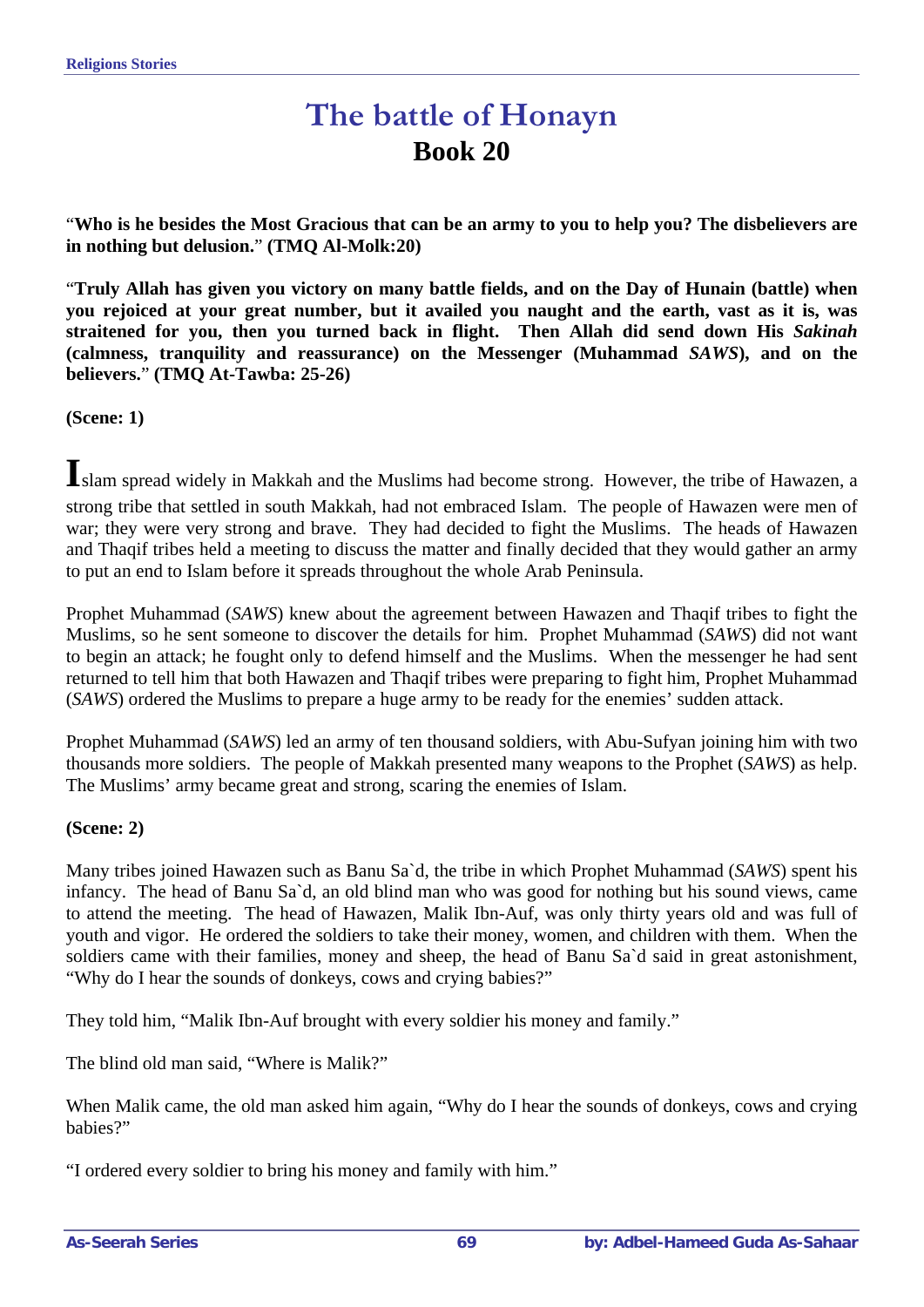"Why for God's sake?"

"I wanted every soldier to fight and defend all what he has in life."

The old man rebuked Malik and asked him to return the women, money and children back home. He added, "If you intend to win, nothing will help you as a man with his arrow in his hand, but if you lose, you will be disgraced by your family and money." The old wise man left Malik and returned to his family.

Malik refused to take the old man's wise advice seriously, and the old man in turn, refused to join him in that battle. Malik ordered the women to ride the camels in rows behind the soldiers. Then he arranged camels, cows, and sheep behind the soldiers in rows in order to prevent them from running away when the Muslims' army attacks them.

#### **(Scene: 3)**

The Muslims began to move. They had to get through a narrow bottleneck to reach the wide valleys behind Otas Mountains, where Malik and his followers were waiting for the Muslims with their women, children, and animals. The bottleneck that the Muslims had to pass through was called Honayn. It was a dark narrow strip that could only accommodate small groups; its sides were slopping. A group of Malik's men stood on the mountains tops, waiting for the Muslims to arrive.

A man came and told Prophet Muhammad (*SAWS*), "Hawazen's youth and wealth are gathered at Honayn." Prophet Muhammad (*SAWS*) smiled and said, "This will be the Muslims' booties tomorrow, God's willing." Prophet Muhammad (*SAWS*) gave the flag of *Muhajereen* to Ali Ibn Abu-Taleb, and gave Sa`d Ibn Abu-Waqqas, Omar Ibnul-Khataab and a man of *Al-Ansar* each a flag also.

Then he rode his mule and ordered the army to move forward. Khaled Ibnul-Waleed led the Muslim knights. The Honayn strip was still dark. Whenever the Muslims tried to pass through Honayn, the disbelievers hurled them with huge stones and shot them with arrows from the tops of mountains and the Muslims returned, defeated.

Prophet Muhammad (*SAWS*) became upset that the Muslims had become scared and had run away in this way. He stood still with Ali, Abu-Bakr, his uncle Al-Abbas and some of his followers. He not only stood still, but also moved forward alone towards the face of the enemy saying, "I am the Prophet, it is true. I am the son of Abdul-Muttalib".

His uncle Al-Abbas quickly went to him and held his mule's rein, calling the Muslims back to fight and defend Prophet Muhammad (*SAWS*). Al-Abbas had a clear, strong voice that echoed in the valley, "O *Ansar*, you who defended and helped Prophet Muhammad. O *Muhajereen*, you who swore to defend him under that tree one day. Muhammad is still alive. Come O' men."

The Muslims became ashamed for leaving the Prophet to fight alone and running away. They yelled from all sides, "We are with you Prophet Muhammad! We are with you". The Muslims gathered around the Prophet (*SAWS*). He looked right and said, "O *Ansar*" they said, "Yes Prophet Muhammad, we are here".

He looked left and said, "O *Muhajereen*". They said, "Yes Prophet Muhammad, we are here".

The Muslims moved forward and fought the disbelievers until they forced Hawazen's men to retreat. Then the battle took place in the wide valley. Khaled and his brave knights killed many of the Muslims'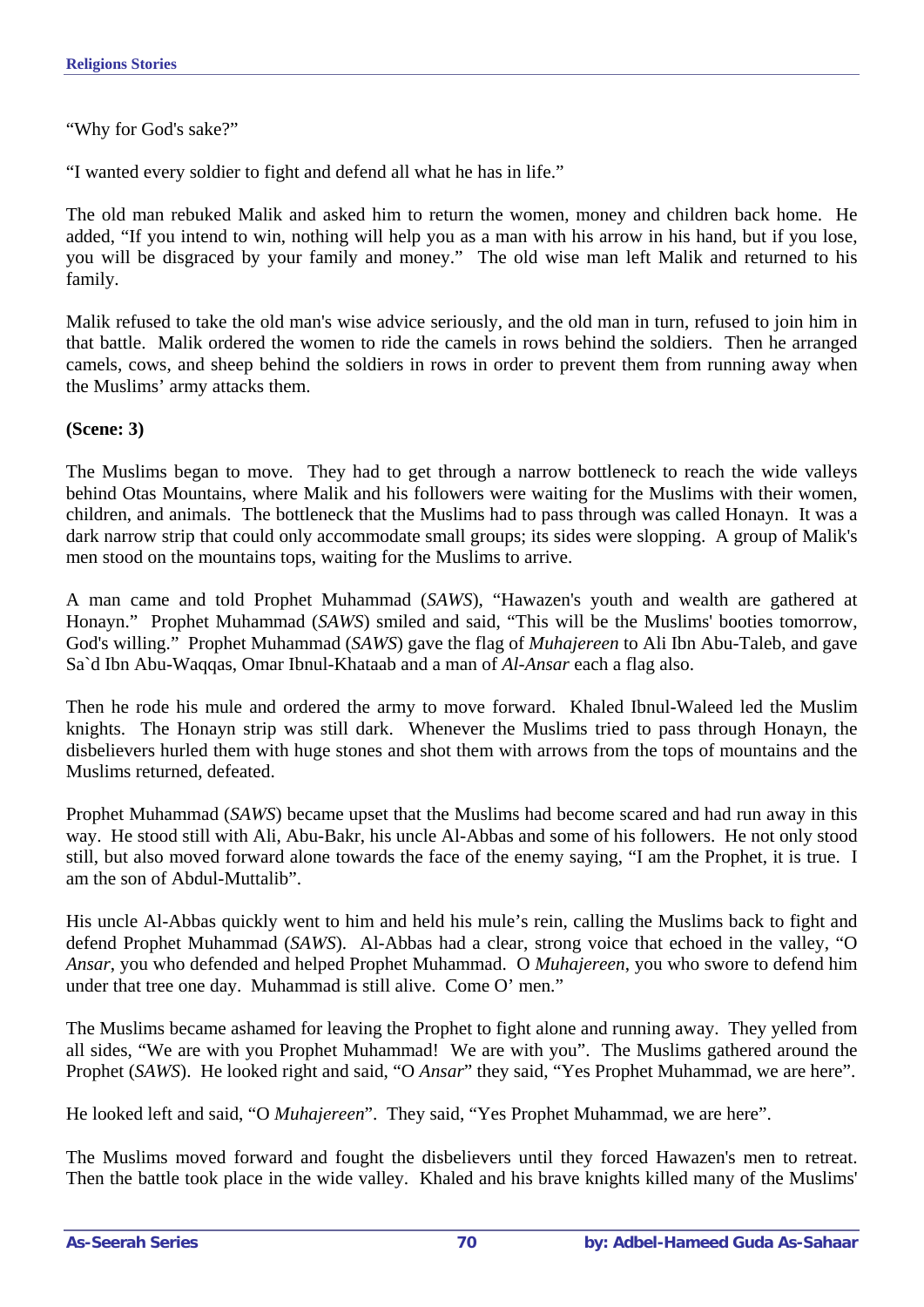enemies. Prophet Muhammad (*SAWS*) continued encouraging them. The battle was rough; Ali kept on fighting with his sword and Khaled killed the enemies. The Muslims were fighting for the sake of their religion. The men of Hawazen did their best to stand still but the Muslim's attack was so harsh that they had to run away, leaving their women, children and money to be the Muslims' booties.

## **(Scene: 4)**

The Muslims captured 24000 sheep, 4000 ounces of silver and 6000 captives. Malik Ibn-Auf, who arranged the camels, cows, and sheep behind his soldiers so that they would not run away, ran away and sought shelter in Al-Ta'ef citadel.

Prophet Muhammad (*SAWS*) knew that Malik and his followers sought shelter in Al-Ta'ef citadel with food enough for one year. Prophet Muhammad (*SAWS*) ordered his men to go and fight Malik. Khaled Ibnul-Waleed and his knights moved in front of the army until they reached the great citadel and besieged it. Malik and his men threw the Muslims with arrows. Many Muslims became injured and the fearless Abu-Sufyan injured his eye. Khaled Ibnul-Waleed moved towards the citadel and shouted, "Is there a man to fight me here?"

No one came to fight him, but a man shouted back, "None of us will go down to fight you; we will stay in the citadel with the food and supplies that will suffice us for one year forward. If you stayed here until our supplies run out, we may fight you till we all die."

Salman Al-Farsi made the catapult; a tool used to hurl huge stones. The Muslims hurled the huge stones using the catapult to destroy the citadel. Some of the Muslims crept under tanks to get near the citadel to burn it. During those days, tanks were used as a tool of war used by soldiers to hide from the enemy's arrows. Men of Thaqif shot the creeping soldiers with red-hot iron bars. The soldiers came out of the tanks and were shot with arrows. A number of them were injured and some were killed.

The siege continued for a long time and the Prophet (*SAWS*) asked one of his companions about his opinion concerning such a siege. The man replied saying, "O messenger of Allah! If there is a fox in a hole, and you plot to catch it, you will succeed. Yet, if you leave it, it will not harm you".

The Prophet (*SAWS*) did not come to Hawazen except to resist an invasion, not to kill people. He had won the battle against Hawazen and no longer feared any invasion from their side. Thus, he ordered the Muslims to lift the siege and while leaving, the Muslims asked the Prophet (*SAWS*) to curse Thaqif, the people of Al-Ta'ef. The Prophet (*SAWS*) did not like cursing people, because he has been sent by Allah to guide them and bring them happiness. Thus he prayed for them and said, "Oh Allah guide Thaqif to Islam".

## **(Scene: 5)**

A woman, who was a prisoner of war, came to the Muslims and said, "I am your Prophet's sister". They were surprised because they all knew that the messenger of Allah had no sisters or brothers. She used to say, "I swear by Allah that I am your Prophet's sister."

They took her to the Prophet (*SAWS*) and when she saw him she asked, "Don't you know me?" The Prophet (*SAWS*) looked at her and said, "If I had recognized you I wouldn't have denied it. Who are you?" She replied, "I am your sister, the daughter of Abu-Dhuai'b." She was Halima's daughter and his foster sister. The Prophet (*SAWS*) stood up for her, took off his cloak and put it on the ground, asking her to sit down on it while the tears were gathering in his eyes. He asked her about Halima and her husband, Al-Harith. She told him that they had died.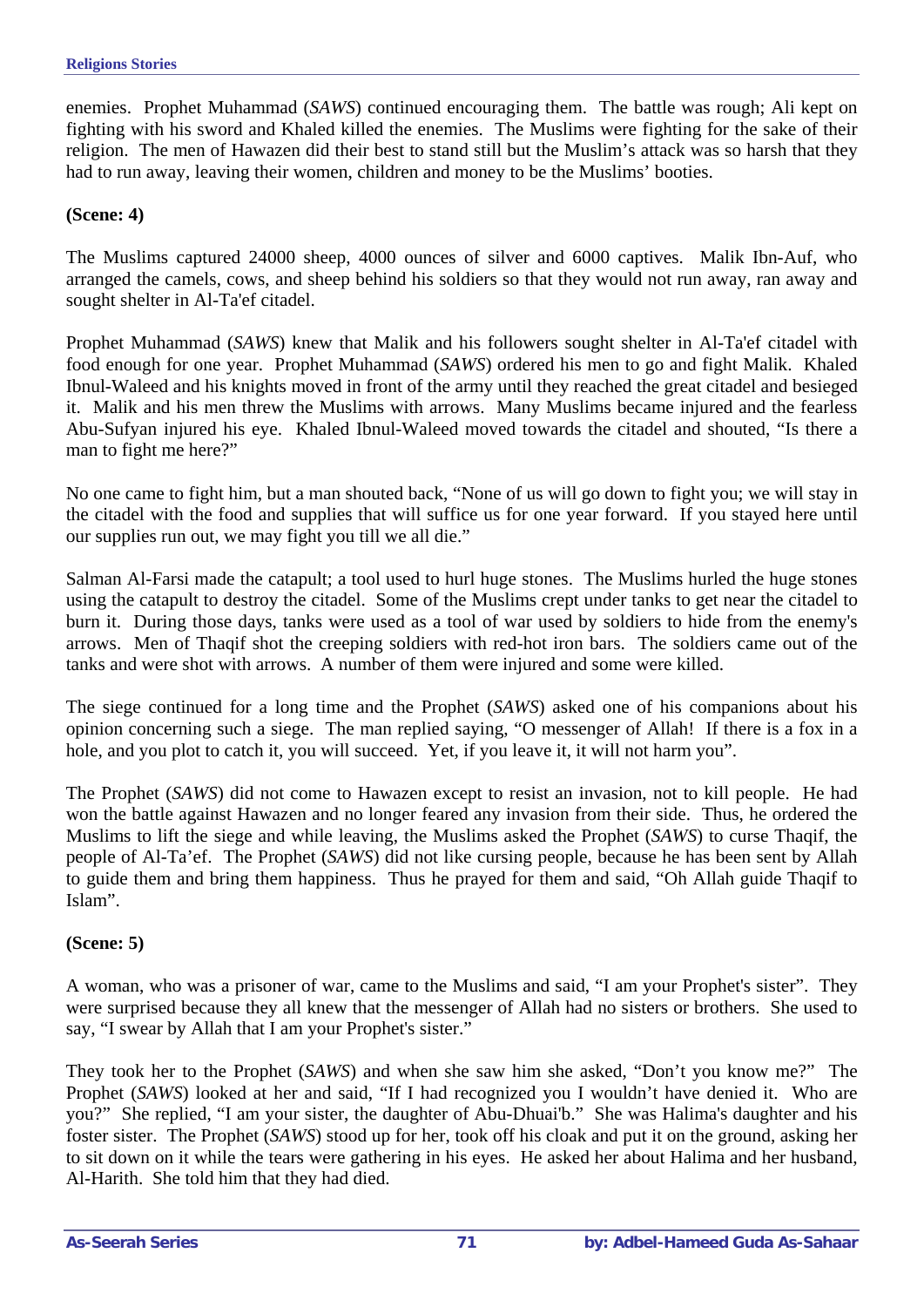A delegation from Hawazen came to meet the Prophet (*SAWS*) to announce their Islam. Allah had answered the Prophet's prayer. When the Muslims had asked him to curse the people of Thaqif, he had refused and prayed for Allah to guide them to Islam.

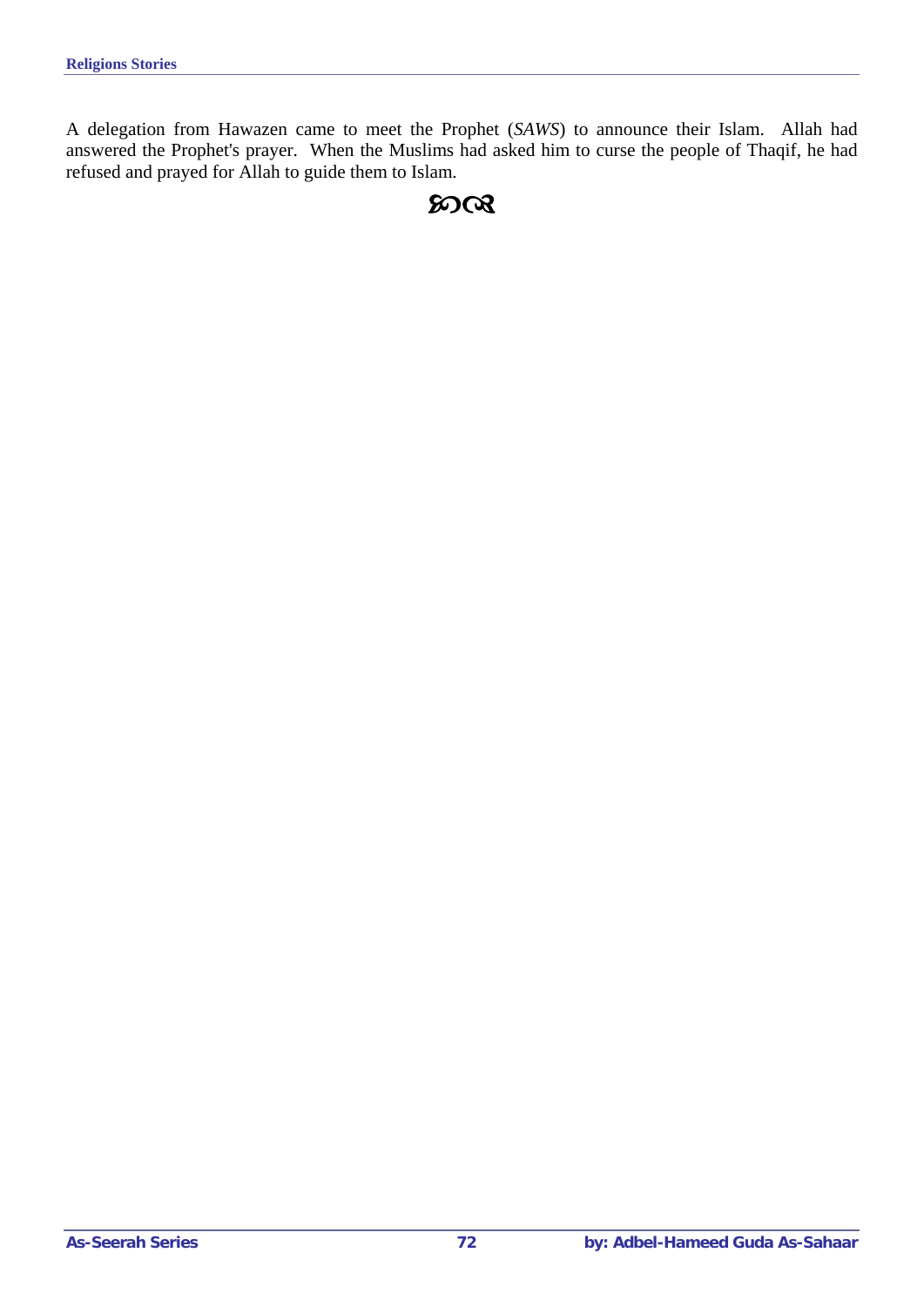# **The battle of Tabouk Book 21**

**"Go forward (whether equipped) lightly or heavily and strive and struggle with your wealth and your lives in the cause of Allah. That is best for you if you (but) knew, if there had been immediate gain (in sight) and the journey short and easy they would (all) without doubt have followed you but the distance was long (and weighed) on them. They would indeed swear by Allah "If we only could we would certainly have come forth with you they would destroy their own selves; for Allah does know that they are certainly lying " (TMQ, At-Tawba 41-42) - (the penitence)**

**(Scene: 1)** 

**H**ercules, the emperor of Rome, knew that Islam had spread in the Arabian Peninsula, so he decided to prepare an army to fight the Muslims. He was afraid of this new religion, as it could engulf his empire. He then gathered many groups in the Levant under the Roman flag, which had the emblem of an eagle. Hercules army was very strong and consisted of forty thousand of the best fighters.

Muhammad (*SAWS*) knew that Hercules was preparing an army to fight him, so he decided to go to fight Hercules in the Levant instead of waiting for him to come and fight him in his country, because if he was to be defeated in his country it would be the end of his cause and of all Muslims. It was hot, people were in hardship, and it was the time of harvest, so people liked to stay in the shadows of their trees. The journey was long, and the enemy was strong, so the Prophet (*SAWS*) told the people to be ready as he was going to Tabouk. He never told them before to where he was heading so as not to alert his enemies.

#### **(Scene: 2)**

The army needed plenty of money to equip and prepare the soldiers for this expedition, especially the poor. So the Prophet (*SAWS*) asked the rich Muslims to donate their money. Othman Ibn-Affan donated the largest amount of money on that army. No one ever before had spent like him; he alone prepared ten thousand soldiers. The Prophet (*SAWS*) then said, "Oh Allah please be content with Othman, as I am content with him."

Abu-Bakr Al-Saddik donated all his money, four thousand dirhams, so the Prophet (*SAWS*) asked him, "did you leave your family anything?" "I left them Allah and His Prophet (*SAWS*)" said Abu-Bakr with great faith.

Omar Ibnul-Khattab donated half his money, "did you leave your family anything?" said the Prophet (*SAWS*). "I left them the second half" Said Omar.

All Muslims had sent to Muhammad (*SAWS*) much money in donation to prepare the army to fight the Romans; even the women donated their jewelry. All this money was used to prepare the army that was named "*jaysh al usra*" (the army of hardships), as it was prepared in the most difficult of years.

The Muslim army was now ready to go. Seven men came to the Prophet (*SAWS*) asking him to accompany the army, "I do not have anything for you to ride", he said. He did not have any camels or mules for them to ride. The men were so sad; they wanted to fight for the sake of Allah but they did not find anything to ride, and they left the Prophet (*SAWS*), crying in grief. Just before leaving, Muhammad (*SAWS*) found camels for them to ride, so he called them and they happily went with him.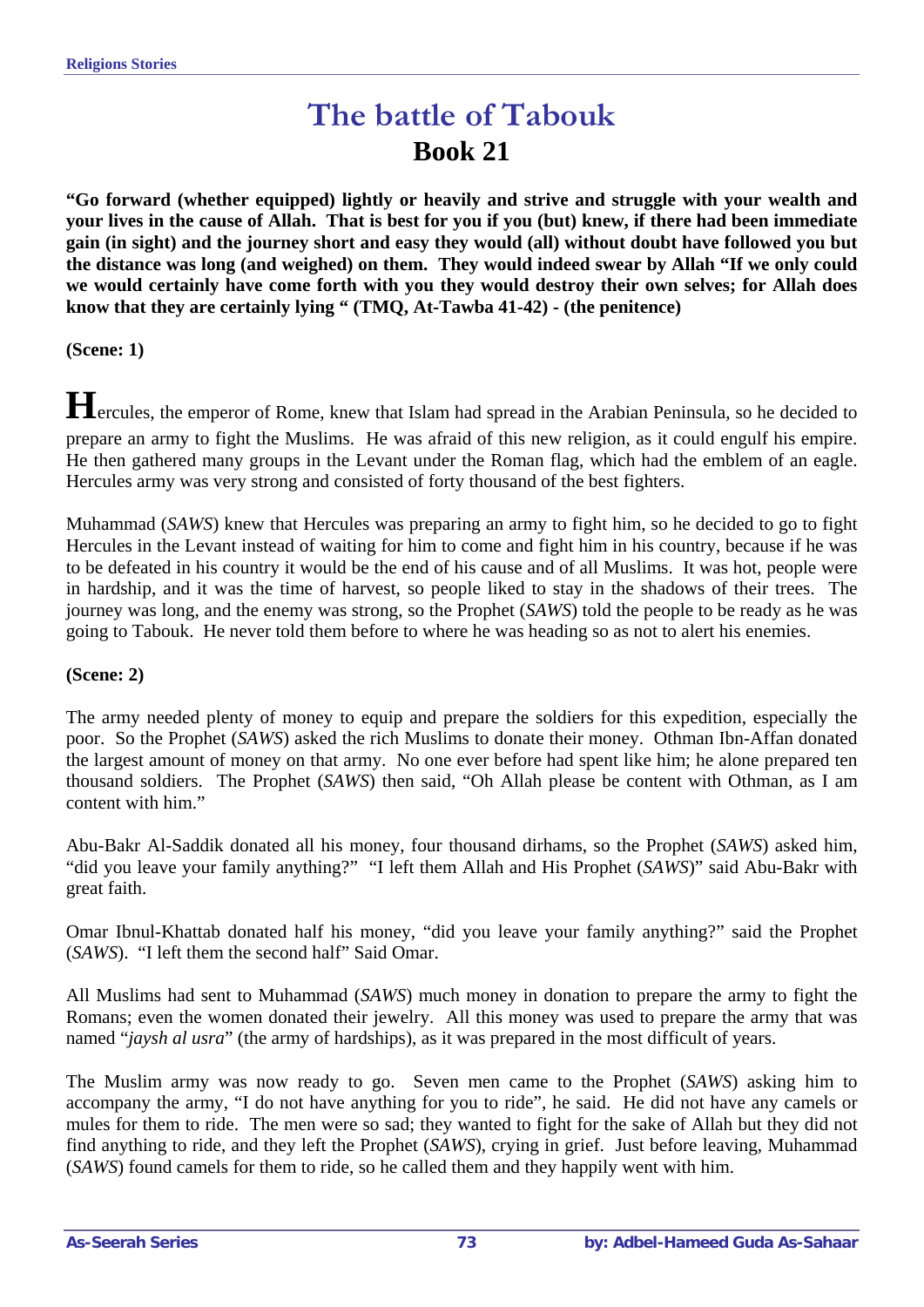#### **(Scene: 3)**

The Prophet (*SAWS*) started assigning the flags and banners. He gave his great banner to Abu-Bakr, his great flag to Al-Zobyr Bin Al-Awam, and other flags to the *Ansar*. Just before leaving, the Prophet (*SAWS*) knew that some of the Muslims gathered at a Jewish home and that they were saying, "we will not go to fight the Romans in that hot weather". So Allah revealed this verse: **"The fire of Hell is fiercer in heat If only they could understand"** (**Sûrat At-Tawba:81)** (the penitence).

The Muslim army marched through the desert. The weather was very hot, and some of the men dropped behind and returned to Madinah seeking shade. Muslims then said to the Prophet (*SAWS*) that so-and-so lagged behind, and the Prophet (*SAWS*) replied, "leave him, if his presence is for our good, then Allah will bring him back

The Muslim army continued marching through the desert for days. The water they had was completely consumed, and they were just about to die from thirst. Therefore, they were obliged to kill their camels and split open their stomachs in order to drink the water found in them. Abu-Bakr asked the Prophet to pray for them as he did before, and so he did, till Allah sent a cloud and the rain started. Muslims drank and took all the water they needed.

The army marched at night; they were extremely exhausted but they did not sleep because it was the time of the prayer of dawn (*Fajr*). Then Belal said, "go to sleep and I will wake you up", and so they did, yet neither Belal nor the Muslims awaked. When the Prophet (*SAWS*) woke up, he called Belal and said, "why didn't you wake us, Belal?" He replied, "I overslept just as you". The Prophet (*SAWS*) did not become angry, and he prayed with the Muslims. After that, they continued their march, but the Prophet noticed that the people were whispering together, so he said, "about what are you whispering behind my back?" They replied, "we remised our prayer because of sleeping, O Prophet of Allah." So, the Prophet (*SAWS*) then said, "Don't you take me as a role model? You did not remiss anything by sleeping; the remiss is when you drop a prayer till the following is due."

#### **(Scene: 4)**

Muslims arrived at Tabouk and they did not find the Roman army, because when they knew that the Muslims were coming to fight them, they decided to withdraw and refused to fight. Therefore, Allah's Prophet (*SAWS*) stayed in Tabouk and did not proceed because he went out only to defend the Muslims; he did not want war itself; he did not want to force people to enter into Islam. It was easy for him to attack the Levant had he wished to do so, because his army had seventy thousand soldiers.

Days passed and Allah's Prophet was still in Tabouk praying for Allah and waiting for the Roman army, but when he was sure that they will not attack him, he decided to return back after this hard journey as he did not like to start attacking anyone first.

Allah's Prophet (*SAWS*) ordered the Muslims to return back, so they rode their camels and left. On their way back, some of the people who were Muslims but hated Allah's Prophet (*SAWS*), being hypocrites, conspired to push Allah's Prophet (*SAWS*) down from his camel while passing the Aqaba path between Tabouk and Madinah. The Aqaba path was a dark narrow rocky place; they had chosen it because no one would see them while betraying the Prophet (*SAWS*) and killing him. Allah then inspired his faithful Prophet (*SAWS*) with their ill intentions. When the army reached the mountain path, the people were told, "Allah's Prophet (*SAWS*) wants to go into the Aqaba path, so don't take it, and go through the valley; it is wider for you."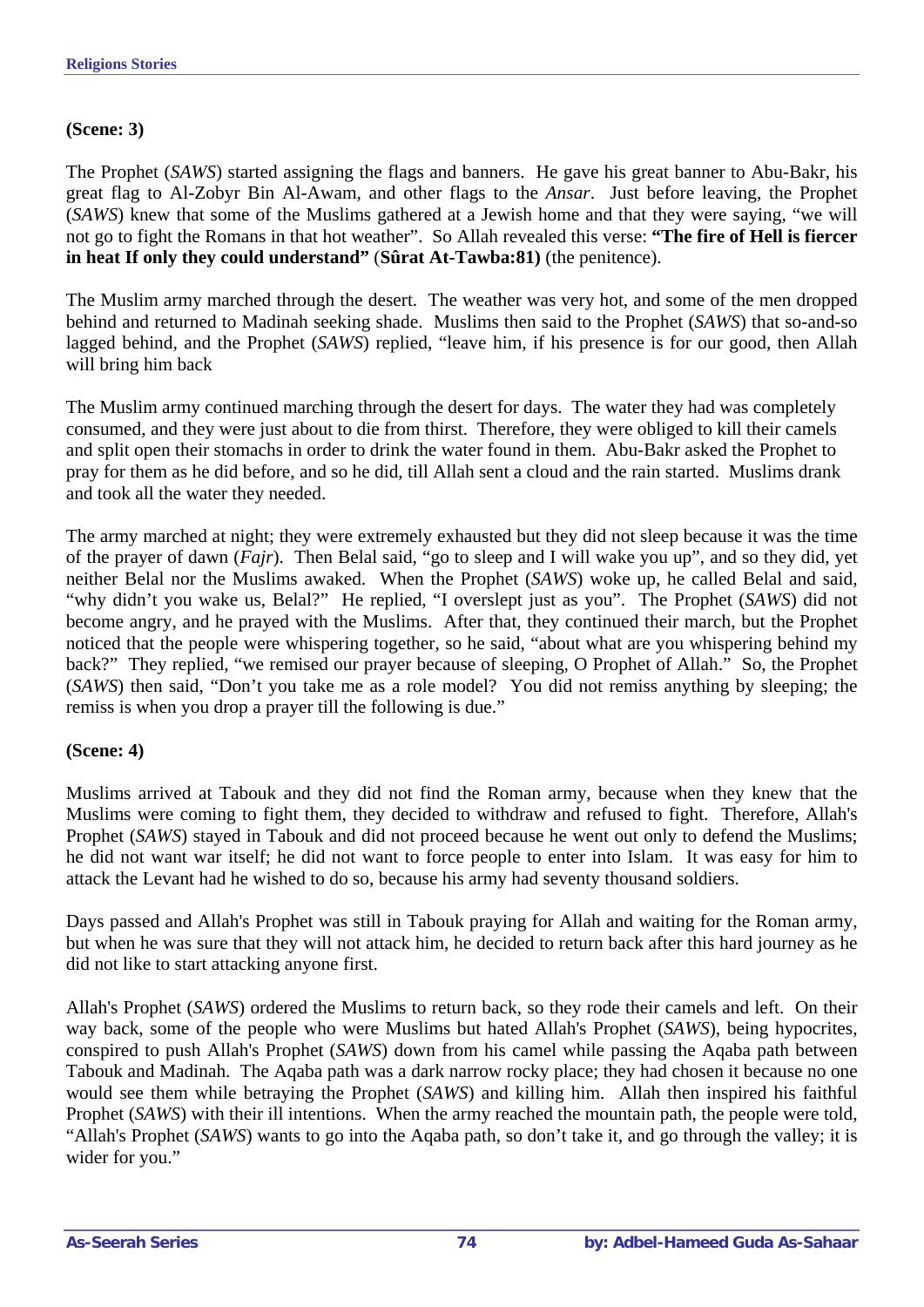Therefore, the people went through the valley, and Allah's Prophet (*SAWS*) went through the Aqaba road accompanied by two of his companions; one in the front and the other in the back. The road was dark and quiet. Then the traitors came; they were hiding their faces. When the Prophet felt that they were near, he shouted at them. They were afraid of him especially when they were certain that he knew everything, so they ran away and mixed with the people who were passing through the valley.

Afterwards, Allah's Prophet (*SAWS*) gathered the traitors and informed them about what they had decided to do, but they swore that they neither said that nor had wanted to kill him. Some of the Prophet's companions advised him to kill them but he replied, "people will say that Muhammad is killing his companions and I hate this". Therefore, Allah then revealed this verse, that can be translated as, **"They swear by Allah that they said nothing (evil) but indeed they uttered blasphemy…" (TMQ, al-Tawbah: 74).** 

#### **(Scene: 5)**

Some of the hypocrites built a mosque beside Keba'a mosque, which the Prophet (*SAWS*) built in Madinah. They used to make fun of the Prophet (*SAWS*) while gathering in it; they also wanted to collect some weapons in this mosque. They went to the Caesar asking him to provide them with soldiers to help them in dismissing Allah's Prophet (*SAWS*) and his companions from Madinah.

While returning from Tabouk the Prophet passed by this mosque, and the hypocrites asked him to pray in it, but Allah revealed to him what can be translated as, "**And there are those who put up a mosque by way of mischief and infidelity to disunite the believers and in preparation for one who warred against Allah and His apostle aforetime. They will indeed swear that their intention is nothing but good; but Allah dose declare that they are certainly liars. Never stand therein. There is a mosque whose foundation was laid from the first day on piety; it is more worthy of your standing for (for prayer) therein. In it are men who love to be purified; and Allah loves those who make themselves pure." (TMQ, At-Tawba: 107-108).** Then Allah's Prophet ordered some of his companions to burn down this mosque, because it was not really a mosque but a place where the hypocrites were conspiring against Islam and the Muslims.

Allah's Prophet went to Al-Madinah's mosque and prayed, and then sat down with the people. The people who did not go with him to Tabouk came to him and started to apologize, they swore that some excuses prevented them from going with him. The Prophet accepted what they said, because he used to accept what people said, leaving the hidden intentions to Allah. Kaab Bin-Malik came also, as he was one of the good *Ansar* supporters, but he did not march with Allah's Prophet (*SAWS*). Therefore, the Prophet asked him, "What prevented you from coming with us?" Kaab hesitated because he didn't want to lie, for he knew that Allah did not like liars, so he replied, "I do not have any excuse; I am wealthy and healthy enough." The Prophet replied, "he says the truth, so go and wait for Allah's judgment."

Two truthful men came to the Prophet (*SAWS*) and said that they too did not have any excuse, so the Prophet (*SAWS*) ordered the people not to talk to these three and wait for Allah's judgment. People did not talk to them, and the three cried in grief regretting what they had done. This continued for fifty nights, and just as they were in the top of their distress and anguish, people came to congratulate them because Allah had revealed some verses about them and He the Almighty forgave them and accepted their repentance.

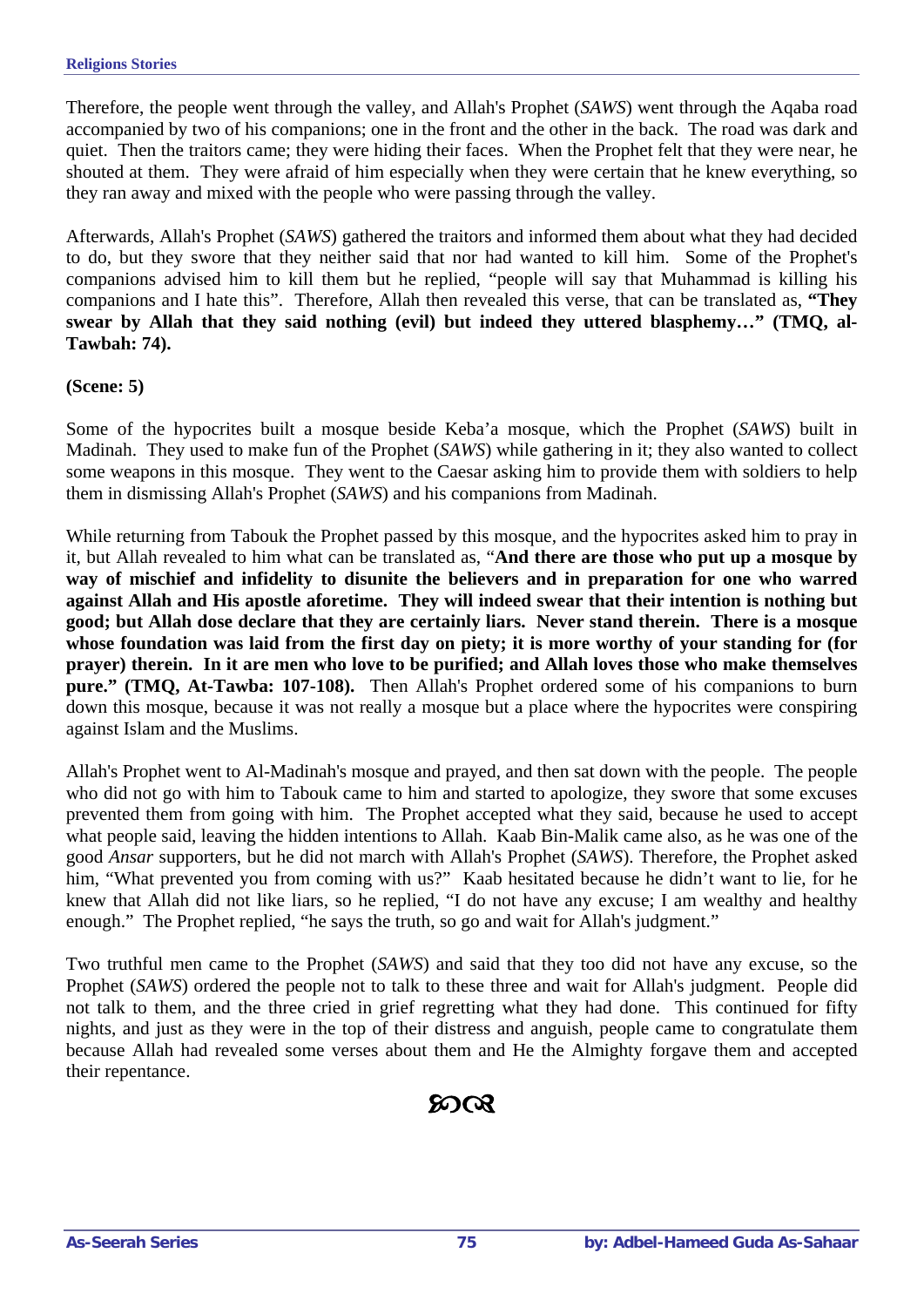# **The Farewell Pilgrimage Book 22**

#### **"…This day, I have perfected your religion for you, completed My Favor upon you, and have chosen for you Islam as your religion" (TMQ, al-Ma'ida:3)**

#### **(Scene 1)**

**T**he Prophet (*SAWS*) conquered Makkah, and Quraysh accepted Islam. Then he, (*SAWS*), went out to fight the Romans only to find out they were planning to attack him, yet he came back without fighting. He learned that they were afraid of him. Therefore, Prophet Muhammad (*SAWS*) became the mostly feared man in the Arabian Peninsula. The tribes came to join Islam on their own, no one forced them to accept the new religion; they found it a religion of truth and that's why they accepted it. That year was known as the year of delegations; after tribes accepted Islam, Allah revealed Surat An-Nasr, **"When there comes the Help of Allah (to you, O Muhammad (***SAWS***) against your enemies) and the conquest (of Makkah). And you see the people enter Allah's religion (Islam) in crowds. So glorify the praises of your Lord, and ask His Forgiveness. Verily, He is the One Who accepts the repentance and Who forgives." (Surat an-Nasr:1-3)** 

Each tribe had its own idol that it prayed to, and since Islam had come to tell them to pray to the One and Only Allah, the Prophet (*SAWS*) thought of sending some of his companions to break and burn the idols, to make people pray to the One and Only Allah.

Thaqeef, a tribe that accepted Islam and lived in al-Ta'ef, prayed to the idol al-Laat, which was a big rock they offered sacrifices to and glorified. Therefore, Prophet Muhammad (*SAWS*) sent Abu-Sufyan Ibn Harb and al-Mougheera Ibn Sho'ba to pull al-Laat down. When he reached Al-Ta'ef, Al- Mougheera said to Abu-Sufyan, "Go on and pull the idol down." Abu-Sufyan knew that some people were still glorifying the idol, so he was afraid that if he tried to pull it down they would hurt him. As al-Mougheera was a member of Thaqeef, Abu-Sufyan said to him, "Go to your people."

Therefore, al-Mougheera went to his people, and told them that he came to pull al-Laat down. They tried to stop him because they were afraid that those who pray to the idol would kill him. He did not listen to them and went to the idol with an axe in his hand. Word spread in Al-Ta'ef that al-Mougheera was coming to pull al-Laat down. Women went out unveiled crying for the idol and men thought the idol will avenge itself against al-Mougheera.

Al-Mougheera wanted to make fun of their ignorance; those who believe that a stone, that can't help them and had no power, can stop anyone from pulling it down. Therefore, he said to his companions, "I will make you laugh at them." Afterwards, al-Mougheera climbed up to pull the idol down and people stood terrified as they watched him. They were afraid of the idol's fury. When al-Mougheera reached the top of the idol he pretended to fall down and people started shouting, "Al-Lat stopped al-Mougheera from pulling it down! It is impossible for him to pull it down. Al-Lat knocked al-Mougheera down!"

#### **(Scene 2)**

Men rejoiced and women were happy. They all said to al-Mougheera, "Didn't you know that it destroys its aggressors?" Then al-Mougheera rose up laughing at them saying, "I swear by Allah that I meant to make fun of you." Then, al-Mougheera stood up and pulled Al-Lat down, using his axe, and put it on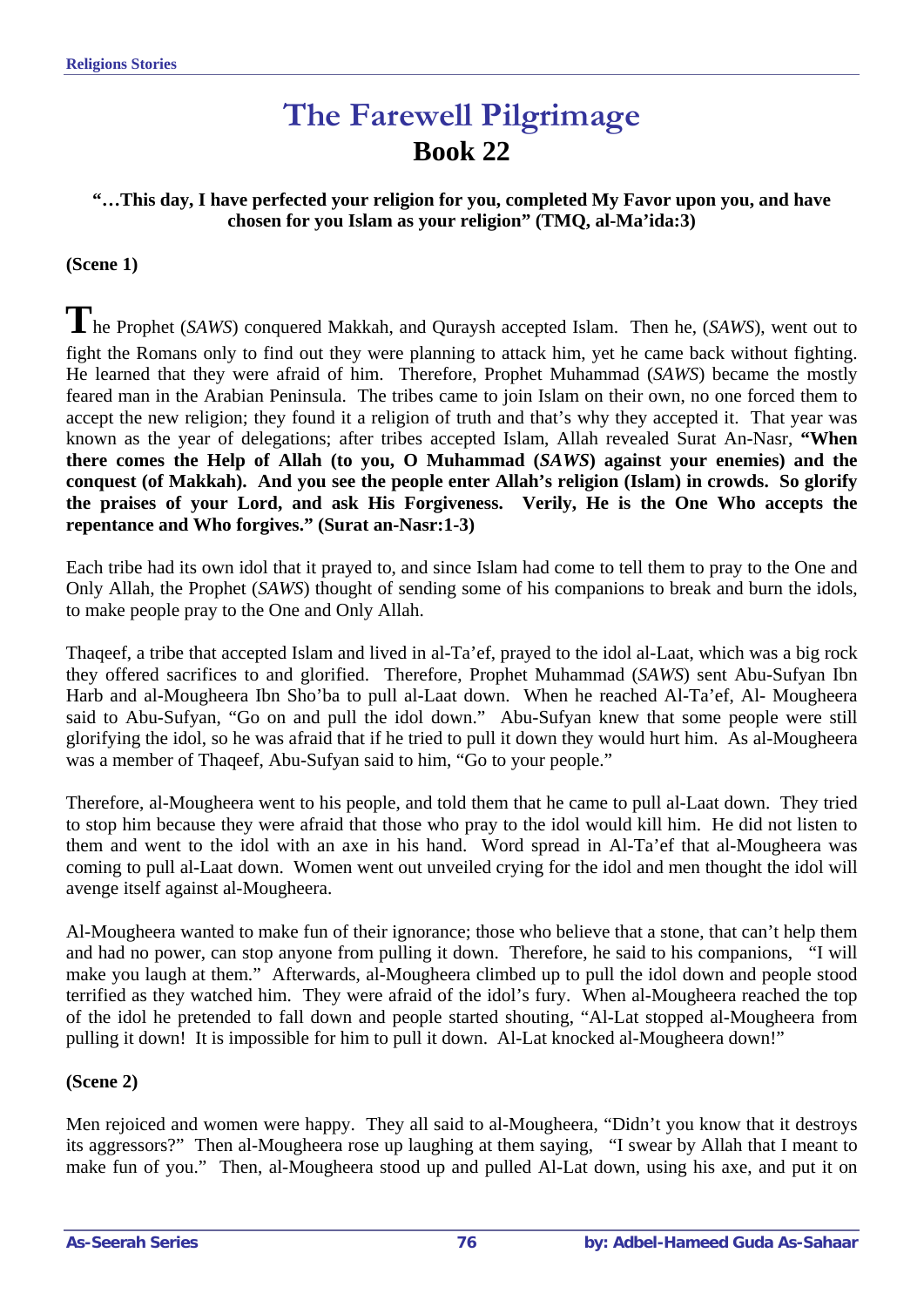fire, after taking its money and jewelry. When people saw that the idol they were worshipping instead of Allah was pulled down, burnt to ashes, and stood helpless unable to protect itself, they wondered about their own negligence and started considering the truth of the message of Prophet Muhammad (*SAWS*).

The time for Hajj was eminent; the tribes learned that Allah's messenger (*SAWS*) went out towards Makkah to perform Hajj, which is a religious obligation. Many groups poured into Madinah, tents were put up around Madinah for a hundred thousand or more, waiting to go around al-Ka'ba with the Prophet (*SAWS*). They were ready. The Prophet (*SAWS*) went with his wives who were in their *hawadij*, as his earliest companions, who helped him for Islam's sake, gathered around him. Around him were Abu-Bakr, Omar, Belal and *al-Muhajereen*; Ali Ibn Abu-Taleb didn't go with them, because Allah's messenger (*SAWS*) had sent him to Yemen to preach Islam.

Then Belal, the Prophet's favorite caller of prayers, raised and started calling people for prayer, "Allah is the greatest! Allah is the greatest! Allah is the greatest! I witness that there is no Allah but Allah! I testify that there is no god but Allah!"

#### **(Scene 3)**

The Prophet (*SAWS*) led people into *Al-Zuhr* (noon) prayer, a four *rakaa's* prayer. When they finished, he rode his camel al-Qaswa' and went on his way, while crowds of people followed him. *Al-Muhajereen* remembered the time they came to Madinah when they ran away, when there were people trying to kill them. On seeing the enormous crowds that followed the Prophet (*SAWS*) their hearts were filled with joy and they thanked Allah for His support, victory, and the fulfillment of His promise.

Pilgrims had no weapons. Why would they need them if all Arab countries accepted Islam and no hatred was left between them? They didn't need to hold swords, since the Prophet (*SAWS*) did not use the sword except to defend himself and to protect Allah's religion against those who wanted to hurt it. He never did this because he knew that Allah hates attackers.

The people kept on walking until the time of Al-Asr *(*afternoon) prayer; they prayed it behind Prophet Muhammad (*SAWS*) in two rakaa's*,* since prayers are shortened during travel to make things easier. Afterwards, they rested and stayed the night. When it was morning, Allah's messenger (*SAWS*) got on his camel and people got on their camels, but before they went on their way, the Prophet (*SAWS*) told them, "Jibril came to me and said 'O Muhammad, order your companions to raise their voices in *Talbiah*, for it is the slogan of Hajj'."

Thus Muhammad (*SAWS*) cried the Talbiah out, "O Allah here I am at your command! O Allah, Thou hast no partner. Praise and blessings are yours. Sovereignty is yours. Thou hast no partner."<sup>[17](#page-76-0)</sup> Then, the Muslims' voices rose up in Talbiah behind Allah's messenger, and all the living creatures responded with the call.

People kept walking until they reached Makkah a few days later, and when the Prophet (*SAWS*) saw the Ka'ba, he raised his hand and said, "O Allah grant more honour, glory, dignity, and piety to the Ka'ba. And add to its nobleness, honour, dignity and piety through all those who come to perform Hajj or Umrah." Prophet Muhammad (*SAWS*) felt he wasn't able to go around the Ka'ba on his feet, so he went around it on his camel, Al-Qaswa', then faced the *Kiblah* and said, "There is no God but Allah, and He has no other partners. Sovereignty is His, praise is His, and He is the All-Powerful. There is no God but Allah, Alone, He fulfilled His promise, He helped His servant, and alone He defeated the enemies."

<span id="page-76-0"></span> $\overline{a}$ <sup>17</sup> *Labayk Allahuma Labayk, Labayk la Shareek laka Labayk, ina-lhamda wa-ne'mata laka wal-mulk, la shareeka lak.*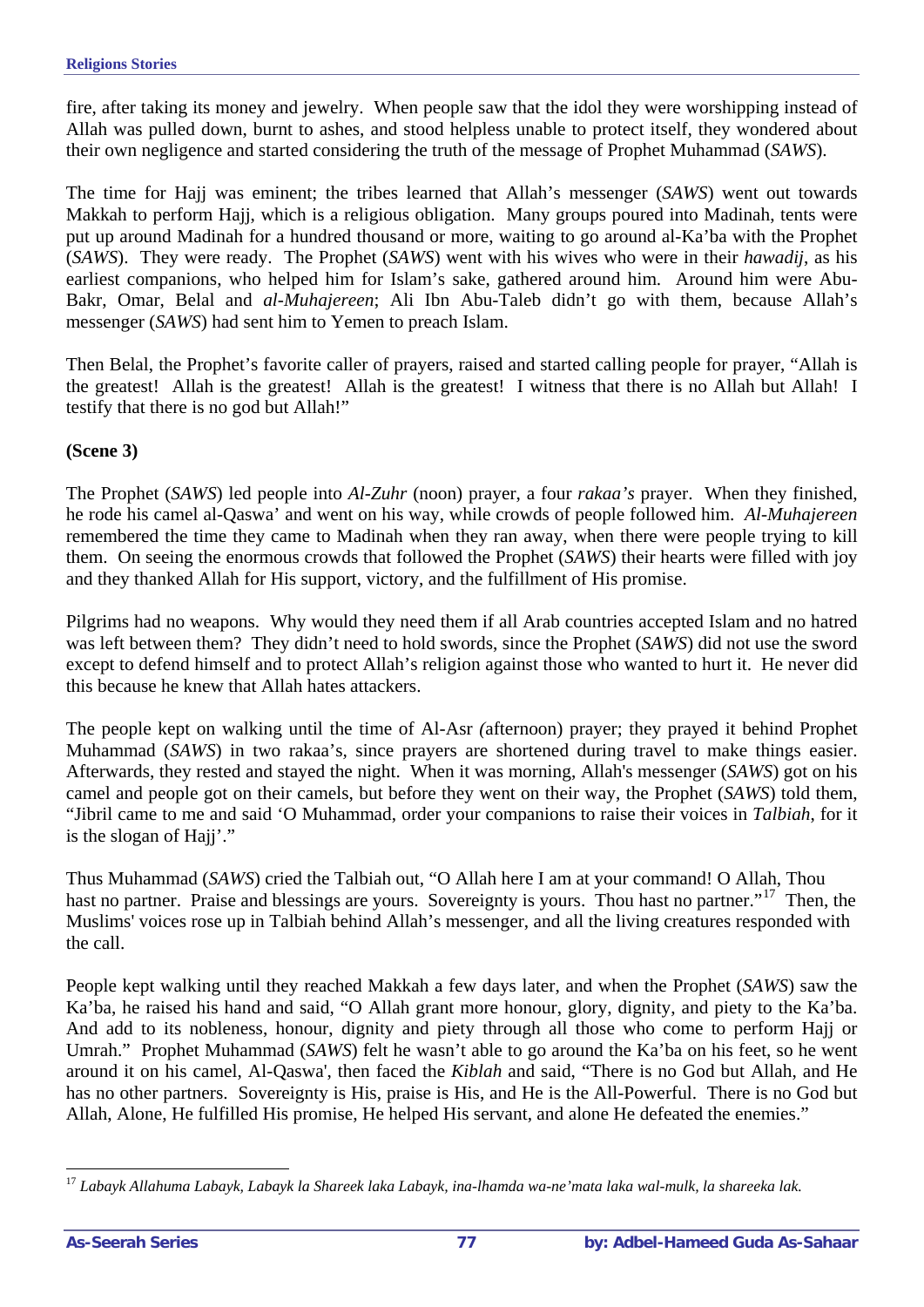Prophet Muhammad (*SAWS*) then walked, followed by the pilgrims, to Arafat. Arafat is not really a mountain, but a huge rock reaching as high as two hundred feet. The Prophet's camel reached its peak easily. Then he, (*SAWS*), stood to pray in Arafat and thousands of pilgrims lined up behind him to pray. While they were praying, Jibril descended from heaven saying that Allah's message was successfully delivered, and that the religion of Islam was now complete and whole. At this moment, Prophet Mohammad (*SAWS*) read what was revealed to him what can be translated as, **"This day, I have perfected your religion for you, completed My Favor upon you, and have chosen for you Islam as your religion". (TMQ, al-Ma'ida:3)** 

Therefore, Omar, may Allah be pleased with him, looked at Allah's messenger (*SAWS*) and wept. People turned to him in astonishment and asked him, "Why are you weeping?" Omar felt that the messenger of Allah (*SAWS*) has accomplished his mission and delivered Allah's message, which is only a sign that he is going to die. Omar was deeply moved and he cried and said sadly, "perfection is only followed by imperfection."

#### **(Scene 4)**

The pilgrims returned to Menah saying the *Talbiah*, "O Allah, we are at Your command, O Allah, You have no partner." The pilgrims went to Menah and started stoning a certain rock with pebbles; for at this exact place, Prophet Abraham met Satan, while heading to slaughter his son Isma'il (Ishmael) and he stoned him. This part of Hajj is now known as *Jamarat* (stoning Satan). Then the sheep and camels were brought out and slaughtered, people started cutting their hair and trimming their nails, taking off the white clothes of *Ihram*, and putting on their regular clothes. Meat was then passed out to all the people.

On the third day, the messenger of Allah got on his camel, stood in Menah's valley, and spoke out loud to the people:

"*O people! Lend me an attentive ear, for I know not whether I shall ever be with you again after this year, in this very same situation. O people! Just as you think of this month, this day, this city and its sanctity, so think of the life and property of every Muslim as a sacred trust. Remember that you will indeed meet your Lord, and that He will indeed reckon your deeds. I have delivered the message. Return anything entrusted with you to the rightful owners. Riba (usury) is no longer permitted, yet you can keep your own capital. Don't be unfair, and you will never be treated unfairly. Blood vengeance is no longer permitted as in the pre-Islam days. Beware of Satan, for the sake of your religion. He has lost all hope of being worshiped in your lands, so he would seek everything else but that. Beware of following him in trivial matters, because this is how he will lead you astray. O people! You have certain rights over your women, and they also have rights over you. So fear Allah when it comes to women, as they are your partners, your committed helpers and they can't be left to face life all alone. O people! Understand my words, since I have delivered the message. I'll leave behind me two things; the Qur'an and my Sunnah; if you follow these you will never go astray. O people! Listen to me carefully. Learn that all Muslims are brothers. Nothing that belongs to a fellow Muslim shall be taken by another Muslim unless freely and willingly given, Therefore, do not do injustice to yourselves. By Allah, have I delivered the message??"*  People cried, "By Allah, you have."

Therefore, Allah's Prophet lifted his face to the sky and said, "O Allah, bear witness." As it was the last sermon delivered by the Prophet (*SAWS*) before his death it was called the "Farewell Sermon".

#### **(Scene 5)**

Pilgrims left as Hajj ended. Allah's messenger (*SAWS*) took his wives and went back to Makkah. People remained there for three days to get themselves ready to leave to Madinah. Once, at night the Prophet of Allah (*SAWS*) sat down thinking, he has told Allah's message, people accepted Islam in huge crowds, he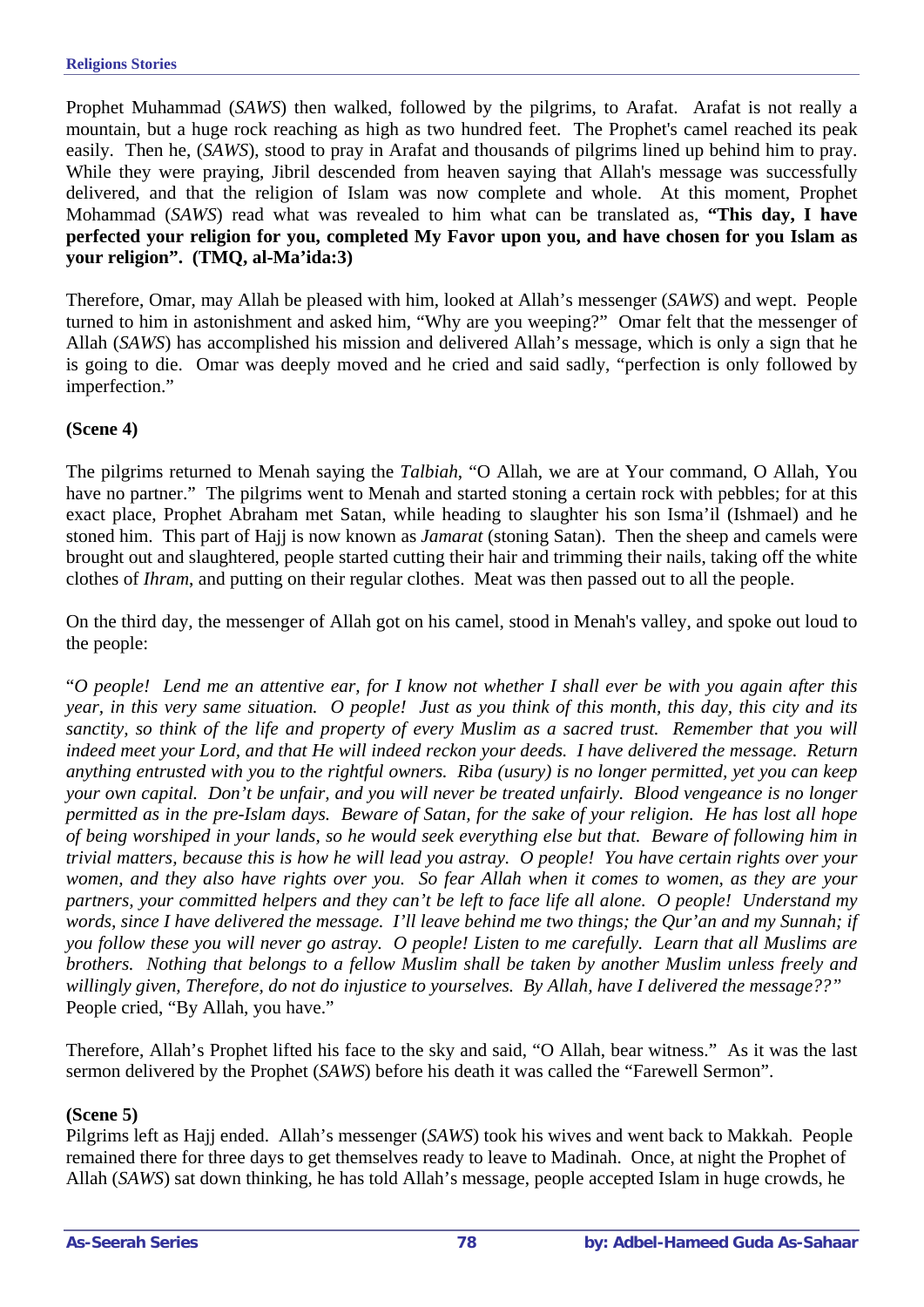remembered the days that people tried to hurt him. He then thought of Khadijah, the wife who believed him when the people didn't, and the wife who supported, encouraged, and helped him to be strong until he could tell the messages of his Lord.

He wanted to visit her grave. In the cover of night, he left his companions, got on his mule, and went to the cemetery. When he reached the grave of Khadijah, he got off his mule, and sat near the grave, thinking of the wife who helped him with her money, took care of him, and never bothered him with her chatter, the wife who deserves the favor of this great victory he has achieved. Then, the Prophet of Allah (*SAWS*) got on his mule to go back to Makkah. He disappeared in the darkness, he was biding a farewell to this world, after he delivered the message, and after he said goodbye to his own people.

### $20Q$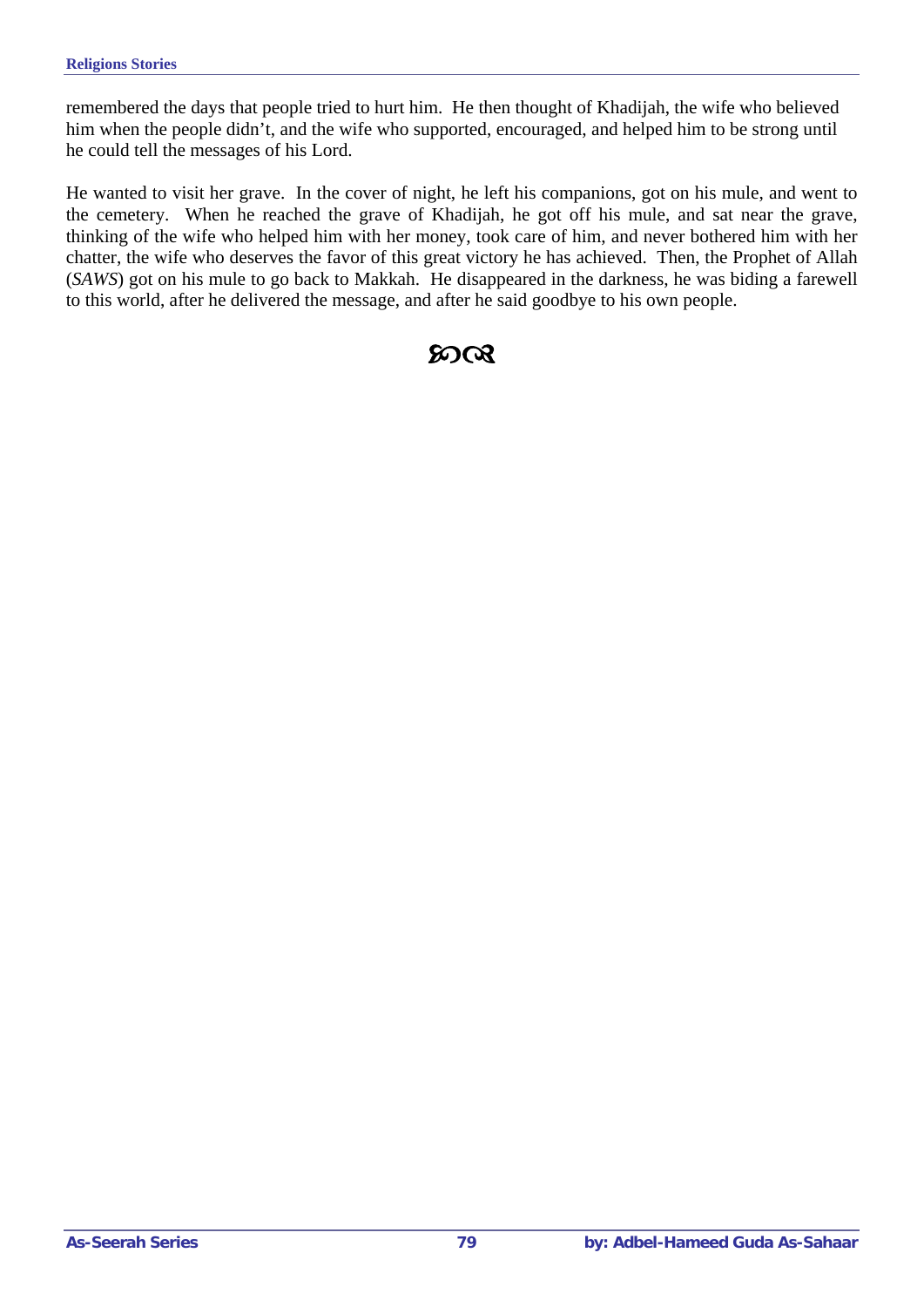# **The Virtuous Prophet Book 23**

**(Scene 1)** 

**W**hen the messenger of Allah settled in the Madinah, a man of the *Ansar* brought him a young boy, saying, "O, Prophet! Anas is a good boy. He will serve you from now on." From that moment, Anas started to serve the Messenger of Allah (*SAWS*) in both, his journeys and his stays, and the more he served him, the more Prophet Muhammad (*SAWS*) loved him. The Prophet (*SAWS*) was very compassionate and merciful with young Anas. One day, he sent him to run an errand. Anas went out and found all the young boys playing in the marketplace. He joined them and spent the whole time playing and didn't run the errand of Prophet Muhammad (*SAWS*). Time passed and the Prophet (*SAWS*) went out to the market. He saw Anas playing. He went towards him and held him by his nape, Anas was so scared but the Prophet said laughingly, "Did you go to where I told you?" "I'll go right now, dear Prophet", replied Anas. He went quickly and Prophet Muhammad didn't shout at him. Actually, he never shouted at him throughout the time he served him in. He never asked him, "Why did you do so?" or "Why didn't you do so?" When anyone of his family blamed him, the Prophet (*SAWS*) used to say, "don't blame him. If this was destined to happen it would have happened." Indeed, the Prophet's morals were always the best.

Towards the weak ones, Prophet Muhammad was very compassionate. He loved children greatly, to the extent that, he used to go to perform his prayers carrying one of his Companions' children. He used to pray with the child on his shoulders; when bowing, he would put him on the floor and when standing, he would carry him again.

#### **(Scene 2)**

One day, some men entered and saw Prophet Muhammad (*SAWS*) sitting with Al-Hassan Ibn-Ali in his lap. He was hugging him and kissing him tenderly. The men did not like what the Prophet (*SAWS*) was doing. One of them said, "I have 10 children, yet, I never kissed any of them." Prophet Muhammad (*SAWS*) looked at him and said, "He, who is never merciful, can never be dealt with in mercy." Another Bedouin said, "Do you kiss your boys? We never do." " No-one can help you when Allah has plucked the mercy out of your heart", replied Prophet Muhammad (*SAWS*).

He (*SAWS*) was very merciful and compassionate. He used to place Osama Ibn-Zayd, the son of his slave, on one of his thighs, and on the other he placed Al-Hassan. Then, tenderly he would hug them and say, "O, Lord! Have mercy on them for I always have mercy on them."

He always felt compassion for animals and urged all Muslims to do the same. He was kind with his shecamel (*Al-adbaa*) and his mule (*Doldol*). Once, he said to his companions, "One day, while in his way, a man got very thirsty. Finding a well, he went down and drank. When he came out again, he saw a dog panting out of thirst. It was extremely thirsty to the extent that it was eating the moist dust. Seeing the dog in that state, the man said, 'That dog is as thirsty as I was.' So, he went down the well again, filled his shoe with water, held it in his mouth, and brought it to the dog. At that moment, Allah thanked him and forgave him." " O, Prophet! Does this mean that we are all rewarded for being kind to our animals?" asked the companions. "You are rewarded for being kind to anything alive", replied the Prophet (*SAWS*).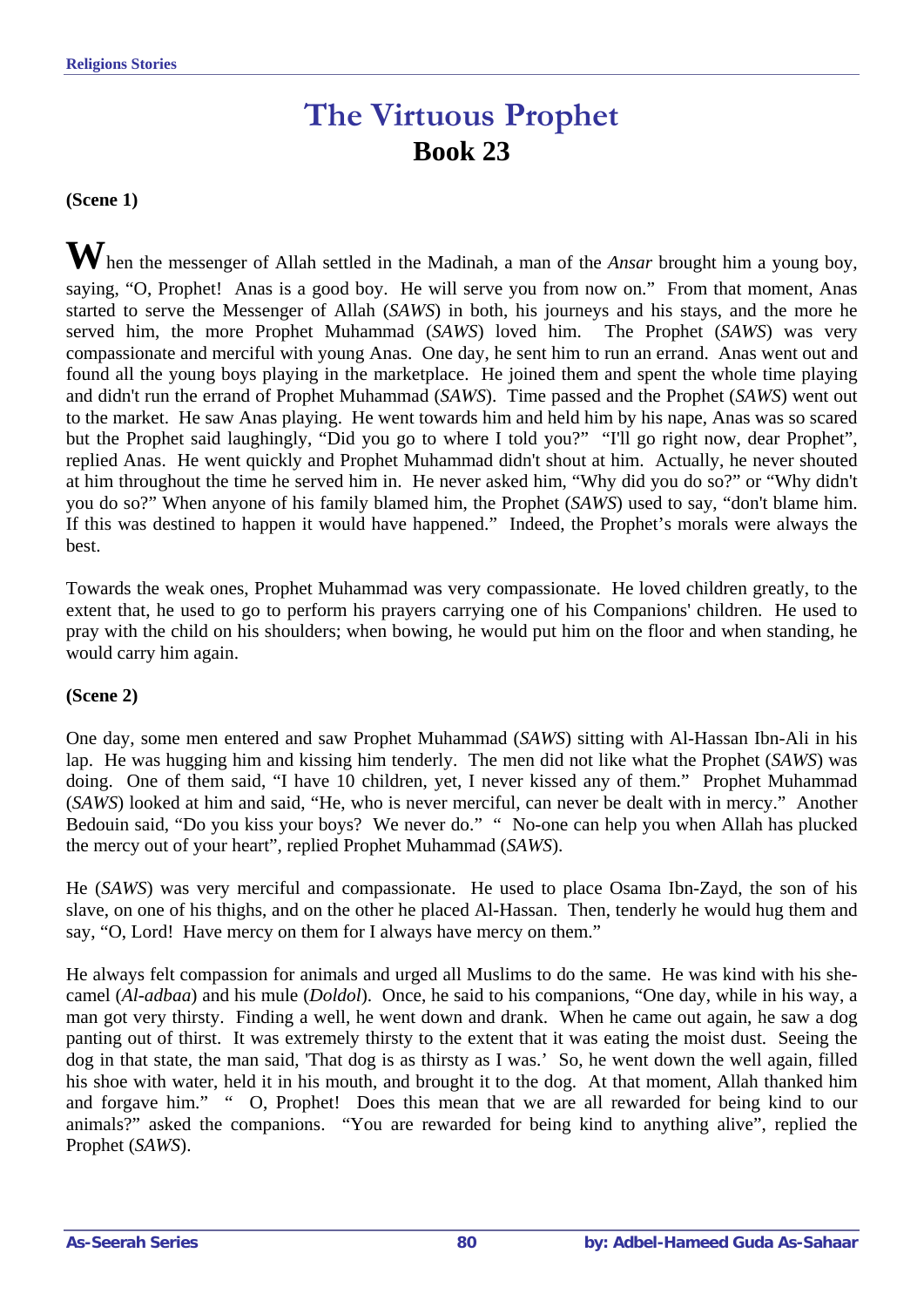When it came to the weak ones, he was always compassionate. He used to ask his companions to care for them. One day, a man came to him complaining that he cannot perform the prayer in (*jama'a*) because the Imam used to pray for a long time and being weak, he couldn't stand or bow for a long time. "Sometimes I think about leaving the prayer because the Imam prays for a long time", the man said. Prophet Muhammad (*SAWS*) flamed up with rage. He was sent as a compassion for all people, and he can never accept that the weak ones, who are willing to pray in (Jama'a), suffer. So, he said to the people, "O, everyone! You have different abilities and endurances. Hence, if anyone was to be the Imam, he is not to pray for so long. Among you, are the ill, the weak, and those who have duties to perform."

#### **(Scene 3)**

The Prophet (*SAWS*) was also very generous. Whenever he met any needy, he used to send him to Belal, his warehouseman, who immediately gave him food and clothes. One day, he found with Belal a bundle of dates. "What's that, Belal?" he asked. "I saved those dates for you and your guests, dear Prophet", replied Belal. "Aren't you afraid that those dates might turn to flames that torture you in Hellfire? Spend them for the sake of Allah, Belal, and be sure that He will never leave you needy."

He always gave beggars lovingly and he never shouted at them, even when they harmed him. Once, he was walking with his servant, Anas Ibn-Malik, dressed in a thick-edged garment. Suddenly, a Bedouin came towards him and pulled his clothes harshly causing him pain in his neck saying, "O, Muhammad! Give me some of Allah's wealth that you have." Prophet Muhammad (*SAWS*) did not get angry; instead, he turned to him laughingly and ordered his people to give him some money. The man was thankful to him and left satisfied.

Moreover, he never turned any beggar down and never left any needy without helping him. One day, he went out having only 10 dirhams. He bought a garment for 4 dirhams, wore it, and went out again. On his way, he met one of the *Ansar*. The man came towards him and said, "Dear Prophet, give me a garment, may Allah give you a better one in paradise." Prophet Muhammad (*SAWS*) immediately took off his garment and gave it to him. He went back and bought another one. Now, he was left with only 2 dirhams. On his way, he met a slave-girl crying. "Why are you crying?" asked Prophet Muhammad (*SAWS*). "My master gave me 2 dirhams to buy them flour, but I lost them", replied the girl sobbingly. He immediately gave her the 2 dirhams that were left with him and was about to leave, yet, he saw her crying again. He called her again and said, "Now you have the two dirhams, why are you crying then?" "I'm afraid they might beat me", replied the girl. He decided to walk home with her. When they arrived, he greeted her masters saying, "Assalamu alaykum." They all knew his voice, yet, no one greeted him back. He said again, "Assalamu alaykum". Yet, again they kept silent and didn't reply. When he said it for the third time, they answered in joy, "Wa Alaykum assalam." "Didn't you hear me the first time?" he asked. "We did, yet, we wanted to listen to more greetings from you", they said lovingly. Then, they went on asking him about the reason of his visit. "What made you bear the difficulty of coming to us, dear Prophet?" they said. "Your slave-girl was afraid you might beat her", he (*SAWS*) replied. Hearing his words, the girl's lord set her free saying, "Because you walked her back home, I'll set her free for the sake of Allah." Prophet Muhammad (*SAWS*) left overwhelmed by happiness saying, "Allah has blessed the 10 dirhams. By them, He gave His Prophet a dress, He gave one of the *Ansar* another, and He set a slave free. Thanks to Allah who bestowed all of these blessings upon us."

He once passed by a man from the *Ansar*, blaming his brother. The latter's modesty prevented him from doing things that would increase their profit. "Leave him, for modesty is a part of faith (Iman)", Prophet Muhammad (*SAWS*) said to him.

One day, while Prophet Muhammad (*SAWS*) was sitting among the people, a man came and started asking him some questions.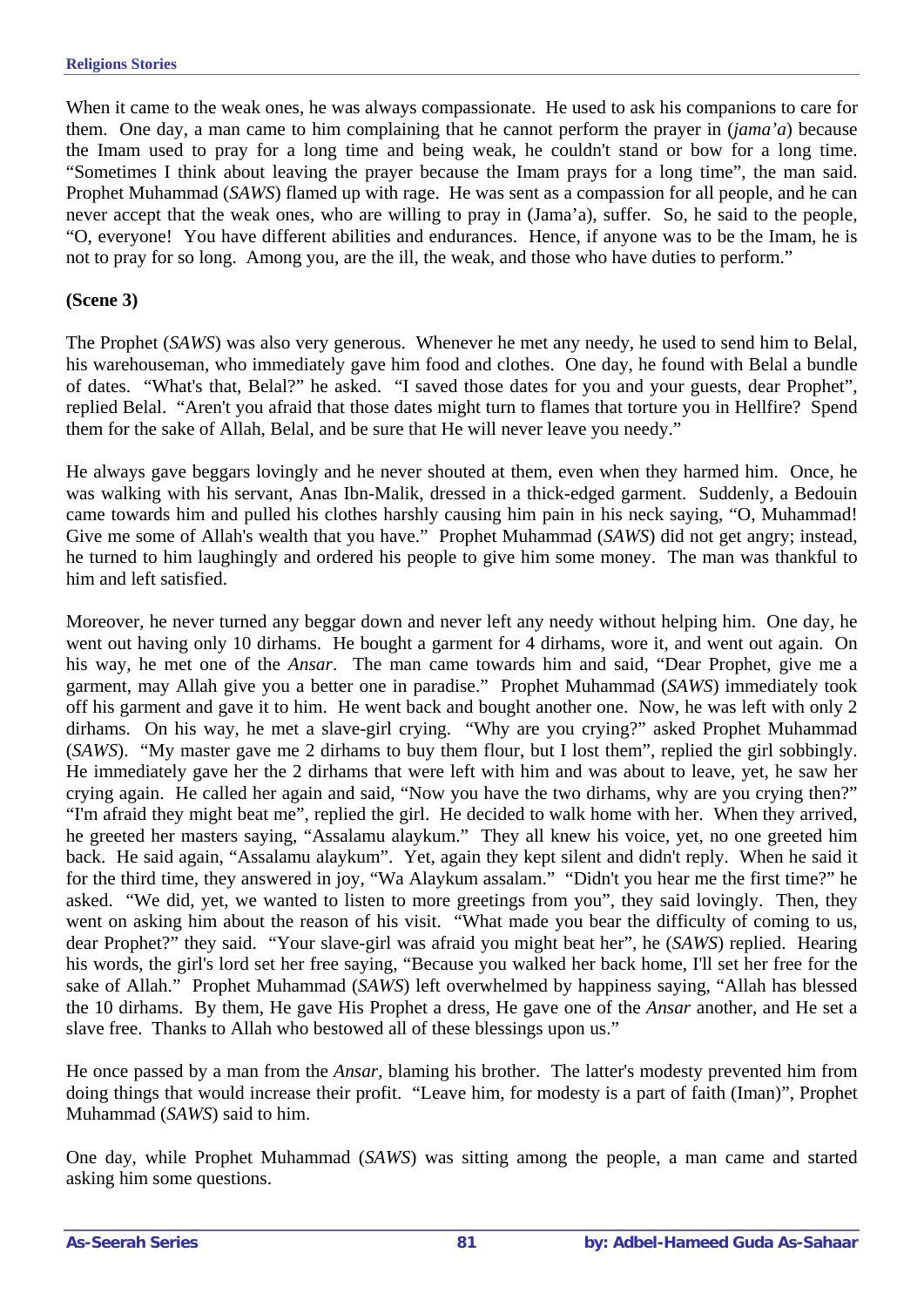- **-** "What's Iman?" the man asked.
- **-** "Iman is to believe in Allah, His angels, the day you will meet Him, His Messengers, and the Resurrection", replied Prophet Muhammad (*SAWS*).
- **-** "What's Islam?" the man asked.
- **-** "Islam is to worship no one but Allah, the only God, to perform the prayers, to pay the Zakat, and to fast in Ramadan", the Prophet (*SAWS*) said.
- **-** "What is Ihsan (Perfection)?" the man asked again.
- **-** "Ihsan is to worship Allah as if you do see Him, and to know that if you don't see Him, yet He sees you", Prophet Muhammad (*SAWS*) answered.
- **-** "When will the Day of Judgment be?" the man asked.
- **-** "None but Allah knows", the Prophet (*SAWS*) replied.

Suddenly, the man disappeared and Prophet Muhammad (*SAWS*) said to the companions, "This was Jibril (Gabriel). He came to teach people their religion."

### $20 \Omega$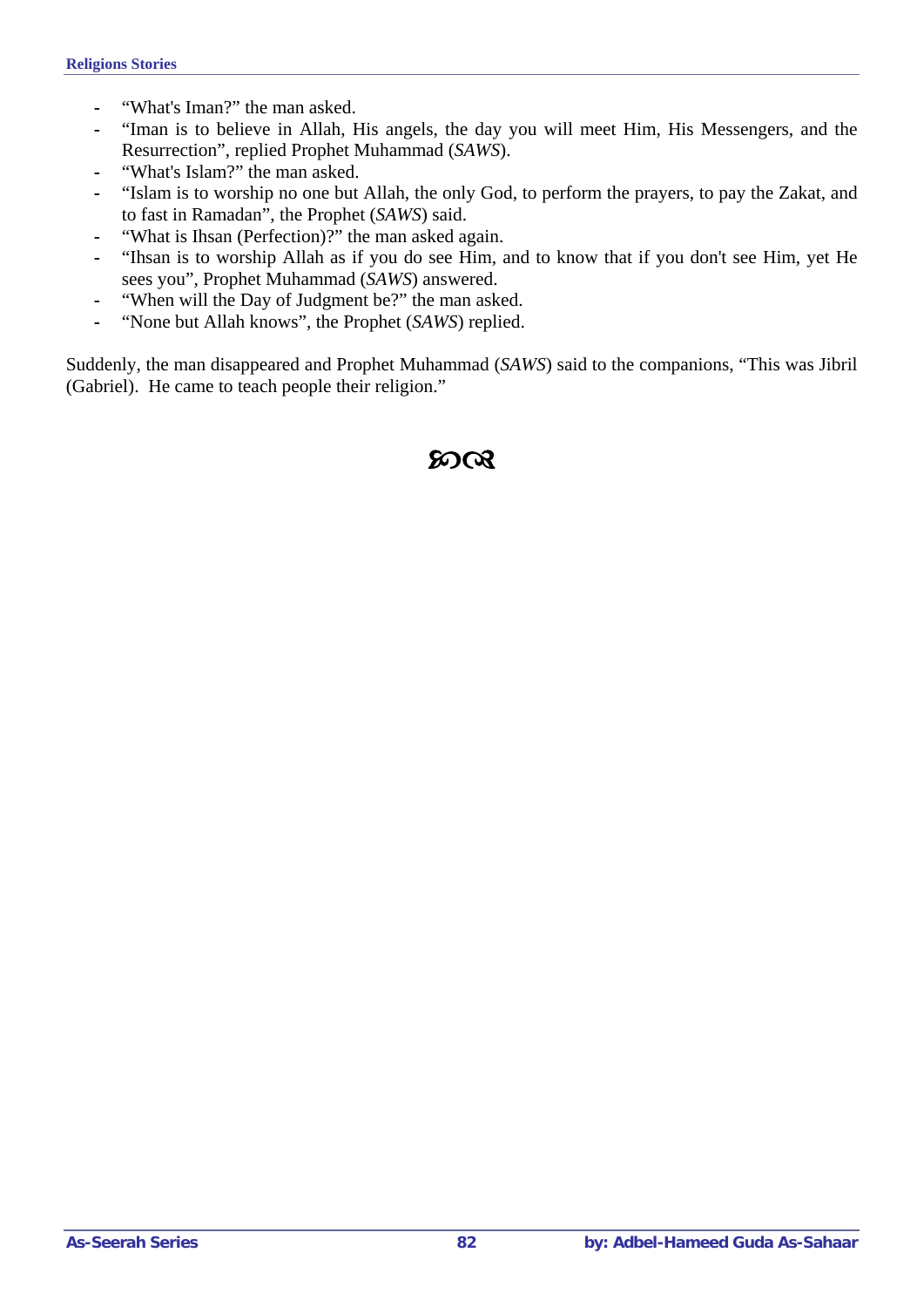## **The Death of the Messenger Book 24**

**"Muhammad is no more than a messenger, and indeed (many) messengers have passed away before him. If he dies or is killed, will you then turn back on your heels (as disbelievers)? And he who turns back on his heels, not the least harm will he do to Allah; and Allah will give reward to those who are grateful." (TMQ, al-Baqara:144).** 

**O**ne night, after his return to Madinah, Prophet Muhammad (*SAWS*) awoke at midnight, called to his servant Abu-Mowayheba, and said, "Saddle my mule." Abu-Mowayheba prepared the Prophet's mule. Then the Prophet (*SAWS*) mounted it, and said to Abu-Mowayheba, "I have been ordered to pray for the deceased people in the *Baqi* (The burial ground of the Muslims in Madinah). Come with me."

Together, they made their way to the Baqi. Abu-Mowayheba walked behind the Prophet's mule, and when they arrived, Prophet Muhammad (*SAWS*) dismounted and Abu-Mowayheba hurried to the mule and held its bridle. The Prophet (*SAWS*) turned to the graves and said, "Peace be upon you all, dead people. Enjoy your current state; much better than the state of the living ones. The *Fetan* (to disbelieve after one has believed in Allah, or a calamity or an affliction) have drawn near as gloomy as the dark nights, the one following the other, and the latter worst than the former." He then turned to Abu-Mowayheba and said, "O, Abu-Mowayheba! I have been granted the chance to choose between all the riches of this world as well as living a long life, then entering Paradise, or meeting my Lord then going to Paradise now." " O, dear Prophet! I beg you to choose a long rich life followed by Paradise", said Abu-Mowayheba. "No, Abu-Mowayheba. I have already chosen to meet Allah and to go to Paradise", said Prophet Muhammad (*SAWS*). Then he remained there for some time asking Allah to forgive the dead Muslims, and by midnight he left followed by his servant.

Returning home, Prophet Muhammad (*SAWS*) found his wife Aisha suffering from a headache. "Oh! My head", she said. "It is me who is supposed to say 'Oh! My head', Aisha", said Prophet Muhammad (*SAWS*). He sat beside her, turned to her, and started joking with her saying, "What if you died before me and I had to wash you, shroud you, pray for you, and bury you?" "I can imagine it right now" replied Aisha. "You will return to my house and enjoy your time with one of your wives." He smiled and went to bed that night suffering from a severe headache.

The following days, he used to pass by his wives' houses, spending one night with each of them. As his case became worse, he started to ask each wife he visits, "Where am I to spend tomorrow?" His wives understood that he wanted to stay in Aisha's house so that she could nurse him during his illness. One day, when at his wife Maymouna's house, his pains became worse, so he asked his wives to be nursed at Aisha's. When they agreed, he called for his cousin Ali Ibn Abu-Taleb and his uncle Al-Abbas. He leant on them and set off to Aisha's with his head bind up. He remained there and did not go out except in prayer times.

The night fell; all the people assembled to perform the Isha' prayer. Resounding everywhere was Belal's pleasant voice announcing the *Azan* (Call to prayers), "Allah is the Greatest...Allah is the Greatest... Allah is the Greatest...Allah is the Greatest." He finished and all the people kept waiting for Prophet Muhammad (*SAWS*) to arrive, yet, he did not.

Inside was the Prophet (*SAWS*) trying to go out to perform the prayer, yet, he fainted. When he came back to consciousness, he asked Aisha, "Did the people pray?" "No, they are waiting for you", she said.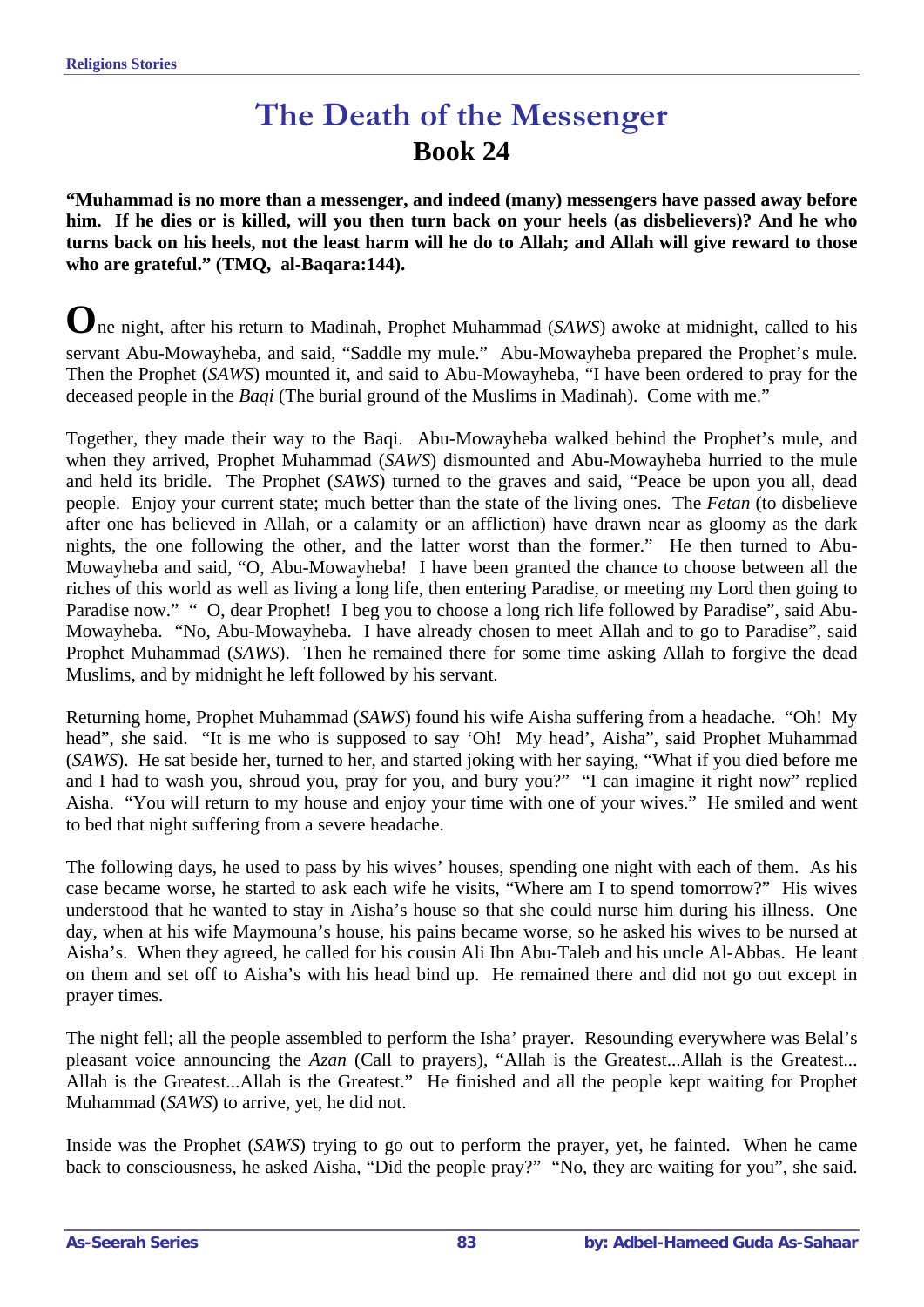He asked for water to make *Wudu'* (Ablution), yet he could not make it as he fainted again. A while later, he returned to consciousness and asked, "Did the people pray?" "No, they are waiting for you", replied Aisha. He tried again to make *Wudu'*, yet again he fainted.

All the people were gathering outside, so when he came back to consciousness, Belal entered and said, "It is time for prayer, dear Prophet." "I cannot pray outdoors today. Order Abu-Bakr to be the *Imam* (The one who leads Muslims in prayers) instead of me", said he (*SAWS*). Aisha was worried about her father, because she knew that no one can replace the Messenger of Allah (*SAWS*), and that all the people will dispute with whoever replaces him. Therefore, she wanted the Prophet (*SAWS*) to choose someone else. "Abu-Bakr is a very sensitive man who always cries. If he becomes the Imam, the people will not be able to hear his voice", she said to Prophet Muhammad (*SAWS*). "Order Abu-Bakr to be the Imam", replied he (*SAWS*). She repeated her words, "Abu-Bakr is a very sensitive man." "You are like those women in Yusuf's (Joseph) story (meaning that what shows on you is completely different than what is deep inside you, exactly like the wife of the Nobleman who gathered the women and pretended that she wanted to show them her hospitality, while in reality she wanted to show them Yusuf's beauty so that they excuse her for loving him). Order Abu-Bakr to be the Imam." Belal went out crying. All the people hurried to him and asked anxiously, "What is wrong, Belal?" "The Messenger of Allah is unable to pray outdoors", replied Belal. Hearing his words, all the Muslims burst into tears.

A while later, Prophet Muhammad (*SAWS*) wanted to go out to the people, so he said to his wives, "Pour on me seven bottles of water from seven different wells, so that I can go out to the people to fulfill their needs." They poured water on him and he went out leaning on a man of his relatives. He reached the pulpit, and sat down on it. All the people hurried towards him, feeling happy that he is out again. When they gathered around him, he said, "O, Allah! Forgive the martyrs of *Uhud*. O, Allah! Forgive the martyrs of Uhud. Dear, *Muhajereen*, you are now increasing in number, while the *Ansar* are not. Therefore, be generous to their good ones and forgive their hurtful ones. O, everyone! Allah has granted one of his servants the chance to choose between life and what Allah is keeping for him, so he chose what Allah if keeping for him."

Abu-Bakr understood that Prophet Muhammad (*SAWS*) was talking about himself, and that by this, he was announcing to the people that his death is coming soon. The Prophet (SAWS) had never abandoned him before. So he said, "Ourselves, our children, and our properties; all are for you." "Abu-Bakr has always been the most generous person to me in his company, and if I were to have a friend from my *Ummah* (Islamic nation), I would have chosen Abu-Bakr for that", said the Prophet (*SAWS*). He, then, added, "O, people! If anyone is suffering from anything deep inside, tell me to pray for him." A man stood up and said, "O Prophet of Allah! I am a hypocrite, a compulsive liar, and very pessimistic." All the people were astonished from that man who scandalized himself, and Omar Ibnul-Khattab said, "Woe unto you! If you had not scandalized yourself, Allah would not have ever scandalized you." "Quiet, Ibnul-Khattab. A scandal in life is much easier to bear than a scandal in the Hereafter. O, Lord! Grant him truthfulness and faith, and take pessimism away of him", replied the Prophet (*SAWS*).

The following days, Prophet Muhammad (*SAWS*) performed all the prayers indoors. He was unable to come out, so Abu-Bakr remained the Imam. On Monday morning, the Prophet (*SAWS*) heard the voices of the people in the mosque, so he parted the curtains of his room and looked through. He saw all the Muslims standing in rows behind Abu-Bakr praying, so he smiled. When the people saw him, they were very happy and started to clear the way for him; they thought that he had come to pray with them. Abu-Bakr, too, took some steps back to give the Prophet room to stand as the Imam. However, the Messenger of Allah (*SAWS*) made a sign for them to continue praying, and then he drew the curtains and went.

The Prophet's pains became harder, so he put his head in Aisha's lap. He used to dip his hands in a cup of water, and then wipe his face saying, "O, Allah! Help me bear the agonies of death." Sometime later,